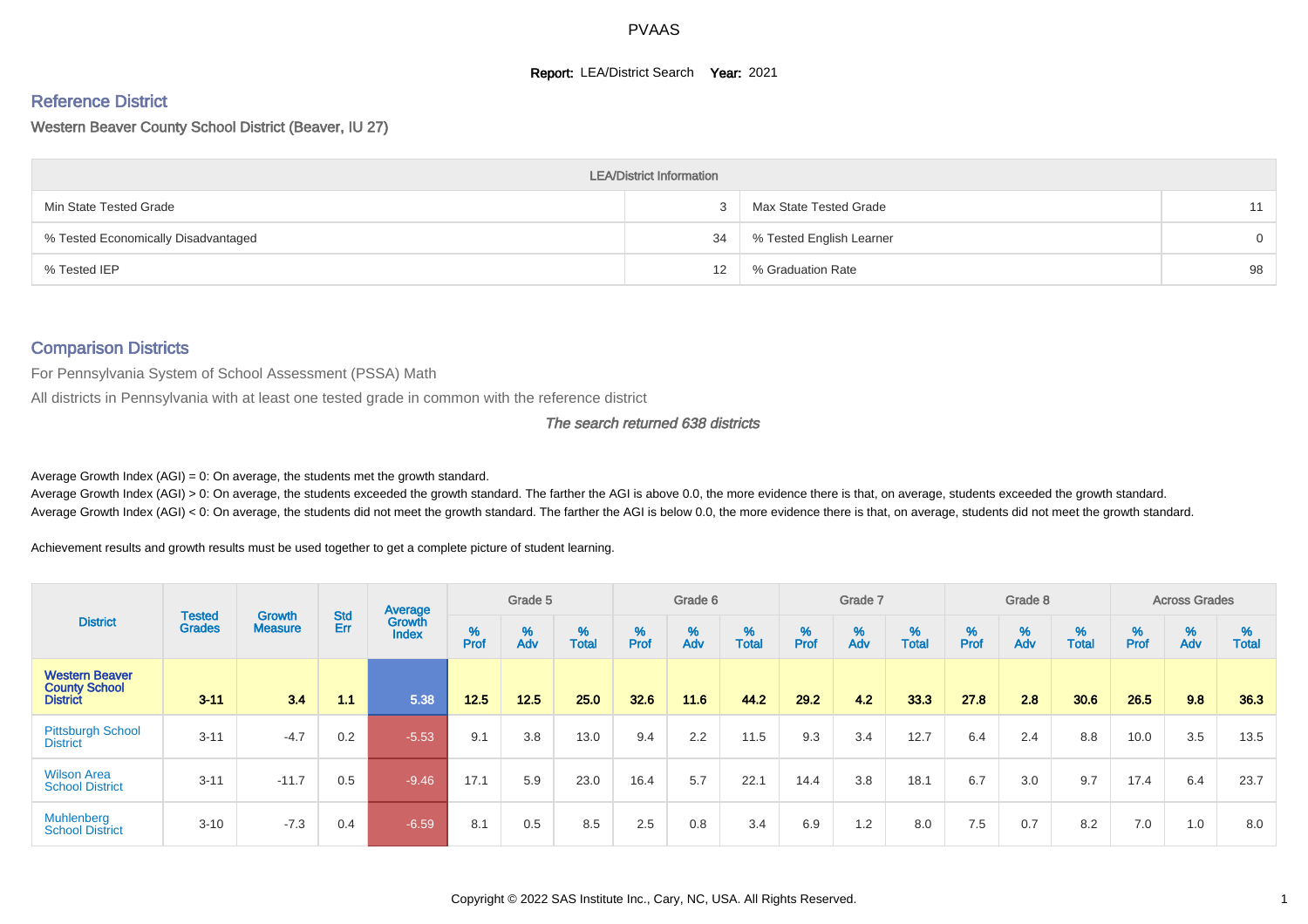|                                                                  |                         | <b>Growth</b>  | <b>Std</b> | Average                |                     | Grade 5  |                      |                     | Grade 6  |                      |                     | Grade 7     |                      |                     | Grade 8     |                   |              | <b>Across Grades</b> |                      |
|------------------------------------------------------------------|-------------------------|----------------|------------|------------------------|---------------------|----------|----------------------|---------------------|----------|----------------------|---------------------|-------------|----------------------|---------------------|-------------|-------------------|--------------|----------------------|----------------------|
| <b>District</b>                                                  | <b>Tested</b><br>Grades | <b>Measure</b> | Err        | Growth<br><b>Index</b> | $\%$<br><b>Prof</b> | %<br>Adv | $\%$<br><b>Total</b> | $\%$<br><b>Prof</b> | %<br>Adv | $\%$<br><b>Total</b> | $\%$<br><b>Prof</b> | $\%$<br>Adv | $\%$<br><b>Total</b> | $\%$<br><b>Prof</b> | $\%$<br>Adv | %<br><b>Total</b> | $\%$<br>Prof | %<br>Adv             | $\%$<br><b>Total</b> |
| <b>Western Beaver</b><br><b>County School</b><br><b>District</b> | $3 - 11$                | 3.4            | 1.1        | 5.38                   | 12.5                | 12.5     | 25.0                 | 32.6                | 11.6     | 44.2                 | 29.2                | 4.2         | 33.3                 | 27.8                | 2.8         | 30.6              | 26.5         | 9.8                  | 36.3                 |
| <b>Shaler Area</b><br><b>School District</b>                     | $3 - 11$                | $-6.1$         | 0.4        | 1.00                   | 26.2                | 5.8      | 32.0                 | 12.6                | 1.9      | 14.5                 | 22.1                | 5.5         | 27.7                 | 19.6                | 5.2         | 24.8              | 23.3         | 7.8                  | 31.2                 |
| <b>West Mifflin Area</b><br><b>School District</b>               | $3 - 12$                | $-8.5$         | 0.5        | $-2.29$                | 18.4                | 5.7      | 24.1                 | 6.8                 | 0.7      | 7.4                  | 6.7                 | 0.0         | 6.7                  | 5.5                 | 0.0         | 5.5               | 11.1         | 2.8                  | 13.9                 |
| <b>MaST Community</b><br><b>Charter School</b>                   | $3 - 10$                | $-8.7$         | 0.6        | $-3.76$                | 30.0                | 3.0      | 33.0                 | 20.0                | 3.8      | 23.8                 | 24.3                | 3.9         | 28.2                 | 17.5                | 1.9         | 19.4              | 23.1         | 3.6                  | 26.7                 |
| <b>Baldwin-Whitehall</b><br><b>School District</b>               | $3 - 11$                | $-5.8$         | 0.4        | $-2.93$                | 24.7                | 6.6      | 31.4                 | 18.6                | 1.2      | 19.8                 | 16.0                | 1.6         | 17.7                 | 11.5                | 2.1         | 13.6              | 22.2         | 6.8                  | 29.0                 |
| <b>Abington School</b><br><b>District</b>                        | $3 - 10$                | $-3.8$         | 0.3        | 0.35                   | 25.7                | 12.4     | 38.1                 | 30.8                | 10.8     | 41.6                 | 23.9                | 6.4         | 30.2                 | 14.9                | 1.1         | 15.9              | 26.9         | 10.4                 | 37.3                 |
| <b>Pennridge School</b><br><b>District</b>                       | $3 - 10$                | $-1.2$         | 0.3        | 6.80                   | 35.5                | 15.4     | 50.9                 | 19.1                | 2.9      | 22.0                 | 21.4                | 13.9        | 35.3                 | 21.6                | 3.4         | 25.1              | 28.5         | 12.0                 | 40.5                 |
| <b>Allentown City</b><br><b>School District</b>                  | $3 - 12$                | $-4.5$         | 0.3        | $-9.09$                |                     |          |                      | 2.0                 | 0.7      | 2.8                  | 2.2                 | 0.3         | 2.5                  |                     |             |                   | 4.3          | 1.1                  | 5.4                  |
| <b>Parkland School</b><br><b>District</b>                        | $3 - 11$                | $-3.5$         | 0.3        | $-5.03$                | 33.6                | 26.4     | 60.0                 | 33.4                | 15.9     | 49.3                 | 27.1                | 18.6        | 45.7                 | 23.1                | 11.8        | 34.9              | 30.8         | 24.1                 | 54.9                 |
| <b>Wyoming Area</b><br><b>School District</b>                    | $3 - 10$                | $-7.7$         | 0.6        | $-1.00$                | 22.1                | 8.8      | 31.0                 | 4.8                 | 1.0      | 5.8                  | 9.3                 | 3.1         | 12.4                 | 7.4                 | 1.8         | 9.3               | 14.1         | 4.3                  | 18.4                 |
| <b>MaST Community</b><br>Charter School II                       | $3 - 10$                | $-8.4$         | 0.7        | $-4.62$                | 5.0                 | 2.0      | 6.9                  | 7.2                 | 1.0      | 8.2                  | 8.9                 | 2.0         | 10.9                 |                     |             |                   | 12.6         | 3.2                  | 15.8                 |
| <b>Pittston Area</b><br><b>School District</b>                   | $3 - 11$                | $-8.4$         | 0.8        | 0.10                   | 5.7                 | 0.0      | 5.7                  | 4.2                 | 0.0      | 4.2                  | 4.8                 | 3.2         | 7.9                  | 7.1                 | 1.8         | 8.9               | 10.7         | 3.8                  | 14.4                 |
| <b>Seneca Valley</b><br><b>School District</b>                   | $3 - 11$                | $-2.1$         | 0.3        | 1.45                   | 28.8                | 15.8     | 44.6                 | 33.8                | 9.8      | 43.6                 | 26.6                | 12.0        | 38.5                 | 18.6                | 6.0         | 24.6              | 30.0         | 14.4                 | 44.4                 |
| <b>Woodland Hills</b><br><b>School District</b>                  | $3 - 12$                | $-6.1$         | 0.5        | $-2.24$                | 5.7                 | 5.1      | 10.8                 | 4.8                 | 1.4      | 6.2                  | 8.7                 | 2.9         | 11.6                 | 2.3                 | 3.0         | 5.3               | 7.9          | 2.7                  | 10.6                 |
| <b>Kiski Area School</b><br><b>District</b>                      | $3 - 11$                | $-4.9$         | 0.4        | $-1.08$                | 15.4                | 5.6      | 21.0                 | 11.1                | 1.8      | 13.0                 | 22.9                | 5.0         | 27.9                 | 9.6                 | 2.8         | 12.4              | 20.2         | 7.5                  | 27.7                 |
| <b>Lancaster School</b><br><b>District</b>                       | $3 - 12$                | $-3.2$         | 0.3        | $-3.06$                | 8.8                 | 3.0      | 11.8                 | 3.9                 | 0.8      | 4.7                  | 4.4                 | 0.9         | 5.3                  | 2.3                 | 0.6         | 3.0               | 7.4          | 1.9                  | 9.3                  |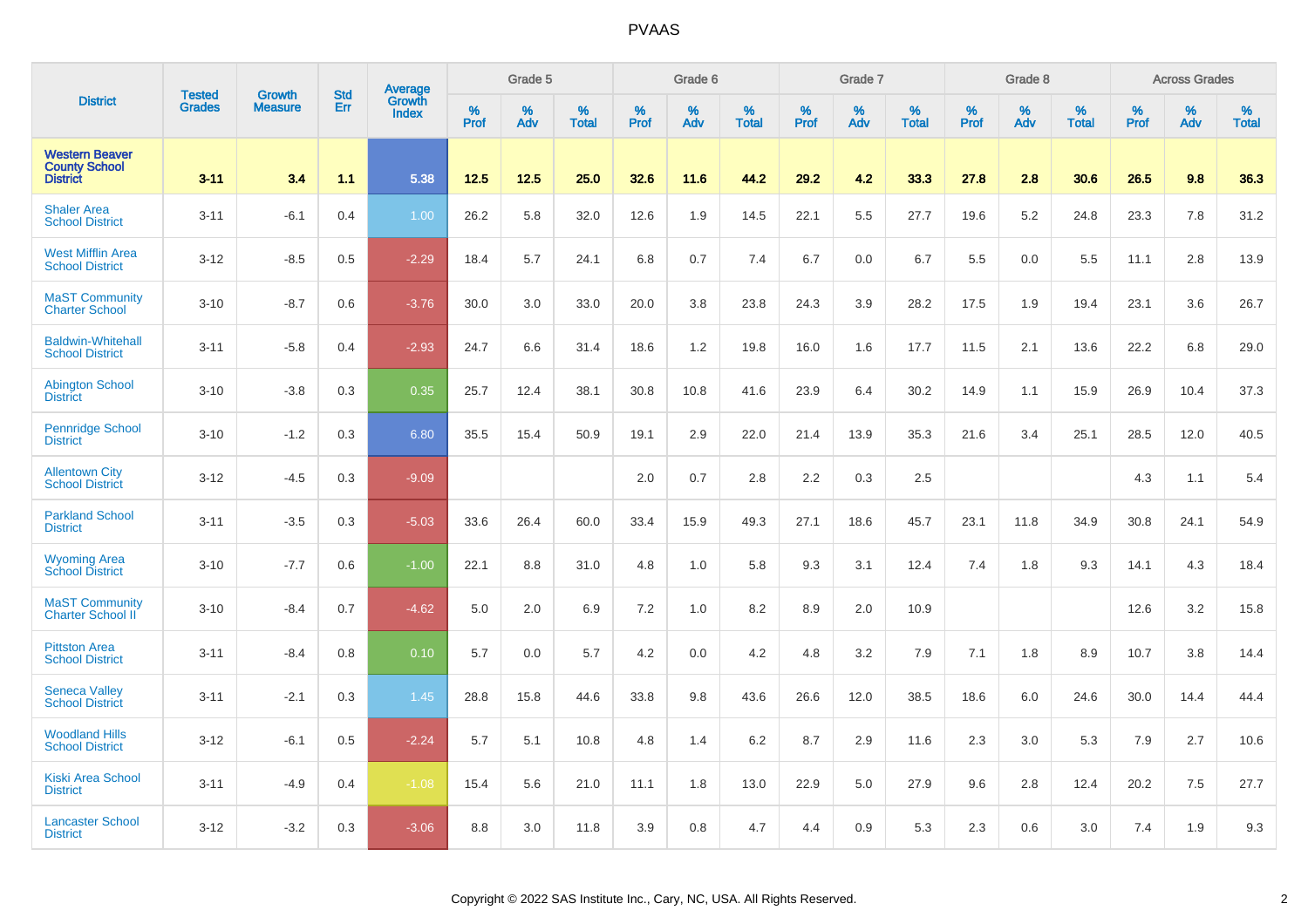| <b>District</b>                                                  | <b>Tested</b> |                                 | <b>Std</b> | Average                |                     | Grade 5  |                   |                  | Grade 6  |                   |                  | Grade 7  |                   |           | Grade 8  |                   |           | <b>Across Grades</b> |                   |
|------------------------------------------------------------------|---------------|---------------------------------|------------|------------------------|---------------------|----------|-------------------|------------------|----------|-------------------|------------------|----------|-------------------|-----------|----------|-------------------|-----------|----------------------|-------------------|
|                                                                  | <b>Grades</b> | <b>Growth</b><br><b>Measure</b> | Err        | Growth<br><b>Index</b> | $\%$<br><b>Prof</b> | %<br>Adv | %<br><b>Total</b> | %<br><b>Prof</b> | %<br>Adv | %<br><b>Total</b> | %<br><b>Prof</b> | %<br>Adv | %<br><b>Total</b> | %<br>Prof | %<br>Adv | %<br><b>Total</b> | %<br>Prof | %<br>Adv             | %<br><b>Total</b> |
| <b>Western Beaver</b><br><b>County School</b><br><b>District</b> | $3 - 11$      | 3.4                             | 1.1        | 5.38                   | 12.5                | 12.5     | 25.0              | 32.6             | 11.6     | 44.2              | 29.2             | 4.2      | 33.3              | 27.8      | 2.8      | 30.6              | 26.5      | 9.8                  | 36.3              |
| <b>Dallas School</b><br><b>District</b>                          | $3 - 11$      | $-5.7$                          | 0.5        | 5.42                   | 43.8                | 15.6     | 59.4              | 24.3             | 2.8      | 27.1              | 18.1             | 6.3      | 24.4              | 17.9      | 0.0      | 17.9              | 30.9      | 12.9                 | 43.8              |
| Southeastern<br><b>Greene School</b><br><b>District</b>          | $3 - 10$      | $-11.8$                         | 1.0        | $-3.05$                | 34.5                | 13.8     | 48.3              | 32.4             | 2.9      | 35.3              | 8.2              | 4.1      | 12.2              | 25.6      | 2.3      | 27.9              | 26.6      | 12.9                 | 39.5              |
| <b>Bristol Township</b><br><b>School District</b>                | $3 - 11$      | $-4.1$                          | 0.4        | $-1.98$                | 12.4                | 2.9      | 15.3              | 2.7              | 0.7      | 3.4               | 7.5              | 1.1      | 8.6               | 3.8       | 0.4      | 4.2               | 10.6      | 2.1                  | 12.7              |
| <b>Central Bucks</b><br><b>School District</b>                   | $3 - 11$      | 0.2                             | 0.2        | 7.38                   | 36.0                | 18.4     | 54.4              | 31.8             | 16.6     | 48.4              | 29.2             | 13.4     | 42.6              | 22.8      | 7.4      | 30.1              | 32.0      | 16.6                 | 48.6              |
| <b>Pine-Richland</b><br><b>School District</b>                   | $3 - 11$      | $-1.8$                          | 0.3        | 0.90                   | 35.0                | 21.7     | 56.7              | 35.6             | 11.5     | 47.1              | 37.1             | 18.2     | 55.4              | 30.1      | 15.8     | 45.9              | 34.9      | 21.2                 | 56.1              |
| Northwestern<br><b>School District</b>                           | $3 - 11$      | $-6.8$                          | 0.6        | $-3.84$                | 34.7                | 6.3      | 41.0              | 21.8             | 1.2      | 23.0              | 16.8             | 7.5      | 24.3              | 9.1       | 1.8      | 10.9              | 25.1      | 6.0                  | 31.1              |
| Wissahickon<br><b>Charter School</b>                             | $3 - 8$       | $-0.8$                          | 0.7        | 4.54                   | 0.0                 | 0.0      | 0.0               | 2.4              | 0.0      | 2.4               | 3.7              | 0.0      | 3.7               | 1.5       | 0.0      | 1.5               | 4.0       | 0.2                  | 4.2               |
| <b>Owen J Roberts</b><br><b>School District</b>                  | $3 - 11$      | $-3.2$                          | 0.3        | $-0.55$                | 35.7                | 21.9     | 57.7              | 29.6             | 17.3     | 46.9              | 28.3             | 12.5     | 40.8              | 22.8      | 5.5      | 28.4              | 31.9      | 16.7                 | 48.6              |
| <b>Gateway School</b><br><b>District</b>                         | $3 - 11$      | $-4.4$                          | 0.4        | $-2.08$                | 15.3                | 7.4      | 22.7              | 16.5             | 7.1      | 23.6              | 14.6             | 4.2      | 18.8              | 16.2      | 6.9      | 23.2              | 21.5      | 9.7                  | 31.2              |
| <b>Conrad Weiser</b><br><b>Area School</b><br><b>District</b>    | $3 - 11$      | $-1.9$                          | 0.5        | 2.69                   | 15.3                | 1.8      | 17.2              | 18.5             | 2.6      | 21.2              | 15.6             | 1.6      | 17.2              | 9.4       | 3.0      | 12.3              | 17.9      | 5.0                  | 23.0              |
| <b>Trinity Area School</b><br><b>District</b>                    | $3 - 11$      | $-4.0$                          | 0.4        | 3.77                   | 35.4                | 13.4     | 48.9              | 20.9             | 3.2      | 24.1              | 21.5             | 8.0      | 29.5              | 15.3      | 3.2      | 18.6              | 25.6      | 9.6                  | 35.2              |
| Penn-Trafford<br><b>School District</b>                          | $3 - 11$      | $-3.6$                          | 0.4        | 3.72                   | 40.3                | 24.6     | 64.9              | 36.1             | 20.9     | 57.0              | 33.3             | 18.7     | 52.0              | 19.3      | 3.7      | 23.0              | 34.4      | 21.1                 | 55.5              |
| <b>Tuscarora School</b><br><b>District</b>                       | $3 - 11$      | $-2.4$                          | 0.5        | 3.82                   | 16.5                | 7.4      | 23.9              | 11.3             | 2.7      | 14.0              | 13.4             | 4.5      | 17.9              | 11.0      | 2.1      | 13.1              | 17.7      | 6.0                  | 23.6              |
| <b>Mount Pleasant</b><br><b>Area School</b><br><b>District</b>   | $3 - 11$      | $-5.7$                          | 0.5        | $-0.96$                | 18.0                | 1.6      | 19.7              | 12.8             | 2.4      | 15.2              | 12.7             | 2.8      | 15.5              | 7.4       | 0.8      | 8.3               | 18.3      | 4.3                  | 22.6              |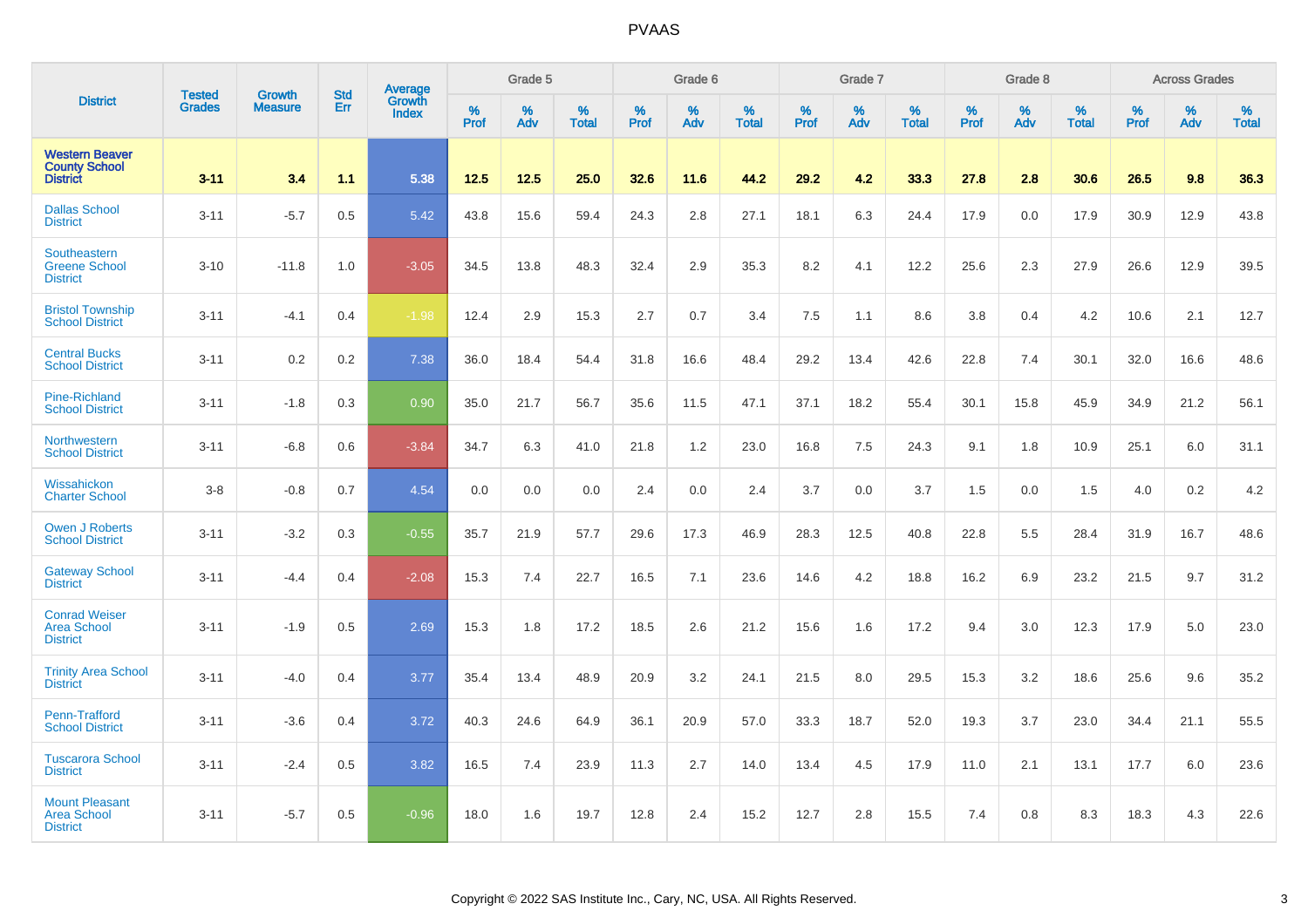|                                                                   |                                | <b>Growth</b>  | <b>Std</b> | Average                |              | Grade 5  |                   |           | Grade 6  |                   |           | Grade 7  |                   |           | Grade 8  |                   |           | <b>Across Grades</b> |                   |
|-------------------------------------------------------------------|--------------------------------|----------------|------------|------------------------|--------------|----------|-------------------|-----------|----------|-------------------|-----------|----------|-------------------|-----------|----------|-------------------|-----------|----------------------|-------------------|
| <b>District</b>                                                   | <b>Tested</b><br><b>Grades</b> | <b>Measure</b> | Err        | Growth<br><b>Index</b> | $\%$<br>Prof | %<br>Adv | %<br><b>Total</b> | %<br>Prof | %<br>Adv | %<br><b>Total</b> | %<br>Prof | %<br>Adv | %<br><b>Total</b> | %<br>Prof | %<br>Adv | %<br><b>Total</b> | %<br>Prof | %<br>Adv             | %<br><b>Total</b> |
| <b>Western Beaver</b><br><b>County School</b><br><b>District</b>  | $3 - 11$                       | 3.4            | 1.1        | 5.38                   | 12.5         | 12.5     | 25.0              | 32.6      | 11.6     | 44.2              | 29.2      | 4.2      | 33.3              | 27.8      | 2.8      | 30.6              | 26.5      | 9.8                  | 36.3              |
| Penn-Delco School<br><b>District</b>                              | $3 - 11$                       | $-4.5$         | 0.4        | $-1.99$                | 31.7         | 11.9     | 43.6              | 20.2      | 6.6      | 26.8              | 22.0      | 6.8      | 28.8              | 10.9      | 1.6      | 12.5              | 25.2      | 8.0                  | 33.2              |
| <b>Ringgold School</b><br><b>District</b>                         | $3 - 11$                       | $-4.9$         | 0.5        | $-3.96$                | 13.5         | 1.8      | 15.3              | 5.7       | 0.0      | 5.7               | 8.3       | 1.2      | 9.5               | 6.4       | 0.5      | 6.9               | 12.7      | 1.7                  | 14.4              |
| <b>Springfield School</b><br><b>District</b>                      | $3 - 11$                       | $-3.6$         | 0.4        | $-2.60$                | 35.0         | 20.1     | 55.1              | 30.6      | 7.7      | 38.4              | 35.8      | 10.7     | 46.5              | 26.0      | 12.6     | 38.6              | 33.8      | 18.4                 | 52.2              |
| <b>Penn Hills School</b><br><b>District</b>                       | $3 - 11$                       | $-4.0$         | 0.5        | 1.96                   | 4.7          | 1.8      | 6.4               | 2.7       | 0.7      | 3.4               | 2.1       | 1.6      | 3.7               | 3.4       | 0.0      | 3.4               | 6.8       | 2.1                  | 8.9               |
| <b>Nazareth Area</b><br><b>School District</b>                    | $3 - 11$                       | $-2.2$         | 0.4        | 3.03                   | 30.3         | 13.0     | 43.3              | 27.3      | 13.5     | 40.8              | 27.8      | 6.8      | 34.6              | 17.3      | 3.5      | 20.9              | 28.9      | 10.3                 | 39.2              |
| <b>Connellsville Area</b><br><b>School District</b>               | $3 - 11$                       | $-3.8$         | 0.4        | $-0.77$                | 19.0         | 7.5      | 26.5              | 10.8      | 3.6      | 14.3              | 9.5       | 2.4      | 11.9              | 9.4       | 2.2      | 11.6              | 15.5      | 4.5                  | 20.0              |
| <b>East Stroudsburg</b><br><b>Area School</b><br><b>District</b>  | $3 - 11$                       | $-4.6$         | 0.5        | $-0.82$                | 19.0         | 5.3      | 24.3              | 8.8       | 1.6      | 10.4              | 9.7       | 3.0      | 12.7              | 7.7       | 1.9      | 9.7               | 16.0      | 4.5                  | 20.5              |
| <b>Eastern Lebanon</b><br><b>County School</b><br><b>District</b> | $3 - 11$                       | $-3.3$         | 0.5        | 2.09                   | 19.8         | 7.9      | 27.7              | 9.1       | 0.6      | 9.7               | 13.1      | 3.1      | 16.2              | 8.9       | 1.8      | 10.6              | 17.0      | 5.0                  | 22.0              |
| <b>Pottstown School</b><br><b>District</b>                        | $3 - 12$                       | $-5.0$         | 0.5        | $-2.29$                | 6.0          | 3.6      | 9.5               | 2.1       | 0.0      | 2.1               | 5.3       | 0.7      | 5.9               | 5.6       | 0.0      | 5.6               | 6.5       | 1.2                  | 7.7               |
| <b>Beaver Area</b><br><b>School District</b>                      | $3 - 10$                       | $-4.4$         | 0.6        | 1.92                   | 36.2         | 23.8     | 60.0              | 37.3      | 28.8     | 66.1              | 22.6      | 13.0     | 35.6              | 17.1      | 7.2      | 24.3              | 29.2      | 25.6                 | 54.8              |
| <b>Greensburg Salem</b><br><b>School District</b>                 | $3 - 11$                       | $-3.8$         | 0.5        | $-1.81$                | 31.1         | 7.9      | 39.0              | 12.0      | $1.2$    | 13.2              | 16.5      | 3.8      | 20.3              | 17.6      | 4.6      | 22.2              | 20.7      | 7.4                  | 28.2              |
| Susquehanna<br><b>Township School</b><br><b>District</b>          | $3 - 12$                       | $-3.4$         | 0.5        | 0.05                   | 13.7         | 3.7      | 17.4              | 3.0       | 0.5      | 3.5               | 6.2       | 2.3      | 8.5               | 9.8       | 0.5      | 10.3              | 11.5      | 3.0                  | 14.4              |
| <b>York Suburban</b><br><b>School District</b>                    | $3 - 11$                       | $-1.0$         | 0.5        | 6.95                   | 28.6         | 23.2     | 51.7              | 17.1      | 6.5      | 23.6              | 23.6      | 15.3     | 38.9              | 20.6      | 9.2      | 29.9              | 27.3      | 17.9                 | 45.3              |
| <b>Pleasant Valley</b><br><b>School District</b>                  | $3 - 11$                       | $-2.3$         | 0.4        | 2.77                   | 20.4         | 6.2      | 26.6              | 17.4      | 2.3      | 19.7              | 23.2      | 3.5      | 26.8              | 8.3       | 3.2      | 11.5              | 20.4      | 5.0                  | 25.4              |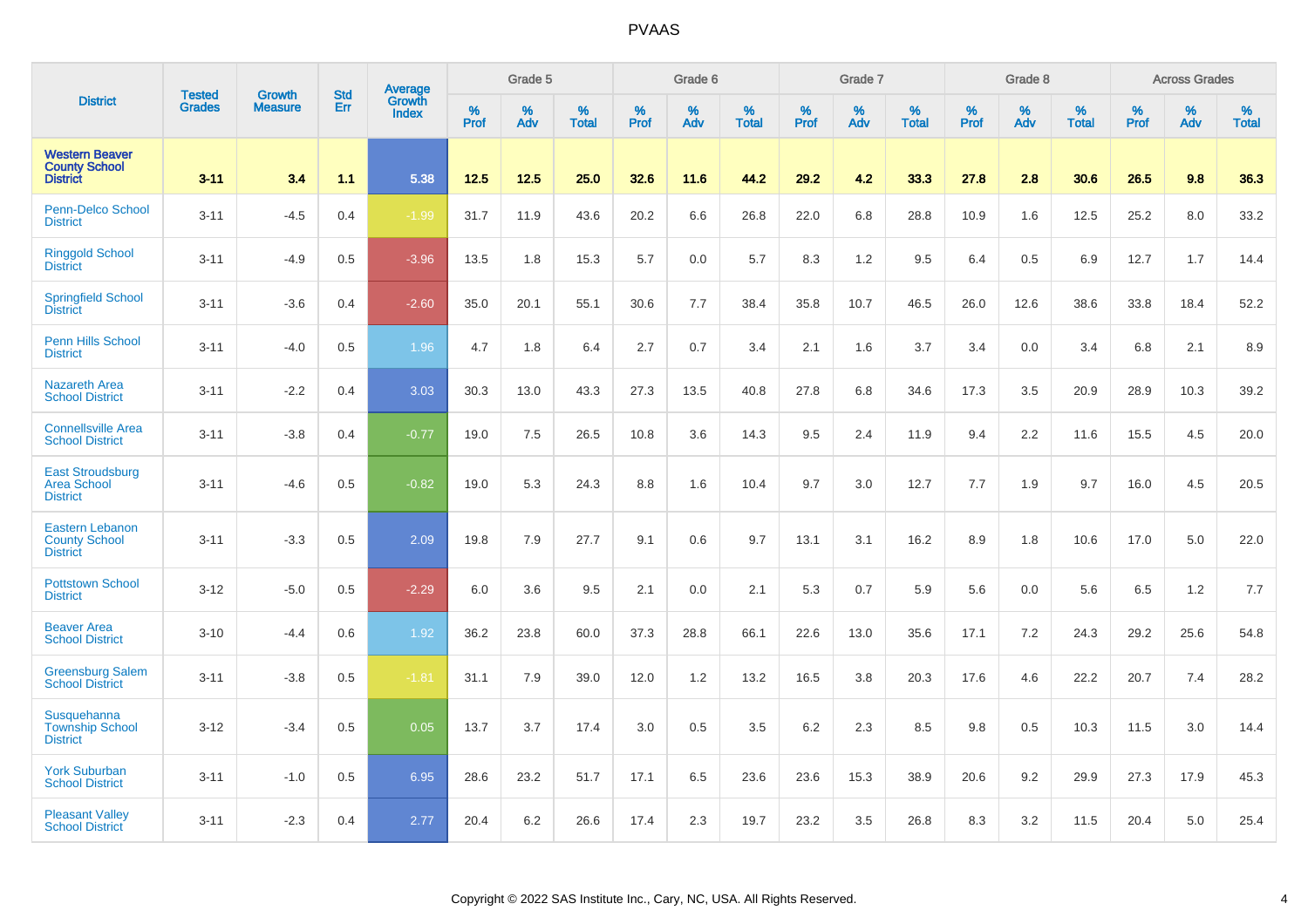|                                                                  | <b>Tested</b> | <b>Growth</b>  | <b>Std</b> | Average                |              | Grade 5  |                   |              | Grade 6  |                   |              | Grade 7  |                   |              | Grade 8  |                   |                     | <b>Across Grades</b> |                   |
|------------------------------------------------------------------|---------------|----------------|------------|------------------------|--------------|----------|-------------------|--------------|----------|-------------------|--------------|----------|-------------------|--------------|----------|-------------------|---------------------|----------------------|-------------------|
| <b>District</b>                                                  | <b>Grades</b> | <b>Measure</b> | Err        | Growth<br><b>Index</b> | $\%$<br>Prof | %<br>Adv | %<br><b>Total</b> | $\%$<br>Prof | %<br>Adv | %<br><b>Total</b> | $\%$<br>Prof | %<br>Adv | %<br><b>Total</b> | $\%$<br>Prof | %<br>Adv | %<br><b>Total</b> | $\%$<br><b>Prof</b> | %<br>Adv             | %<br><b>Total</b> |
| <b>Western Beaver</b><br><b>County School</b><br><b>District</b> | $3 - 11$      | 3.4            | 1.1        | 5.38                   | 12.5         | 12.5     | 25.0              | 32.6         | 11.6     | 44.2              | 29.2         | 4.2      | 33.3              | 27.8         | 2.8      | 30.6              | 26.5                | 9.8                  | 36.3              |
| <b>Crestwood School</b><br><b>District</b>                       | $3 - 11$      | $-2.8$         | 0.5        | 3.04                   | 19.1         | 5.6      | 24.7              | 24.3         | 7.7      | 32.0              | 21.0         | 8.7      | 29.7              | 19.0         | 6.6      | 25.6              | 23.4                | 8.3                  | 31.7              |
| <b>Pennsbury School</b><br><b>District</b>                       | $3 - 11$      | $-2.3$         | 0.3        | 0.78                   | 32.1         | 19.0     | 51.1              | 23.0         | 10.9     | 34.0              | 19.4         | 7.0      | 26.4              | 15.8         | 9.8      | 25.6              | 26.7                | 15.5                 | 42.2              |
| <b>Neshaminy School</b><br><b>District</b>                       | $3 - 11$      | $-0.6$         | 0.3        | 4.21                   | 26.6         | 8.4      | 35.0              | 18.4         | 3.5      | 21.9              | 21.1         | 6.5      | 27.6              | 17.0         | 5.4      | 22.4              | 24.8                | 10.8                 | 35.6              |
| <b>Plum Borough</b><br><b>School District</b>                    | $3 - 11$      | $-3.1$         | 0.4        | 3.08                   | 34.5         | 8.4      | 42.9              | 32.3         | 19.5     | 51.8              | 22.5         | 13.0     | 35.5              | 17.6         | 4.3      | 21.9              | 28.8                | 15.8                 | 44.6              |
| Jefferson-Morgan<br><b>School District</b>                       | $3 - 10$      | $-0.4$         | 0.8        | 4.12                   | 7.1          | 1.4      | 8.6               | 23.6         | 0.0      | 23.6              | 10.9         | 3.6      | 14.6              | 24.4         | 2.2      | 26.7              | 17.1                | 4.8                  | 21.9              |
| <b>Tacony Academy</b><br><b>Charter School</b>                   | $3 - 11$      | $-3.3$         | 0.8        | 3.79                   | 4.1          | 1.4      | 5.5               | 2.9          | 0.0      | 2.9               | 6.8          | 0.0      | 6.8               | 5.7          | 2.9      | 8.6               | 5.0                 | 1.0                  | 6.0               |
| <b>Philadelphia City</b><br><b>School District</b>               | $3 - 12$      | $-0.5$         | 0.2        | 3.67                   | 8.4          | 4.9      | 13.3              | 9.6          | 3.1      | 12.7              | 10.6         | 4.5      | 15.1              | 5.0          | 4.4      | 9.4               | 9.8                 | 5.2                  | 15.0              |
| <b>North Penn School</b><br><b>District</b>                      | $3 - 11$      | 0.9            | 0.2        | 9.59                   | 30.6         | 14.1     | 44.6              | 25.7         | 14.1     | 39.7              | 29.4         | 8.8      | 38.2              | 25.4         | 7.7      | 33.2              | 29.6                | 14.0                 | 43.7              |
| <b>Whitehall-Coplay</b><br><b>School District</b>                | $3 - 11$      | $-3.3$         | 0.4        | $-2.64$                | 23.4         | 6.6      | 30.0              | 12.7         | 1.9      | 14.7              | 11.1         | 2.5      | 13.6              | 10.5         | 3.2      | 13.7              | 18.5                | 4.9                  | 23.5              |
| Downingtown Area<br><b>School District</b>                       | $3 - 11$      | $-1.3$         | 0.3        | 5.44                   | 40.5         | 24.2     | 64.7              | 28.9         | 24.6     | 53.5              | 31.4         | 21.1     | 52.5              | 27.1         | 28.6     | 55.7              | 36.8                | 25.9                 | 62.7              |
| <b>Manheim</b><br><b>Township School</b><br><b>District</b>      | $3 - 12$      | $-0.7$         | 0.3        | 6.38                   | 29.8         | 17.1     | 46.9              | 33.2         | 23.2     | 56.3              | 28.9         | 9.6      | 38.6              | 18.1         | 11.2     | 29.3              | 28.7                | 21.3                 | 49.9              |
| <b>Shippensburg Area</b><br><b>School District</b>               | $3 - 11$      | $-3.6$         | 0.4        | 1.09                   | 18.3         | 13.7     | 32.0              | 12.9         | 4.2      | 17.0              | 13.4         | 2.4      | 15.8              | 13.6         | 4.0      | 17.7              | 17.3                | 7.6                  | 24.9              |
| <b>Interboro School</b><br><b>District</b>                       | $3 - 12$      | $-3.0$         | 0.4        | 0.02                   | 13.5         | 2.2      | 15.8              | 11.8         | 2.4      | 14.2              | 14.4         | 3.4      | 17.8              | 10.7         | 2.1      | 12.8              | 16.4                | 3.1                  | 19.6              |
| <b>Burgettstown Area</b><br><b>School District</b>               | $3 - 11$      | $-6.3$         | 0.7        | $-3.35$                | 16.9         | 2.6      | 19.5              | 15.4         | 0.0      | 15.4              | 3.6          | 2.4      | 6.0               | 9.3          | 4.0      | 13.3              | 15.1                | 3.7                  | 18.9              |
| <b>Yough School</b><br><b>District</b>                           | $3 - 10$      | $-4.9$         | 0.6        | $-3.11$                | 19.1         | 5.3      | 24.4              | 17.8         | 5.2      | 23.0              | 16.5         | 1.0      | 17.5              | 6.6          | 0.8      | 7.4               | 19.1                | 4.3                  | 23.4              |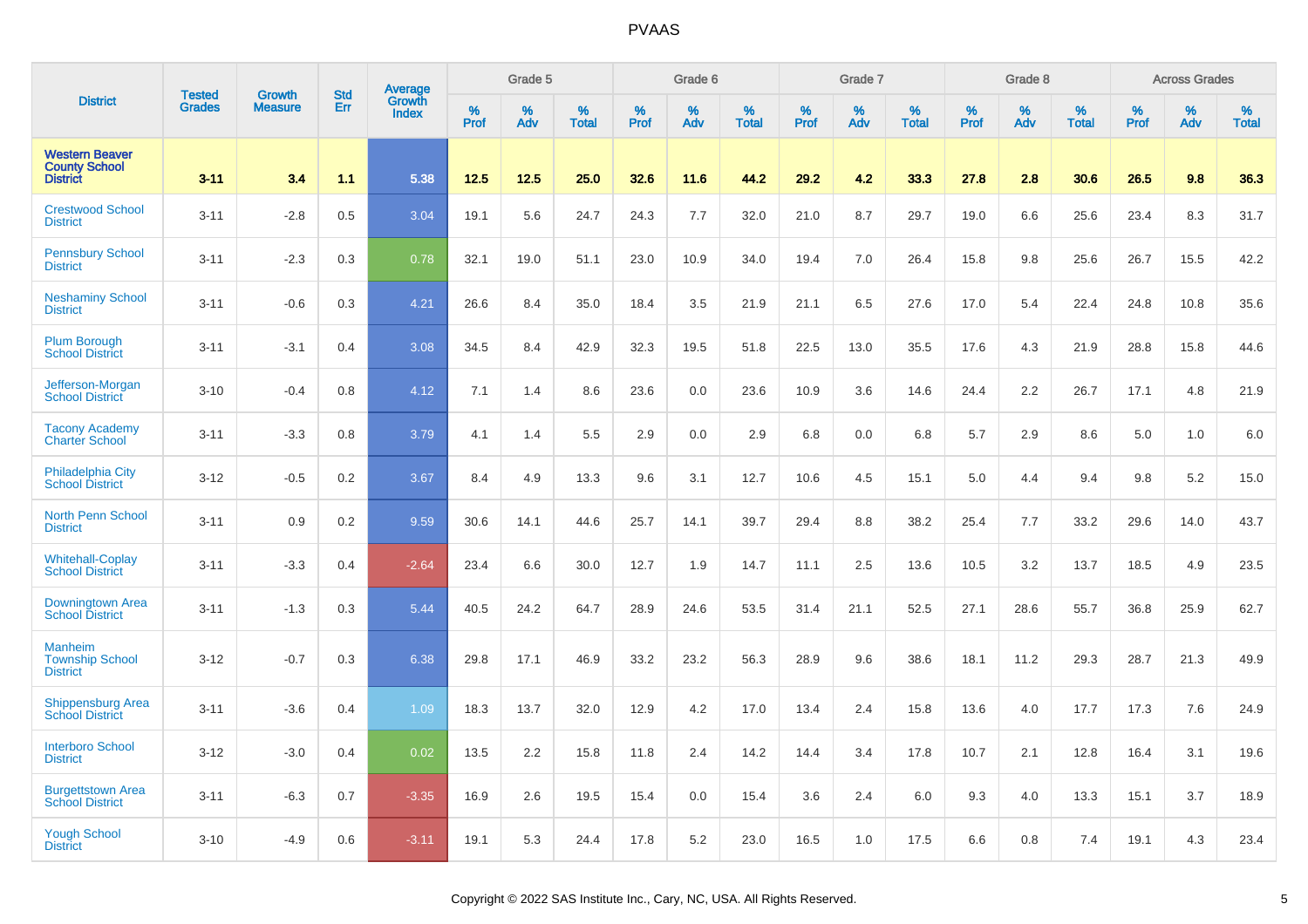|                                                                  |                                |                                 | <b>Std</b> | Average                |           | Grade 5  |                   |           | Grade 6  |                   |           | Grade 7  |                   |           | Grade 8  |                   |           | <b>Across Grades</b> |                   |
|------------------------------------------------------------------|--------------------------------|---------------------------------|------------|------------------------|-----------|----------|-------------------|-----------|----------|-------------------|-----------|----------|-------------------|-----------|----------|-------------------|-----------|----------------------|-------------------|
| <b>District</b>                                                  | <b>Tested</b><br><b>Grades</b> | <b>Growth</b><br><b>Measure</b> | Err        | Growth<br><b>Index</b> | %<br>Prof | %<br>Adv | %<br><b>Total</b> | %<br>Prof | %<br>Adv | %<br><b>Total</b> | %<br>Prof | %<br>Adv | %<br><b>Total</b> | %<br>Prof | %<br>Adv | %<br><b>Total</b> | %<br>Prof | %<br>Adv             | %<br><b>Total</b> |
| <b>Western Beaver</b><br><b>County School</b><br><b>District</b> | $3 - 11$                       | 3.4                             | 1.1        | 5.38                   | 12.5      | 12.5     | 25.0              | 32.6      | 11.6     | 44.2              | 29.2      | 4.2      | 33.3              | 27.8      | 2.8      | 30.6              | 26.5      | 9.8                  | 36.3              |
| <b>Phoenixville Area</b><br><b>School District</b>               | $3 - 11$                       | $-3.6$                          | 0.4        | 4.13                   | 37.1      | 16.7     | 53.8              | 17.6      | 8.6      | 26.1              | 18.6      | 3.8      | 22.5              | 13.4      | 3.6      | 17.0              | 25.5      | 11.8                 | 37.3              |
| Philipsburg-<br>Osceola Area<br><b>School District</b>           | $3 - 11$                       | $-4.9$                          | 0.6        | 0.04                   | 35.5      | 10.5     | 46.0              | 27.8      | 7.4      | 35.2              | 23.0      | 3.2      | 26.2              | 15.6      | 5.2      | 20.8              | 27.5      | 12.4                 | 40.0              |
| <b>Blackhawk School</b><br><b>District</b>                       | $3 - 11$                       | $-1.6$                          | 0.5        | 4.57                   | 38.0      | 8.8      | 46.7              | 28.3      | 8.8      | 37.1              | 27.3      | 7.4      | 34.8              | 13.5      | 1.7      | 15.2              | 28.7      | 9.2                  | 37.8              |
| <b>Riverview School</b><br><b>District</b>                       | $3 - 11$                       | $-6.6$                          | 0.8        | $-0.07$                | 28.8      | 5.8      | 34.6              | 29.9      | 9.1      | 39.0              | 21.7      | 3.3      | 25.0              | 12.7      | 5.1      | 17.7              | 25.8      | 15.0                 | 40.8              |
| <b>Laurel Highlands</b><br><b>School District</b>                | $3 - 11$                       | $-4.3$                          | 0.5        | $-1.98$                | 13.3      | 5.7      | 19.0              | 9.7       | 7.1      | 16.8              | 11.0      | 3.9      | 15.0              | 12.6      | 4.8      | 17.5              | 17.1      | 7.0                  | 24.1              |
| North Hills School<br><b>District</b>                            | $3 - 11$                       | $-3.1$                          | 0.4        | $-1.31$                | 34.1      | 14.0     | 48.1              | 30.1      | 11.4     | 41.5              | 28.1      | 11.5     | 39.6              | 21.9      | 9.6      | 31.5              | 30.4      | 13.8                 | 44.2              |
| <b>Hopewell Area</b><br><b>School District</b>                   | $3 - 11$                       | $-1.6$                          | 0.5        | 4.04                   | 31.1      | 8.2      | 39.3              | 28.6      | 11.8     | 40.3              | 18.7      | 4.5      | 23.1              | 12.5      | 2.5      | 15.0              | 23.5      | 8.4                  | 32.0              |
| <b>Governor Mifflin</b><br><b>School District</b>                | $3 - 11$                       | $-1.6$                          | 0.4        | 2.23                   | 20.4      | 9.3      | 29.6              | 18.8      | 4.8      | 23.6              | 20.6      | 3.2      | 23.7              | 11.2      | 2.2      | 13.4              | 20.0      | 7.5                  | 27.4              |
| <b>Bethlehem-Center</b><br><b>School District</b>                | $3 - 10$                       | $-6.4$                          | 0.7        | $-0.87$                | 5.6       | 1.4      | 6.9               | 0.0       | 0.0      | 0.0               | 4.0       | 0.0      | 4.0               | 3.2       | 1.6      | 4.8               | 9.6       | 3.9                  | 13.6              |
| <b>West Chester Area</b><br><b>School District</b>               | $3 - 11$                       | $-1.3$                          | 0.3        | 6.72                   | 35.0      | 18.9     | 53.9              | 29.1      | 9.5      | 38.7              | 26.7      | 11.1     | 37.8              | 22.1      | 13.0     | 35.1              | 32.0      | 17.9                 | 49.8              |
| <b>Central Dauphin</b><br><b>School District</b>                 | $3 - 11$                       | $-0.5$                          | 0.2        | 4.10                   | 22.0      | 11.6     | 33.6              | 14.9      | 2.6      | 17.4              | 14.8      | 7.0      | 21.8              | 12.5      | 4.2      | 16.7              | 19.3      | 7.8                  | 27.1              |
| <b>Central Valley</b><br><b>School District</b>                  | $3 - 10$                       | $-3.2$                          | 0.5        | 2.71                   | 24.6      | 4.9      | 29.6              | 22.1      | 2.2      | 24.3              | 20.3      | 7.2      | 27.4              | 20.4      | 8.0      | 28.5              | 26.6      | 9.0                  | 35.6              |
| <b>Norristown Area</b><br><b>School District</b>                 | $3 - 12$                       | $-2.3$                          | 0.4        | 0.04                   | 10.2      | 0.6      | 10.8              | 9.0       | 1.1      | 10.0              | 9.3       | 1.3      | 10.7              | 7.4       | 3.0      | 10.4              | 11.0      | 1.9                  | 13.0              |
| Northern Lebanon<br><b>School District</b>                       | $3 - 11$                       | $-3.8$                          | 0.5        | $-1.80$                | 30.5      | 8.6      | 39.1              | 12.8      | 0.8      | 13.6              | 8.1       | 2.7      | 10.8              | 7.2       | 0.6      | 7.8               | 19.9      | 7.9                  | 27.9              |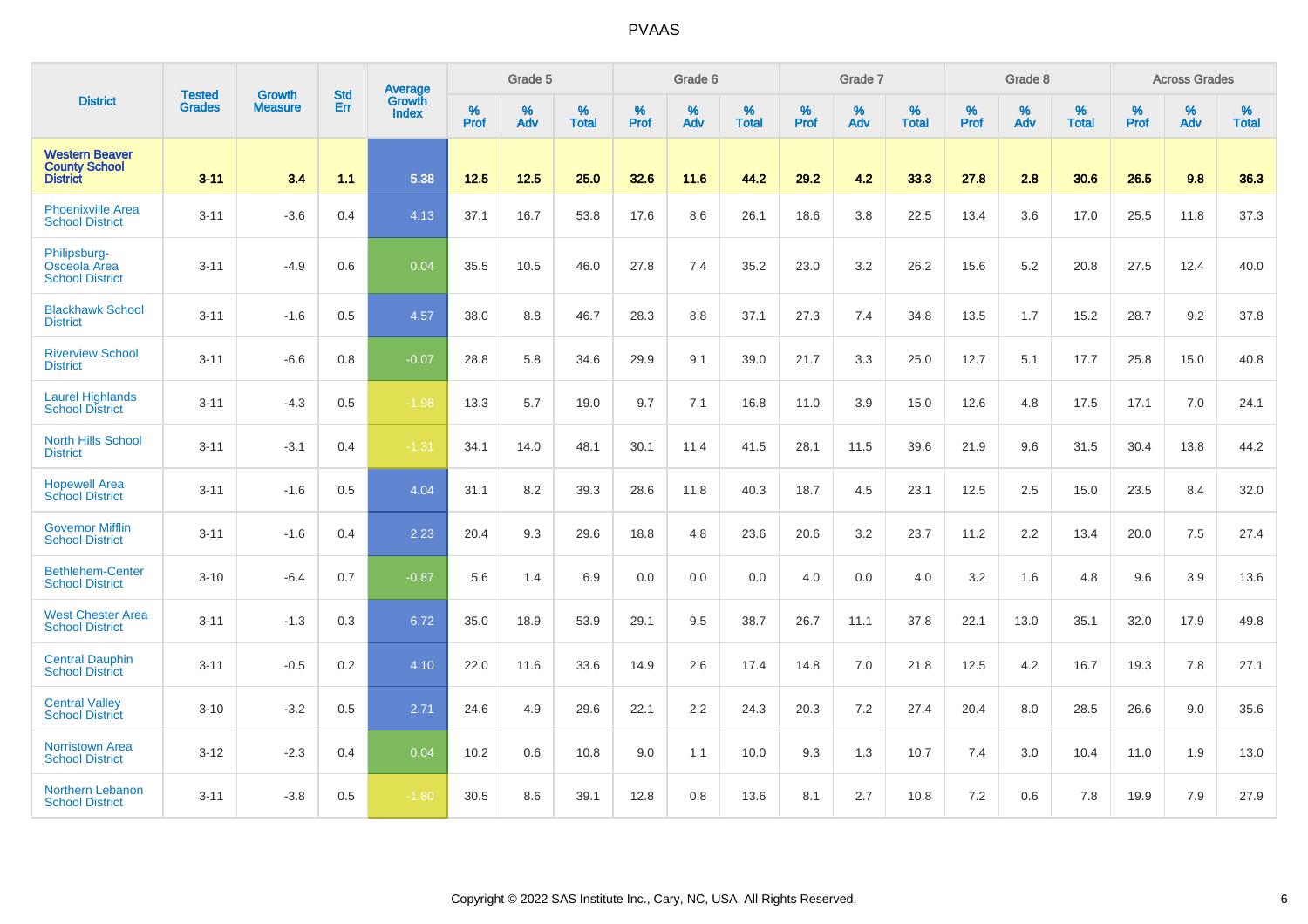| <b>District</b>                                                  | <b>Tested</b> | <b>Growth</b>  | <b>Std</b> |                                   |           | Grade 5  |                   |           | Grade 6  |                   |           | Grade 7  |                   |           | Grade 8  |                   |           | <b>Across Grades</b> |                   |
|------------------------------------------------------------------|---------------|----------------|------------|-----------------------------------|-----------|----------|-------------------|-----------|----------|-------------------|-----------|----------|-------------------|-----------|----------|-------------------|-----------|----------------------|-------------------|
|                                                                  | <b>Grades</b> | <b>Measure</b> | Err        | Average<br>Growth<br><b>Index</b> | %<br>Prof | %<br>Adv | %<br><b>Total</b> | %<br>Prof | %<br>Adv | %<br><b>Total</b> | %<br>Prof | %<br>Adv | %<br><b>Total</b> | %<br>Prof | %<br>Adv | %<br><b>Total</b> | %<br>Prof | %<br>Adv             | %<br><b>Total</b> |
| <b>Western Beaver</b><br><b>County School</b><br><b>District</b> | $3 - 11$      | 3.4            | 1.1        | 5.38                              | 12.5      | 12.5     | 25.0              | 32.6      | 11.6     | 44.2              | 29.2      | 4.2      | 33.3              | 27.8      | 2.8      | 30.6              | 26.5      | 9.8                  | 36.3              |
| Renaissance<br><b>Academy Charter</b><br><b>School</b>           | $3 - 11$      | $-5.7$         | 0.7        | $-3.32$                           | 16.7      | 11.1     | 27.8              | 19.2      | 4.1      | 23.3              | 20.0      | 1.3      | 21.3              | 10.1      | 7.2      | 17.4              | 18.7      | 5.7                  | 24.4              |
| Mt Lebanon<br><b>School District</b>                             | $3 - 11$      | $-2.1$         | 0.4        | 4.72                              | 39.7      | 34.6     | 74.3              | 42.0      | 15.7     | 57.7              | 32.6      | 20.7     | 53.3              | 31.6      | 17.4     | 49.1              | 36.2      | 29.4                 | 65.5              |
| <b>Chartiers Valley</b><br><b>School District</b>                | $3 - 11$      | $-2.3$         | 0.4        | 1.51                              | 33.8      | 14.7     | 48.5              | 16.8      | 5.3      | 22.1              | 15.6      | 7.4      | 22.9              | 10.8      | 4.2      | 15.1              | 23.4      | 11.6                 | 35.0              |
| <b>Ridley School</b><br><b>District</b>                          | $3 - 12$      | $-1.6$         | 0.3        | 0.71                              | 24.4      | 10.9     | 35.3              | 16.6      | 2.2      | 18.8              | 11.2      | 6.6      | 17.8              | 12.6      | 6.5      | 19.1              | 19.6      | 9.1                  | 28.7              |
| <b>Council Rock</b><br><b>School District</b>                    | $3 - 11$      | $-0.6$         | 0.2        | 4.05                              | 30.5      | 16.8     | 47.3              | 33.6      | 14.1     | 47.6              | 27.3      | 16.1     | 43.4              | 21.3      | 13.1     | 34.4              | 31.0      | 18.6                 | 49.7              |
| <b>Tri-Valley School</b><br><b>District</b>                      | $3 - 10$      | $-6.5$         | 0.8        | $-1.14$                           | 13.2      | 2.4      | 15.7              | 13.2      | 0.0      | 13.2              | 7.3       | 0.0      | 7.3               | 2.4       | 7.3      | 9.8               | 15.8      | 3.7                  | 19.4              |
| <b>School Lane</b><br><b>Charter School</b>                      | $3 - 11$      | $-4.8$         | 0.7        | 0.49                              | 26.9      | 7.5      | 34.3              | 11.9      | 1.7      | 13.6              | 7.0       | 2.8      | 9.9               | 18.8      | 3.1      | 21.9              | 21.0      | 6.5                  | 27.5              |
| <b>Octorara Area</b><br><b>School District</b>                   | $3 - 11$      | $-2.8$         | 0.6        | 1.31                              | 25.9      | 6.5      | 32.4              | 17.5      | 4.2      | 21.7              | 13.9      | 0.0      | 13.9              | 10.2      | 0.0      | 10.2              | 21.2      | 4.1                  | 25.4              |
| <b>Pottsgrove School</b><br><b>District</b>                      | $3 - 11$      | $-3.5$         | 0.4        | $-0.89$                           | 27.2      | 6.5      | 33.7              | 10.2      | 5.4      | 15.6              | 21.6      | 4.1      | 25.7              | 9.8       | 1.6      | 11.4              | 19.2      | 4.4                  | 23.5              |
| <b>Wilson School</b><br><b>District</b>                          | $3 - 12$      | $-3.7$         | 0.5        | $-3.10$                           | 27.9      | 12.6     | 40.5              | 24.6      | 4.2      | 28.8              | 19.9      | 7.0      | 26.9              | 13.0      | 9.8      | 22.8              | 28.3      | 14.3                 | 42.6              |
| <b>Marple Newtown</b><br><b>School District</b>                  | $3 - 11$      | $-3.4$         | 0.4        | $-1.81$                           | 36.2      | 21.4     | 57.6              | 31.7      | 20.2     | 51.9              | 27.1      | 8.3      | 35.4              | 20.5      | 6.0      | 26.5              | 32.9      | 20.2                 | 53.1              |
| <b>Morrisville Borough</b><br><b>School District</b>             | $3 - 11$      | $-6.7$         | 0.9        | $-1.42$                           | 9.8       | 0.0      | 9.8               | 1.9       | 0.0      | 1.9               | 3.9       | 0.0      | 3.9               | 0.0       | 0.0      | 0.0               | 5.1       | 0.6                  | 5.7               |
| <b>Charleroi School</b><br><b>District</b>                       | $3 - 11$      | $-4.8$         | 0.6        | 2.44                              | 10.8      | 1.0      | 11.8              | 13.1      | 0.0      | 13.1              | 8.5       | 3.8      | 12.3              | 11.6      | 1.0      | 12.6              | 12.5      | 2.4                  | 14.9              |
| <b>Carmichaels Area</b><br><b>School District</b>                | $3 - 10$      | $-5.5$         | 0.7        | 1.91                              | 13.8      | 1.2      | 15.0              | 1.5       | 0.0      | 1.5               | 3.0       | 3.0      | 6.0               | 6.8       | 0.0      | 6.8               | 11.3      | 2.2                  | 13.4              |
| <b>Berwick Area</b><br><b>School District</b>                    | $3 - 11$      | $-3.7$         | 0.5        | $-0.18$                           | 17.8      | 6.3      | 24.1              | 18.3      | 3.0      | 21.3              | 16.8      | 3.2      | 20.0              | 12.0      | 2.0      | 14.0              | 20.4      | 9.0                  | 29.4              |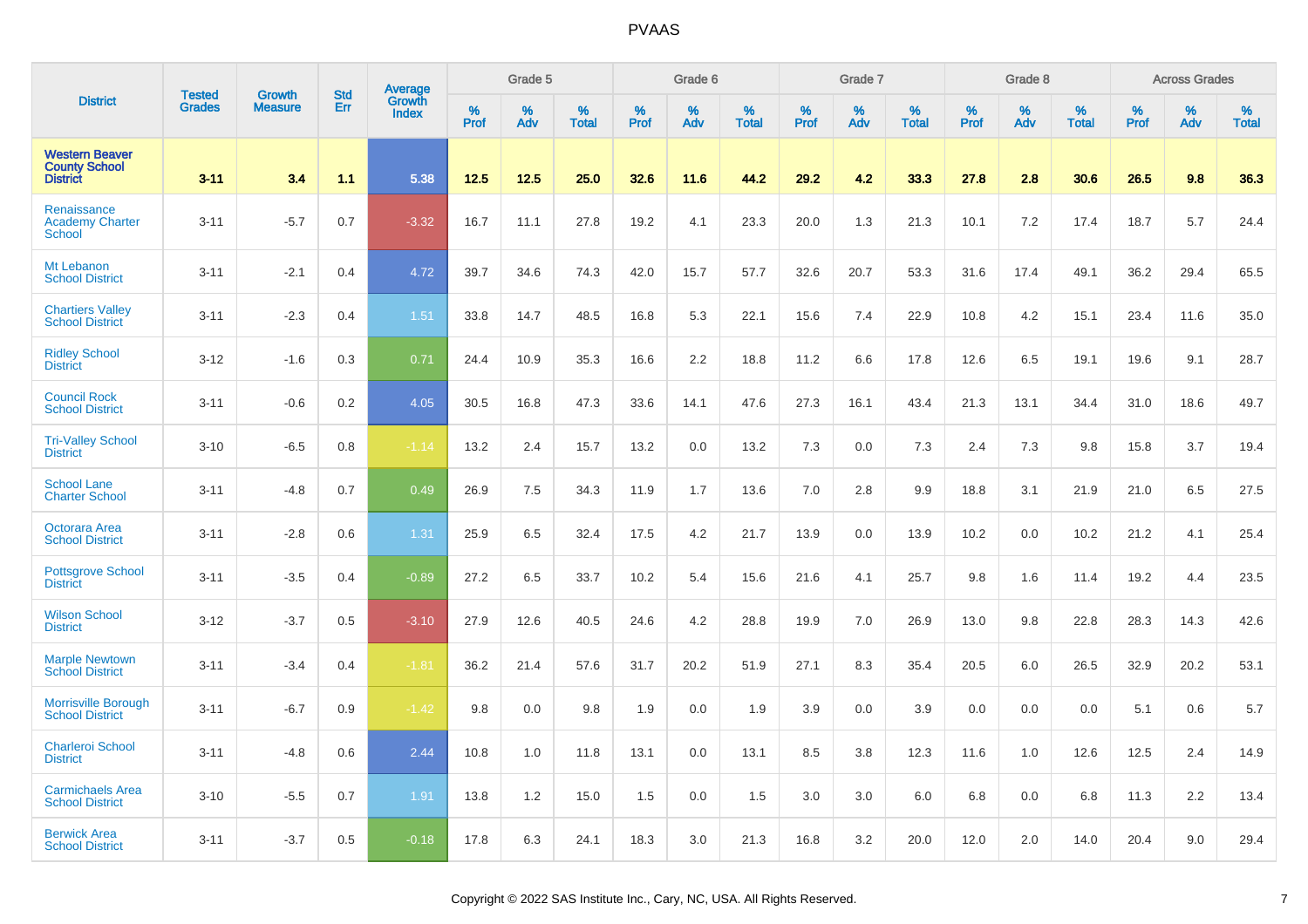|                                                                            | <b>Tested</b> | <b>Growth</b>  | <b>Std</b> | Average                |           | Grade 5  |                   |           | Grade 6  |                   |           | Grade 7  |                   |           | Grade 8  |                   |           | <b>Across Grades</b> |                   |
|----------------------------------------------------------------------------|---------------|----------------|------------|------------------------|-----------|----------|-------------------|-----------|----------|-------------------|-----------|----------|-------------------|-----------|----------|-------------------|-----------|----------------------|-------------------|
| <b>District</b>                                                            | <b>Grades</b> | <b>Measure</b> | Err        | <b>Growth</b><br>Index | %<br>Prof | %<br>Adv | %<br><b>Total</b> | %<br>Prof | %<br>Adv | %<br><b>Total</b> | %<br>Prof | %<br>Adv | %<br><b>Total</b> | %<br>Prof | %<br>Adv | %<br><b>Total</b> | %<br>Prof | %<br>Adv             | %<br><b>Total</b> |
| <b>Western Beaver</b><br><b>County School</b><br><b>District</b>           | $3 - 11$      | 3.4            | 1.1        | 5.38                   | 12.5      | 12.5     | 25.0              | 32.6      | 11.6     | 44.2              | 29.2      | 4.2      | 33.3              | 27.8      | 2.8      | 30.6              | 26.5      | 9.8                  | 36.3              |
| <b>Tyrone Area</b><br><b>School District</b>                               | $3 - 12$      | $-0.7$         | 0.5        | 4.35                   | 18.0      | 3.8      | 21.8              | 12.4      | 4.6      | 17.0              | 18.0      | 2.5      | 20.5              | 12.4      | 5.3      | 17.7              | 20.5      | 8.1                  | 28.6              |
| <b>Maritime Academy</b><br><b>Charter School</b>                           | $3 - 10$      | $-3.7$         | 0.6        | 1.10                   | 3.5       | 1.2      | 4.7               | 1.2       | 3.6      | 4.8               | 7.9       | 5.6      | 13.5              | 3.3       | 0.0      | 3.3               | 4.6       | 2.1                  | 6.7               |
| <b>Uniontown Area</b><br><b>School District</b>                            | $3 - 11$      | $-4.0$         | 0.6        | $-0.51$                | 17.1      | 3.8      | 21.0              | 18.7      | 3.7      | 22.4              | 6.5       | 0.9      | 7.5               | 0.0       | 0.0      | 0.0               | 15.0      | 4.4                  | 19.3              |
| <b>Souderton Area</b><br><b>School District</b>                            | $3 - 11$      | 0.8            | 0.3        | 7.15                   | 35.8      | 26.1     | 61.9              | 29.8      | 8.6      | 38.4              | 30.6      | 10.4     | 41.0              | 24.3      | 4.2      | 28.5              | 30.8      | 18.3                 | 49.1              |
| <b>Erie City School</b><br><b>District</b>                                 | $3 - 12$      | $-1.7$         | 0.3        | 1.03                   | 7.6       | 2.4      | 10.0              | 2.9       | 0.5      | 3.4               | 5.9       | 1.6      | 7.4               | 5.2       | 0.3      | 5.5               | 6.4       | 1.4                  | 7.8               |
| <b>Clearfield Area</b><br><b>School District</b>                           | $3 - 10$      | $-3.9$         | 0.5        | $-2.41$                | 16.5      | 3.3      | 19.8              | 4.7       | 1.6      | 6.3               | 9.3       | 0.8      | 10.1              | 6.3       | 3.5      | 9.8               | 12.1      | 2.5                  | 14.6              |
| <b>Chester Charter</b><br><b>Scholars Academy</b><br><b>Charter School</b> | $3 - 12$      | $-3.3$         | 0.8        | 2.00                   | 0.0       | 0.0      | 0.0               | 2.1       | 0.0      | 2.1               | 6.2       | 0.0      | 6.2               | 0.0       | 0.0      | 0.0               | 1.8       | 0.4                  | 2.2               |
| <b>Hampton Township</b><br><b>School District</b>                          | $3 - 11$      | 0.5            | 0.4        | 5.96                   | 33.5      | 35.2     | 68.7              | 30.6      | 12.9     | 43.6              | 33.3      | 26.9     | 60.2              | 33.0      | 21.4     | 54.3              | 33.4      | 29.9                 | 63.3              |
| <b>Boyertown Area</b><br><b>School District</b>                            | $3 - 11$      | $-2.5$         | 0.3        | 1.59                   | 29.0      | 8.5      | 37.4              | 24.6      | 4.6      | 29.2              | 28.2      | 14.4     | 42.6              | 24.8      | 6.0      | 30.8              | 29.1      | 9.0                  | 38.2              |
| <b>Brentwood</b><br><b>Borough School</b><br><b>District</b>               | $3 - 11$      | $-2.3$         | 0.7        | 3.94                   | 25.6      | 4.6      | 30.2              | 8.5       | 2.4      | 11.0              | 9.2       | 0.0      | 9.2               | 19.4      | 1.4      | 20.8              | 19.6      | 5.3                  | 24.9              |
| <b>Scranton School</b><br><b>District</b>                                  | $3 - 12$      | $-3.3$         | 0.5        | $-1.47$                | 10.4      | 0.8      | 11.2              | 2.1       | 1.3      | 3.4               | 3.7       | 1.1      | 4.8               | 3.4       | 2.3      | 5.7               | 7.0       | 1.7                  | 8.6               |
| <b>Colonial School</b><br><b>District</b>                                  | $3 - 11$      | $-0.9$         | 0.3        | 2.48                   | 32.7      | 27.3     | 60.0              | 35.6      | 15.3     | 50.9              | 29.4      | 16.8     | 46.2              | 21.2      | 15.0     | 36.2              | 31.5      | 21.3                 | 52.8              |
| <b>Reynolds School</b><br><b>District</b>                                  | $3 - 10$      | $-3.3$         | 0.8        | 0.34                   | 13.0      | 1.4      | 14.5              | 18.2      | 1.3      | 19.5              | 14.0      | 10.0     | 24.0              | 11.8      | 1.5      | 13.2              | 15.2      | 2.8                  | 18.0              |
| <b>Ligonier Valley</b><br><b>School District</b>                           | $3 - 11$      | $-3.6$         | 0.7        | 1.35                   | 14.6      | 3.7      | 18.3              | 16.5      | 0.0      | 16.5              | 12.3      | 0.0      | 12.3              | 6.9       | 0.0      | 6.9               | 17.2      | 2.9                  | 20.0              |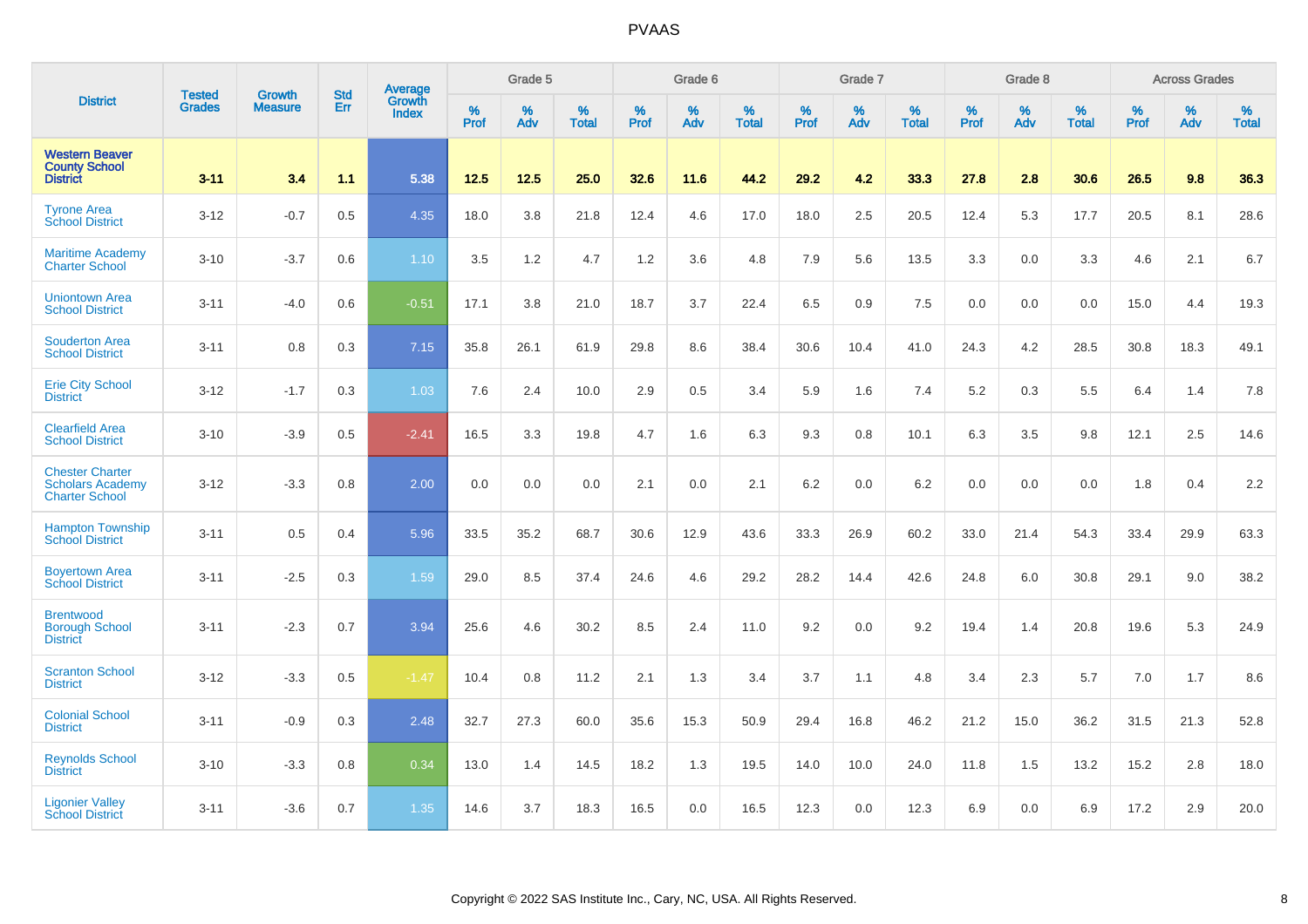| <b>District</b>                                                  |                                |                                 |                   | Average                |           | Grade 5  |                   |           | Grade 6  |                   |           | Grade 7  |                   |                  | Grade 8  |                   |           | <b>Across Grades</b> |                   |
|------------------------------------------------------------------|--------------------------------|---------------------------------|-------------------|------------------------|-----------|----------|-------------------|-----------|----------|-------------------|-----------|----------|-------------------|------------------|----------|-------------------|-----------|----------------------|-------------------|
|                                                                  | <b>Tested</b><br><b>Grades</b> | <b>Growth</b><br><b>Measure</b> | <b>Std</b><br>Err | Growth<br><b>Index</b> | %<br>Prof | %<br>Adv | %<br><b>Total</b> | %<br>Prof | %<br>Adv | %<br><b>Total</b> | %<br>Prof | %<br>Adv | %<br><b>Total</b> | %<br><b>Prof</b> | %<br>Adv | %<br><b>Total</b> | %<br>Prof | %<br>Adv             | %<br><b>Total</b> |
| <b>Western Beaver</b><br><b>County School</b><br><b>District</b> | $3 - 11$                       | 3.4                             | 1.1               | 5.38                   | 12.5      | 12.5     | 25.0              | 32.6      | 11.6     | 44.2              | 29.2      | 4.2      | 33.3              | 27.8             | 2.8      | 30.6              | 26.5      | 9.8                  | 36.3              |
| <b>North Pocono</b><br><b>School District</b>                    | $3 - 11$                       | $-3.6$                          | 0.6               | 0.08                   | 34.1      | 6.2      | 40.3              | 12.8      | 1.8      | 14.7              | 24.2      | 8.3      | 32.5              | 19.3             | 7.9      | 27.2              | 27.9      | 10.4                 | 38.3              |
| <b>Lower Dauphin</b><br><b>School District</b>                   | $3 - 11$                       | $-1.8$                          | 0.4               | 2.03                   | 29.8      | 22.8     | 52.6              | 23.7      | 4.8      | 28.5              | 22.0      | 6.4      | 28.4              | 18.6             | 9.5      | 28.0              | 25.6      | 14.4                 | 39.9              |
| Oil City Area<br><b>School District</b>                          | $3 - 11$                       | $-3.7$                          | 0.5               | 0.74                   | 15.5      | 2.8      | 18.3              | 7.9       | 0.8      | 8.7               | 10.2      | 2.4      | 12.6              | 3.8              | 0.0      | 3.8               | 13.2      | 2.5                  | 15.8              |
| <b>Arts Academy</b><br><b>Charter School</b>                     | $5-8$                          | $-7.7$                          | 1.1               | $-2.90$                | 7.7       | 0.0      | 7.7               | 2.4       | 0.0      | 2.4               | 8.3       | 0.0      | 8.3               | 0.0              | 0.0      | 0.0               | 4.4       | 0.0                  | 4.4               |
| <b>Derry Area School</b><br><b>District</b>                      | $3 - 11$                       | $-0.6$                          | 0.6               | 4.16                   | 21.3      | 14.8     | 36.1              | 32.5      | 13.0     | 45.5              | 11.9      | 6.8      | 18.6              | 10.2             | 6.5      | 16.7              | 23.2      | 13.2                 | 36.4              |
| <b>Wyomissing Area</b><br><b>School District</b>                 | $3 - 12$                       | $-3.5$                          | 0.6               | 1.22                   | 32.2      | 13.6     | 45.8              | 30.0      | 7.3      | 37.3              | 12.3      | 6.6      | 18.8              | 13.6             | 6.4      | 20.0              | 25.7      | 12.9                 | 38.6              |
| Southmoreland<br><b>School District</b>                          | $3 - 11$                       | $-3.6$                          | 0.6               | 3.41                   | 12.6      | 4.2      | 16.8              | 15.6      | 3.7      | 19.3              | 11.1      | 2.8      | 13.9              | 10.5             | 1.0      | 11.4              | 17.8      | 4.1                  | 21.9              |
| <b>Moon Area School</b><br><b>District</b>                       | $3 - 11$                       | $-2.5$                          | 0.4               | $-1.68$                | 32.1      | 15.8     | 48.0              | 26.9      | 9.1      | 36.0              | 28.0      | 11.5     | 39.4              | 20.6             | 10.9     | 31.5              | 29.3      | 16.9                 | 46.2              |
| <b>Alliance For</b><br><b>Progress Charter</b><br>School         | $3 - 8$                        | $-5.0$                          | 1.1               | 2.70                   | 0.0       | 0.0      | 0.0               | 0.0       | 0.0      | 0.0               | 0.0       | 0.0      | 0.0               | 0.0              | 0.0      | 0.0               | 0.6       | 0.0                  | 0.6               |
| <b>Daniel Boone Area</b><br><b>School District</b>               | $3 - 12$                       | $-1.1$                          | 0.5               | 3.78                   | 27.2      | 11.1     | 38.3              | 28.7      | 6.6      | 35.4              | 18.6      | 7.8      | 26.4              | 13.8             | 2.4      | 16.2              | 25.4      | 7.1                  | 32.4              |
| <b>Danville Area</b><br><b>School District</b>                   | $3 - 11$                       | 1.2                             | 0.5               | 7.01                   | 33.8      | 25.6     | 59.4              | 26.4      | 8.3      | 34.7              | 24.5      | 14.6     | 39.1              | 19.6             | 9.8      | 29.4              | 27.8      | 17.7                 | 45.5              |
| Chambersburg<br><b>Area School</b><br><b>District</b>            | $3 - 11$                       | $-1.4$                          | 0.3               | 3.43                   | 20.2      | 6.3      | 26.5              | 14.1      | 3.8      | 17.9              | 15.1      | 4.9      | 20.0              | 11.2             | 4.5      | 15.7              | 16.9      | 5.3                  | 22.3              |
| <b>Keystone Oaks</b><br><b>School District</b>                   | $3 - 11$                       | $-3.0$                          | 0.6               | 0.82                   | 26.0      | 20.3     | 46.3              | 19.5      | 11.5     | 31.0              | 19.5      | 10.6     | 30.1              | 17.5             | 12.3     | 29.8              | 25.2      | 15.8                 | 41.0              |
| <b>East Pennsboro</b><br><b>Area School</b><br><b>District</b>   | $3 - 11$                       | $-2.6$                          | 0.5               | 1.39                   | 24.8      | 3.0      | 27.8              | 9.9       | 3.7      | 13.7              | 11.8      | 2.4      | 14.1              | 10.3             | 4.2      | 14.6              | 18.3      | 6.2                  | 24.5              |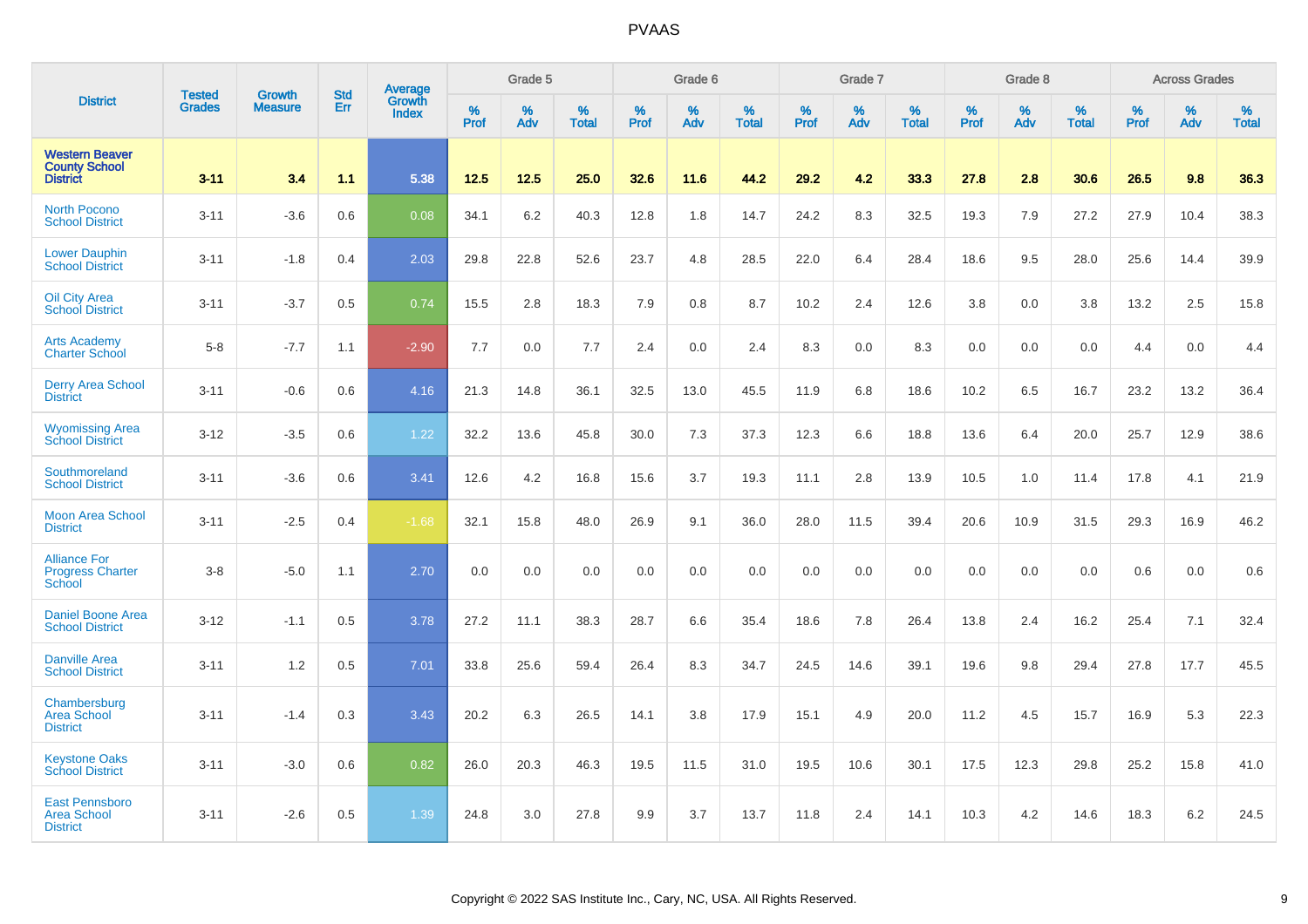| <b>District</b>                                                  |                         | <b>Growth</b>  | <b>Std</b> | Average                |                     | Grade 5  |                      |              | Grade 6  |                      |                     | Grade 7     |                      |                     | Grade 8     |                      |              | <b>Across Grades</b> |                   |
|------------------------------------------------------------------|-------------------------|----------------|------------|------------------------|---------------------|----------|----------------------|--------------|----------|----------------------|---------------------|-------------|----------------------|---------------------|-------------|----------------------|--------------|----------------------|-------------------|
|                                                                  | <b>Tested</b><br>Grades | <b>Measure</b> | Err        | Growth<br><b>Index</b> | $\%$<br><b>Prof</b> | %<br>Adv | $\%$<br><b>Total</b> | $\%$<br>Prof | %<br>Adv | $\%$<br><b>Total</b> | $\%$<br><b>Prof</b> | $\%$<br>Adv | $\%$<br><b>Total</b> | $\%$<br><b>Prof</b> | $\%$<br>Adv | $\%$<br><b>Total</b> | $\%$<br>Prof | %<br>Adv             | %<br><b>Total</b> |
| <b>Western Beaver</b><br><b>County School</b><br><b>District</b> | $3 - 11$                | 3.4            | 1.1        | 5.38                   | 12.5                | 12.5     | 25.0                 | 32.6         | 11.6     | 44.2                 | 29.2                | 4.2         | 33.3                 | 27.8                | 2.8         | 30.6                 | 26.5         | 9.8                  | 36.3              |
| <b>Columbia Borough</b><br><b>School District</b>                | $3-12$                  | $-4.8$         | 0.7        | $-0.49$                | 15.1                | 1.4      | 16.4                 | 1.4          | 0.0      | 1.4                  | 6.2                 | 1.5         | 7.7                  | 0.0                 | 0.0         | 0.0                  | 8.7          | 1.4                  | 10.0              |
| <b>Bensalem</b><br><b>Township School</b><br><b>District</b>     | $3 - 11$                | $-2.0$         | 0.3        | 0.26                   | 9.4                 | 4.3      | 13.7                 | 13.0         | 2.3      | 15.3                 | 9.8                 | 4.6         | 14.3                 | 8.2                 | 1.9         | 10.1                 | 12.0         | 3.5                  | 15.5              |
| Mechanicsburg<br><b>Area School</b><br><b>District</b>           | $3 - 11$                | $-1.3$         | 0.4        | 1.94                   | 27.0                | 14.7     | 41.8                 | 16.3         | 2.8      | 19.1                 | 20.3                | 5.4         | 25.8                 | 14.5                | 4.6         | 19.1                 | 24.3         | 10.0                 | 34.2              |
| <b>Armstrong School</b><br><b>District</b>                       | $3 - 11$                | 0.7            | 0.3        | 11.41                  | 25.3                | 10.5     | 35.8                 | 26.6         | 13.3     | 39.9                 | 21.4                | 4.3         | 25.7                 | 20.5                | 3.8         | 24.3                 | 25.7         | 9.4                  | 35.1              |
| People For People<br><b>Charter School</b>                       | $3 - 12$                | $-1.1$         | 1.0        | 3.27                   | 0.0                 | 0.0      | 0.0                  | 0.0          | 0.0      | 0.0                  | 2.4                 | 0.0         | 2.4                  | 0.0                 | 0.0         | 0.0                  | 1.3          | 0.0                  | 1.3               |
| <b>Peters Township</b><br><b>School District</b>                 | $3 - 11$                | 0.5            | 0.4        | 5.86                   | 37.8                | 32.6     | 70.4                 | 35.7         | 24.9     | 60.6                 | 33.1                | 29.1        | 62.2                 | 35.1                | 13.0        | 48.2                 | 35.8         | 30.6                 | 66.3              |
| Elizabethtown<br><b>Area School</b><br><b>District</b>           | $3 - 12$                | 0.2            | 0.4        | 10.73                  | 29.9                | 22.6     | 52.6                 | 22.2         | 10.9     | 33.1                 | 20.8                | 2.8         | 23.7                 | 20.8                | 3.3         | 24.1                 | 26.7         | 14.6                 | 41.2              |
| <b>Tulpehocken Area</b><br><b>School District</b>                | $3 - 12$                | $-1.2$         | 0.6        | 1.70                   | 29.9                | 18.4     | 48.3                 | 15.7         | 11.8     | 27.4                 | 18.4                | 5.8         | 24.3                 | 14.3                | 2.7         | 17.0                 | 21.6         | 11.0                 | 32.6              |
| <b>Weatherly Area</b><br><b>School District</b>                  | $3 - 11$                | $-6.9$         | 1.1        | $-1.18$                | 26.9                | 7.7      | 34.6                 | 12.1         | 0.0      | 12.1                 | 6.9                 | 0.0         | 6.9                  | 5.6                 | 0.0         | 5.6                  | 15.1         | 4.0                  | 19.1              |
| Community<br>Academy Of<br>Philadelphia<br><b>Charter School</b> | $3 - 11$                | $-5.7$         | 0.9        | $-0.37$                | 4.9                 | 2.4      | 7.3                  | 0.0          | 0.0      | 0.0                  | 0.0                 | 0.0         | 0.0                  | 0.0                 | 0.0         | 0.0                  | 2.4          | 1.0                  | 3.5               |
| Shenandoah<br><b>Valley School</b><br><b>District</b>            | $3 - 11$                | $-5.1$         | 0.8        | 0.47                   | 11.9                | 3.0      | 14.9                 | 19.6         | 2.0      | 21.6                 | 1.7                 | 3.4         | 5.1                  | 3.6                 | 0.0         | 3.6                  | 12.0         | 3.5                  | 15.5              |
| <b>Neshannock</b><br><b>Township School</b><br><b>District</b>   | $3 - 10$                | $-3.2$         | 0.7        | 0.96                   | 26.7                | 15.6     | 42.2                 | 30.9         | 13.2     | 44.1                 | 20.0                | 7.0         | 27.0                 | 15.6                | 3.9         | 19.5                 | 23.6         | 9.2                  | 32.8              |
| <b>Harbor Creek</b><br><b>School District</b>                    | $3 - 11$                | $-3.0$         | 0.5        | 0.88                   | 35.1                | 17.5     | 52.6                 | 35.8         | 14.2     | 50.0                 | 25.9                | 13.3        | 39.2                 | 20.8                | 7.1         | 27.9                 | 32.8         | 17.9                 | 50.6              |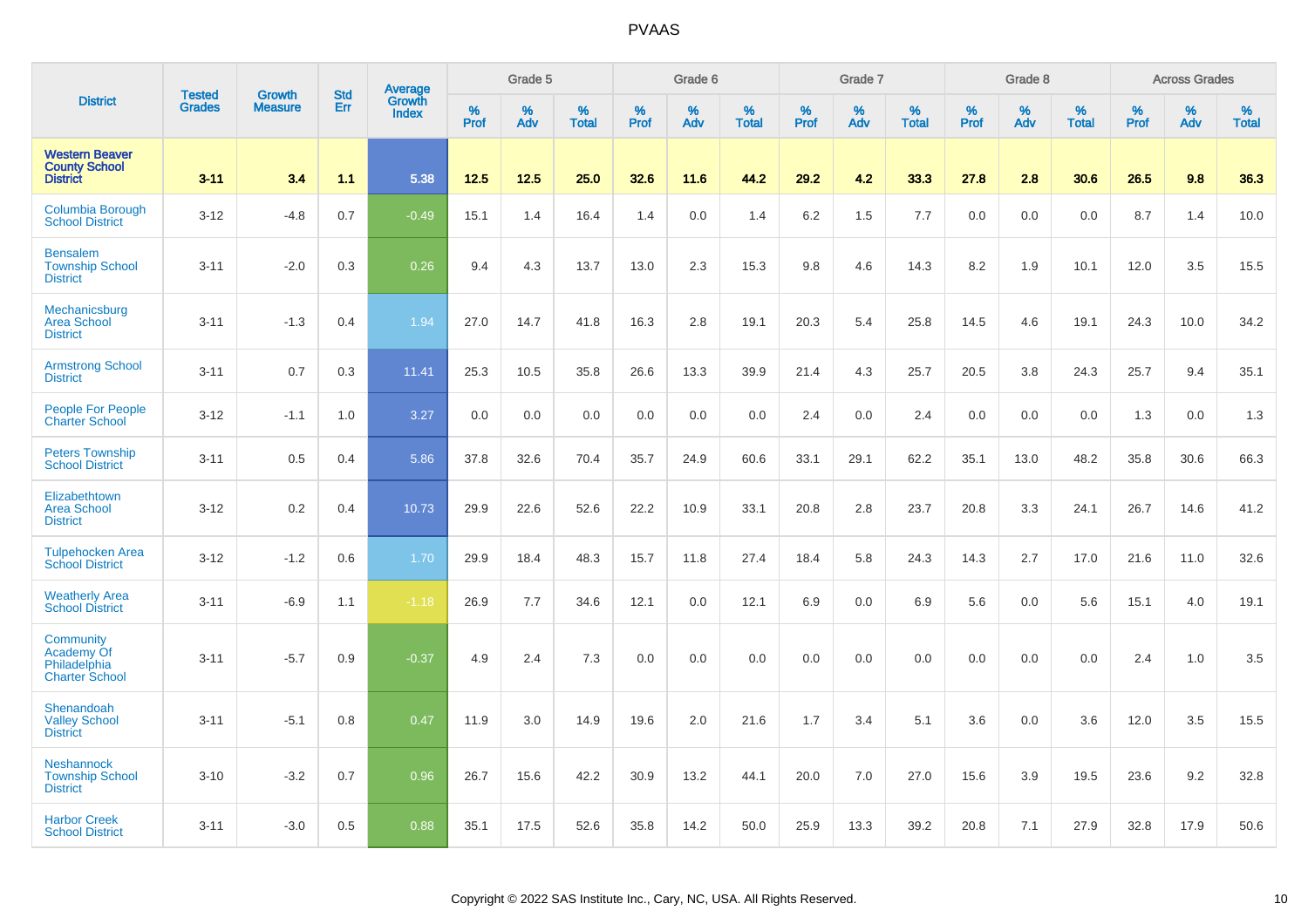| <b>District</b>                                                        |                                |                                 | <b>Std</b> | Average                |           | Grade 5  |                   |           | Grade 6  |                   |           | Grade 7  |                   |           | Grade 8  |                   |           | <b>Across Grades</b> |                   |
|------------------------------------------------------------------------|--------------------------------|---------------------------------|------------|------------------------|-----------|----------|-------------------|-----------|----------|-------------------|-----------|----------|-------------------|-----------|----------|-------------------|-----------|----------------------|-------------------|
|                                                                        | <b>Tested</b><br><b>Grades</b> | <b>Growth</b><br><b>Measure</b> | Err        | <b>Growth</b><br>Index | %<br>Prof | %<br>Adv | %<br><b>Total</b> | %<br>Prof | %<br>Adv | %<br><b>Total</b> | %<br>Prof | %<br>Adv | %<br><b>Total</b> | %<br>Prof | %<br>Adv | %<br><b>Total</b> | %<br>Prof | %<br>Adv             | %<br><b>Total</b> |
| <b>Western Beaver</b><br><b>County School</b><br><b>District</b>       | $3 - 11$                       | 3.4                             | 1.1        | 5.38                   | 12.5      | 12.5     | 25.0              | 32.6      | 11.6     | 44.2              | 29.2      | 4.2      | 33.3              | 27.8      | 2.8      | 30.6              | 26.5      | 9.8                  | 36.3              |
| <b>West Jefferson</b><br><b>Hills School District</b>                  | $3 - 11$                       | $-1.1$                          | 0.4        | 3.34                   | 35.0      | 17.5     | 52.5              | 24.8      | 3.3      | 28.0              | 22.8      | 6.3      | 29.1              | 21.7      | 4.4      | 26.1              | 30.8      | 13.4                 | 44.3              |
| <b>Ambridge Area</b><br><b>School District</b>                         | $3 - 12$                       | $-3.4$                          | 0.6        | $-0.98$                | 17.8      | 5.1      | 22.9              | 13.2      | 0.9      | 14.2              | 11.9      | 0.8      | 12.7              | 10.7      | 0.8      | 11.6              | 15.7      | 5.2                  | 20.8              |
| <b>Lincoln Park</b><br><b>Performing Arts</b><br><b>Charter School</b> | $7 - 11$                       | $-4.4$                          | 1.0        | $-0.45$                |           |          |                   |           |          |                   | 33.9      | 5.4      | 39.3              | 11.5      | 3.4      | 14.9              | 20.3      | 4.2                  | 24.5              |
| <b>Lakeland School</b><br><b>District</b>                              | $3 - 11$                       | $-2.1$                          | 0.6        | 0.56                   | 29.3      | 2.7      | 32.0              | 25.5      | 6.4      | 31.9              | 26.9      | 4.8      | 31.7              | 5.7       | 0.0      | 5.7               | 24.0      | 5.5                  | 29.5              |
| Penn Cambria<br><b>School District</b>                                 | $3 - 11$                       | $-1.7$                          | 0.6        | 3.05                   | 23.8      | 1.8      | 25.7              | 20.6      | 2.0      | 22.6              | 12.3      | 0.0      | 12.3              | 11.8      | 1.6      | 13.4              | 18.9      | 3.5                  | 22.5              |
| <b>Collegium Charter</b><br>School                                     | $3 - 10$                       | $-1.0$                          | 0.4        | 2.29                   | 15.6      | 3.0      | 18.6              | 10.6      | 1.1      | 11.6              | 8.0       | 2.3      | 10.3              | 7.6       | 2.8      | 10.3              | 14.4      | 3.4                  | 17.8              |
| <b>Wyoming Valley</b><br>West School<br><b>District</b>                | $3 - 11$                       | $-0.6$                          | 0.5        | 1.83                   | 9.2       | 2.7      | 11.9              | 13.8      | 2.1      | 15.9              | 10.8      | 0.0      | 10.8              | 10.5      | 2.9      | 13.4              | 11.8      | 2.4                  | 14.3              |
| <b>Millersburg Area</b><br><b>School District</b>                      | $3 - 11$                       | $-2.3$                          | 0.8        | 3.45                   | 37.2      | 19.6     | 56.9              | 15.1      | 3.8      | 18.9              | 18.8      | 1.6      | 20.3              | 8.1       | 1.6      | 9.7               | 23.6      | 9.2                  | 32.8              |
| <b>Propel Charter</b><br>School - East                                 | $3 - 8$                        | $-4.2$                          | 1.0        | 1.61                   | 2.5       | 0.0      | 2.5               | 11.4      | 0.0      | 11.4              | 9.4       | 3.1      | 12.5              | 0.0       | 0.0      | 0.0               | 9.4       | 0.5                  | 9.9               |
| <b>West Allegheny</b><br><b>School District</b>                        | $3 - 12$                       | 1.0                             | 0.4        | 10.83                  | 32.7      | 40.9     | 73.6              | 33.6      | 21.4     | 55.0              | 27.5      | 20.6     | 48.1              | 23.4      | 11.2     | 34.6              | 31.3      | 30.8                 | 62.1              |
| <b>Wyalusing Area</b><br><b>School District</b>                        | $3 - 12$                       | 1.6                             | 0.6        | 7.67                   | 12.0      | 4.8      | 16.9              | 17.8      | 4.0      | 21.8              | 14.6      | 7.9      | 22.5              | 9.6       | 1.0      | 10.6              | 16.5      | 5.1                  | 21.5              |
| <b>Palisades School</b><br><b>District</b>                             | $3 - 11$                       | 1.0                             | 0.6        | 4.66                   | 33.3      | 16.7     | 50.0              | 27.6      | 4.1      | 31.6              | 32.4      | 6.9      | 39.2              | 19.3      | 1.1      | 20.4              | 31.4      | 13.6                 | 45.0              |
| <b>West Shore School</b><br><b>District</b>                            | $3 - 12$                       | $-1.6$                          | 0.3        | $-1.96$                | 26.7      | 11.3     | 38.1              | 24.5      | 4.3      | 28.8              | 13.5      | 7.4      | 20.9              | 16.1      | 7.2      | 23.3              | 22.8      | 10.8                 | 33.5              |
| South Allegheny<br><b>School District</b>                              | $3 - 11$                       | $-5.4$                          | 0.9        | $-1.61$                | 25.9      | 1.7      | 27.6              | 2.0       | 2.0      | 4.1               | 7.9       | 2.6      | 10.5              | 12.5      | 2.5      | 15.0              | 16.9      | 2.7                  | 19.6              |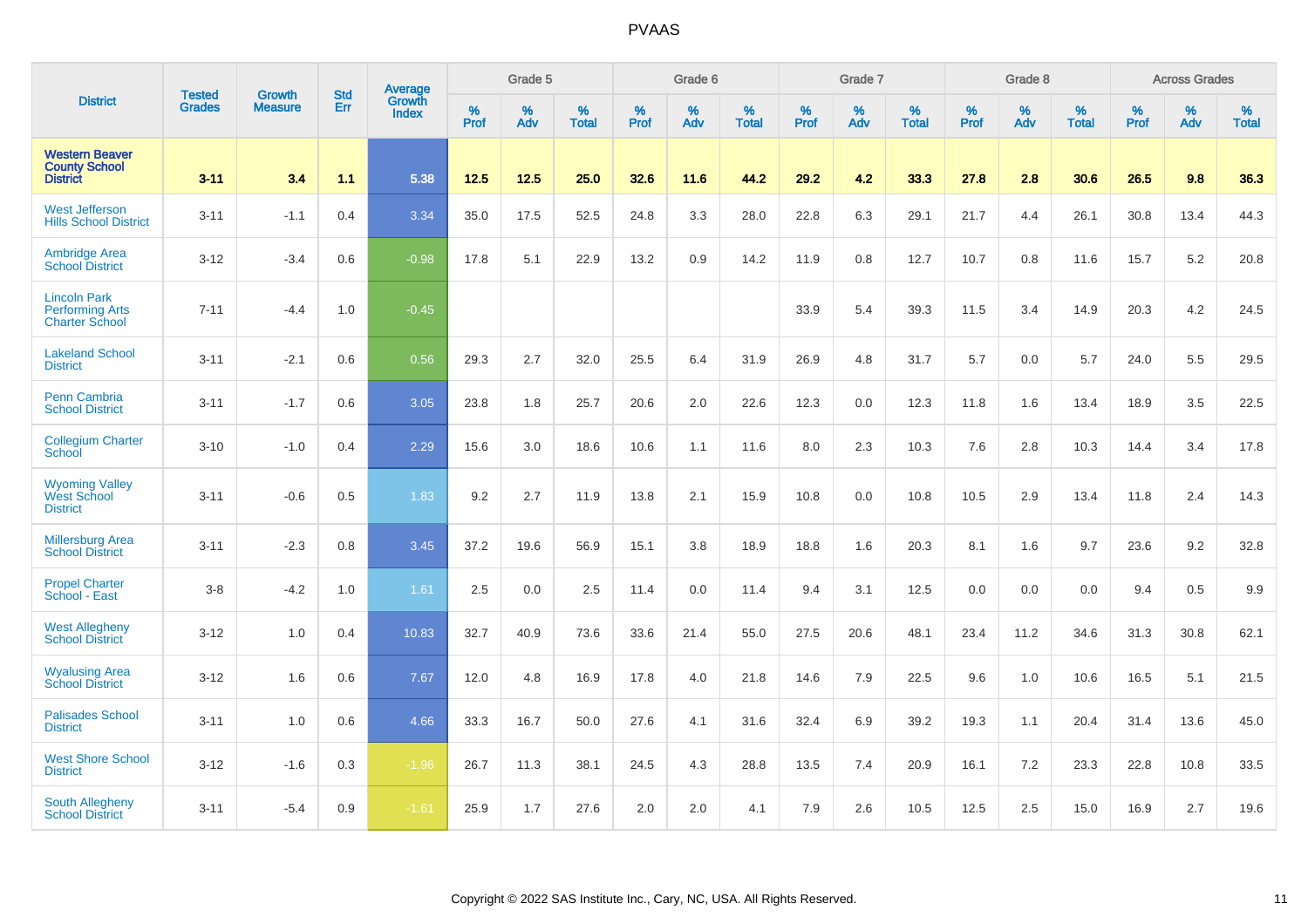|                                                                   |                                | <b>Growth</b>  | <b>Std</b> | Average                |              | Grade 5  |                   |           | Grade 6  |                   |           | Grade 7  |                   |           | Grade 8  |                   |           | <b>Across Grades</b> |                   |
|-------------------------------------------------------------------|--------------------------------|----------------|------------|------------------------|--------------|----------|-------------------|-----------|----------|-------------------|-----------|----------|-------------------|-----------|----------|-------------------|-----------|----------------------|-------------------|
| <b>District</b>                                                   | <b>Tested</b><br><b>Grades</b> | <b>Measure</b> | Err        | Growth<br><b>Index</b> | $\%$<br>Prof | %<br>Adv | %<br><b>Total</b> | %<br>Prof | %<br>Adv | %<br><b>Total</b> | %<br>Prof | %<br>Adv | %<br><b>Total</b> | %<br>Prof | %<br>Adv | %<br><b>Total</b> | %<br>Prof | %<br>Adv             | %<br><b>Total</b> |
| <b>Western Beaver</b><br><b>County School</b><br><b>District</b>  | $3 - 11$                       | 3.4            | 1.1        | 5.38                   | 12.5         | 12.5     | 25.0              | 32.6      | 11.6     | 44.2              | 29.2      | 4.2      | 33.3              | 27.8      | 2.8      | 30.6              | 26.5      | 9.8                  | 36.3              |
| <b>New Kensington-</b><br><b>Arnold School</b><br><b>District</b> | $3 - 11$                       | $-1.9$         | 0.6        | 6.23                   | 9.1          | 0.9      | 10.0              | 12.5      | 5.8      | 18.3              | 4.4       | 0.0      | 4.4               | $1.2$     | 0.0      | 1.2               | 11.4      | 2.6                  | 14.0              |
| <b>East Allegheny</b><br><b>School District</b>                   | $3 - 11$                       | $-3.9$         | 0.7        | $-0.28$                | 9.1          | 3.4      | 12.5              | 8.5       | 2.4      | 11.0              | 13.8      | 0.0      | 13.8              | 5.8       | 0.0      | 5.8               | 9.0       | 2.1                  | 11.1              |
| <b>Steel Valley</b><br><b>School District</b>                     | $3 - 11$                       | $-2.8$         | 0.7        | 4.51                   | 12.0         | 2.4      | 14.5              | 11.3      | 6.4      | 17.7              | 18.1      | 4.8      | 22.9              | 9.5       | 4.0      | 13.5              | 18.3      | 7.3                  | 25.6              |
| <b>Schuylkill Haven</b><br>Area School<br><b>District</b>         | $3 - 11$                       | $-3.0$         | 0.7        | 2.62                   | 11.9         | 1.2      | 13.1              | 4.9       | 1.2      | 6.2               | 20.0      | 4.2      | 24.2              | 5.8       | 0.0      | 5.8               | 17.6      | 5.5                  | 23.1              |
| <b>Abington Heights</b><br><b>School District</b>                 | $3 - 11$                       | $-1.7$         | 0.5        | 0.31                   | 29.2         | 13.3     | 42.5              | 21.1      | 6.7      | 27.8              | 31.5      | 7.9      | 39.4              |           |          |                   | 30.5      | 14.3                 | 44.8              |
| <b>Fairview School</b><br><b>District</b>                         | $3 - 11$                       | $-0.6$         | 0.5        | 3.58                   | 31.8         | 12.7     | 44.4              | 24.8      | 11.3     | 36.1              | 29.4      | 11.6     | 41.1              | 30.8      | 12.0     | 42.9              | 32.4      | 15.4                 | 47.7              |
| <b>Dover Area School</b><br><b>District</b>                       | $3 - 12$                       | $-1.9$         | 0.4        | 0.24                   | 24.5         | 8.2      | 32.7              | 24.5      | 3.6      | 28.1              | 22.4      | 9.0      | 31.4              | 14.1      | 6.2      | 20.3              | 24.8      | 10.2                 | 35.0              |
| <b>Mifflin County</b><br><b>School District</b>                   | $3 - 11$                       | 1.8            | 0.3        | 8.99                   | 26.6         | 10.4     | 37.0              | 13.8      | 4.6      | 18.4              | 10.3      | 3.8      | 14.1              | 10.7      | 1.5      | 12.2              | 17.7      | 5.5                  | 23.2              |
| <b>Roberto Clemente</b><br><b>Charter School</b>                  | $3 - 12$                       | $-4.0$         | 0.9        | 1.79                   | 5.6          | 0.0      | 5.6               | 0.0       | 0.0      | 0.0               | 0.0       | 0.0      | 0.0               | 0.0       | 0.0      | 0.0               | 3.0       | 0.0                  | 3.0               |
| <b>Spring Grove Area</b><br><b>School District</b>                | $3 - 11$                       | $-1.9$         | 0.4        | 1.46                   | 30.9         | 11.5     | 42.4              | 31.2      | 15.8     | 47.0              | 23.2      | 11.2     | 34.4              | 5.2       | 3.2      | 8.4               | 26.1      | 15.4                 | 41.5              |
| <b>Garnet Valley</b><br><b>School District</b>                    | $3 - 10$                       | $-2.1$         | 0.4        | $-2.57$                | 26.5         | 22.8     | 49.3              | 30.8      | 18.2     | 49.0              | 28.0      | 20.7     | 48.7              | 21.5      | 10.3     | 31.8              | 29.2      | 18.6                 | 47.8              |
| Lampeter-<br><b>Strasburg School</b><br><b>District</b>           | $3 - 12$                       | $-0.2$         | 0.4        | 3.38                   | 38.6         | 13.5     | 52.2              | 32.4      | 4.9      | 37.2              | 36.0      | 7.1      | 43.2              | 22.6      | 10.6     | 33.2              | 34.5      | 12.8                 | 47.4              |
| <b>Butler Area School</b><br><b>District</b>                      | $3 - 11$                       | 0.7            | 0.3        | 9.95                   | 36.3         | 13.7     | 50.0              | 23.1      | 5.4      | 28.5              | 15.2      | 9.0      | 24.2              | 16.4      | 9.0      | 25.4              | 25.4      | 11.6                 | 37.0              |
| <b>Cornell School</b><br><b>District</b>                          | $3 - 11$                       | $-3.1$         | 1.1        | 4.74                   | 10.0         | 6.7      | 16.7              | 14.0      | 0.0      | 14.0              | 7.7       | 0.0      | 7.7               | 0.0       | 0.0      | 0.0               | 12.2      | 2.8                  | 15.0              |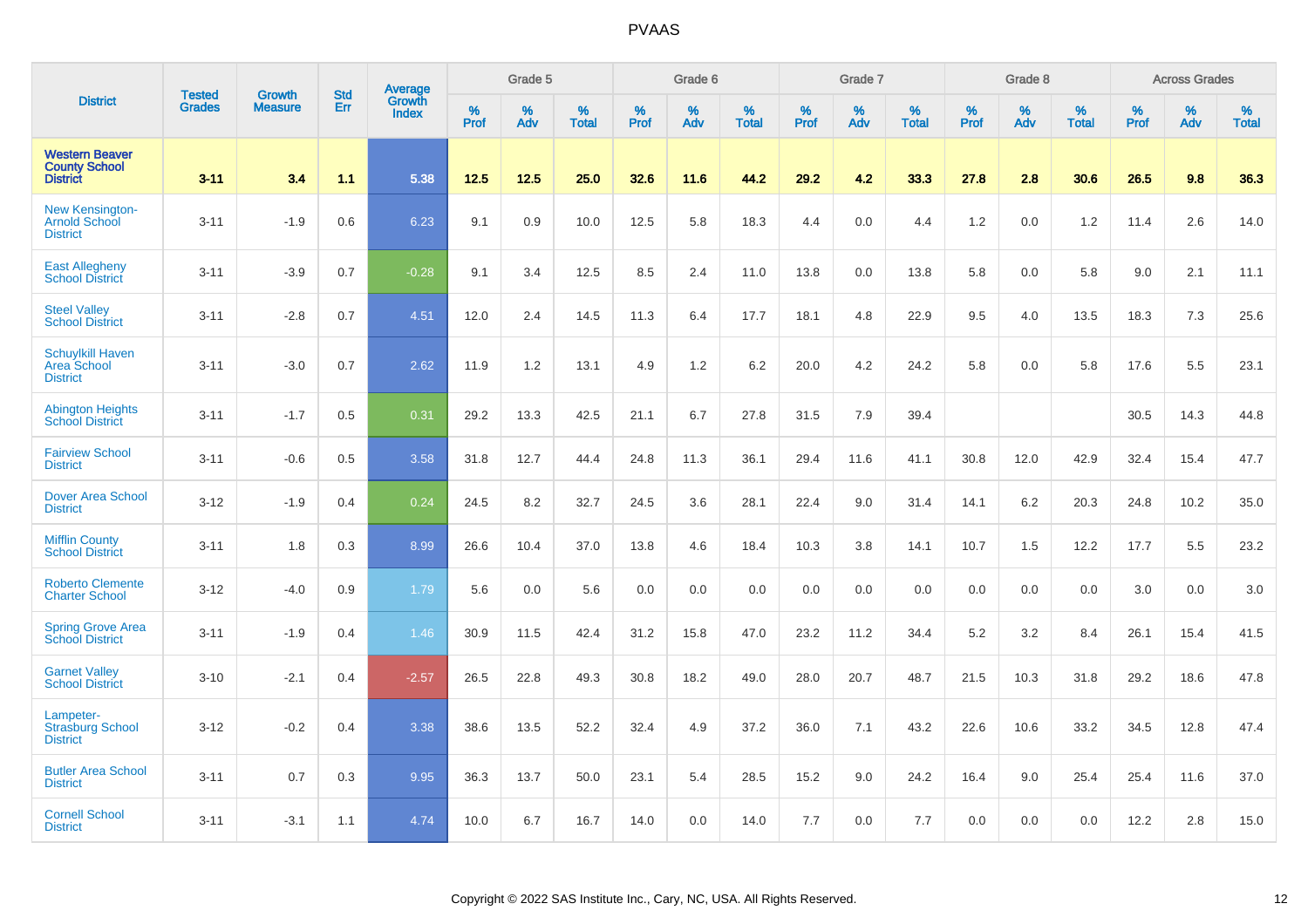|                                                                          |                                |                                 | <b>Std</b> | Average                       |              | Grade 5  |                   |           | Grade 6  |                   |           | Grade 7  |                   |           | Grade 8  |                   |           | <b>Across Grades</b> |                   |
|--------------------------------------------------------------------------|--------------------------------|---------------------------------|------------|-------------------------------|--------------|----------|-------------------|-----------|----------|-------------------|-----------|----------|-------------------|-----------|----------|-------------------|-----------|----------------------|-------------------|
| <b>District</b>                                                          | <b>Tested</b><br><b>Grades</b> | <b>Growth</b><br><b>Measure</b> | Err        | <b>Growth</b><br><b>Index</b> | $\%$<br>Prof | %<br>Adv | %<br><b>Total</b> | %<br>Prof | %<br>Adv | %<br><b>Total</b> | %<br>Prof | %<br>Adv | %<br><b>Total</b> | %<br>Prof | %<br>Adv | %<br><b>Total</b> | %<br>Prof | %<br>Adv             | %<br><b>Total</b> |
| <b>Western Beaver</b><br><b>County School</b><br><b>District</b>         | $3 - 11$                       | 3.4                             | 1.1        | 5.38                          | $12.5$       | 12.5     | 25.0              | 32.6      | 11.6     | 44.2              | 29.2      | 4.2      | 33.3              | 27.8      | 2.8      | 30.6              | 26.5      | 9.8                  | 36.3              |
| <b>South Middleton</b><br><b>School District</b>                         | $3 - 11$                       | $-1.1$                          | 0.5        | 2.74                          | 28.8         | 22.7     | 51.5              | 23.8      | 4.0      | 27.8              | 20.7      | 7.1      | 27.8              | 16.8      | 9.2      | 26.0              | 25.9      | 15.1                 | 41.0              |
| Wissahickon<br><b>School District</b>                                    | $3 - 10$                       | $-0.4$                          | 0.3        | 4.99                          | 32.3         | 30.1     | 62.4              | 34.5      | 16.2     | 50.7              | 31.3      | 19.5     | 50.8              | 20.0      | 17.9     | 37.9              | 30.3      | 27.2                 | 57.4              |
| <b>Lehigh Valley</b><br><b>Academy Regional</b><br><b>Charter School</b> | $3 - 11$                       | $-3.0$                          | 0.5        | $-1.04$                       | 22.5         | 7.5      | 30.0              | 16.4      | 3.1      | 19.5              | 7.4       | 1.8      | 9.3               | 5.5       | 0.9      | 6.4               | 17.4      | 4.4                  | 21.8              |
| <b>Southern York</b><br><b>County School</b><br><b>District</b>          | $3 - 11$                       | $-0.3$                          | 0.5        | 7.16                          | 25.6         | 7.0      | 32.7              | 36.1      | 8.9      | 45.0              | 18.8      | 5.4      | 24.3              | 11.5      | 3.0      | 14.5              | 25.1      | 8.0                  | 33.0              |
| <b>Central Greene</b><br><b>School District</b>                          | $3 - 11$                       | $-1.8$                          | 0.6        | 2.52                          | 16.5         | 2.9      | 19.4              | 17.1      | 0.0      | 17.1              | 11.7      | 5.8      | 17.5              | 9.3       | 0.9      | 10.2              | 14.7      | 3.7                  | 18.4              |
| <b>Blairsville-</b><br><b>Saltsburg School</b><br><b>District</b>        | $3 - 11$                       | $-2.7$                          | 0.6        | 2.20                          | 28.9         | 20.6     | 49.5              | 15.4      | 9.9      | 25.3              | 19.4      | 8.2      | 27.6              | 18.8      | 8.2      | 27.1              | 22.2      | 12.6                 | 34.8              |
| <b>Upper Merion Area</b><br><b>School District</b>                       | $3 - 11$                       | $-1.3$                          | 0.4        | 3.72                          | 34.4         | 16.7     | 51.1              | 27.9      | 11.7     | 39.6              | 26.4      | 7.1      | 33.5              | 11.7      | 7.8      | 19.4              | 26.8      | 17.0                 | 43.8              |
| <b>Upper Darby</b><br><b>School District</b>                             | $3 - 12$                       | $-0.4$                          | 0.3        | 5.21                          | 12.6         | 3.0      | 15.6              | 6.9       | 0.7      | 7.6               | 5.4       | 2.9      | 8.3               | 7.5       | 1.4      | 8.8               | 10.5      | 2.2                  | 12.8              |
| <b>Moniteau School</b><br><b>District</b>                                | $3 - 11$                       | $-2.7$                          | 0.7        | $-0.13$                       | 32.5         | 8.4      | 41.0              | 22.9      | 8.4      | 31.3              | 11.0      | 2.4      | 13.4              | 11.1      | 0.0      | 11.1              | 23.7      | 9.2                  | 32.9              |
| <b>York Academy</b><br><b>Regional Charter</b><br>School                 | $3 - 11$                       | $-4.4$                          | 0.8        | 1.08                          | 10.0         | 11.7     | 21.7              | 13.6      | 6.8      | 20.3              | 7.3       | 5.4      | 12.7              | 19.3      | 0.0      | 19.3              | 18.4      | 9.5                  | 27.9              |
| <b>Propel Charter</b><br>School-Montour                                  | $3 - 10$                       | $-2.8$                          | 0.7        | 1.07                          | 4.9          | 1.6      | 6.6               | 4.6       | 0.0      | 4.6               | 3.1       | 0.0      | 3.1               | 3.2       | 0.0      | 3.2               | 4.8       | 1.6                  | 6.4               |
| <b>North Allegheny</b><br><b>School District</b>                         | $3 - 11$                       | 0.3                             | 0.3        | 4.51                          | 38.5         | 35.1     | 73.5              | 35.2      | 13.4     | 48.6              | 31.8      | 23.8     | 55.6              | 25.9      | 16.5     | 42.4              | 34.1      | 26.8                 | 60.9              |
| <b>South Fayette</b><br><b>Township School</b><br><b>District</b>        | $3 - 11$                       | 0.2                             | 0.4        | 6.88                          | 37.5         | 23.5     | 61.0              | 40.8      | 18.4     | 59.2              | 35.5      | 24.3     | 59.8              | 30.9      | 20.9     | 51.8              | 35.4      | 28.3                 | 63.7              |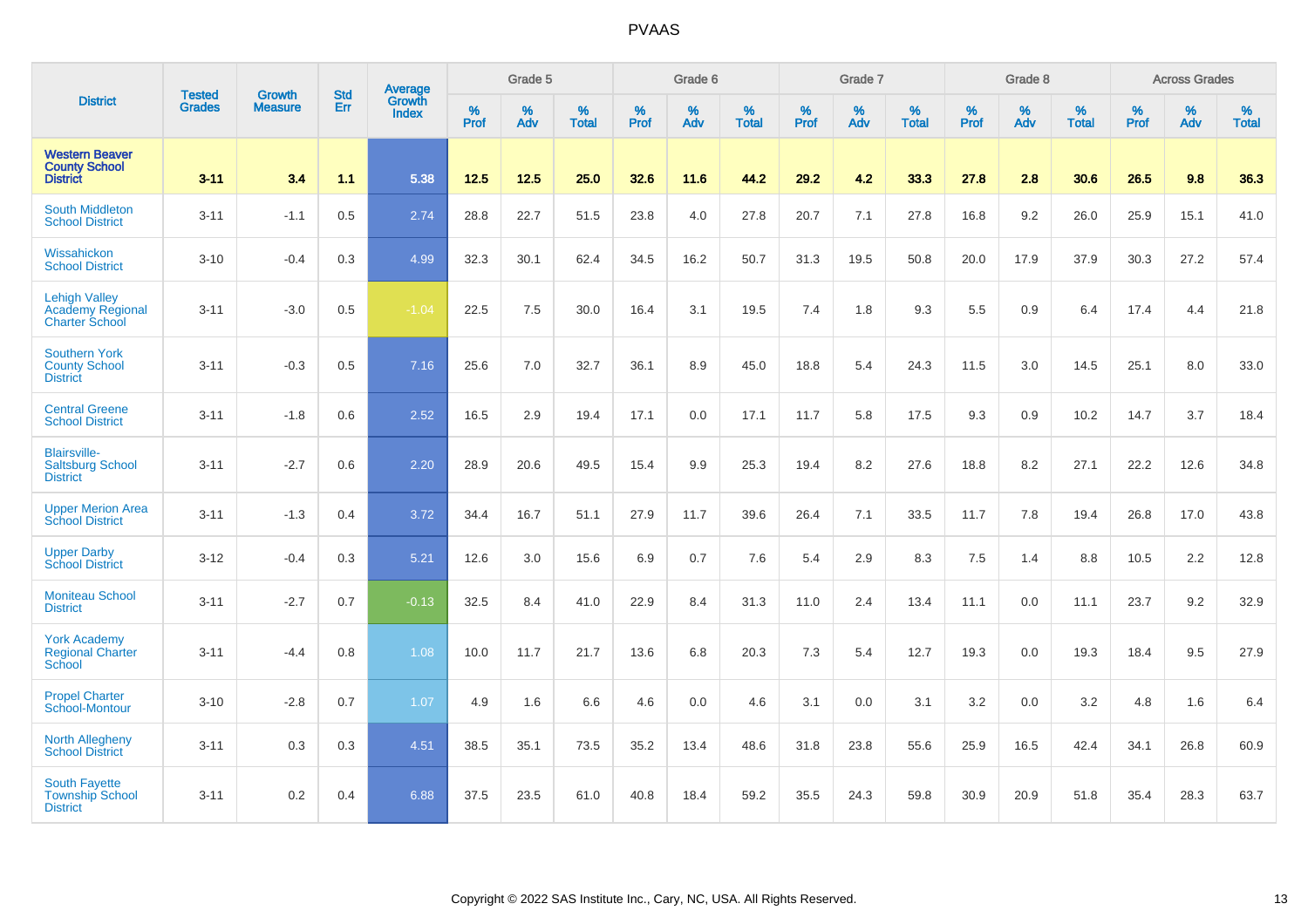|                                                                  | <b>Tested</b> | <b>Growth</b>  | <b>Std</b> | Average                |           | Grade 5  |                   |           | Grade 6  |                   |           | Grade 7  |                   |           | Grade 8  |                   |           | <b>Across Grades</b> |                   |
|------------------------------------------------------------------|---------------|----------------|------------|------------------------|-----------|----------|-------------------|-----------|----------|-------------------|-----------|----------|-------------------|-----------|----------|-------------------|-----------|----------------------|-------------------|
| <b>District</b>                                                  | <b>Grades</b> | <b>Measure</b> | Err        | <b>Growth</b><br>Index | %<br>Prof | %<br>Adv | %<br><b>Total</b> | %<br>Prof | %<br>Adv | %<br><b>Total</b> | %<br>Prof | %<br>Adv | %<br><b>Total</b> | %<br>Prof | %<br>Adv | %<br><b>Total</b> | %<br>Prof | %<br>Adv             | %<br><b>Total</b> |
| <b>Western Beaver</b><br><b>County School</b><br><b>District</b> | $3 - 11$      | 3.4            | 1.1        | 5.38                   | 12.5      | $12.5$   | 25.0              | 32.6      | 11.6     | 44.2              | 29.2      | 4.2      | 33.3              | 27.8      | 2.8      | 30.6              | 26.5      | 9.8                  | 36.3              |
| <b>Chichester School</b><br><b>District</b>                      | $3 - 11$      | $-3.7$         | 0.7        | 1.84                   | 6.7       | 1.1      | 7.9               | 6.8       | 2.7      | 9.5               | 5.0       | 6.2      | 11.2              | 4.2       | 0.0      | 4.2               | 9.0       | 3.2                  | 12.2              |
| <b>Valley View School</b><br><b>District</b>                     | $3 - 11$      | $-2.3$         | 0.8        | 1.14                   | 26.2      | 0.9      | 27.1              | 5.8       | 1.2      | 6.9               | 9.8       | 2.4      | 12.2              | 7.9       | 0.0      | 7.9               | 18.2      | 2.7                  | 20.9              |
| <b>Mid Valley School</b><br><b>District</b>                      | $3 - 10$      | 1.5            | 0.6        | 5.23                   | 22.9      | 10.4     | 33.3              | 15.0      | 2.4      | 17.3              | 15.3      | 0.0      | 15.3              | 6.7       | 0.7      | 7.4               | 17.5      | 4.6                  | 22.0              |
| <b>Commodore Perry</b><br><b>School District</b>                 | $3 - 11$      | $-5.2$         | 1.1        | 0.56                   | 38.7      | 9.7      | 48.4              | 9.7       | 0.0      | 9.7               | 8.1       | 2.7      | 10.8              | 20.0      | 8.0      | 28.0              | 20.6      | 7.2                  | 27.8              |
| Northwood<br><b>Academy Charter</b><br><b>School</b>             | $3-8$         | $-3.7$         | 0.7        | $-0.69$                | 6.6       | 1.3      | 7.9               | 5.2       | 0.0      | 5.2               | 8.7       | 1.4      | 10.1              | 10.7      | 1.8      | 12.5              | 6.3       | 0.9                  | $7.2\,$           |
| <b>Franklin Towne</b><br>Charter<br><b>Elementary School</b>     | $3-8$         | $-6.2$         | 1.2        | $-2.25$                | 24.1      | 10.3     | 34.5              | 18.5      | 14.8     | 33.3              | 14.3      | 3.6      | 17.9              | 4.6       | 0.0      | 4.6               | 24.3      | 9.6                  | 33.9              |
| <b>North Star School</b><br><b>District</b>                      | $3 - 11$      | $-2.8$         | 0.7        | $-0.18$                | 12.5      | 12.5     | 25.0              | 23.4      | 4.7      | 28.1              | 11.1      | 1.4      | 12.5              | 14.1      | 2.2      | 16.3              | 22.6      | 10.0                 | 32.6              |
| Spring-Ford Area<br><b>School District</b>                       | $3 - 11$      | 1.6            | 0.3        | 9.56                   | 36.6      | 13.0     | 49.6              | 33.2      | 16.5     | 49.7              | 34.3      | 16.3     | 50.6              | 23.1      | 9.8      | 32.9              | 34.2      | 19.2                 | 53.4              |
| <b>Propel Charter</b><br>School-Pitcairn                         | $3 - 8$       | $-5.7$         | 1.1        | $-1.88$                | 0.0       | 0.0      | 0.0               | 7.4       | 0.0      | 7.4               | 0.0       | 0.0      | 0.0               | 0.0       | 0.0      | 0.0               | 5.5       | 0.0                  | 5.5               |
| Pocono Mountain<br><b>School District</b>                        | $3 - 12$      | $-3.0$         | 0.6        | 0.33                   | 23.9      | 8.1      | 32.0              | 12.4      | 4.3      | 16.7              | 10.6      | 3.5      | 14.2              | 7.8       | 2.9      | 10.8              | 18.3      | 6.6                  | 24.9              |
| 21st Century Cyber<br><b>Charter School</b>                      | $6 - 12$      | $-3.4$         | 0.7        | $-1.54$                |           |          |                   | 19.1      | 9.1      | 28.2              | 21.6      | 6.0      | 27.6              | 11.3      | 3.3      | 14.7              | 17.0      | 5.8                  | 22.8              |
| <b>Lakeview School</b><br><b>District</b>                        | $3 - 11$      | $-3.9$         | 0.8        | 0.54                   | 28.6      | 18.4     | 46.9              | 30.0      | 7.1      | 37.1              | 22.2      | 1.6      | 23.8              | 21.0      | 1.6      | 22.6              | 28.3      | 13.3                 | 41.6              |
| <b>Norwin School</b><br><b>District</b>                          | $3 - 11$      | $-0.5$         | 0.3        | 3.82                   | 31.7      | 25.2     | 56.9              | 37.2      | 20.7     | 58.0              | 42.6      | 14.9     | 57.4              | 32.4      | 5.4      | 37.7              | 36.5      | 21.0                 | 57.4              |
| <b>Conewago Valley</b><br><b>School District</b>                 | $3 - 12$      | 1.2            | 0.4        | 6.92                   | 26.3      | 8.6      | 35.0              | 29.9      | 10.6     | 40.5              | 19.9      | 3.8      | 23.6              | 17.4      | 1.1      | 18.4              | 25.3      | 8.6                  | 33.9              |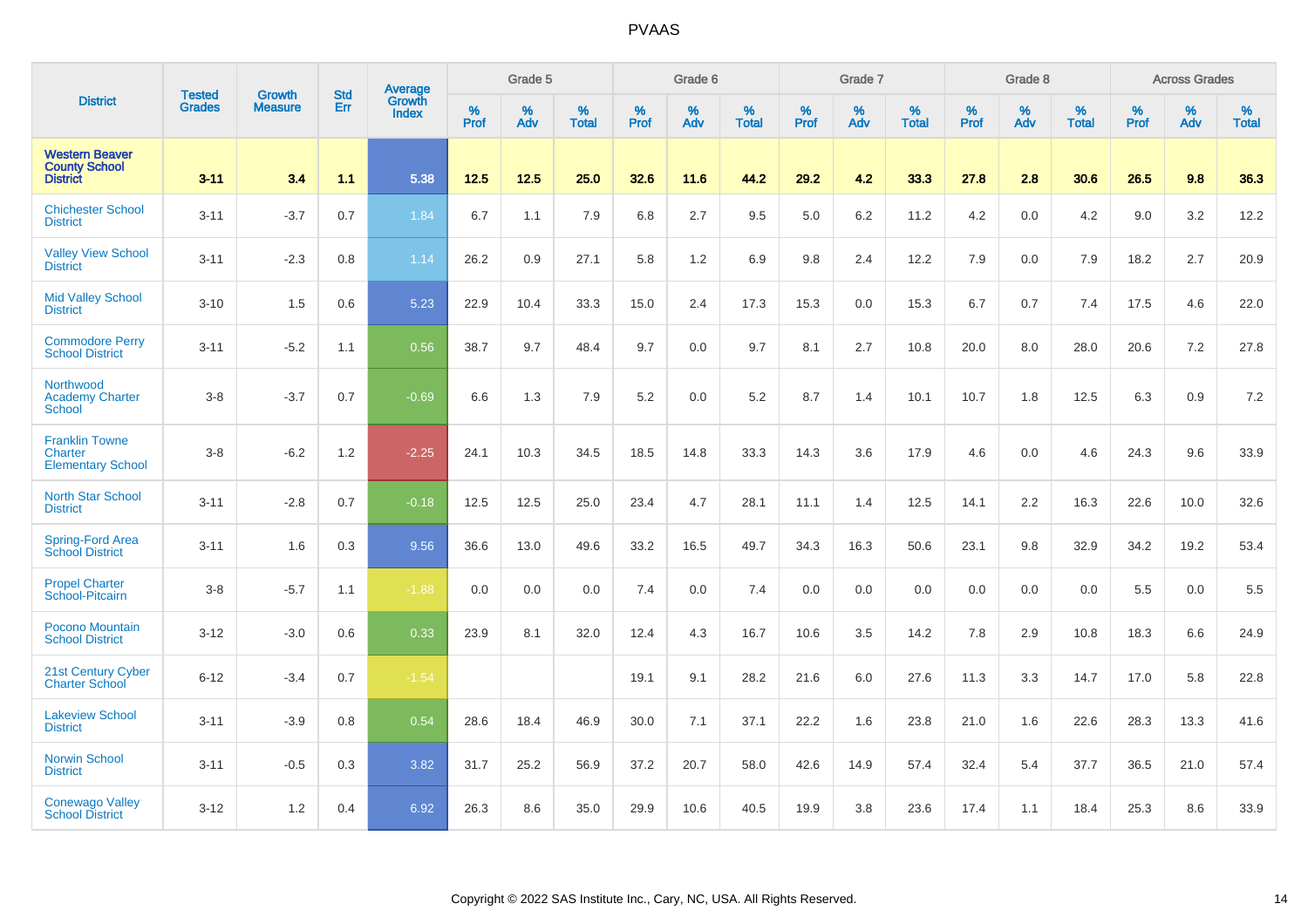|                                                                    | <b>Tested</b> | <b>Growth</b>  | <b>Std</b> |                                          |              | Grade 5  |                   |           | Grade 6  |                   |           | Grade 7  |                   |           | Grade 8  |                   |              | <b>Across Grades</b> |                   |
|--------------------------------------------------------------------|---------------|----------------|------------|------------------------------------------|--------------|----------|-------------------|-----------|----------|-------------------|-----------|----------|-------------------|-----------|----------|-------------------|--------------|----------------------|-------------------|
| <b>District</b>                                                    | <b>Grades</b> | <b>Measure</b> | Err        | <b>Average</b><br>Growth<br><b>Index</b> | $\%$<br>Prof | %<br>Adv | %<br><b>Total</b> | %<br>Prof | %<br>Adv | %<br><b>Total</b> | %<br>Prof | %<br>Adv | %<br><b>Total</b> | %<br>Prof | %<br>Adv | %<br><b>Total</b> | $\%$<br>Prof | %<br>Adv             | %<br><b>Total</b> |
| <b>Western Beaver</b><br><b>County School</b><br><b>District</b>   | $3 - 11$      | 3.4            | 1.1        | 5.38                                     | 12.5         | 12.5     | 25.0              | 32.6      | 11.6     | 44.2              | 29.2      | 4.2      | 33.3              | 27.8      | 2.8      | 30.6              | 26.5         | 9.8                  | 36.3              |
| Independence<br><b>Charter School</b>                              | $3 - 8$       | 1.4            | 0.7        | 5.93                                     | 13.7         | 4.1      | 17.8              | 26.8      | 4.9      | 31.7              | 21.0      | 4.9      | 25.9              | 24.1      | 8.6      | 32.8              | 19.7         | 7.2                  | 26.9              |
| <b>Williams Valley</b><br><b>School District</b>                   | $3 - 11$      | 0.1            | 0.8        | 3.83                                     | 31.8         | 6.8      | 38.6              | 5.2       | 0.0      | 5.2               | 8.0       | 1.3      | 9.3               | 9.4       | 1.6      | 10.9              | 12.8         | 1.6                  | 14.4              |
| <b>Rockwood Area</b><br><b>School District</b>                     | $3 - 11$      | $-2.1$         | 0.9        | 2.50                                     | 34.2         | 12.2     | 46.3              | 16.7      | 21.4     | 38.1              | 15.6      | 2.2      | 17.8              | 12.7      | 7.9      | 20.6              | 19.1         | 9.4                  | 28.5              |
| <b>Montoursville Area</b><br><b>School District</b>                | $3 - 12$      | $-1.9$         | 0.5        | $-0.02$                                  | 31.1         | 12.9     | 43.9              | 28.8      | 8.0      | 36.8              | 25.2      | 6.7      | 31.8              | 19.9      | 8.5      | 28.4              | 28.2         | 11.2                 | 39.4              |
| <b>Jenkintown School</b><br><b>District</b>                        | $3 - 11$      | $-5.2$         | 1.0        | $-0.07$                                  | 35.4         | 12.5     | 47.9              | 18.9      | 8.1      | 27.0              | 16.0      | 0.0      | 16.0              | 8.0       | 4.0      | 12.0              | 29.0         | 16.2                 | 45.2              |
| <b>Pan American</b><br><b>Academy Charter</b><br><b>School</b>     | $3 - 8$       | 0.3            | 0.8        | 2.25                                     | 1.7          | 0.0      | 1.7               | 2.3       | 0.0      | 2.3               | 3.4       | 0.0      | 3.4               | 0.0       | 0.0      | 0.0               | 2.4          | 0.3                  | 2.7               |
| <b>Green Woods</b><br><b>Charter School</b>                        | $3 - 8$       | $-0.3$         | 0.8        | 2.38                                     | 16.7         | 3.3      | 20.0              | 27.1      | 11.9     | 39.0              | 16.1      | 5.4      | 21.4              | 17.3      | 3.8      | 21.2              | 21.3         | 8.3                  | 29.6              |
| <b>Mcguffey School</b><br><b>District</b>                          | $3 - 11$      | $-2.0$         | 0.6        | 2.55                                     | 25.9         | 2.8      | 28.7              | 13.7      | 2.0      | 15.7              | 4.7       | 0.0      | 4.7               | 5.6       | 3.2      | 8.9               | 17.6         | 5.0                  | 22.6              |
| <b>Upper Moreland</b><br><b>Township School</b><br><b>District</b> | $3 - 11$      | $-0.1$         | 0.4        | 4.58                                     | 28.5         | 10.6     | 39.1              | 16.1      | 10.8     | 26.9              | 21.7      | 10.6     | 32.3              | 18.9      | 12.1     | 31.1              | 23.9         | 11.6                 | 35.5              |
| <b>Belmont Charter</b><br><b>School</b>                            | $3 - 10$      | $-0.8$         | 0.8        | 2.15                                     | 1.6          | 0.0      | 1.6               | 4.0       | 0.0      | 4.0               | 0.0       | 0.0      | 0.0               | 5.6       | 0.0      | 5.6               | 2.8          | 0.6                  | 3.4               |
| <b>Big Beaver Falls</b><br>Area School<br><b>District</b>          | $3 - 11$      | $-1.7$         | 0.6        | 1.44                                     | 19.6         | 2.0      | 21.6              | 5.4       | 0.9      | 6.4               | 8.3       | 1.0      | 9.4               | 1.0       | 1.0      | 2.1               | 12.5         | 1.1                  | 13.6              |
| <b>Innovative Arts</b><br><b>Academy Charter</b><br><b>School</b>  | $6 - 11$      | $-1.5$         | 0.8        | 5.73                                     |              |          |                   | 0.0       | 0.0      | 0.0               | 0.0       | 0.0      | 0.0               | 3.4       | 0.0      | 3.4               | 1.4          | 0.0                  | 1.4               |
| <b>Fort Cherry School</b><br><b>District</b>                       | $3 - 10$      | $-3.8$         | 0.8        | $-0.22$                                  | 19.3         | 19.3     | 38.6              | 29.8      | 8.8      | 38.6              | 14.3      | 5.4      | 19.6              | 9.3       | 4.6      | 14.0              | 21.9         | 9.6                  | 31.5              |
| <b>Chartiers-Houston</b><br><b>School District</b>                 | $3 - 10$      | $-2.5$         | 0.7        | 1.15                                     | 25.6         | 12.2     | 37.8              | 35.1      | 2.6      | 37.7              | 20.5      | 1.3      | 21.8              | 18.3      | 5.6      | 23.9              | 28.7         | 8.2                  | 36.9              |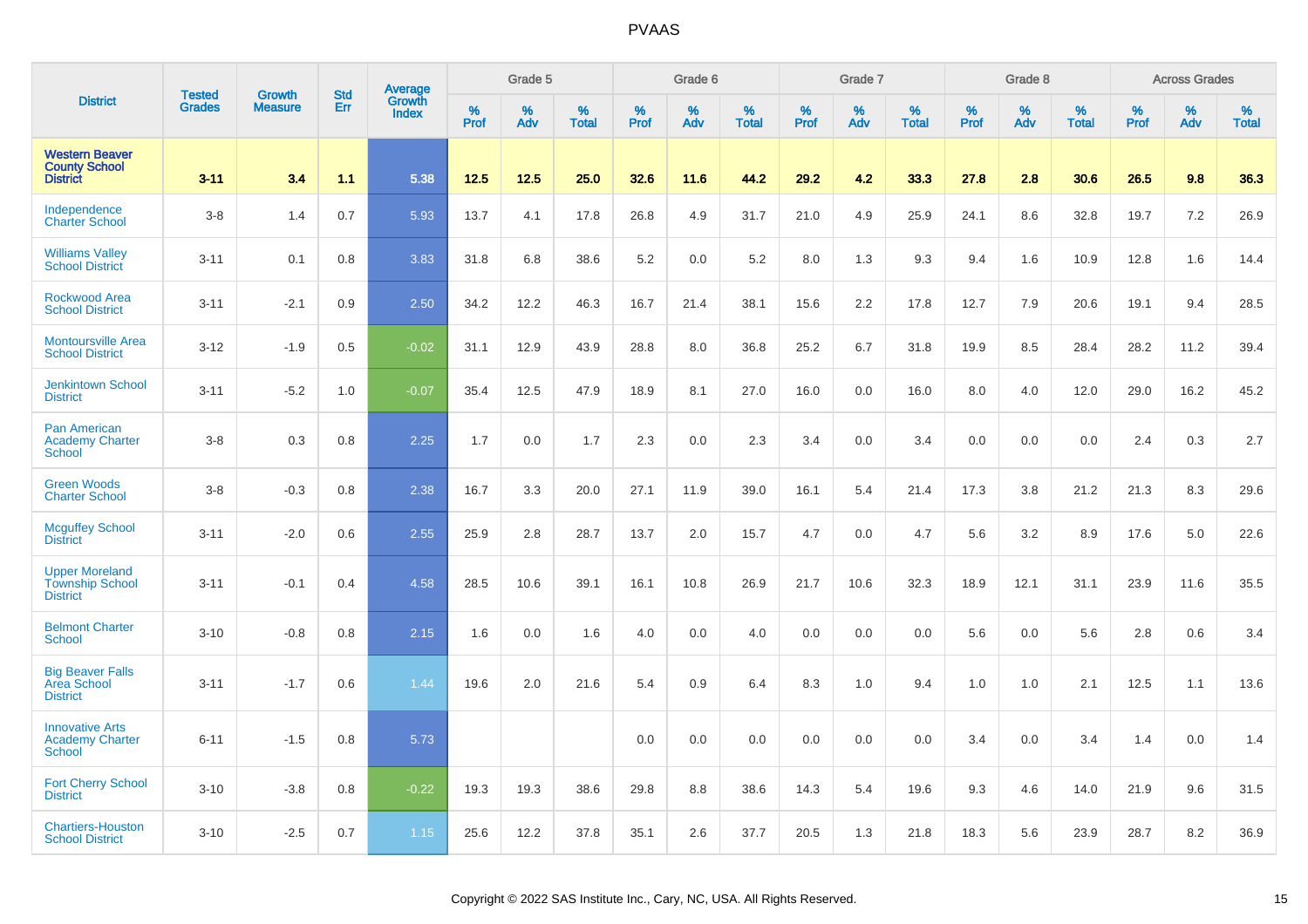|                                                                       |                                |                                 | <b>Std</b> | Average                       |                  | Grade 5  |                   |           | Grade 6  |                   |           | Grade 7  |                   |           | Grade 8  |                   |           | <b>Across Grades</b> |                   |
|-----------------------------------------------------------------------|--------------------------------|---------------------------------|------------|-------------------------------|------------------|----------|-------------------|-----------|----------|-------------------|-----------|----------|-------------------|-----------|----------|-------------------|-----------|----------------------|-------------------|
| <b>District</b>                                                       | <b>Tested</b><br><b>Grades</b> | <b>Growth</b><br><b>Measure</b> | Err        | <b>Growth</b><br><b>Index</b> | %<br><b>Prof</b> | %<br>Adv | %<br><b>Total</b> | %<br>Prof | %<br>Adv | %<br><b>Total</b> | %<br>Prof | %<br>Adv | %<br><b>Total</b> | %<br>Prof | %<br>Adv | %<br><b>Total</b> | %<br>Prof | %<br>Adv             | %<br><b>Total</b> |
| <b>Western Beaver</b><br><b>County School</b><br><b>District</b>      | $3 - 11$                       | 3.4                             | 1.1        | 5.38                          | 12.5             | 12.5     | 25.0              | 32.6      | 11.6     | 44.2              | 29.2      | 4.2      | 33.3              | 27.8      | 2.8      | 30.6              | 26.5      | 9.8                  | 36.3              |
| <b>First Philadelphia</b><br>Preparatory<br><b>Charter School</b>     | $3 - 8$                        | $-2.3$                          | 0.6        | 1.67                          | 1.2              | 0.0      | 1.2               | 1.1       | 0.0      | 1.1               | 1.3       | 0.0      | 1.3               | 4.0       | 0.0      | 4.0               | 2.4       | 0.0                  | 2.4               |
| <b>Western Wayne</b><br><b>School District</b>                        | $3 - 11$                       | $-2.5$                          | 0.6        | 0.99                          | 28.3             | 9.4      | 37.7              | 18.7      | 0.9      | 19.6              | 21.6      | 2.9      | 24.5              | 14.1      | 5.4      | 19.6              | 23.6      | 9.6                  | 33.2              |
| <b>Altoona Area</b><br><b>School District</b>                         | $3 - 12$                       | $-0.5$                          | 0.3        | 1.50                          | 24.7             | 8.0      | 32.7              | 17.8      | 5.2      | 23.0              | 14.6      | 4.9      | 19.5              | 15.8      | 4.3      | 20.1              | 19.6      | 6.6                  | 26.2              |
| <b>Southern</b><br><b>Huntingdon County</b><br><b>School District</b> | $3 - 11$                       | $-2.5$                          | 0.7        | $-0.14$                       | 18.8             | 10.1     | 29.0              | $9.0\,$   | 1.3      | 10.3              | 10.1      | 1.1      | 11.2              | 6.1       | 0.0      | 6.1               | 15.5      | 3.9                  | 19.4              |
| <b>New Brighton Area</b><br><b>School District</b>                    | $3 - 11$                       | $-2.4$                          | 0.6        | 1.31                          | 18.0             | 1.1      | 19.1              | 7.9       | 0.0      | 7.9               | 8.9       | 3.0      | 11.9              | 4.8       | 1.0      | 5.8               | 11.1      | 1.9                  | 13.0              |
| Northampton Area<br><b>School District</b>                            | $3 - 11$                       | $-3.1$                          | 0.7        | 0.02                          | 28.5             | 9.3      | 37.8              | 23.7      | 5.3      | 29.0              | 18.7      | 5.3      | 24.0              | 13.3      | 1.7      | 15.0              | 29.6      | 9.8                  | 39.4              |
| Philadelphia<br><b>Performing Arts</b><br><b>Charter School</b>       | $3-9$                          | $-0.4$                          | 0.7        | 4.01                          | 19.2             | 9.0      | 28.2              | 19.6      | 3.6      | 23.2              | 23.0      | 14.9     | 37.9              | 18.0      | 8.0      | 26.0              | 25.2      | 9.7                  | 34.9              |
| <b>Oxford Area</b><br><b>School District</b>                          | $3 - 11$                       | 2.0                             | 0.4        | 10.25                         | 24.0             | 8.0      | 32.0              | 28.3      | 7.3      | 35.6              | 20.2      | 9.9      | 30.0              | 11.5      | 5.5      | 17.0              | 21.8      | 8.2                  | 30.0              |
| <b>Hazleton Area</b><br><b>School District</b>                        | $3 - 11$                       | $-0.5$                          | 0.4        | 1.77                          | 5.8              | 1.7      | 7.5               | 5.2       | 1.1      | 6.3               | 2.8       | 0.5      | 3.3               | 6.6       | 0.6      | 7.1               | 6.4       | 1.2                  | 7.7               |
| <b>Wallingford-</b><br><b>Swarthmore</b><br><b>School District</b>    | $3 - 10$                       | 0.4                             | 0.4        | 8.13                          | 38.3             | 33.9     | 72.2              | 29.9      | 20.5     | 50.4              | 27.6      | 17.6     | 45.3              | 29.4      | 14.7     | 44.2              | 33.9      | 27.8                 | 61.7              |
| <b>Coatesville Area</b><br><b>School District</b>                     | $3 - 11$                       | $-0.5$                          | 0.4        | 1.87                          | 14.8             | 4.8      | 19.6              | 8.5       | 0.0      | 8.5               | 8.9       | 1.3      | 10.1              | 6.9       | 0.5      | 7.4               | 10.9      | 3.9                  | 14.8              |
| <b>Jim Thorpe Area</b><br><b>School District</b>                      | $3 - 11$                       | $-2.3$                          | 0.6        | 0.76                          | 14.1             | 1.0      | 15.2              | 12.3      | 0.9      | 13.2              | 9.2       | 8.5      | 17.7              | 10.0      | 1.5      | 11.5              | 14.9      | 4.3                  | 19.2              |
| Pennsylvania<br><b>Leadership Charter</b><br><b>School</b>            | $3 - 11$                       | $-1.4$                          | 0.5        | 2.15                          | 24.7             | 11.5     | 36.2              | 24.9      | 6.4      | 31.2              | 13.4      | 19.6     | 33.0              | 16.7      | 6.2      | 22.9              | 23.9      | 12.4                 | 36.4              |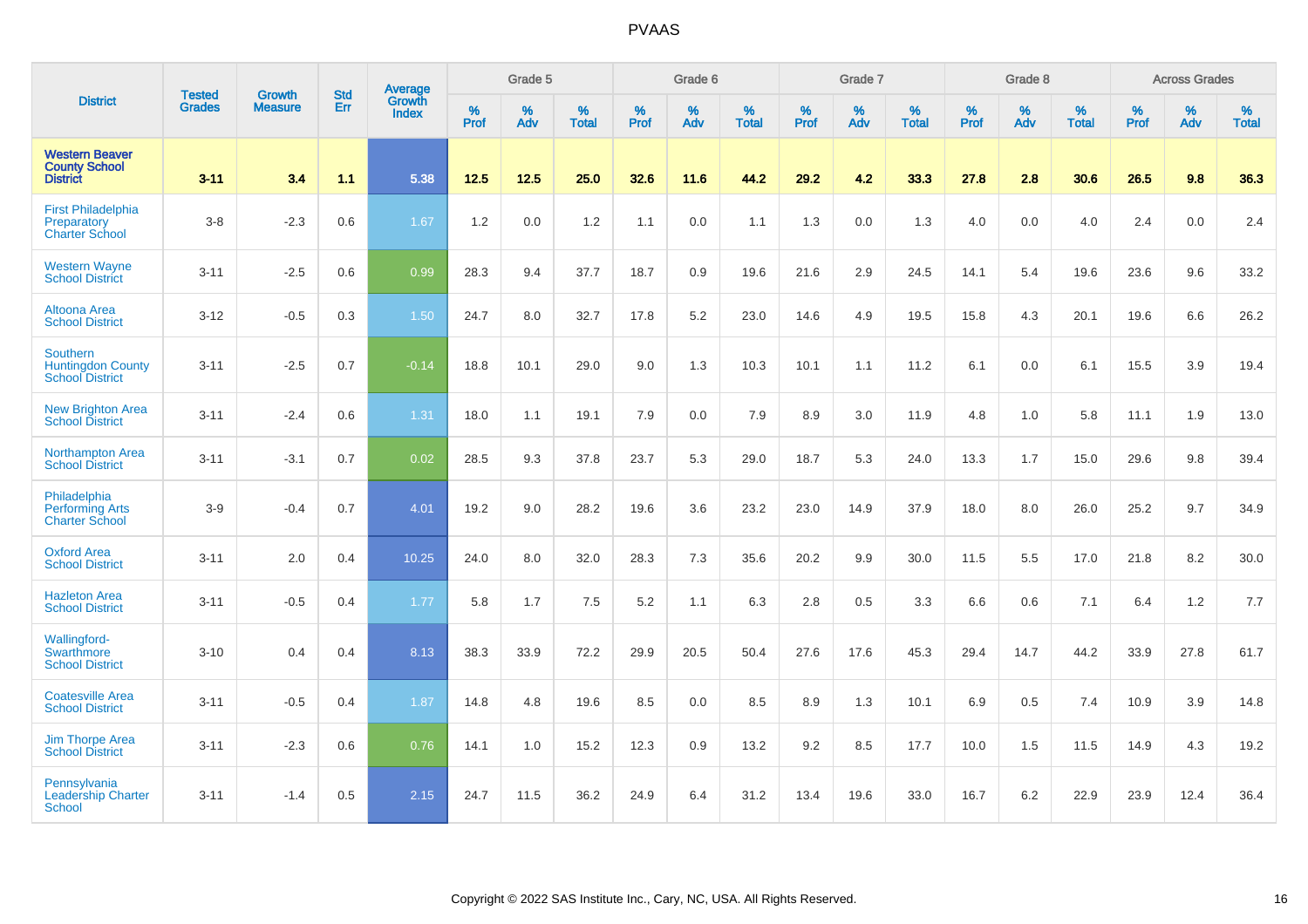|                                                                     |                                |                                 | <b>Std</b> | Average                       |           | Grade 5  |                   |           | Grade 6  |                   |           | Grade 7  |                   |           | Grade 8  |                   |           | <b>Across Grades</b> |                   |
|---------------------------------------------------------------------|--------------------------------|---------------------------------|------------|-------------------------------|-----------|----------|-------------------|-----------|----------|-------------------|-----------|----------|-------------------|-----------|----------|-------------------|-----------|----------------------|-------------------|
| <b>District</b>                                                     | <b>Tested</b><br><b>Grades</b> | <b>Growth</b><br><b>Measure</b> | Err        | <b>Growth</b><br><b>Index</b> | %<br>Prof | %<br>Adv | %<br><b>Total</b> | %<br>Prof | %<br>Adv | %<br><b>Total</b> | %<br>Prof | %<br>Adv | %<br><b>Total</b> | %<br>Prof | %<br>Adv | %<br><b>Total</b> | %<br>Prof | %<br>Adv             | %<br><b>Total</b> |
| <b>Western Beaver</b><br><b>County School</b><br><b>District</b>    | $3 - 11$                       | 3.4                             | 1.1        | 5.38                          | $12.5$    | 12.5     | 25.0              | 32.6      | 11.6     | 44.2              | 29.2      | 4.2      | 33.3              | 27.8      | 2.8      | 30.6              | 26.5      | 9.8                  | 36.3              |
| <b>Ad Prima Charter</b><br>School                                   | $3-8$                          | 1.5                             | 0.8        | 4.76                          | 8.3       | 0.0      | 8.3               | 15.7      | 0.0      | 15.7              | 8.2       | 1.6      | 9.8               | 9.8       | 1.6      | 11.5              | 10.9      | 0.7                  | 11.6              |
| <b>Clarion-Limestone</b><br><b>Area School</b><br><b>District</b>   | $3 - 12$                       | $-1.1$                          | 0.9        | 4.00                          | 40.0      | 27.3     | 67.3              | 36.5      | 5.8      | 42.3              | 27.9      | 11.6     | 39.5              | 7.8       | 3.9      | 11.8              | 28.4      | 13.2                 | 41.6              |
| <b>Freeport Area</b><br><b>School District</b>                      | $3 - 10$                       | 0.9                             | 0.5        | 6.32                          | 30.5      | 9.9      | 40.5              | 26.6      | 15.3     | 41.9              | 34.3      | 12.7     | 47.0              | 19.1      | 9.9      | 29.0              | 29.3      | 13.4                 | 42.8              |
| <b>MaST Community</b><br><b>Charter School III</b>                  | $3-6$                          | $-3.6$                          | 0.8        | $-2.16$                       | 3.8       | 0.0      | 3.8               | 6.8       | 1.5      | 8.3               |           |          |                   |           |          |                   | 8.3       | 2.2                  | 10.5              |
| <b>Delaware Valley</b><br><b>School District</b>                    | $3 - 11$                       | 0.1                             | 0.4        | 4.58                          | 26.1      | 11.6     | 37.8              | 19.0      | 8.6      | 27.6              | 21.8      | 8.2      | 30.0              | 17.9      | 3.4      | 21.3              | 25.0      | 9.4                  | 34.4              |
| <b>Lindley Academy</b><br><b>Charter School At</b><br><b>Birney</b> | $3-8$                          | $-3.0$                          | 0.7        | 0.43                          | 1.3       | 0.0      | 1.3               | 2.6       | 0.0      | 2.6               | 0.0       | 0.0      | 0.0               | 0.0       | 1.6      | 1.6               | 1.0       | 0.3                  | 1.3               |
| Antonia Pantoja<br>Community<br><b>Charter School</b>               | $3-8$                          | $-3.9$                          | 0.8        | $-1.30$                       | 1.5       | 0.0      | 1.5               | 0.0       | 0.0      | 0.0               | 4.6       | 2.3      | 7.0               | 5.6       | 0.0      | 5.6               | 1.8       | 0.9                  | 2.8               |
| <b>Towanda Area</b><br><b>School District</b>                       | $3 - 11$                       | 2.2                             | 0.6        | 7.65                          | 22.7      | 15.1     | 37.8              | 22.6      | 11.3     | 34.0              | 14.5      | 7.7      | 22.2              | 17.1      | 8.6      | 25.6              | 19.2      | 10.3                 | 29.5              |
| Environmental<br><b>Charter School At</b><br><b>Frick Park</b>      | $3-9$                          | $-0.2$                          | 0.7        | 3.70                          | 18.2      | 10.4     | 28.6              | 17.0      | 4.3      | 21.3              | 16.3      | 10.9     | 27.2              | 10.0      | 4.3      | 14.3              | 22.6      | 13.4                 | 36.0              |
| <b>Sharpsville Area</b><br><b>School District</b>                   | $3 - 11$                       | $-2.3$                          | 0.8        | 2.39                          | 29.0      | 9.7      | 38.7              | 16.4      | 1.5      | 17.9              | 21.9      | 3.1      | 25.0              | 20.0      | 7.1      | 27.1              | 27.3      | 8.8                  | 36.1              |
| <b>Saint Marys Area</b><br><b>School District</b>                   | $3 - 11$                       | $-2.5$                          | 0.5        | $-0.36$                       | 35.6      | 8.7      | 44.4              | 21.8      | 1.6      | 23.4              | 10.0      | 5.4      | 15.4              | 13.3      | 1.3      | 14.7              | 24.9      | 7.3                  | 32.3              |
| <b>Southern Fulton</b><br><b>School District</b>                    | $3 - 11$                       | $-2.2$                          | 0.9        | 0.85                          | 21.3      | 6.4      | 27.7              | 15.2      | 10.2     | 25.4              | 12.3      | 1.8      | 14.0              | 5.9       | 3.9      | 9.8               | 18.9      | 4.4                  | 23.3              |
| <b>Mariana Bracetti</b><br><b>Academy Charter</b><br><b>School</b>  | $3 - 10$                       | $-3.1$                          | 0.9        | 2.21                          | 8.6       | 0.0      | 8.6               | 2.2       | 0.0      | 2.2               | 7.3       | 0.0      | 7.3               | 0.0       | 0.0      | 0.0               | 4.4       | 0.0                  | 4.4               |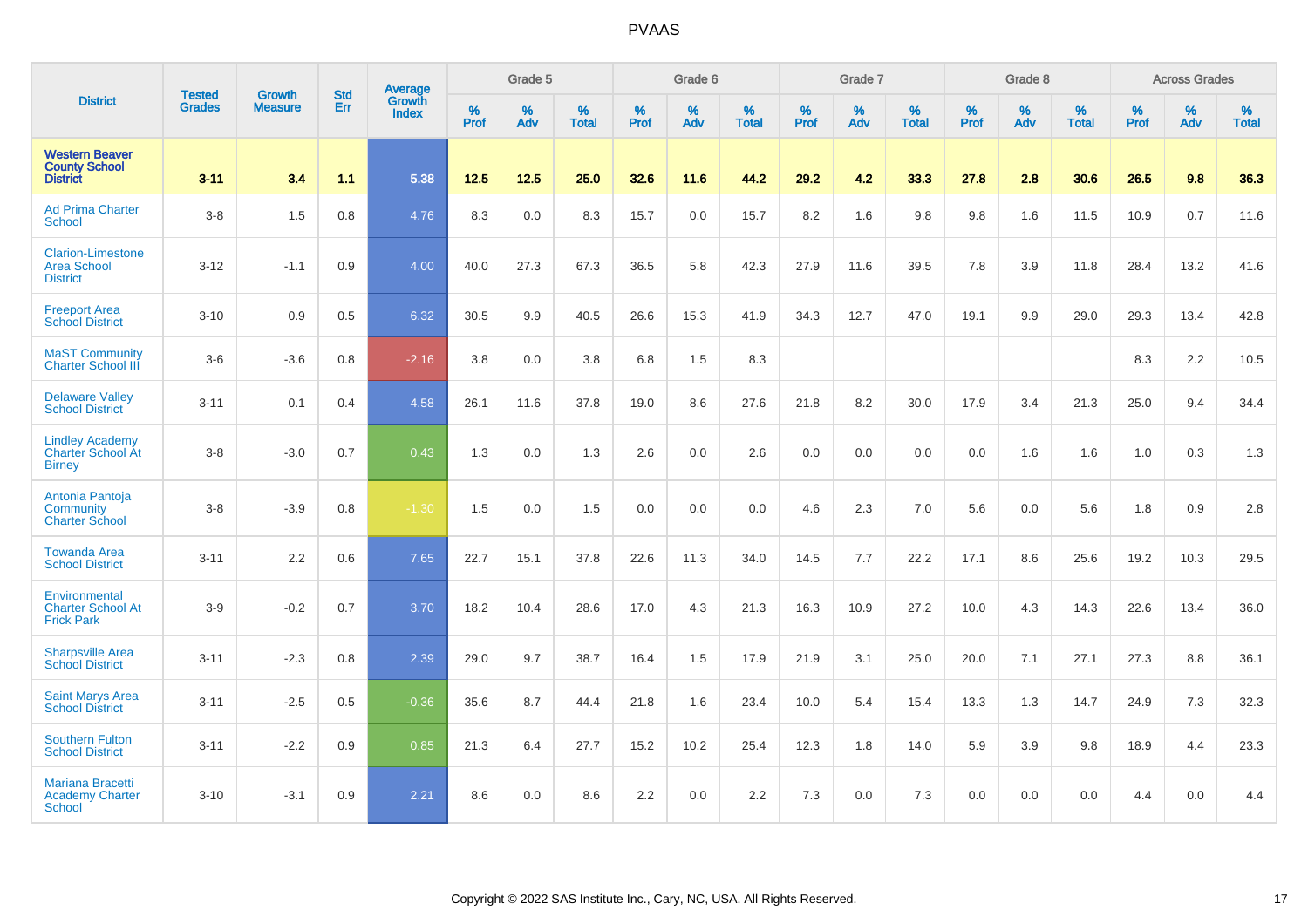|                                                                  | <b>Tested</b> | <b>Growth</b>  | <b>Std</b> | Average                |                  | Grade 5  |                   |           | Grade 6  |                   |           | Grade 7  |                   |           | Grade 8  |                   |           | <b>Across Grades</b> |                   |
|------------------------------------------------------------------|---------------|----------------|------------|------------------------|------------------|----------|-------------------|-----------|----------|-------------------|-----------|----------|-------------------|-----------|----------|-------------------|-----------|----------------------|-------------------|
| <b>District</b>                                                  | <b>Grades</b> | <b>Measure</b> | Err        | Growth<br><b>Index</b> | %<br><b>Prof</b> | %<br>Adv | %<br><b>Total</b> | %<br>Prof | %<br>Adv | %<br><b>Total</b> | %<br>Prof | %<br>Adv | %<br><b>Total</b> | %<br>Prof | %<br>Adv | %<br><b>Total</b> | %<br>Prof | %<br>Adv             | %<br><b>Total</b> |
| <b>Western Beaver</b><br><b>County School</b><br><b>District</b> | $3 - 11$      | 3.4            | 1.1        | 5.38                   | 12.5             | 12.5     | 25.0              | 32.6      | 11.6     | 44.2              | 29.2      | 4.2      | 33.3              | 27.8      | 2.8      | 30.6              | 26.5      | 9.8                  | 36.3              |
| <b>Southern Lehigh</b><br><b>School District</b>                 | $3 - 11$      | $-1.1$         | 0.4        | 2.10                   | 33.9             | 21.0     | 54.8              | 28.3      | 16.8     | 45.1              | 40.2      | 13.1     | 53.3              | 32.0      | 12.7     | 44.8              | 35.0      | 20.7                 | 55.8              |
| <b>Forbes Road</b><br><b>School District</b>                     | $3 - 11$      | $-5.7$         | 1.4        | $-0.81$                | 38.7             | 3.2      | 41.9              | 26.7      | 0.0      | 26.7              | 44.4      | 0.0      | 44.4              | 15.0      | 0.0      | 15.0              | 31.9      | 2.9                  | 34.8              |
| <b>Glendale School</b><br><b>District</b>                        | $3 - 10$      | 1.2            | 0.8        | 3.21                   | 42.9             | 4.8      | 47.6              | 26.4      | 5.7      | 32.1              | 22.7      | 15.2     | 37.9              | 7.8       | 2.0      | 9.8               | 27.0      | 7.8                  | 34.8              |
| Canon-Mcmillan<br><b>School District</b>                         | $3 - 11$      | $-1.3$         | 0.3        | 2.20                   | 29.4             | 22.3     | 51.7              | 28.2      | 9.8      | 38.0              | 26.1      | 10.4     | 36.5              | 27.7      | 10.6     | 38.4              | 30.0      | 14.6                 | 44.6              |
| <b>Burrell School</b><br><b>District</b>                         | $3 - 11$      | $-3.1$         | 0.7        | 1.18                   | 22.5             | 1.8      | 24.3              | 15.4      | 3.8      | 19.2              | 21.5      | 7.6      | 29.1              | 17.2      | 0.0      | 17.2              | 25.3      | 6.1                  | 31.4              |
| <b>Hanover Public</b><br><b>School District</b>                  | $3 - 11$      | $-2.3$         | 0.5        | $-0.22$                | 24.4             | 4.6      | 29.0              | 19.7      | 2.2      | 21.9              | 17.8      | 5.4      | 23.3              | 11.4      | 4.9      | 16.3              | 20.4      | 9.6                  | 30.0              |
| <b>Williamsport Area</b><br><b>School District</b>               | $3 - 11$      | 2.8            | 0.3        | 10.28                  | 24.6             | 10.7     | 35.3              | 20.4      | 12.0     | 32.4              | 21.5      | 8.3      | 29.8              | 16.1      | 5.1      | 21.2              | 22.0      | 11.0                 | 33.1              |
| John B. Stetson<br><b>Charter School</b>                         | $5-8$         | 0.5            | 0.6        | 4.84                   | 1.6              | 0.0      | 1.6               | 0.8       | 0.0      | 0.8               | 0.0       | 0.0      | 0.0               | 0.0       | 0.0      | 0.0               | 0.4       | 0.0                  | 0.4               |
| <b>Methacton School</b><br><b>District</b>                       | $3 - 11$      | $-1.5$         | 0.3        | 2.62                   | 30.5             | 14.2     | 44.7              | 28.2      | 9.9      | 38.1              | 27.0      | 11.2     | 38.2              | 20.1      | 12.5     | 32.6              | 30.9      | 13.6                 | 44.5              |
| Insight PA Cyber<br><b>Charter School</b>                        | $3 - 11$      | $-6.7$         | 1.5        | $-1.06$                | 5.6              | 11.1     | 16.7              | 0.0       | 0.0      | 0.0               | 3.7       | 3.7      | 7.4               | 11.1      | 3.7      | 14.8              | 9.0       | 3.7                  | 12.7              |
| Quakertown<br><b>Community School</b><br><b>District</b>         | $3 - 12$      | $-0.7$         | 0.3        | 3.64                   | 31.8             | 16.7     | 48.5              | 31.0      | 7.5      | 38.4              | 17.8      | 8.4      | 26.2              | 21.0      | 9.1      | 30.1              | 26.2      | 12.7                 | 38.9              |
| <b>Elizabeth Forward</b><br><b>School District</b>               | $3 - 11$      | $-1.6$         | 0.5        | 2.70                   | 29.4             | 11.4     | 40.8              | 29.6      | 10.5     | 40.1              | 21.6      | 5.2      | 26.8              | 16.8      | 2.9      | 19.6              | 27.0      | 11.3                 | 38.3              |
| <b>Fort Leboeuf</b><br><b>School District</b>                    | $3 - 11$      | $-0.7$         | 0.5        | 1.49                   | 33.8             | 31.2     | 64.9              | 25.7      | 18.8     | 44.4              | 21.6      | 14.4     | 35.9              | 22.6      | 11.6     | 34.2              | 28.5      | 22.7                 | 51.2              |
| <b>Pine Grove Area</b><br><b>School District</b>                 | $3 - 11$      | $-2.2$         | 0.6        | 0.60                   | 23.2             | 4.2      | 27.4              | 19.7      | 3.4      | 23.1              | 17.1      | 0.8      | 17.9              | 20.9      | 0.8      | 21.7              | 24.6      | 7.8                  | 32.4              |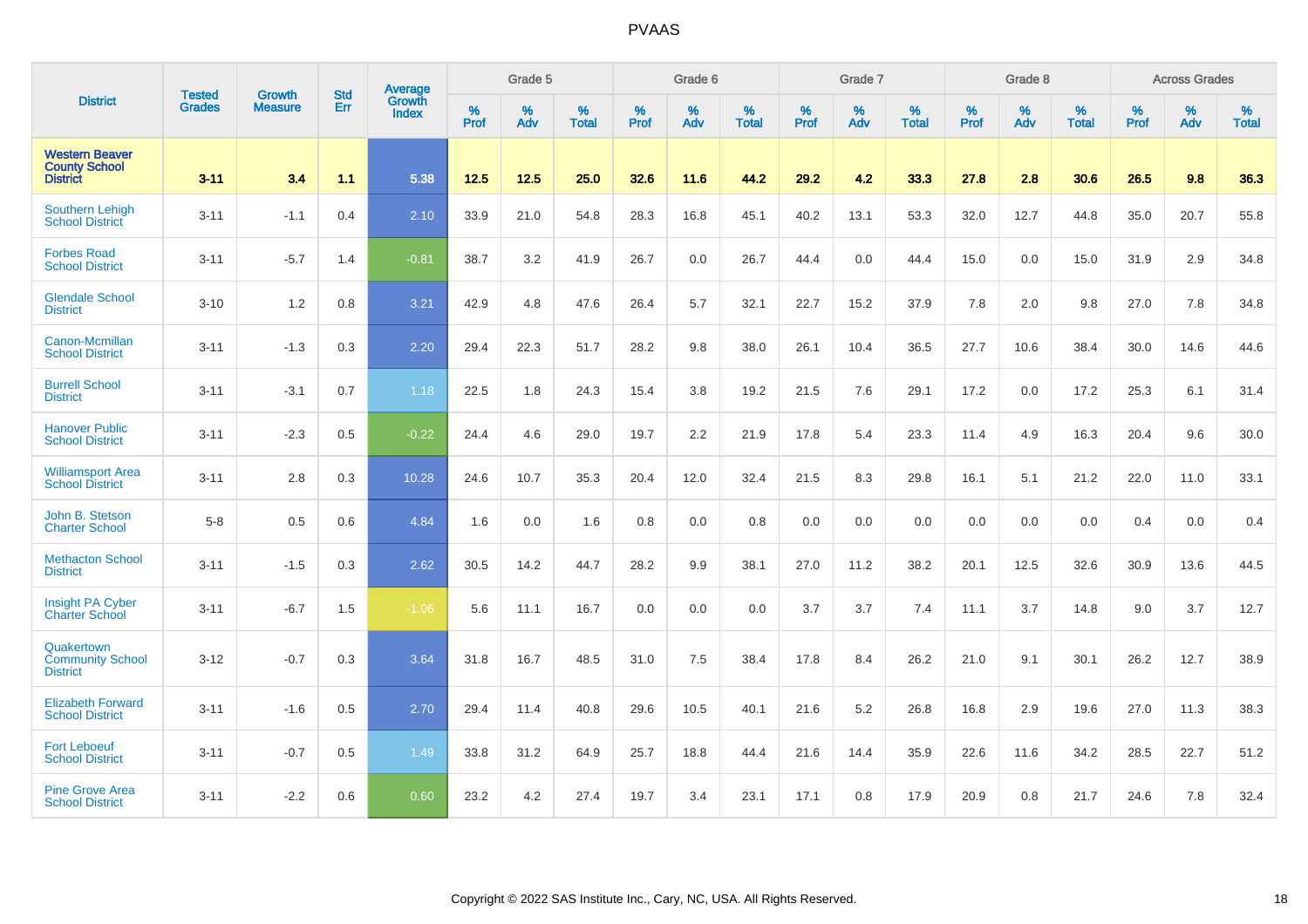|                                                                          | <b>Tested</b> | <b>Growth</b>  | <b>Std</b> | Average                |                     | Grade 5  |                   |                  | Grade 6  |                   |                     | Grade 7  |                   |                     | Grade 8  |                   |           | <b>Across Grades</b> |                   |
|--------------------------------------------------------------------------|---------------|----------------|------------|------------------------|---------------------|----------|-------------------|------------------|----------|-------------------|---------------------|----------|-------------------|---------------------|----------|-------------------|-----------|----------------------|-------------------|
| <b>District</b>                                                          | <b>Grades</b> | <b>Measure</b> | Err        | Growth<br><b>Index</b> | $\%$<br><b>Prof</b> | %<br>Adv | %<br><b>Total</b> | %<br><b>Prof</b> | %<br>Adv | %<br><b>Total</b> | $\%$<br><b>Prof</b> | %<br>Adv | %<br><b>Total</b> | $\%$<br><b>Prof</b> | %<br>Adv | %<br><b>Total</b> | %<br>Prof | %<br>Adv             | %<br><b>Total</b> |
| <b>Western Beaver</b><br><b>County School</b><br><b>District</b>         | $3 - 11$      | 3.4            | 1.1        | 5.38                   | 12.5                | $12.5$   | 25.0              | 32.6             | 11.6     | 44.2              | 29.2                | 4.2      | 33.3              | 27.8                | 2.8      | 30.6              | 26.5      | 9.8                  | 36.3              |
| <b>Executive</b><br><b>Education</b><br><b>Academy Charter</b><br>School | $3 - 10$      | $-2.5$         | 1.7        | 1.63                   | 0.0                 | 0.0      | 0.0               |                  |          |                   | 18.2                | 0.0      | 18.2              | 4.8                 | 0.0      | 4.8               | 9.1       | 1.7                  | 10.9              |
| <b>Minersville Area</b><br><b>School District</b>                        | $3 - 11$      | $-0.9$         | 0.7        | 4.90                   | 9.6                 | 4.1      | 13.7              | 20.8             | 2.6      | 23.4              | 10.4                | 0.0      | 10.4              | 2.7                 | 1.3      | 4.0               | 15.1      | 3.2                  | 18.3              |
| <b>Conemaugh Valley</b><br><b>School District</b>                        | $3 - 12$      | $-2.6$         | 0.8        | 1.06                   | 13.7                | 3.9      | 17.6              | 22.0             | 4.0      | 26.0              | 18.9                | 7.6      | 26.4              | 9.4                 | 1.9      | 11.3              | 20.1      | 6.4                  | 26.5              |
| <b>Avon Grove</b><br><b>School District</b>                              | $3 - 10$      | 0.8            | 0.4        | 5.13                   | 28.6                | 23.2     | 51.8              | 30.5             | 19.3     | 49.8              | 35.4                | 20.3     | 55.7              | 27.6                | 14.2     | 41.8              | 30.8      | 18.2                 | 49.0              |
| <b>Rose Tree Media</b><br><b>School District</b>                         | $3 - 10$      | $-1.7$         | 0.4        | $-0.25$                | 29.7                | 19.6     | 49.3              | 31.4             | 15.3     | 46.7              | 31.6                | 20.9     | 52.4              | 18.4                | 13.9     | 32.3              | 31.5      | 20.2                 | 51.8              |
| <b>Perseus House</b><br><b>Charter School Of</b><br><b>Excellence</b>    | $6 - 11$      | $-4.8$         | 1.1        | $-1.31$                |                     |          |                   | 0.0              | 0.0      | 0.0               | 1.8                 | 0.0      | 1.8               | 1.5                 | 0.0      | 1.5               | 1.4       | 0.0                  | 1.4               |
| <b>Schuylkill Valley</b><br><b>School District</b>                       | $3 - 11$      | $-1.0$         | 0.5        | 3.23                   | 24.8                | 8.5      | 33.3              | 25.6             | 5.8      | 31.4              | 15.3                | 9.9      | 25.2              | 8.2                 | 2.7      | 10.9              | 21.3      | 7.6                  | 29.0              |
| Apollo-Ridge<br><b>School District</b>                                   | $3 - 12$      | $-2.9$         | 0.7        | $-0.77$                | 18.8                | 0.0      | 18.8              | 12.0             | 1.2      | 13.2              | 8.5                 | 1.2      | 9.8               | 10.4                | 2.6      | 13.0              | 14.8      | 3.0                  | 17.7              |
| <b>Harrisburg City</b><br><b>School District</b>                         | $3 - 11$      | 1.3            | 0.3        | 7.16                   | 2.0                 | 0.8      | 2.8               | 2.0              | 1.0      | 3.0               | 2.9                 | 0.8      | 3.7               | 2.7                 | 0.3      | 3.0               | 2.7       | 0.7                  | 3.4               |
| Cornwall-Lebanon<br><b>School District</b>                               | $3 - 11$      | $-0.5$         | 0.3        | 2.53                   | 31.1                | 9.0      | 40.1              | 18.2             | 6.2      | 24.4              | 16.1                | 4.9      | 21.0              | 16.4                | 9.4      | 25.8              | 23.1      | 8.6                  | 31.8              |
| <b>Kutztown Area</b><br><b>School District</b>                           | $3 - 12$      | $-1.4$         | 0.8        | 3.35                   | 40.3                | 11.9     | 52.2              | 24.2             | 3.2      | 27.4              | 25.6                | 10.3     | 35.9              | 10.8                | 10.8     | 21.5              | 30.0      | 13.3                 | 43.3              |
| <b>Upper Dauphin</b><br>Area School<br><b>District</b>                   | $3 - 11$      | 1.0            | 0.7        | 6.60                   | 9.7                 | 4.8      | 14.5              | 18.3             | 8.4      | 26.8              | 18.9                | 6.8      | 25.7              | 24.3                | 7.1      | 31.4              | 22.1      | 9.5                  | 31.6              |
| <b>Salisbury</b><br><b>Township School</b><br><b>District</b>            | $3 - 11$      | $-2.3$         | 0.6        | 0.96                   | 14.9                | 8.5      | 23.4              | 14.3             | 2.2      | 16.5              | 13.0                | 1.1      | 14.1              | 17.2                | 3.4      | 20.7              | 18.4      | 6.3                  | 24.7              |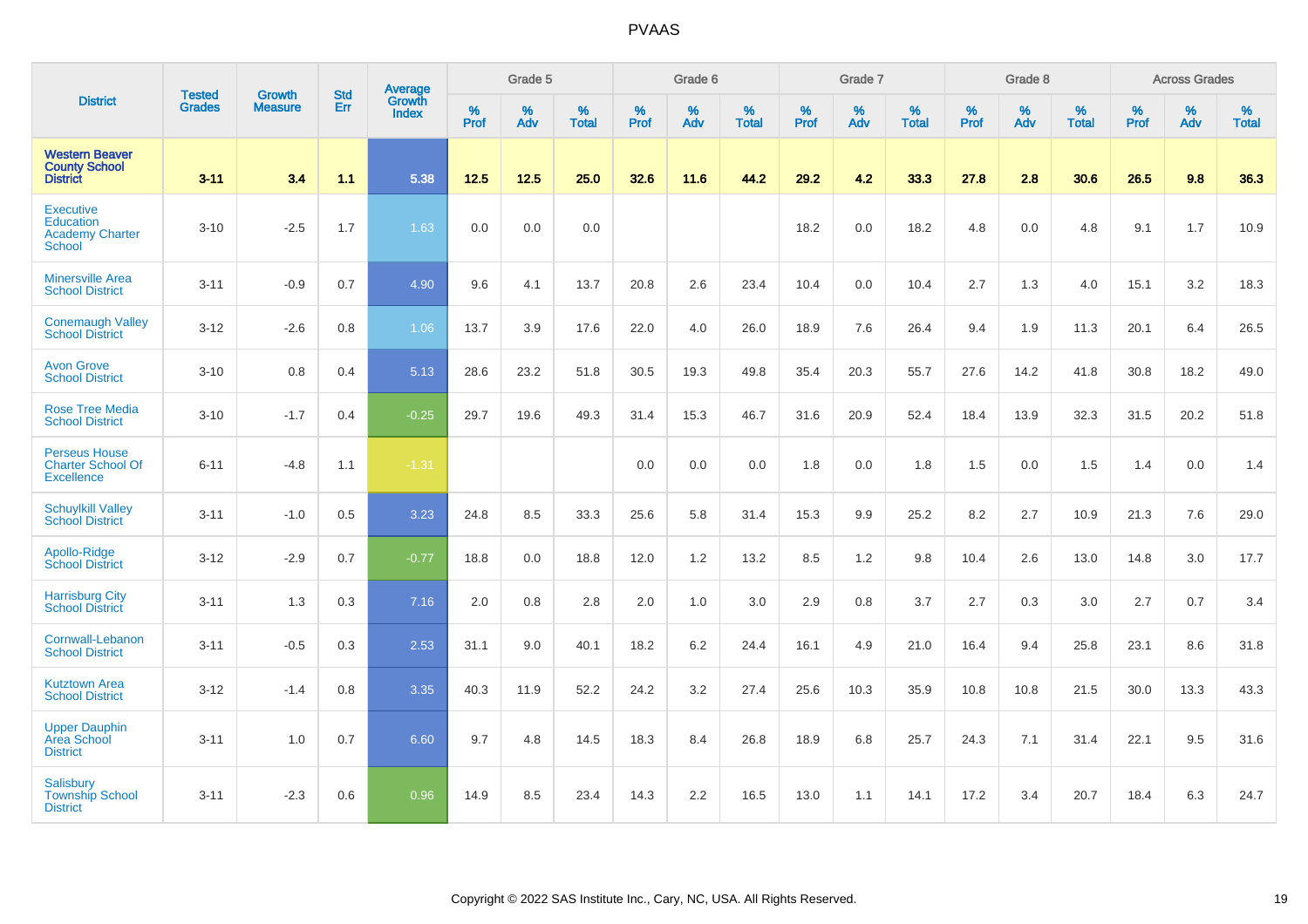|                                                                               | <b>Tested</b> | <b>Growth</b>  | <b>Std</b> | <b>Average</b><br>Growth |                     | Grade 5  |                   |           | Grade 6  |                   |           | Grade 7  |                   |           | Grade 8  |                   |              | <b>Across Grades</b> |                   |
|-------------------------------------------------------------------------------|---------------|----------------|------------|--------------------------|---------------------|----------|-------------------|-----------|----------|-------------------|-----------|----------|-------------------|-----------|----------|-------------------|--------------|----------------------|-------------------|
| <b>District</b>                                                               | <b>Grades</b> | <b>Measure</b> | Err        | Index                    | $\%$<br><b>Prof</b> | %<br>Adv | %<br><b>Total</b> | %<br>Prof | %<br>Adv | %<br><b>Total</b> | %<br>Prof | %<br>Adv | %<br><b>Total</b> | %<br>Prof | %<br>Adv | %<br><b>Total</b> | $\%$<br>Prof | %<br>Adv             | %<br><b>Total</b> |
| <b>Western Beaver</b><br><b>County School</b><br><b>District</b>              | $3 - 11$      | 3.4            | 1.1        | 5.38                     | 12.5                | 12.5     | 25.0              | 32.6      | 11.6     | 44.2              | 29.2      | 4.2      | 33.3              | 27.8      | 2.8      | 30.6              | 26.5         | 9.8                  | 36.3              |
| <b>Clairton City</b><br><b>School District</b>                                | $3 - 11$      | 0.5            | 0.8        | 3.14                     | 6.1                 | 2.0      | 8.2               | 1.5       | 0.0      | 1.5               | 1.6       | 0.0      | 1.6               | 0.0       | 0.0      | 0.0               | 3.5          | 0.3                  | 3.8               |
| <b>Frazier School</b><br><b>District</b>                                      | $3 - 11$      | $-2.4$         | 0.8        | 2.50                     | 7.8                 | 0.0      | 7.8               | 17.5      | 2.5      | 20.0              | 15.1      | 10.5     | 25.6              | 3.9       | 0.0      | 3.9               | 16.1         | 4.2                  | 20.3              |
| <b>New Foundations</b><br><b>Charter School</b>                               | $3 - 11$      | $-1.5$         | 0.7        | 2.37                     | 18.5                | 5.6      | 24.1              | 6.4       | 0.0      | 6.4               | 21.3      | 3.3      | 24.6              | 13.1      | 2.4      | 15.5              | 17.1         | 2.9                  | 20.0              |
| Commonwealth<br><b>Charter Academy</b><br><b>Charter School</b>               | $3 - 10$      | $-2.6$         | 0.8        | 1.49                     | 25.4                | 3.4      | 28.8              | 26.0      | 4.0      | 30.0              | 17.2      | 3.4      | 20.7              | 14.6      | 2.1      | 16.7              | 23.9         | 5.7                  | 29.6              |
| <b>Tussey Mountain</b><br><b>School District</b>                              | $3 - 12$      | 0.2            | 0.7        | 2.41                     | 20.7                | 1.7      | 22.4              | 12.4      | 0.0      | 12.4              | 11.3      | 3.2      | 14.5              | 12.5      | 1.4      | 13.9              | 16.3         | 5.5                  | 21.8              |
| <b>Lincoln Leadership</b><br><b>Academy Charter</b><br><b>School</b>          | $3 - 12$      | $-1.2$         | 0.9        | 2.09                     | 0.0                 | 0.0      | 0.0               | 2.0       | 0.0      | 2.0               | 4.0       | 2.0      | 6.0               | 0.0       | 0.0      | 0.0               | 3.8          | 0.7                  | 4.4               |
| <b>Rochester Area</b><br><b>School District</b>                               | $3 - 11$      | $-1.6$         | 0.9        | 3.19                     | 27.1                | 6.2      | 33.3              | 24.5      | 3.8      | 28.3              | 2.0       | 0.0      | 2.0               | 15.4      | 0.0      | 15.4              | 20.6         | 7.5                  | 28.1              |
| <b>Urban Academy Of</b><br><b>Greater Pittsburgh</b><br><b>Charter School</b> | $3-5$         | $-7.6$         | 1.9        | $-4.05$                  | 2.7                 | 0.0      | 2.7               |           |          |                   |           |          |                   |           |          |                   | 7.3          | 0.0                  | 7.3               |
| <b>Propel Charter</b><br>School-Mckeesport                                    | $3-8$         | $-3.2$         | 1.0        | 1.02                     | 5.6                 | 0.0      | 5.6               | 2.7       | 0.0      | 2.7               | 5.3       | 7.9      | 13.2              | 2.7       | 2.7      | 5.4               | 5.4          | 2.3                  | 7.7               |
| <b>Bentworth School</b><br><b>District</b>                                    | $3 - 11$      | $-1.7$         | 0.7        | 1.37                     | 29.9                | 7.8      | 37.7              | 9.6       | 0.0      | 9.6               | 16.9      | 7.8      | 24.7              | 21.2      | 1.5      | 22.7              | 22.6         | 9.6                  | 32.3              |
| Northern Lehigh<br><b>School District</b>                                     | $3 - 12$      | $-2.6$         | 0.7        | 0.19                     | 22.7                | 6.2      | 28.9              | 13.8      | 0.0      | 13.8              | 15.0      | 1.7      | 16.7              | 12.5      | 0.0      | 12.5              | 18.6         | 3.9                  | 22.5              |
| <b>Northgate School</b><br><b>District</b>                                    | $3 - 11$      | $-1.8$         | 0.8        | 1.33                     | 19.6                | 7.8      | 27.4              | 15.2      | 1.7      | 17.0              | 10.2      | 0.0      | 10.2              | 12.5      | 4.2      | 16.7              | 15.8         | 4.3                  | 20.1              |
| La Academia<br>Partnership<br><b>Charter School</b>                           | $6 - 11$      | $-5.6$         | 1.8        | $-0.91$                  |                     |          |                   | 0.0       | 0.0      | 0.0               | 0.0       | 0.0      | 0.0               | 0.0       | 0.0      | 0.0               | 0.0          | 0.0                  | 0.0               |
| <b>Bristol Borough</b><br><b>School District</b>                              | $3 - 12$      | $-2.4$         | 0.7        | $-0.27$                  | 21.3                | 2.7      | 24.0              | 17.8      | 7.8      | 25.6              | 15.0      | 1.2      | 16.2              | 7.6       | 1.3      | 8.9               | 16.2         | 4.2                  | 20.3              |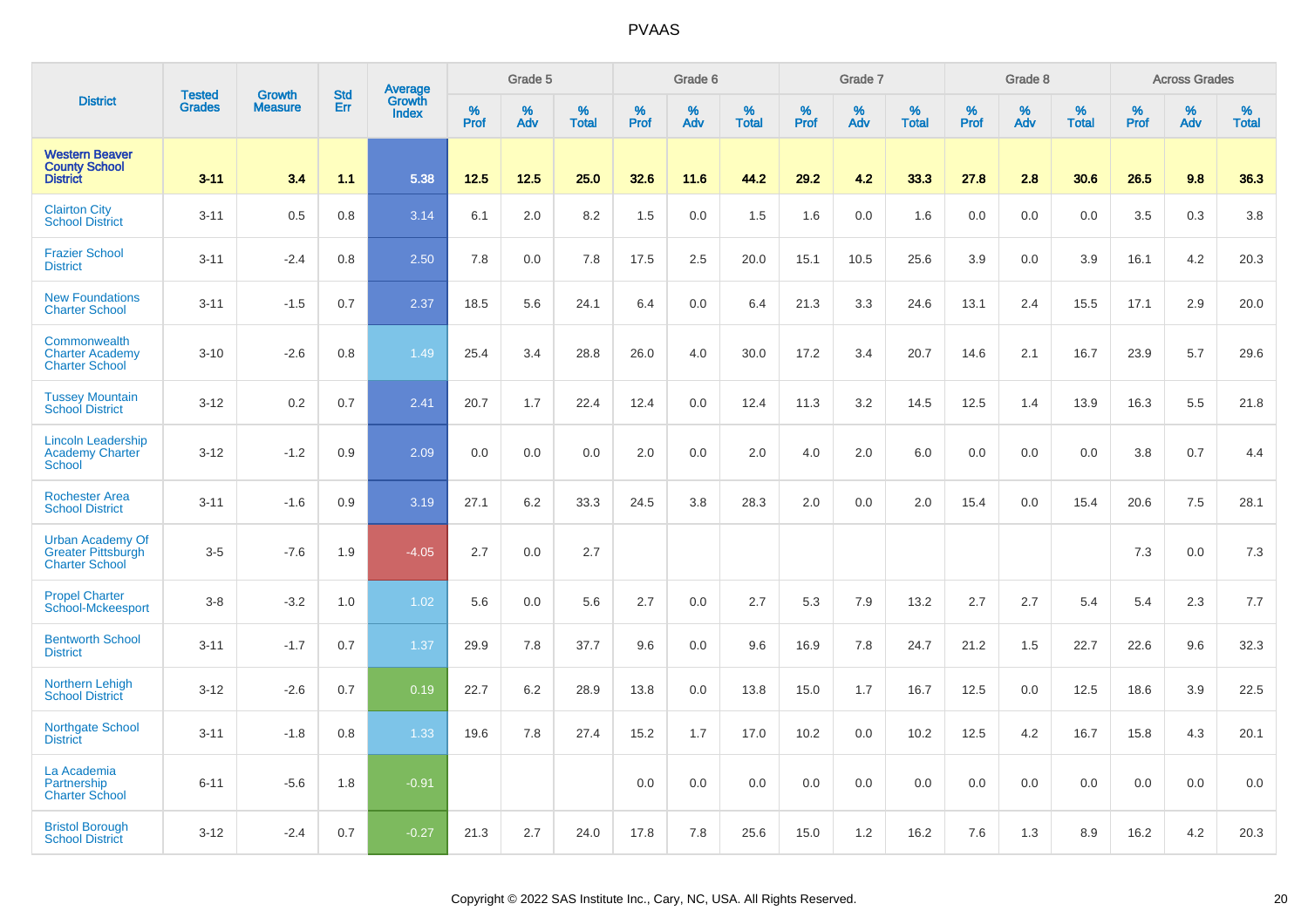|                                                                   | <b>Tested</b> | <b>Growth</b>  | <b>Std</b> | Average                       |           | Grade 5  |                   |           | Grade 6  |                   |           | Grade 7  |                   |           | Grade 8  |                   |           | <b>Across Grades</b> |                   |
|-------------------------------------------------------------------|---------------|----------------|------------|-------------------------------|-----------|----------|-------------------|-----------|----------|-------------------|-----------|----------|-------------------|-----------|----------|-------------------|-----------|----------------------|-------------------|
| <b>District</b>                                                   | <b>Grades</b> | <b>Measure</b> | Err        | <b>Growth</b><br><b>Index</b> | %<br>Prof | %<br>Adv | %<br><b>Total</b> | %<br>Prof | %<br>Adv | %<br><b>Total</b> | %<br>Prof | %<br>Adv | %<br><b>Total</b> | %<br>Prof | %<br>Adv | %<br><b>Total</b> | %<br>Prof | %<br>Adv             | %<br><b>Total</b> |
| <b>Western Beaver</b><br><b>County School</b><br><b>District</b>  | $3 - 11$      | 3.4            | 1.1        | 5.38                          | 12.5      | 12.5     | 25.0              | 32.6      | 11.6     | 44.2              | 29.2      | 4.2      | 33.3              | 27.8      | 2.8      | 30.6              | 26.5      | 9.8                  | 36.3              |
| <b>Mercer Area</b><br><b>School District</b>                      | $3 - 11$      | $-1.2$         | 0.7        | 2.42                          | 32.8      | 15.5     | 48.3              | 35.3      | 8.8      | 44.1              | 25.0      | 11.8     | 36.8              | 18.7      | 4.0      | 22.7              | 29.0      | 12.7                 | 41.7              |
| <b>Shamokin Area</b><br><b>School District</b>                    | $3 - 11$      | $-2.1$         | 0.5        | 0.50                          | 17.1      | 4.3      | 21.4              | 8.8       | 2.9      | 11.8              | 10.3      | 0.7      | 11.0              | 8.4       | 3.9      | 12.3              | 12.1      | 4.8                  | 16.9              |
| Pennsylvania<br><b>Distance Learning</b><br><b>Charter School</b> | $3 - 12$      | $-1.7$         | 0.7        | 0.39                          | 6.5       | 0.0      | 6.5               | 1.3       | 0.0      | 1.3               | 4.6       | 1.2      | 5.8               | 2.3       | 0.0      | 2.3               | 5.4       | 0.4                  | 5.8               |
| <b>Perkiomen Valley</b><br><b>School District</b>                 | $3 - 11$      | $-0.2$         | 0.3        | 7.20                          | 35.2      | 22.4     | 57.5              | 21.5      | 11.3     | 32.7              | 27.3      | 16.9     | 44.2              | 21.6      | 7.2      | 28.7              | 30.6      | 16.6                 | 47.1              |
| <b>Belle Vernon Area</b><br><b>School District</b>                | $3 - 11$      | $-1.7$         | 0.6        | 1.65                          | 22.5      | 6.3      | 28.8              | 27.6      | 7.8      | 35.3              | 11.0      | 0.9      | 11.9              | 10.6      | 2.4      | 12.9              | 22.3      | 6.8                  | 29.0              |
| <b>Cambria Heights</b><br><b>School District</b>                  | $3 - 10$      | $-2.3$         | 0.6        | $-0.70$                       | 23.3      | 4.4      | 27.8              | 16.8      | 0.0      | 16.8              | 13.5      | 1.0      | 14.6              | 4.4       | 0.9      | 5.3               | 18.3      | 2.8                  | 21.2              |
| <b>Unionville-Chadds</b><br><b>Ford School</b><br><b>District</b> | $3 - 11$      | 0.5            | 0.4        | 5.10                          | 38.8      | 29.9     | 68.7              | 38.4      | 17.1     | 55.5              | 37.6      | 16.8     | 54.5              | 29.8      | 24.9     | 54.7              | 36.9      | 27.5                 | 64.4              |
| Leechburg Area<br><b>School District</b>                          | $3 - 11$      | $-3.5$         | 0.9        | $-0.64$                       | 15.6      | 2.2      | 17.8              | 16.2      | 5.4      | 21.6              | 8.0       | 0.0      | 8.0               | 23.8      | 7.1      | 31.0              | 22.5      | 5.9                  | 28.5              |
| <b>Hollidaysburg Area</b><br><b>School District</b>               | $3 - 11$      | 2.9            | 0.4        | 8.32                          | 33.2      | 16.0     | 49.2              | 26.4      | 12.8     | 39.2              | 27.3      | 14.7     | 42.0              | 23.2      | 8.0      | 31.2              | 28.7      | 12.7                 | 41.4              |
| <b>Warrior Run</b><br><b>School District</b>                      | $3 - 11$      | $-0.7$         | 0.6        | 1.21                          | 29.0      | 17.1     | 46.0              | 25.7      | 1.8      | 27.5              | 16.8      | 11.2     | 28.0              | 15.6      | 12.2     | 27.8              | 23.2      | 10.7                 | 34.0              |
| <b>Greater Johnstown</b><br><b>School District</b>                | $3 - 11$      | $-1.7$         | 0.5        | 2.59                          | 5.9       | 0.7      | 6.6               | 4.8       | 0.0      | 4.8               | 7.4       | 0.0      | 7.4               | 0.6       | 0.6      | 1.3               | 6.8       | 1.2                  | 8.0               |
| Washington<br><b>School District</b>                              | $3 - 11$      | $-2.6$         | 0.7        | $-0.09$                       | 13.5      | 2.9      | 16.4              | 5.2       | 2.1      | 7.2               | 15.0      | 1.2      | 16.2              | 0.0       | 1.5      | 1.5               | 11.8      | 3.4                  | 15.2              |
| <b>Canton Area</b><br><b>School District</b>                      | $3 - 11$      | $-0.5$         | 0.8        | 3.67                          | 34.6      | 11.5     | 46.2              | 32.3      | 3.2      | 35.5              | 9.1       | 1.8      | 10.9              | 4.8       | 0.0      | 4.8               | 23.4      | 6.2                  | 29.6              |
| <b>Somerset Area</b><br><b>School District</b>                    | $3 - 11$      | 0.0            | 0.5        | 4.78                          | 27.4      | 11.1     | 38.5              | 28.2      | 9.2      | 37.4              | 20.4      | 9.5      | 29.9              | 24.5      | 4.9      | 29.4              | 26.3      | 10.2                 | 36.6              |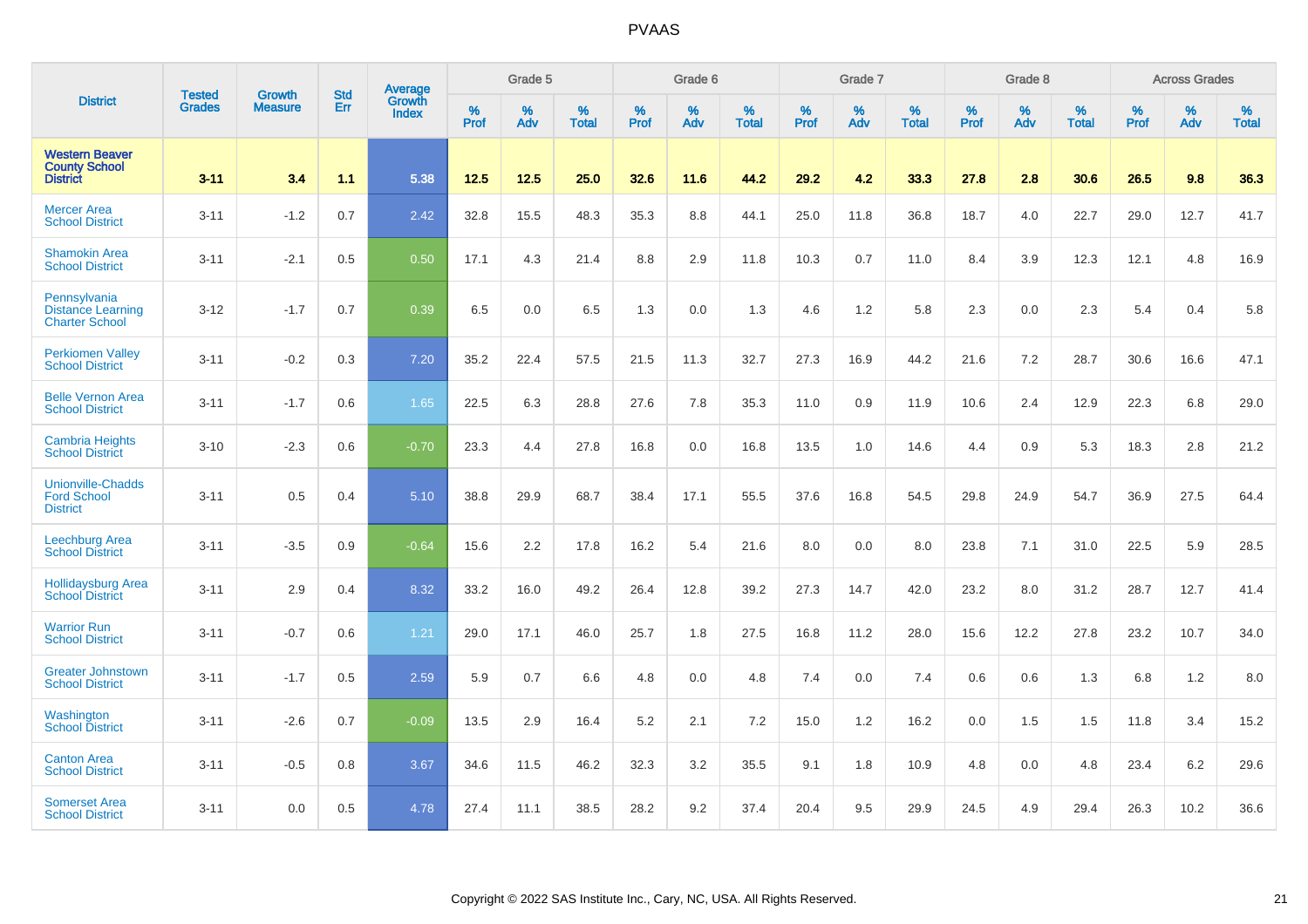|                                                                  | <b>Tested</b> | <b>Growth</b>  | <b>Std</b> | Average                |              | Grade 5  |                   |           | Grade 6  |                   |           | Grade 7  |                   |           | Grade 8  |                   |           | <b>Across Grades</b> |                   |
|------------------------------------------------------------------|---------------|----------------|------------|------------------------|--------------|----------|-------------------|-----------|----------|-------------------|-----------|----------|-------------------|-----------|----------|-------------------|-----------|----------------------|-------------------|
| <b>District</b>                                                  | <b>Grades</b> | <b>Measure</b> | Err        | Growth<br><b>Index</b> | $\%$<br>Prof | %<br>Adv | %<br><b>Total</b> | %<br>Prof | %<br>Adv | %<br><b>Total</b> | %<br>Prof | %<br>Adv | %<br><b>Total</b> | %<br>Prof | %<br>Adv | %<br><b>Total</b> | %<br>Prof | %<br>Adv             | %<br><b>Total</b> |
| <b>Western Beaver</b><br><b>County School</b><br><b>District</b> | $3 - 11$      | 3.4            | 1.1        | 5.38                   | 12.5         | 12.5     | 25.0              | 32.6      | 11.6     | 44.2              | 29.2      | 4.2      | 33.3              | 27.8      | 2.8      | 30.6              | 26.5      | 9.8                  | 36.3              |
| <b>Central Fulton</b><br><b>School District</b>                  | $3 - 11$      | $-0.7$         | 0.8        | 3.45                   | 30.3         | 6.6      | 36.8              | 15.9      | 1.4      | 17.4              | 13.0      | 14.5     | 27.5              | 12.7      | 14.6     | 27.3              | 24.6      | 8.3                  | 32.8              |
| <b>Hermitage School</b><br><b>District</b>                       | $3 - 12$      | 1.0            | 0.5        | 4.16                   | 39.7         | 7.8      | 47.5              | 34.3      | 21.7     | 55.9              | 30.8      | 19.6     | 50.4              | 26.2      | 4.1      | 30.3              | 33.8      | 16.8                 | 50.6              |
| <b>Propel Charter</b><br>School-Northside                        | $3-8$         | $-1.6$         | 0.9        | 0.88                   | 0.0          | 0.0      | 0.0               | 2.4       | 0.0      | 2.4               | 0.0       | 0.0      | 0.0               | 0.0       | 0.0      | 0.0               | 0.4       | 0.0                  | 0.4               |
| <b>Pottsville Area</b><br><b>School District</b>                 | $3 - 12$      | $-0.7$         | 0.5        | 1.25                   | 21.4         | 12.2     | 33.6              | 17.6      | 4.7      | 22.3              | 14.2      | 4.3      | 18.5              | 16.1      | 2.4      | 18.4              | 18.0      | 6.0                  | 23.9              |
| Wallenpaupack<br>Area School<br><b>District</b>                  | $3 - 11$      | 0.7            | 0.5        | 7.55                   | 27.0         | 6.1      | 33.1              | 11.1      | 3.7      | 14.8              | 30.6      | 8.2      | 38.8              | 13.2      | 3.5      | 16.7              | 24.0      | 7.0                  | 31.1              |
| <b>Fleetwood Area</b><br><b>School District</b>                  | $3 - 10$      | $-1.9$         | 0.5        | 0.68                   | 21.5         | 3.7      | 25.2              | 19.9      | 4.0      | 23.8              | 20.7      | 4.8      | 25.5              | 21.4      | 2.5      | 23.9              | 21.9      | 5.2                  | 27.1              |
| <b>Greater Latrobe</b><br><b>School District</b>                 | $3 - 11$      | 1.6            | 0.4        | 8.54                   | 36.4         | 15.5     | 51.9              | 37.0      | 5.3      | 42.3              | 32.2      | 18.5     | 50.7              | 23.4      | 8.0      | 31.4              | 34.1      | 15.0                 | 49.1              |
| <b>Propel Charter</b><br>School - Braddock<br><b>Hills</b>       | $3 - 11$      | $-2.4$         | 0.8        | 3.05                   | 1.8          | 1.8      | 3.5               | 1.7       | 0.0      | 1.7               | 0.0       | 0.0      | 0.0               | 2.9       | 0.0      | 2.9               | 1.9       | 0.6                  | 2.5               |
| <b>Great Valley</b><br><b>School District</b>                    | $3 - 11$      | 0.1            | 0.4        | 2.46                   | 31.0         | 24.2     | 55.2              | 38.1      | 8.6      | 46.6              | 26.8      | 17.2     | 44.1              | 26.4      | 17.4     | 43.8              | 31.1      | 20.1                 | 51.2              |
| <b>Girard School</b><br><b>District</b>                          | $3 - 11$      | 0.0            | 0.6        | 2.99                   | 33.9         | 15.2     | 49.1              | 27.4      | 13.7     | 41.0              | 22.7      | 20.9     | 43.6              | 15.6      | 5.5      | 21.1              | 25.6      | 18.0                 | 43.6              |
| <b>Propel Charter</b><br>School-Homestead                        | $3 - 11$      | $-2.7$         | 1.0        | $-0.17$                | 2.7          | 0.0      | 2.7               | 0.0       | 5.4      | 5.4               | 2.9       | 0.0      | 2.9               | 0.0       | 0.0      | 0.0               | 2.7       | 1.4                  | 4.1               |
| <b>Southeast Delco</b><br><b>School District</b>                 | $3 - 10$      | $-0.4$         | 0.6        | 4.21                   | 3.3          | 1.7      | 5.0               | 1.8       | 0.0      | 1.8               | 3.0       | 0.8      | 3.8               | 6.9       | 0.8      | 7.7               | 5.7       | 0.7                  | 6.3               |
| <b>Penns Manor Area</b><br><b>School District</b>                | $3 - 12$      | 1.5            | 0.8        | 4.02                   | 12.7         | 4.8      | 17.5              | 14.6      | 0.0      | 14.6              | 18.5      | 1.8      | 20.4              | 16.7      | 8.3      | 25.0              | 19.0      | 3.6                  | 22.6              |
| <b>Blue Ridge School</b><br><b>District</b>                      | $3 - 11$      | $-1.1$         | 0.7        | 2.21                   | 23.3         | 5.5      | 28.8              | 14.9      | 0.0      | 14.9              | 25.8      | 3.2      | 29.0              | 12.9      | 4.3      | 17.1              | 23.5      | 4.1                  | 27.7              |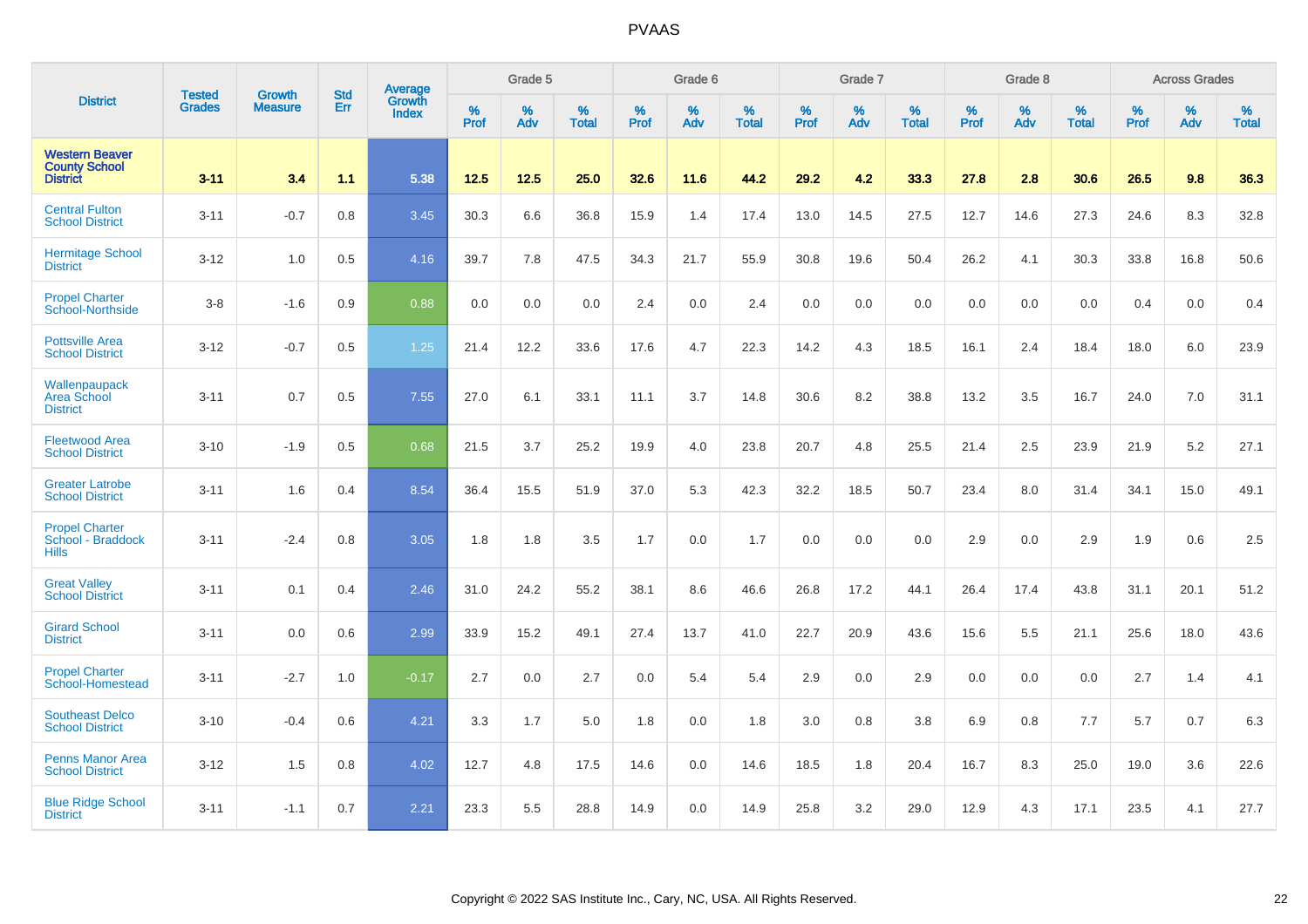|                                                                               |                                |                                 | <b>Std</b> | Average                       |           | Grade 5  |                   |           | Grade 6  |                   |           | Grade 7  |                   |           | Grade 8  |                   |           | <b>Across Grades</b> |                   |
|-------------------------------------------------------------------------------|--------------------------------|---------------------------------|------------|-------------------------------|-----------|----------|-------------------|-----------|----------|-------------------|-----------|----------|-------------------|-----------|----------|-------------------|-----------|----------------------|-------------------|
| <b>District</b>                                                               | <b>Tested</b><br><b>Grades</b> | <b>Growth</b><br><b>Measure</b> | Err        | <b>Growth</b><br><b>Index</b> | %<br>Prof | %<br>Adv | %<br><b>Total</b> | %<br>Prof | %<br>Adv | %<br><b>Total</b> | %<br>Prof | %<br>Adv | %<br><b>Total</b> | %<br>Prof | %<br>Adv | %<br><b>Total</b> | %<br>Prof | %<br>Adv             | %<br><b>Total</b> |
| <b>Western Beaver</b><br><b>County School</b><br><b>District</b>              | $3 - 11$                       | 3.4                             | 1.1        | 5.38                          | 12.5      | 12.5     | 25.0              | 32.6      | 11.6     | 44.2              | 29.2      | 4.2      | 33.3              | 27.8      | 2.8      | 30.6              | 26.5      | 9.8                  | 36.3              |
| <b>Sullivan County</b><br><b>School District</b>                              | $3 - 10$                       | $-2.9$                          | 1.0        | 0.92                          | 21.4      | 0.0      | 21.4              | 30.0      | 4.0      | 34.0              | 18.8      | 0.0      | 18.8              | 9.1       | 0.0      | 9.1               | 22.0      | 4.1                  | 26.0              |
| <b>Windber Area</b><br><b>School District</b>                                 | $3 - 11$                       | $-1.8$                          | 0.7        | 2.80                          | 28.8      | 20.0     | 48.8              | 20.9      | 9.0      | 29.8              | 14.7      | 9.3      | 24.0              | 28.6      | 13.1     | 41.7              | 24.4      | 15.1                 | 39.6              |
| <b>Northern Bedford</b><br><b>County School</b><br><b>District</b>            | $3 - 11$                       | $-1.5$                          | 0.8        | 1.00                          | 24.5      | 8.2      | 32.6              | 30.5      | 1.7      | 32.2              | 19.0      | 1.7      | 20.7              | 9.4       | 3.1      | 12.5              | 24.6      | $5.2\,$              | 29.8              |
| <b>Penn Hills Charter</b><br>School of<br>Entrepreneurship                    | $3-8$                          | $-0.2$                          | 0.9        | 1.98                          | 11.6      | 2.3      | 14.0              | 13.5      | 10.8     | 24.3              | 15.4      | 2.6      | 18.0              | 5.3       | 0.0      | 5.3               | 17.0      | 3.8                  | 20.8              |
| <b>Meyersdale Area</b><br><b>School District</b>                              | $3 - 11$                       | 1.9                             | 0.8        | 4.25                          | 35.2      | 9.3      | 44.4              | 26.6      | 15.6     | 42.2              | 18.9      | 0.0      | 18.9              | 11.9      | 8.5      | 20.3              | 24.6      | 9.4                  | 34.0              |
| <b>Manchester</b><br><b>Academic Charter</b><br>School                        | $3 - 8$                        | 0.6                             | 1.1        | 3.37                          | 3.6       | 0.0      | 3.6               | 3.4       | 0.0      | 3.4               | 3.6       | 0.0      | 3.6               | 0.0       | 0.0      | 0.0               | 4.9       | 0.5                  | 5.4               |
| Philadelphia<br><b>Academy Charter</b><br>School                              | $3 - 11$                       | $-2.5$                          | 0.7        | 0.18                          | 22.1      | 6.5      | 28.6              | 25.0      | 7.9      | 32.9              | 13.2      | 19.1     | 32.4              | 22.2      | 16.7     | 38.9              | 24.3      | 9.8                  | 34.2              |
| <b>Redbank Valley</b><br><b>School District</b>                               | $3 - 11$                       | $-2.5$                          | 0.7        | 1.94                          | 34.3      | 20.0     | 54.3              | 12.7      | 0.0      | 12.7              | 19.5      | 9.2      | 28.7              | 9.5       | 0.0      | 9.5               | 21.8      | 10.1                 | 31.9              |
| <b>Mckeesport Area</b><br><b>School District</b>                              | $3 - 12$                       | $-0.2$                          | 0.5        | 1.94                          | 8.9       | 3.0      | 11.9              | 3.9       | 0.0      | 3.9               | 1.0       | 0.0      | 1.0               | 1.0       | 0.0      | 1.0               | 7.7       | 2.1                  | 9.7               |
| <b>State College Area</b><br><b>School District</b>                           | $3 - 11$                       | 0.6                             | 0.4        | 6.90                          | 29.6      | 33.7     | 63.3              | 27.4      | 15.3     | 42.7              | 28.9      | 16.3     | 45.2              | 20.8      | 8.9      | 29.7              | 29.0      | 27.0                 | 56.1              |
| <b>Young Scholars of</b><br><b>Greater Allegheny</b><br><b>Charter School</b> | $3-8$                          | $-1.4$                          | 1.6        | 1.32                          | 10.0      | 0.0      | 10.0              | 6.2       | 0.0      | 6.2               | 10.0      | 0.0      | 10.0              |           |          |                   | 6.6       | 0.0                  | 6.6               |
| <b>Freire Charter</b><br><b>School</b>                                        | $5 - 11$                       | 1.2                             | 0.6        | 3.54                          | 0.0       | 0.0      | 0.0               | 1.5       | 0.0      | 1.5               | 3.0       | 0.0      | 3.0               | 7.6       | 0.0      | 7.6               | 3.3       | 0.0                  | 3.3               |
| <b>West Greene</b><br><b>School District</b>                                  | $3 - 11$                       | $-1.6$                          | 0.9        | 2.26                          | 20.5      | 7.7      | 28.2              | 7.7       | 7.7      | 15.4              | 9.3       | 11.1     | 20.4              | 11.8      | 0.0      | 11.8              | 19.6      | 10.7                 | 30.2              |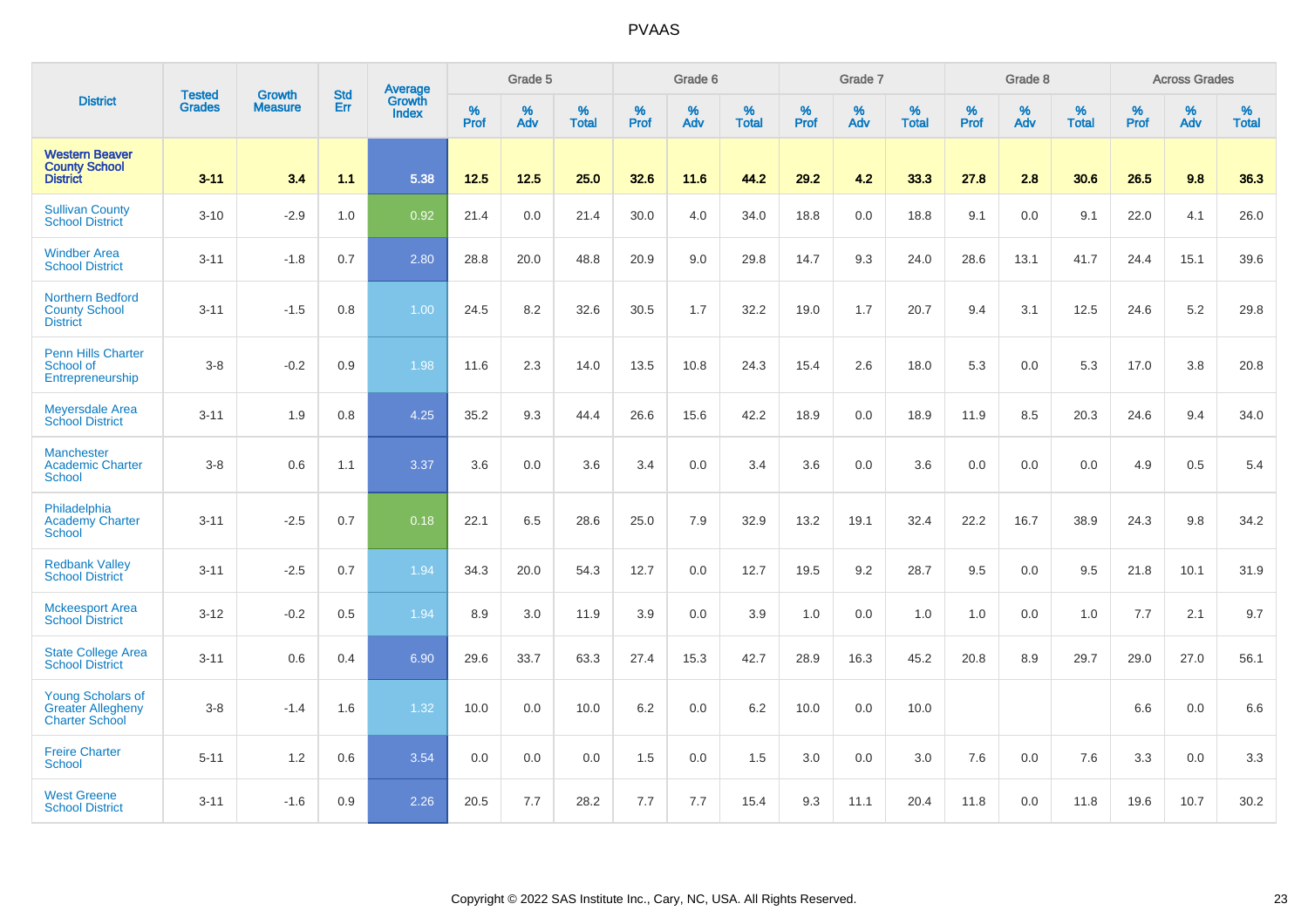|                                                                  | <b>Tested</b> | <b>Growth</b>  | <b>Std</b> |                                          |              | Grade 5  |                   |                  | Grade 6  |                   |              | Grade 7  |                   |              | Grade 8  |                   |              | <b>Across Grades</b> |                   |
|------------------------------------------------------------------|---------------|----------------|------------|------------------------------------------|--------------|----------|-------------------|------------------|----------|-------------------|--------------|----------|-------------------|--------------|----------|-------------------|--------------|----------------------|-------------------|
| <b>District</b>                                                  | <b>Grades</b> | <b>Measure</b> | Err        | <b>Average</b><br>Growth<br><b>Index</b> | $\%$<br>Prof | %<br>Adv | %<br><b>Total</b> | %<br><b>Prof</b> | %<br>Adv | %<br><b>Total</b> | $\%$<br>Prof | %<br>Adv | %<br><b>Total</b> | $\%$<br>Prof | %<br>Adv | %<br><b>Total</b> | $\%$<br>Prof | %<br>Adv             | %<br><b>Total</b> |
| <b>Western Beaver</b><br><b>County School</b><br><b>District</b> | $3 - 11$      | 3.4            | 1.1        | 5.38                                     | 12.5         | 12.5     | 25.0              | 32.6             | 11.6     | 44.2              | 29.2         | 4.2      | 33.3              | 27.8         | 2.8      | 30.6              | 26.5         | 9.8                  | 36.3              |
| <b>Reading School</b><br><b>District</b>                         | $3 - 11$      | 0.0            | 0.4        | 4.14                                     | 3.8          | 1.2      | 5.0               | 1.5              | 0.2      | 1.8               | 1.9          | 0.0      | 1.9               | 1.5          | 0.4      | 1.9               | 3.6          | 1.1                  | 4.7               |
| <b>Wilkes-Barre Area</b><br><b>School District</b>               | $3 - 11$      | $-0.9$         | 0.5        | 1.33                                     | 8.1          | 1.7      | 9.8               | 10.1             | 4.4      | 14.5              | 6.0          | 1.8      | 7.8               | 3.1          | 1.3      | 4.4               | 9.8          | 3.0                  | 12.7              |
| <b>Universal Institute</b><br><b>Charter School</b>              | $3 - 8$       | $-2.3$         | 0.7        | 0.12                                     | 1.5          | 0.0      | 1.5               | 1.3              | 0.0      | 1.3               | 0.0          | 0.0      | 0.0               | 2.3          | 0.0      | 2.3               | 1.7          | 0.2                  | 2.0               |
| <b>Laboratory Charter</b><br><b>School</b>                       | $3 - 8$       | $-0.7$         | 1.1        | 2.78                                     | 3.2          | 0.0      | 3.2               | 2.3              | 0.0      | 2.3               | 6.4          | 0.0      | 6.4               | 5.0          | 0.0      | 5.0               | 5.3          | 0.0                  | 5.3               |
| <b>South Side Area</b><br><b>School District</b>                 | $3 - 11$      | 1.2            | 0.8        | 4.65                                     | 23.3         | 18.3     | 41.7              | 17.7             | 0.0      | 17.7              | 26.6         | 7.8      | 34.4              | 12.7         | 2.8      | 15.5              | 21.2         | 6.3                  | 27.6              |
| <b>Shenango Area</b><br><b>School District</b>                   | $3 - 11$      | 0.1            | 0.7        | 4.17                                     | 25.0         | 7.1      | 32.1              | 40.4             | 8.8      | 49.1              | 16.5         | 1.0      | 17.5              | 14.4         | 1.1      | 15.6              | 22.5         | 7.6                  | 30.1              |
| <b>Panther Valley</b><br><b>School District</b>                  | $3 - 12$      | 0.8            | 0.6        | 5.00                                     | 11.5         | 1.9      | 13.5              | 10.2             | 1.7      | 11.9              | 11.1         | 1.8      | 13.0              | 4.7          | 0.0      | 4.7               | 12.1         | 1.6                  | 13.6              |
| <b>Forest Hills School</b><br><b>District</b>                    | $3 - 11$      | 0.8            | 0.5        | 4.44                                     | 34.1         | 21.2     | 55.3              | 20.8             | 3.3      | 24.2              | 18.6         | 5.6      | 24.2              | 10.6         | 3.2      | 13.8              | 24.0         | 11.0                 | 35.1              |
| Cheltenham<br><b>School District</b>                             | $3 - 11$      | $-1.7$         | 0.6        | 1.03                                     | 19.8         | 16.7     | 36.5              | 21.7             | 4.7      | 26.4              | 26.7         | 11.0     | 37.7              | 12.1         | 3.3      | 15.4              | 23.0         | 11.2                 | 34.2              |
| <b>Blue Mountain</b><br><b>School District</b>                   | $3 - 10$      | 0.1            | 0.5        | 3.24                                     | 33.3         | 19.2     | 52.6              | 24.3             | 0.6      | 24.8              | 16.3         | 10.1     | 26.4              | 20.3         | 6.1      | 26.4              | 27.5         | 11.1                 | 38.6              |
| <b>Titusville Area</b><br><b>School District</b>                 | $3 - 11$      | $-1.7$         | 0.5        | 0.12                                     | 28.5         | 13.8     | 42.3              | 18.9             | 4.2      | 23.1              | 18.0         | 3.9      | 21.9              | 8.0          | 3.6      | 11.6              | 21.8         | 10.0                 | 31.8              |
| <b>Agora Cyber</b><br><b>Charter School</b>                      | $3 - 11$      | $-0.3$         | 0.6        | 3.62                                     | 9.8          | 2.0      | 11.8              | 7.8              | 0.7      | 8.5               | 6.2          | 2.1      | 8.3               | 3.3          | 1.3      | 4.6               | 9.7          | 2.4                  | 12.1              |
| <b>Sharon City School</b><br><b>District</b>                     | $3 - 11$      | $-0.3$         | 0.5        | 1.32                                     | 14.1         | 2.1      | 16.2              | 13.9             | 4.1      | 18.0              | 6.0          | 1.7      | 7.8               | 5.9          | 1.5      | 7.4               | 12.0         | 2.8                  | 14.8              |
| <b>Indiana Area</b><br><b>School District</b>                    | $3 - 11$      | 1.8            | 0.4        | 7.21                                     | 29.3         | 17.7     | 47.0              | 23.9             | 11.7     | 35.5              | 36.0         | 10.3     | 46.3              | 23.2         | 14.2     | 37.4              | 30.1         | 15.1                 | 45.2              |
| Susquehanna<br><b>Community School</b><br><b>District</b>        | $3 - 11$      | $-2.8$         | 0.9        | $-1.20$                                  | 19.6         | 9.8      | 29.4              | 15.5             | 1.7      | 17.2              | 13.3         | 11.1     | 24.4              | 2.0          | 2.0      | 4.1               | 19.6         | 6.3                  | 25.9              |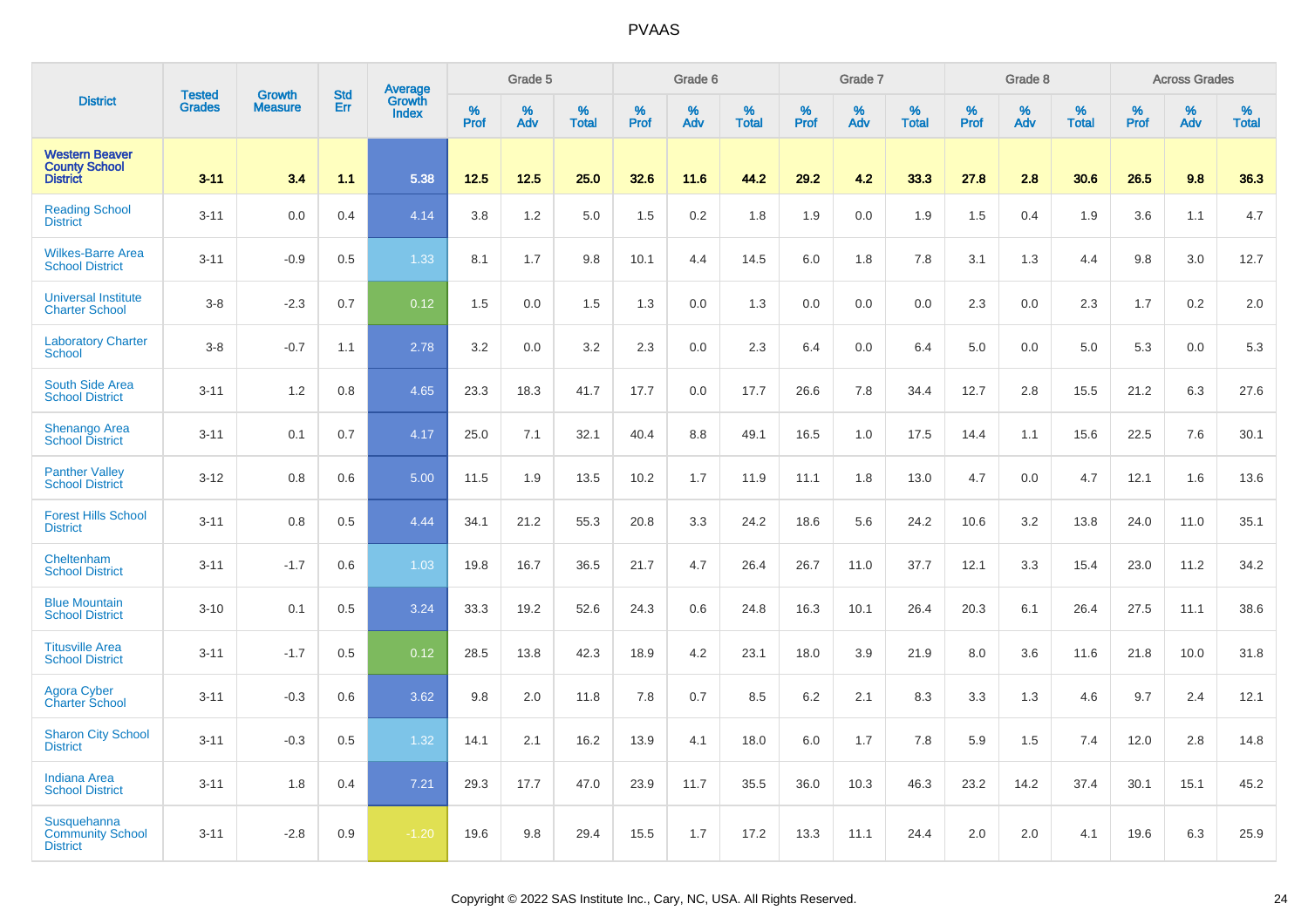|                                                                                   | <b>Tested</b> | <b>Growth</b>  | <b>Std</b> | Average                |                     | Grade 5  |                   |              | Grade 6  |                   |              | Grade 7  |                   |              | Grade 8  |                   |                  | <b>Across Grades</b> |                   |
|-----------------------------------------------------------------------------------|---------------|----------------|------------|------------------------|---------------------|----------|-------------------|--------------|----------|-------------------|--------------|----------|-------------------|--------------|----------|-------------------|------------------|----------------------|-------------------|
| <b>District</b>                                                                   | <b>Grades</b> | <b>Measure</b> | Err        | Growth<br><b>Index</b> | $\%$<br><b>Prof</b> | %<br>Adv | %<br><b>Total</b> | $\%$<br>Prof | %<br>Adv | %<br><b>Total</b> | $\%$<br>Prof | %<br>Adv | %<br><b>Total</b> | $\%$<br>Prof | %<br>Adv | %<br><b>Total</b> | %<br><b>Prof</b> | %<br>Adv             | %<br><b>Total</b> |
| <b>Western Beaver</b><br><b>County School</b><br><b>District</b>                  | $3 - 11$      | 3.4            | 1.1        | 5.38                   | 12.5                | 12.5     | 25.0              | 32.6         | 11.6     | 44.2              | 29.2         | 4.2      | 33.3              | 27.8         | 2.8      | 30.6              | 26.5             | 9.8                  | 36.3              |
| Palmyra Area<br><b>School District</b>                                            | $3 - 11$      | 0.0            | 0.4        | 5.60                   | 36.2                | 17.5     | 53.8              | 27.2         | 8.3      | 35.4              | 25.5         | 12.2     | 37.6              | 29.8         | 12.2     | 42.0              | 31.5             | 15.7                 | 47.2              |
| <b>Manheim Central</b><br><b>School District</b>                                  | $3 - 11$      | 2.8            | 0.4        | 9.93                   | 25.4                | 7.6      | 33.0              | 23.6         | 5.8      | 29.3              | 15.0         | 5.2      | 20.2              | 20.9         | 6.2      | 27.1              | 22.8             | 9.4                  | 32.2              |
| <b>Highlands School</b><br><b>District</b>                                        | $3 - 11$      | 0.4            | 0.5        | 2.41                   | 20.4                | 4.6      | 25.0              | 16.6         | 1.4      | 17.9              | 28.5         | 4.9      | 33.3              | 13.2         | 8.6      | 21.8              | 20.4             | 5.9                  | 26.3              |
| <b>Howard Gardner</b><br><b>Multiple</b><br>Intelligence<br><b>Charter School</b> | $3-8$         | $-3.7$         | 1.1        | $-1.27$                | 16.7                | 6.7      | 23.3              | 9.4          | 0.0      | 9.4               | 9.1          | 0.0      | 9.1               | 7.4          | 11.1     | 18.5              | 14.7             | 3.5                  | 18.2              |
| <b>Inquiry Charter</b><br>School                                                  | $3-5$         | $-6.8$         | 2.1        | $-3.27$                | 8.8                 | 2.9      | 11.8              |              |          |                   |              |          |                   |              |          |                   | 11.1             | 2.8                  | 13.9              |
| <b>Purchase Line</b><br><b>School District</b>                                    | $3 - 12$      | 1.0            | 0.8        | 4.29                   | 28.8                | 7.7      | 36.5              | 6.1          | 3.0      | 9.1               | 7.5          | 3.0      | 10.4              | 5.3          | 0.0      | 5.3               | 16.1             | 3.3                  | 19.4              |
| <b>Haverford</b><br><b>Township School</b><br><b>District</b>                     | $3 - 11$      | $-0.7$         | 0.3        | $-0.06$                | 30.7                | 27.3     | 58.0              | 26.4         | 15.0     | 41.4              | 28.5         | 12.8     | 41.3              | 33.9         | 15.2     | 49.1              | 31.6             | 23.1                 | 54.7              |
| <b>Easton Area</b><br><b>School District</b>                                      | $3 - 12$      | $-1.1$         | 0.3        | $-0.56$                | 22.4                | 5.9      | 28.3              | 14.6         | 3.3      | 17.9              | 11.0         | 6.9      | 18.0              | 10.3         | 2.2      | 12.4              | 18.5             | 8.4                  | 26.9              |
| <b>Mastery Charter</b><br>School - Harrity<br>Campus                              | $3 - 8$       | $-0.7$         | 1.1        | 2.42                   | 4.6                 | 4.6      | 9.1               | 2.3          | 0.0      | 2.3               | 0.0          | 0.0      | 0.0               | 3.1          | 0.0      | 3.1               | 5.5              | 1.0                  | 6.5               |
| Salisbury-Elk Lick<br><b>School District</b>                                      | $3 - 11$      | $-4.2$         | 1.3        | 0.13                   | 29.2                | 12.5     | 41.7              | 37.5         | 0.0      | 37.5              | 15.8         | 0.0      | 15.8              | 14.3         | 4.8      | 19.0              | 28.9             | 5.8                  | 34.7              |
| <b>Albert Gallatin</b><br><b>Area School</b><br><b>District</b>                   | $3 - 11$      | $-1.4$         | 0.5        | 0.97                   | 19.0                | 10.2     | 29.3              | 18.6         | 1.6      | 20.2              | 12.8         | 2.8      | 15.6              | 14.8         | 2.0      | 16.8              | 17.4             | 4.9                  | 22.3              |
| <b>Carbondale Area</b><br><b>School District</b>                                  | $3 - 10$      | 1.1            | 0.6        | 5.95                   | 10.3                | 1.2      | 11.5              | 4.2          | 0.0      | 4.2               | 4.8          | 3.6      | 8.4               | 13.9         | 0.0      | 13.9              | 9.4              | 0.8                  | 10.1              |
| <b>Fannett-Metal</b><br><b>School District</b>                                    | $3 - 11$      | $-2.4$         | 1.0        | 2.68                   | 17.2                | 6.9      | 24.1              | 10.3         | 0.0      | 10.3              | 9.4          | 0.0      | 9.4               | 8.9          | 2.2      | 11.1              | 15.5             | 5.8                  | 21.3              |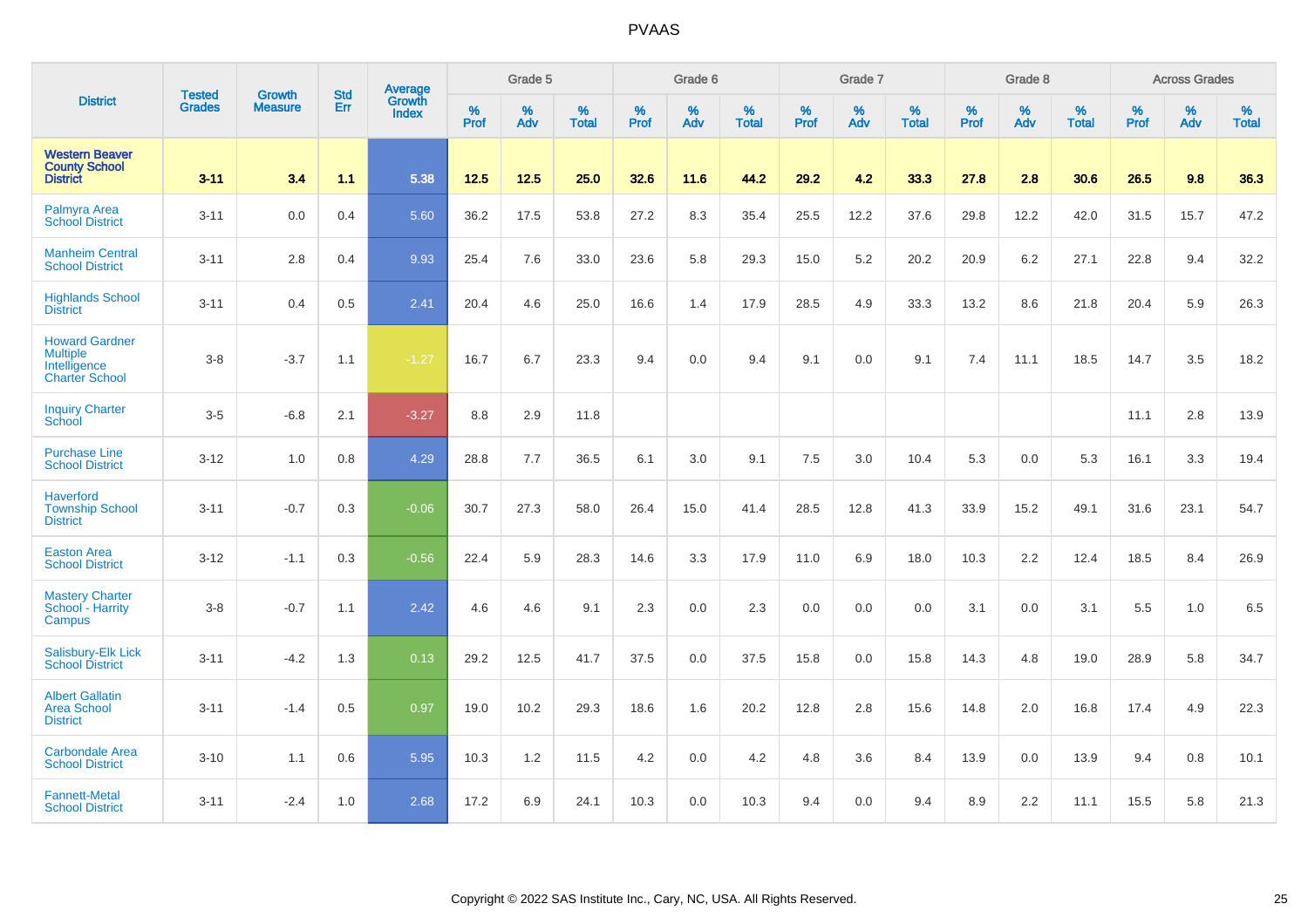|                                                                   | <b>Tested</b> | <b>Growth</b>  | <b>Std</b> | Average                |                     | Grade 5  |                   |                     | Grade 6  |                   |                     | Grade 7  |                   |                     | Grade 8     |                   |                     | <b>Across Grades</b> |                   |
|-------------------------------------------------------------------|---------------|----------------|------------|------------------------|---------------------|----------|-------------------|---------------------|----------|-------------------|---------------------|----------|-------------------|---------------------|-------------|-------------------|---------------------|----------------------|-------------------|
| <b>District</b>                                                   | <b>Grades</b> | <b>Measure</b> | Err        | Growth<br><b>Index</b> | $\%$<br><b>Prof</b> | %<br>Adv | %<br><b>Total</b> | $\%$<br><b>Prof</b> | %<br>Adv | %<br><b>Total</b> | $\%$<br><b>Prof</b> | %<br>Adv | %<br><b>Total</b> | $\%$<br><b>Prof</b> | $\%$<br>Adv | %<br><b>Total</b> | $\%$<br><b>Prof</b> | %<br>Adv             | %<br><b>Total</b> |
| <b>Western Beaver</b><br><b>County School</b><br><b>District</b>  | $3 - 11$      | 3.4            | 1.1        | 5.38                   | $12.5$              | 12.5     | 25.0              | 32.6                | 11.6     | 44.2              | 29.2                | 4.2      | 33.3              | 27.8                | 2.8         | 30.6              | 26.5                | 9.8                  | 36.3              |
| <b>Freedom Area</b><br><b>School District</b>                     | $3 - 11$      | $-0.8$         | 0.7        | 1.59                   | 13.6                | 3.7      | 17.3              | 21.4                | 2.4      | 23.8              | 18.6                | 2.9      | 21.6              | 10.7                | 1.3         | 12.0              | 17.8                | 3.7                  | 21.6              |
| <b>Richard Allen</b><br>Preparatory<br><b>Charter School</b>      | $5-8$         | 0.8            | 0.7        | 3.33                   | 0.0                 | 0.0      | 0.0               | $1.0$               | $0.0\,$  | 1.0               | 1.8                 | 0.9      | 2.7               | $0.9\,$             | 0.0         | 0.9               | 1.1                 | 0.3                  | 1.4               |
| <b>Troy Area School</b><br><b>District</b>                        | $3 - 10$      | $-1.8$         | 0.6        | 0.45                   | 11.1                | 4.0      | 15.2              | 4.0                 | 4.0      | 8.0               | 14.1                | 0.0      | 14.1              | 6.8                 | 0.8         | 7.7               | 11.9                | 2.1                  | 14.0              |
| <b>North Schuylkill</b><br><b>School District</b>                 | $3 - 11$      | 0.5            | 0.5        | 4.31                   | 8.2                 | 3.0      | 11.2              | 4.8                 | 0.8      | 5.6               | 5.8                 | 3.9      | 9.7               | 11.8                | 6.7         | 18.5              | 12.1                | 4.1                  | 16.1              |
| <b>Middletown Area</b><br><b>School District</b>                  | $3 - 11$      | $-1.6$         | 0.5        | 0.08                   | 19.5                | 5.0      | 24.5              | 6.1                 | 0.8      | 6.9               | 16.1                | 9.8      | 25.9              | 11.8                | 2.0         | 13.7              | 18.4                | 7.5                  | 25.9              |
| <b>Selinsgrove Area</b><br><b>School</b> District                 | $3 - 12$      | 4.7            | 0.5        | 11.20                  | 26.0                | 6.1      | 32.0              | 32.0                | 17.0     | 49.0              | 26.4                | 18.7     | 45.2              | 25.6                | 10.5        | 36.1              | 25.8                | 14.6                 | 40.4              |
| <b>Greater Nanticoke</b><br><b>Area School</b><br><b>District</b> | $3 - 12$      | $-0.5$         | 0.6        | 4.36                   | 13.6                | 2.7      | 16.4              | 2.6                 | 0.0      | 2.6               | 3.6                 | 0.0      | 3.6               | 4.2                 | 1.7         | 5.9               | 7.6                 | 2.0                  | 9.6               |
| Portage Area<br><b>School District</b>                            | $3 - 10$      | 0.3            | 0.8        | 2.06                   | 28.6                | 7.1      | 35.7              | 30.0                | 10.0     | 40.0              | 25.4                | 9.5      | 34.9              | 17.0                | 7.6         | 24.5              | 29.8                | 12.9                 | 42.6              |
| <b>Mount Carmel</b><br><b>Area School</b><br><b>District</b>      | $3 - 11$      | 0.2            | 0.6        | 3.89                   | 10.8                | 2.7      | 13.5              | 12.5                | 7.1      | 19.6              | 13.6                | 3.6      | 17.3              | 8.8                 | 2.6         | 11.5              | 12.2                | 4.5                  | 16.7              |
| <b>Lebanon School</b><br><b>District</b>                          | $3 - 11$      | 0.1            | 0.3        | 4.53                   | 10.8                | 2.5      | 13.2              | 5.4                 | 1.6      | 7.0               | 3.4                 | 0.6      | 4.1               | 4.5                 | 0.8         | 5.4               | 7.2                 | 1.6                  | $8.8\,$           |
| <b>Mastery Charter</b><br>School - Hardy<br><b>Williams</b>       | $3 - 11$      | $-0.1$         | 1.2        | 1.30                   | 4.9                 | 0.0      | 4.9               | 11.4                | 2.9      | 14.3              | 5.6                 | 0.0      | 5.6               |                     |             |                   | 6.9                 | 0.6                  | $7.5\,$           |
| <b>Cameron County</b><br><b>School District</b>                   | $3 - 12$      | 1.0            | 1.0        | 4.16                   | 48.4                | 0.0      | 48.4              | 29.0                | 2.6      | 31.6              | 7.3                 | 2.4      | 9.8               | 13.5                | 0.0         | 13.5              | 30.3                | 6.8                  | 37.2              |
| Johnsonburg Area<br><b>School District</b>                        | $3 - 11$      | 2.2            | 1.0        | 5.07                   | 17.5                | 7.5      | 25.0              | 21.2                | 12.1     | 33.3              | 18.6                | 7.0      | 25.6              | 15.6                | 2.2         | 17.8              | 25.5                | 10.2                 | 35.7              |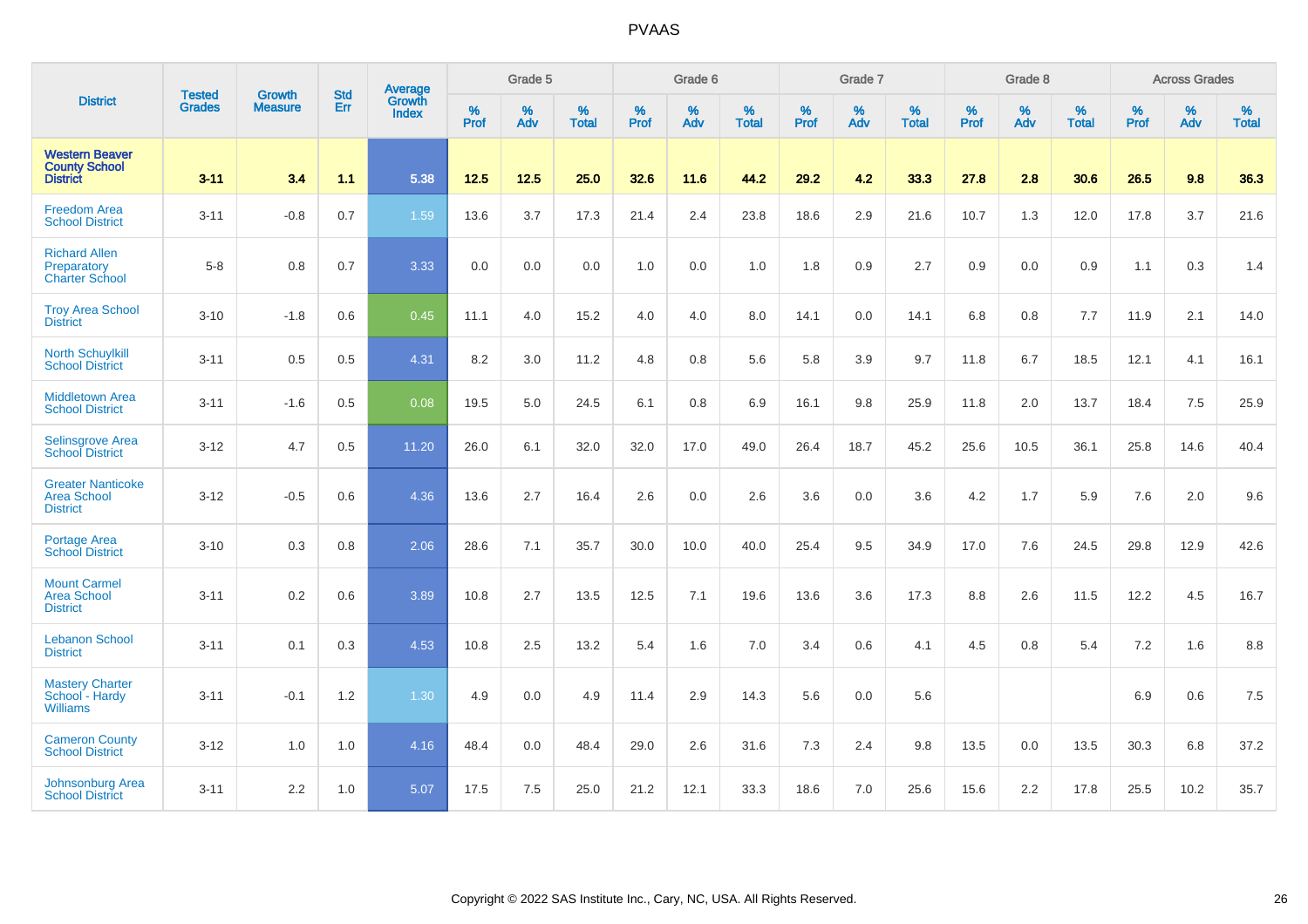|                                                                                     | <b>Tested</b> | <b>Growth</b>  | <b>Std</b> | Average                |                  | Grade 5  |                   |           | Grade 6  |                   |           | Grade 7  |                   |           | Grade 8  |                   |           | <b>Across Grades</b> |                   |
|-------------------------------------------------------------------------------------|---------------|----------------|------------|------------------------|------------------|----------|-------------------|-----------|----------|-------------------|-----------|----------|-------------------|-----------|----------|-------------------|-----------|----------------------|-------------------|
| <b>District</b>                                                                     | <b>Grades</b> | <b>Measure</b> | Err        | Growth<br><b>Index</b> | %<br><b>Prof</b> | %<br>Adv | %<br><b>Total</b> | %<br>Prof | %<br>Adv | %<br><b>Total</b> | %<br>Prof | %<br>Adv | %<br><b>Total</b> | %<br>Prof | %<br>Adv | %<br><b>Total</b> | %<br>Prof | %<br>Adv             | %<br><b>Total</b> |
| <b>Western Beaver</b><br><b>County School</b><br><b>District</b>                    | $3 - 11$      | 3.4            | 1.1        | 5.38                   | 12.5             | $12.5$   | 25.0              | 32.6      | 11.6     | 44.2              | 29.2      | 4.2      | 33.3              | 27.8      | 2.8      | 30.6              | 26.5      | 9.8                  | 36.3              |
| <b>Marion Center</b><br><b>Area School</b><br><b>District</b>                       | $3 - 10$      | 0.9            | 0.7        | 5.76                   | 24.4             | 7.7      | 32.0              | 37.2      | 11.8     | 49.0              | 19.0      | 10.7     | 29.8              | 22.6      | 8.6      | 31.2              | 27.9      | 10.6                 | 38.4              |
| The Philadelphia<br><b>Charter School for</b><br>Arts and Sciences<br>at HR Edmunds | $3 - 8$       | 1.7            | 0.6        | 4.09                   | 6.4              | 0.0      | 6.4               | 0.0       | 0.0      | 0.0               | 2.1       | 0.0      | 2.1               | 2.2       | 0.0      | 2.2               | 2.1       | 0.2                  | 2.3               |
| <b>Montgomery Area</b><br><b>School District</b>                                    | $3 - 11$      | 0.8            | 0.8        | 4.18                   | 25.7             | 10.8     | 36.5              | 29.0      | 30.6     | 59.7              | 33.3      | 6.9      | 40.3              | 17.2      | 1.7      | 19.0              | 28.4      | 13.2                 | 41.6              |
| <b>Camp Hill School</b><br><b>District</b>                                          | $3 - 12$      | $-2.0$         | 0.7        | $-0.33$                | 40.7             | 27.2     | 67.9              | 24.0      | 4.0      | 28.0              | 17.6      | 9.9      | 27.5              | 22.0      | 3.7      | 25.7              | 30.7      | 15.4                 | 46.1              |
| <b>Antietam School</b><br><b>District</b>                                           | $3 - 10$      | $-2.5$         | 0.8        | $-0.25$                | 9.4              | 1.6      | 10.9              | 10.0      | 3.3      | 13.3              | 5.6       | 0.0      | 5.6               | 5.8       | 0.0      | 5.8               | 8.3       | 1.2                  | 9.5               |
| <b>Franklin Area</b><br><b>School District</b>                                      | $3 - 11$      | 0.9            | 0.5        | 5.84                   | 22.0             | 7.1      | 29.1              | 25.8      | 3.1      | 28.9              | 10.1      | 4.2      | 14.3              | 8.2       | 0.7      | 8.9               | 19.0      | 4.3                  | 23.2              |
| South Williamsport<br><b>Area School</b><br><b>District</b>                         | $3 - 10$      | $-0.6$         | 0.6        | 3.18                   | 20.4             | 1.1      | 21.5              | 25.8      | 4.5      | 30.3              | 15.5      | 2.4      | 17.9              | 15.1      | 0.0      | 15.1              | 20.2      | 2.8                  | 23.0              |
| <b>Deep Roots</b><br><b>Charter School</b>                                          | $3-6$         | $-0.9$         | 1.3        | 2.28                   | 0.0              | 0.0      | 0.0               | 0.0       | 0.0      | 0.0               |           |          |                   |           |          |                   | 1.3       | 0.0                  | 1.3               |
| <b>Ellwood City Area</b><br><b>School District</b>                                  | $3 - 11$      | $-1.7$         | 0.6        | 1.08                   | 20.6             | 7.8      | 28.4              | 19.0      | 2.6      | 21.6              | 21.7      | 2.5      | 24.2              | 5.5       | 2.8      | 8.3               | 17.5      | 4.7                  | 22.2              |
| <b>West Middlesex</b><br><b>Area School</b><br><b>District</b>                      | $3 - 10$      | 0.9            | 0.9        | 4.10                   | 21.7             | 21.7     | 43.5              | 39.3      | 4.9      | 44.3              | 30.0      | 2.0      | 32.0              | 7.1       | 0.0      | 7.1               | 30.3      | 7.4                  | 37.7              |
| <b>Gillingham Charter</b><br>School                                                 | $3 - 11$      | $-5.9$         | 2.0        | $-1.16$                | 9.1              | 0.0      | 9.1               | 0.0       | 0.0      | 0.0               |           |          |                   | 0.0       | 0.0      | 0.0               | 4.4       | 1.4                  | 5.8               |
| <b>Ferndale Area</b><br><b>School District</b>                                      | $3 - 10$      | $-0.9$         | 0.9        | 1.11                   | 27.3             | 0.0      | 27.3              | 19.5      | 7.3      | 26.8              | 31.6      | 2.6      | 34.2              | 11.1      | 8.9      | 20.0              | 21.3      | 7.9                  | 29.1              |
| <b>Mastery Charter</b><br>School - Pickett<br>Campus                                | $6 - 10$      | 1.2            | 1.1        | 2.33                   |                  |          |                   | 0.0       | 0.0      | 0.0               | 0.0       | 0.0      | 0.0               | 2.8       | 0.0      | 2.8               | 0.9       | $0.0\,$              | 0.9               |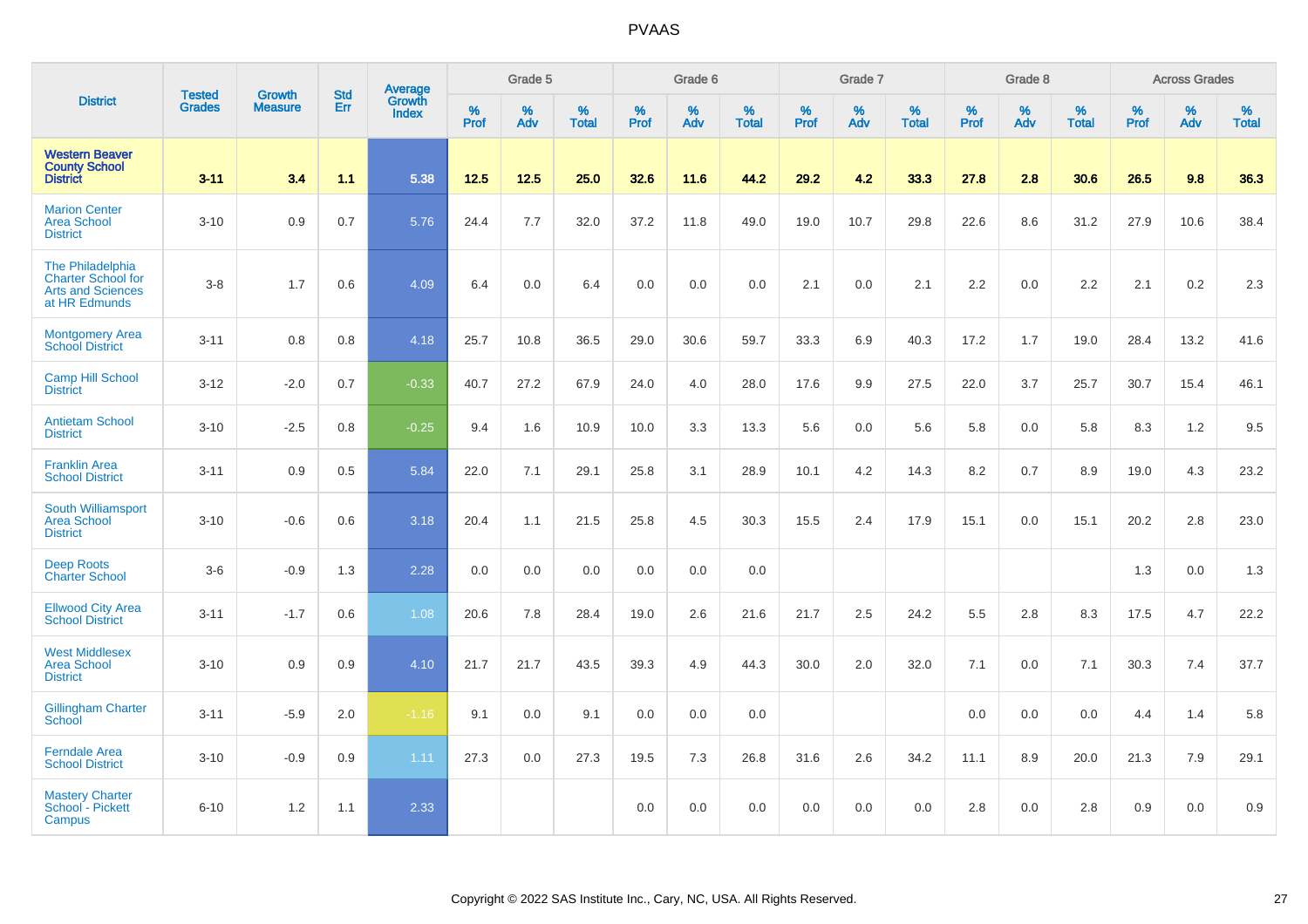|                                                                        |                                |                                 | <b>Std</b> | Average                       |              | Grade 5  |                   |           | Grade 6  |                   |           | Grade 7  |                   |           | Grade 8  |                   |           | <b>Across Grades</b> |                   |
|------------------------------------------------------------------------|--------------------------------|---------------------------------|------------|-------------------------------|--------------|----------|-------------------|-----------|----------|-------------------|-----------|----------|-------------------|-----------|----------|-------------------|-----------|----------------------|-------------------|
| <b>District</b>                                                        | <b>Tested</b><br><b>Grades</b> | <b>Growth</b><br><b>Measure</b> | Err        | <b>Growth</b><br><b>Index</b> | $\%$<br>Prof | %<br>Adv | %<br><b>Total</b> | %<br>Prof | %<br>Adv | %<br><b>Total</b> | %<br>Prof | %<br>Adv | %<br><b>Total</b> | %<br>Prof | %<br>Adv | %<br><b>Total</b> | %<br>Prof | %<br>Adv             | %<br><b>Total</b> |
| <b>Western Beaver</b><br><b>County School</b><br><b>District</b>       | $3 - 11$                       | 3.4                             | 1.1        | 5.38                          | 12.5         | 12.5     | 25.0              | 32.6      | 11.6     | 44.2              | 29.2      | 4.2      | 33.3              | 27.8      | 2.8      | 30.6              | 26.5      | 9.8                  | 36.3              |
| <b>Big Spring School</b><br><b>District</b>                            | $3 - 11$                       | $-1.2$                          | 0.5        | 0.68                          | 26.7         | 13.0     | 39.7              | 22.0      | 3.8      | 25.8              | 20.9      | 6.7      | 27.6              | 10.9      | 3.3      | 14.1              | 24.6      | 10.4                 | 35.0              |
| <b>Elk Lake School</b><br><b>District</b>                              | $3 - 11$                       | 1.9                             | 0.7        | 7.96                          | 17.5         | 3.8      | 21.2              | 35.8      | 12.6     | 48.4              | 11.4      | 3.4      | 14.8              | 8.5       | 4.9      | 13.4              | 21.4      | 7.2                  | 28.5              |
| <b>Forest City</b><br><b>Regional School</b><br><b>District</b>        | $3 - 12$                       | 1.5                             | 0.9        | 4.76                          | 22.2         | 11.1     | 33.3              | 14.3      | 2.0      | 16.3              | 18.9      | 10.8     | 29.7              | 31.9      | 10.6     | 42.6              | 22.1      | 10.7                 | 32.8              |
| <b>Hamburg Area</b><br><b>School District</b>                          | $3 - 11$                       | $-0.0$                          | 0.5        | 1.79                          | 29.1         | 6.4      | 35.5              | 28.4      | 2.4      | 30.7              | 10.1      | 3.8      | 13.8              | 9.9       | 2.1      | 12.1              | 20.9      | 6.6                  | 27.5              |
| <b>United School</b><br><b>District</b>                                | $3 - 11$                       | 0.3                             | 0.8        | 3.96                          | 27.0         | 1.6      | 28.6              | 31.8      | 12.7     | 44.4              | 29.2      | 10.8     | 40.0              | 20.9      | 9.0      | 29.8              | 28.1      | 9.4                  | 37.5              |
| <b>Valley Grove</b><br><b>School District</b>                          | $3 - 10$                       | $-2.4$                          | 0.8        | $-1.21$                       | 35.4         | 8.3      | 43.8              | 27.6      | 1.7      | 29.3              | 18.5      | 5.6      | 24.1              | 14.3      | 1.8      | 16.1              | 25.5      | 6.8                  | 32.2              |
| <b>Hanover Area</b><br><b>School District</b>                          | $3 - 11$                       | $-2.5$                          | 0.9        | $-0.79$                       | 3.4          | 3.4      | 6.8               | 10.0      | 4.0      | 14.0              | 5.3       | 1.8      | 7.0               | 0.0       | 0.0      | 0.0               | 7.4       | 1.9                  | 9.3               |
| <b>Gettysburg Area</b><br><b>School District</b>                       | $3 - 11$                       | 1.3                             | 0.4        | 5.96                          | 36.4         | 17.3     | 53.7              | 22.0      | 12.0     | 34.0              | 15.9      | 5.7      | 21.6              | 21.4      | 7.3      | 28.6              | 25.4      | 14.7                 | 40.1              |
| <b>Folk Arts-Cultural</b><br><b>Treasures Charter</b><br><b>School</b> | $3 - 7$                        | $-1.8$                          | 1.0        | 1.12                          | 22.7         | 6.8      | 29.6              | 28.9      | 4.4      | 33.3              | 20.4      | 2.3      | 22.7              |           |          |                   | 28.1      | $6.2\,$              | 34.4              |
| <b>Sayre Area School</b><br><b>District</b>                            | $3 - 11$                       | 1.9                             | 0.7        | 6.31                          | 21.3         | 6.6      | 27.9              | 36.2      | 5.0      | 41.2              | 21.4      | 3.6      | 25.0              | 13.4      | 0.0      | 13.4              | 25.9      | 6.1                  | 32.0              |
| <b>Harmony Area</b><br><b>School District</b>                          | $3 - 10$                       | 0.9                             | 1.7        | 2.79                          | 31.2         | 6.2      | 37.5              | 41.7      | 4.2      | 45.8              | 0.0       | 0.0      | 0.0               |           |          |                   | 27.4      | 7.4                  | 34.7              |
| <b>Laurel School</b><br><b>District</b>                                | $3 - 11$                       | $-0.4$                          | 0.7        | 1.59                          | 25.7         | 5.4      | 31.1              | 23.9      | 12.7     | 36.6              | 29.5      | 5.1      | 34.6              | 18.8      | 8.7      | 27.5              | 28.6      | 13.6                 | 42.2              |
| Old Forge School<br><b>District</b>                                    | $3 - 12$                       | $-2.1$                          | 0.8        | 0.34                          | 11.8         | 2.9      | 14.7              | 11.3      | 0.0      | 11.3              | 19.0      | 4.8      | 23.8              | 5.9       | 0.0      | 5.9               | 14.0      | 2.9                  | 16.9              |
| <b>Universal Alcorn</b><br><b>Charter School</b>                       | $3-8$                          | $-0.7$                          | 0.8        | 0.93                          | 7.7          | 1.9      | 9.6               | 3.9       | 0.0      | 3.9               | 8.8       | 0.0      | 8.8               | 5.1       | 0.0      | 5.1               | 6.4       | 1.7                  | 8.1               |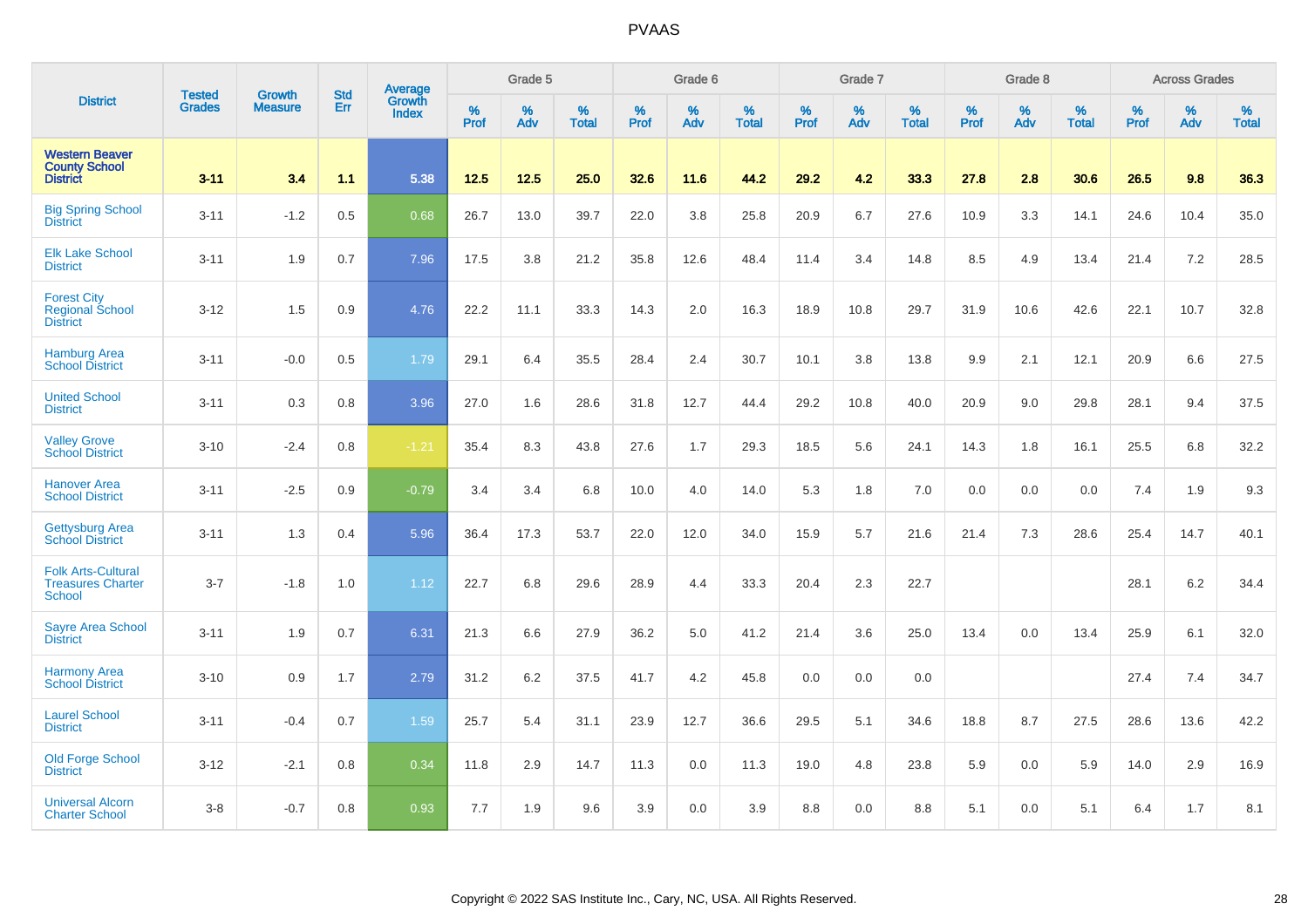|                                                                              |                                | <b>Growth</b>  | <b>Std</b> | Average         |              | Grade 5  |                   |           | Grade 6  |                   |           | Grade 7  |                   |           | Grade 8  |                   |              | <b>Across Grades</b> |                   |
|------------------------------------------------------------------------------|--------------------------------|----------------|------------|-----------------|--------------|----------|-------------------|-----------|----------|-------------------|-----------|----------|-------------------|-----------|----------|-------------------|--------------|----------------------|-------------------|
| <b>District</b>                                                              | <b>Tested</b><br><b>Grades</b> | <b>Measure</b> | Err        | Growth<br>Index | $\%$<br>Prof | %<br>Adv | %<br><b>Total</b> | %<br>Prof | %<br>Adv | %<br><b>Total</b> | %<br>Prof | %<br>Adv | %<br><b>Total</b> | %<br>Prof | %<br>Adv | %<br><b>Total</b> | $\%$<br>Prof | %<br>Adv             | %<br><b>Total</b> |
| <b>Western Beaver</b><br><b>County School</b><br><b>District</b>             | $3 - 11$                       | 3.4            | 1.1        | 5.38            | 12.5         | 12.5     | 25.0              | 32.6      | 11.6     | 44.2              | 29.2      | 4.2      | 33.3              | 27.8      | 2.8      | 30.6              | 26.5         | 9.8                  | 36.3              |
| <b>Reach Cyber</b><br><b>Charter School</b>                                  | $3 - 11$                       | $-2.4$         | 0.9        | $-0.45$         | 19.4         | 9.7      | 29.0              | 9.1       | 0.0      | 9.1               | 17.0      | 3.8      | 20.8              | 17.5      | 5.3      | 22.8              | 21.3         | 4.7                  | 26.0              |
| <b>Cocalico School</b><br><b>District</b>                                    | $3 - 11$                       | 2.0            | 0.4        | 5.70            | 27.4         | 17.4     | 44.8              | 25.2      | 17.5     | 42.7              | 27.3      | 4.0      | 31.3              | 22.2      | 6.2      | 28.4              | 28.3         | 12.1                 | 40.4              |
| <b>Waynesboro Area</b><br><b>School District</b>                             | $3 - 12$                       | $-0.5$         | 0.4        | 2.30            | 25.0         | 9.2      | 34.2              | 20.4      | 10.5     | 31.0              | 19.2      | 6.0      | 25.2              | 20.1      | 4.8      | 24.8              | 22.3         | 9.3                  | 31.6              |
| <b>Spring Cove</b><br><b>School District</b>                                 | $3 - 11$                       | 0.9            | 0.5        | 5.97            | 18.5         | 8.4      | 26.9              | 15.1      | 4.8      | 19.8              | 11.0      | 3.9      | 15.0              | 12.7      | 4.0      | 16.7              | 20.0         | 7.4                  | 27.4              |
| <b>Young Scholars Of</b><br>Western<br>Pennsylvania<br><b>Charter School</b> | $3-8$                          | $-0.4$         | 1.1        | 1.25            | 6.7          | 6.7      | 13.3              | 5.9       | 5.9      | 11.8              | 20.7      | 3.4      | 24.1              | 8.7       | 0.0      | 8.7               | 12.3         | 4.8                  | 17.1              |
| <b>Keystone School</b><br><b>District</b>                                    | $3 - 11$                       | $-1.0$         | 0.8        | 1.11            | 28.4         | 19.4     | 47.8              | 32.1      | 1.9      | 34.0              | 12.3      | 1.4      | 13.7              | 6.4       | 0.0      | 6.4               | 24.1         | 7.6                  | 31.6              |
| <b>New Castle Area</b><br><b>School District</b>                             | $3 - 12$                       | $-0.5$         | 0.4        | 2.63            | 4.3          | 0.5      | 4.8               | 3.3       | 1.9      | 5.2               | 7.7       | 1.4      | 9.1               | 3.3       | 0.9      | 4.2               | 4.4          | 1.1                  | 5.5               |
| <b>Vision Academy</b><br><b>Charter School</b>                               | $3-8$                          | 1.7            | 1.1        | 3.72            | 11.1         | 0.0      | 11.1              | 0.0       | 0.0      | 0.0               | 2.9       | 2.9      | 5.9               | 9.5       | 4.8      | 14.3              | 6.4          | 1.6                  | 8.0               |
| <b>Lower Moreland</b><br><b>Township School</b><br><b>District</b>           | $3 - 11$                       | 2.2            | 0.5        | 4.65            | 27.3         | 27.3     | 54.6              | 38.8      | 19.4     | 58.2              | 30.7      | 17.2     | 47.8              | 25.1      | 15.0     | 40.1              | 32.4         | 17.7                 | 50.0              |
| <b>Fairfield Area</b><br><b>School District</b>                              | $3 - 11$                       | $-1.2$         | 0.8        | 1.99            | 32.3         | 1.6      | 33.9              | 19.7      | 1.6      | 21.3              | 18.5      | 0.0      | 18.5              | 16.7      | 3.7      | 20.4              | 25.3         | 6.7                  | 32.0              |
| <b>Grove City Area</b><br><b>School District</b>                             | $3 - 12$                       | $-0.0$         | 0.6        | 1.93            | 21.8         | 16.8     | 38.6              | 29.0      | 12.1     | 41.1              | 28.1      | 13.2     | 41.2              | 19.5      | 8.5      | 28.0              | 27.6         | 16.8                 | 44.3              |
| <b>Russell Byers</b><br><b>Charter School</b>                                | $3-8$                          | 1.5            | 0.8        | 5.07            | 3.6          | 0.0      | 3.6               | 0.0       | 0.0      | 0.0               | 0.0       | 0.0      | 0.0               | 0.0       | 0.0      | 0.0               | 3.2          | 1.9                  | 5.2               |
| <b>Upper Dublin</b><br><b>School District</b>                                | $3 - 12$                       | 0.6            | 0.4        | 2.59            | 41.8         | 29.3     | 71.1              | 38.5      | 24.8     | 63.3              | 30.8      | 29.7     | 60.5              | 24.1      | 14.8     | 38.9              | 35.7         | 29.8                 | 65.5              |
| <b>Everett Area</b><br><b>School District</b>                                | $3 - 11$                       | $-1.4$         | 0.7        | 1.92            | 27.6         | 6.9      | 34.5              | 19.8      | 2.3      | 22.1              | 13.9      | 1.0      | 14.8              | 10.7      | 6.7      | 17.3              | 19.7         | 5.5                  | 25.2              |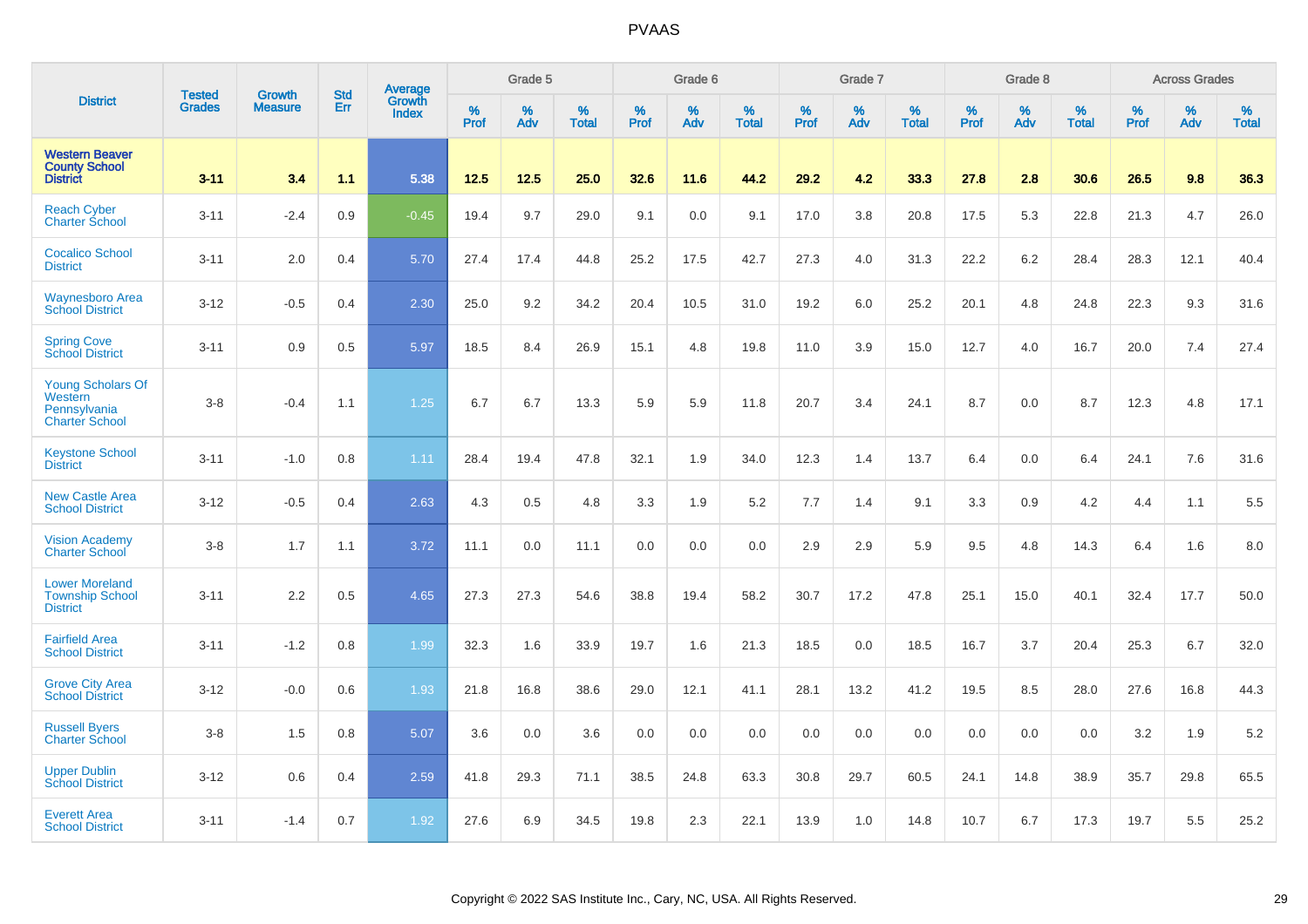|                                                                  | <b>Tested</b> | <b>Growth</b>  | <b>Std</b> | Average                |           | Grade 5  |                   |           | Grade 6  |                   |           | Grade 7  |                   |           | Grade 8  |                   |           | <b>Across Grades</b> |                   |
|------------------------------------------------------------------|---------------|----------------|------------|------------------------|-----------|----------|-------------------|-----------|----------|-------------------|-----------|----------|-------------------|-----------|----------|-------------------|-----------|----------------------|-------------------|
| <b>District</b>                                                  | <b>Grades</b> | <b>Measure</b> | Err        | <b>Growth</b><br>Index | %<br>Prof | %<br>Adv | %<br><b>Total</b> | %<br>Prof | %<br>Adv | %<br><b>Total</b> | %<br>Prof | %<br>Adv | %<br><b>Total</b> | %<br>Prof | %<br>Adv | %<br><b>Total</b> | %<br>Prof | %<br>Adv             | %<br><b>Total</b> |
| <b>Western Beaver</b><br><b>County School</b><br><b>District</b> | $3 - 11$      | 3.4            | 1.1        | 5.38                   | 12.5      | 12.5     | 25.0              | 32.6      | 11.6     | 44.2              | 29.2      | 4.2      | 33.3              | 27.8      | 2.8      | 30.6              | 26.5      | 9.8                  | 36.3              |
| <b>Dunmore School</b><br><b>District</b>                         | $3 - 11$      | $-0.4$         | 0.7        | 1.48                   | 26.4      | 9.7      | 36.1              | 20.9      | 2.2      | 23.1              | 10.4      | 0.9      | 11.3              | 9.5       | 3.6      | 13.1              | 18.9      | 6.1                  | 25.0              |
| <b>Carlynton School</b><br><b>District</b>                       | $3 - 11$      | $-1.3$         | 0.7        | 0.95                   | 16.3      | 10.9     | 27.2              | 35.7      | 7.1      | 42.9              | 9.5       | 3.8      | 13.3              | 11.7      | 0.0      | 11.7              | 20.9      | 6.7                  | 27.6              |
| <b>Upper Perkiomen</b><br><b>School District</b>                 | $3 - 11$      | 2.0            | 0.4        | 6.80                   | 26.0      | 11.8     | 37.8              | 23.0      | 6.1      | 29.1              | 28.0      | 11.6     | 39.6              | 22.9      | 10.0     | 32.8              | 24.8      | 10.4                 | 35.1              |
| <b>Bellwood-Antis</b><br><b>School District</b>                  | $3 - 10$      | 2.2            | 0.6        | 5.68                   | 18.9      | 4.4      | 23.3              | 12.4      | 9.0      | 21.4              | 29.4      | 15.3     | 44.7              | 14.1      | 6.5      | 20.6              | 21.6      | 9.9                  | 31.5              |
| <b>Mars Area School</b><br><b>District</b>                       | $3 - 10$      | 0.5            | 0.4        | 6.45                   | 31.3      | 20.9     | 52.2              | 32.6      | 24.5     | 57.1              | 23.8      | 16.5     | 40.4              | 24.5      | 6.4      | 30.8              | 32.3      | 21.1                 | 53.4              |
| <b>Ephrata Area</b><br><b>School District</b>                    | $3 - 11$      | 0.9            | 0.4        | 5.20                   | 34.6      | 12.9     | 47.5              | 24.8      | 8.0      | 32.8              | 18.0      | 4.2      | 22.2              | 18.9      | 4.3      | 23.1              | 25.6      | 12.5                 | 38.1              |
| <b>Bethel Park School</b><br><b>District</b>                     | $3 - 11$      | $-0.2$         | 0.4        | 1.45                   | 31.6      | 17.7     | 49.3              | 27.0      | 17.1     | 44.1              | 29.6      | 13.0     | 42.6              | 27.1      | 8.9      | 36.0              | 30.4      | 17.5                 | 48.0              |
| <b>Stroudsburg Area</b><br><b>School District</b>                | $3 - 11$      | $-0.2$         | 0.4        | 3.95                   | 17.5      | 9.2      | 26.8              | 18.8      | 4.9      | 23.8              | 21.6      | 2.7      | 24.3              | 15.4      | 1.8      | 17.1              | 20.2      | 6.4                  | 26.6              |
| Conemaugh<br><b>Township Area</b><br><b>School District</b>      | $3 - 12$      | $-1.5$         | 0.8        | 2.85                   | 51.6      | 22.6     | 74.2              | 23.0      | 16.4     | 39.3              | 29.2      | 20.8     | 50.0              | 28.8      | 5.5      | 34.2              | 34.8      | 23.6                 | 58.4              |
| <b>Brockway Area</b><br><b>School District</b>                   | $3 - 11$      | 2.7            | 0.7        | 9.15                   | 35.4      | 17.7     | 53.2              | 29.4      | 36.8     | 66.2              | 22.5      | 7.5      | 30.0              | 20.8      | 5.6      | 26.4              | 28.7      | 18.6                 | 47.4              |
| <b>Clarion Area</b><br><b>School District</b>                    | $3 - 11$      | $-0.1$         | 0.8        | 2.20                   | 31.2      | 8.3      | 39.6              | 32.1      | 7.1      | 39.3              | 17.9      | 10.4     | 28.4              | 28.1      | 3.5      | 31.6              | 26.5      | 10.2                 | 36.8              |
| <b>Ridgway Area</b><br><b>School District</b>                    | $3 - 11$      | 4.4            | 0.8        | 5.42                   | 36.7      | 20.0     | 56.7              | 42.6      | 18.0     | 60.7              | 25.0      | 13.3     | 38.3              | 28.3      | 5.0      | 33.3              | 30.2      | 18.4                 | 48.6              |
| Montessori<br><b>Regional Charter</b><br>School                  | $3-6$         | $-2.6$         | 1.1        | $-1.45$                | 15.0      | 5.0      | 20.0              | 5.1       | 1.7      | 6.8               |           |          |                   |           |          |                   | 11.1      | 6.3                  | 17.3              |
| Greencastle-Antrim<br><b>School District</b>                     | $3 - 11$      | $-0.1$         | 0.4        | 2.26                   | 28.2      | 15.8     | 44.1              | 31.2      | 8.1      | 39.3              | 24.8      | 7.8      | 32.6              | 18.7      | 5.6      | 24.4              | 26.8      | 11.4                 | 38.2              |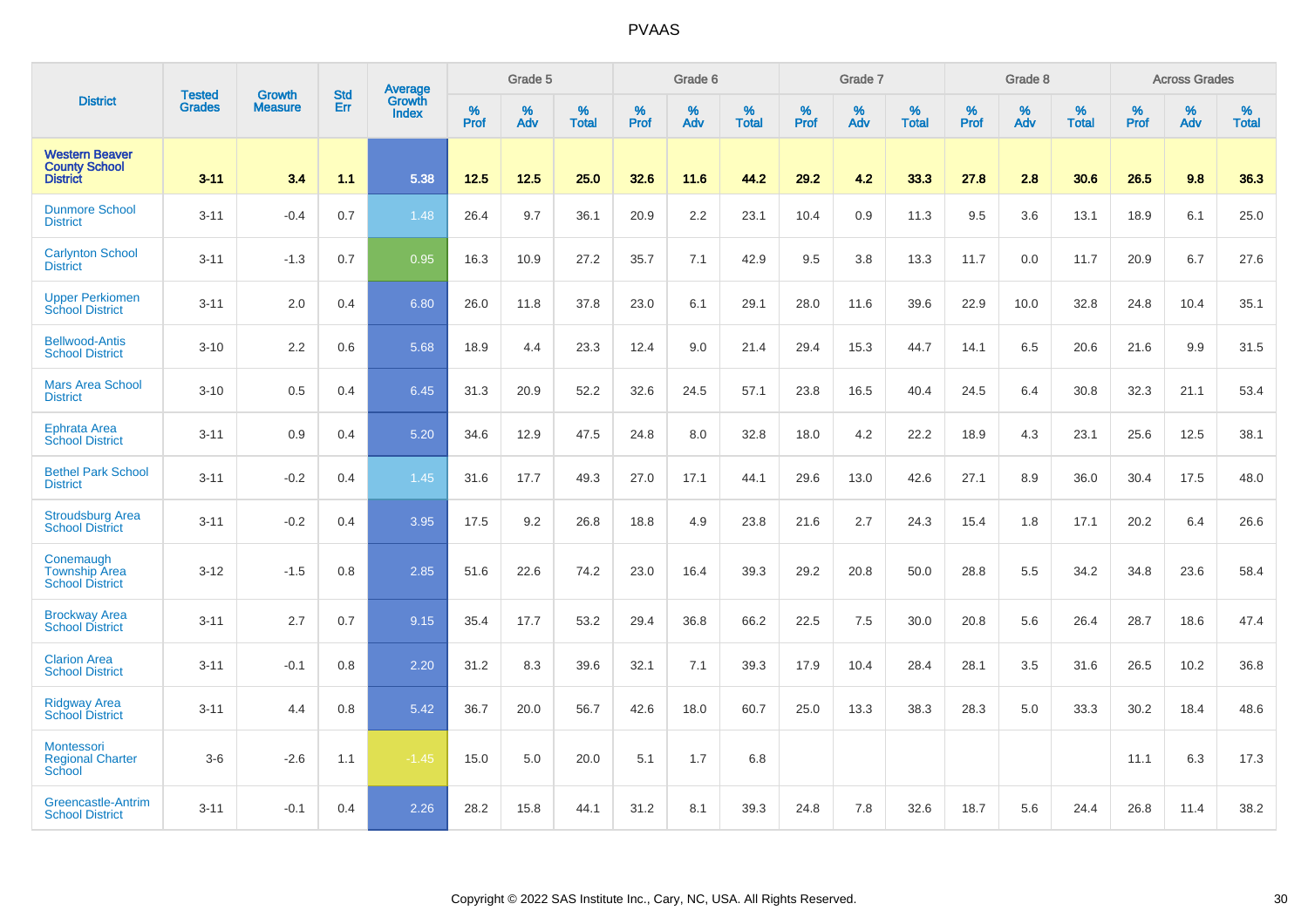|                                                                  |                                |                                 | <b>Std</b> |                                          |                  | Grade 5  |                   |           | Grade 6  |                   |           | Grade 7  |                   |                  | Grade 8  |                   |                  | <b>Across Grades</b> |                   |
|------------------------------------------------------------------|--------------------------------|---------------------------------|------------|------------------------------------------|------------------|----------|-------------------|-----------|----------|-------------------|-----------|----------|-------------------|------------------|----------|-------------------|------------------|----------------------|-------------------|
| <b>District</b>                                                  | <b>Tested</b><br><b>Grades</b> | <b>Growth</b><br><b>Measure</b> | Err        | <b>Average</b><br>Growth<br><b>Index</b> | %<br><b>Prof</b> | %<br>Adv | %<br><b>Total</b> | %<br>Prof | %<br>Adv | %<br><b>Total</b> | %<br>Prof | %<br>Adv | %<br><b>Total</b> | %<br><b>Prof</b> | %<br>Adv | %<br><b>Total</b> | %<br><b>Prof</b> | %<br>Adv             | %<br><b>Total</b> |
| <b>Western Beaver</b><br><b>County School</b><br><b>District</b> | $3 - 11$                       | 3.4                             | 1.1        | 5.38                                     | 12.5             | 12.5     | 25.0              | 32.6      | 11.6     | 44.2              | 29.2      | 4.2      | 33.3              | 27.8             | 2.8      | 30.6              | 26.5             | 9.8                  | 36.3              |
| <b>Northwest Area</b><br><b>School District</b>                  | $3 - 10$                       | 0.9                             | 0.8        | 2.73                                     | 17.3             | 1.9      | 19.2              | 19.3      | 3.5      | 22.8              | 7.3       | 1.8      | 9.1               | 5.4              | 0.0      | 5.4               | 13.2             | 1.5                  | 14.8              |
| Aliquippa School<br><b>District</b>                              | $3 - 11$                       | 0.1                             | 0.8        | 2.83                                     | 1.5              | 0.0      | 1.5               | 0.0       | 1.6      | 1.6               | 6.9       | 0.0      | 6.9               | 0.0              | 0.0      | 0.0               | 2.0              | 0.5                  | 2.6               |
| <b>Bethlehem Area</b><br><b>School District</b>                  | $3 - 11$                       | 0.4                             | 0.4        | 3.53                                     | 16.6             | 11.7     | 28.3              | 13.0      | 2.9      | 15.9              | 14.3      | 5.3      | 19.6              | 9.9              | 3.9      | 13.8              | 18.1             | 8.8                  | 26.8              |
| <b>Propel Charter</b><br>School-Hazelwood                        | $3-8$                          | $-1.6$                          | 1.2        | 1.36                                     | 3.4              | 0.0      | 3.4               | 0.0       | 0.0      | 0.0               | 0.0       | 4.8      | 4.8               | 0.0              | 0.0      | 0.0               | 0.6              | 0.6                  | 1.3               |
| <b>Sto-Rox School</b><br><b>District</b>                         | $3 - 10$                       | $-0.5$                          | 0.9        | 2.11                                     | 4.4              | 1.1      | 5.4               | 1.2       | 0.0      | 1.2               | 0.0       | 0.0      | 0.0               | 0.0              | 0.0      | 0.0               | 2.8              | 0.5                  | 3.3               |
| <b>Tamaqua Area</b><br><b>School District</b>                    | $3 - 12$                       | 2.4                             | 0.5        | 6.23                                     | 28.7             | 9.3      | 38.0              | 18.6      | 1.6      | 20.2              | 19.7      | 7.2      | 27.0              | 11.4             | 2.1      | 13.5              | 22.6             | 5.9                  | 28.4              |
| <b>Susquenita School</b><br><b>District</b>                      | $3 - 11$                       | 1.6                             | 0.6        | 3.26                                     | 23.8             | 15.6     | 39.3              | 15.4      | 5.8      | 21.2              | 19.2      | 5.0      | 24.2              | 12.3             | 5.7      | 17.9              | 23.0             | 9.7                  | 32.7              |
| <b>Northern York</b><br><b>County School</b><br><b>District</b>  | $3 - 11$                       | 1.3                             | 0.4        | 6.31                                     | 26.3             | 11.1     | 37.4              | 24.5      | 8.2      | 32.7              | 20.4      | 5.3      | 25.7              | 10.9             | 0.9      | 11.8              | 23.2             | 8.9                  | 32.1              |
| Independence<br><b>Charter School</b><br>West                    | $3 - 7$                        | $-1.0$                          | 1.7        | 1.35                                     | 0.0              | 0.0      | 0.0               | 16.7      | 0.0      | 16.7              | 5.6       | 0.0      | 5.6               |                  |          |                   | 6.2              | 1.8                  | 8.0               |
| <b>Sugar Valley Rural</b><br><b>Charter School</b>               | $3 - 11$                       | $-0.5$                          | 1.0        | 1.21                                     | 26.3             | 5.3      | 31.6              | 8.3       | 0.0      | 8.3               | 5.1       | 2.6      | 7.7               | 2.8              | 0.0      | 2.8               | 16.0             | 2.8                  | 18.9              |
| <b>Mahanoy Area</b><br><b>School District</b>                    | $3 - 10$                       | $-0.3$                          | 0.8        | 3.34                                     | 7.3              | 0.0      | 7.3               | 4.0       | 0.0      | 4.0               | 7.7       | 0.0      | 7.7               | 4.6              | 0.0      | 4.6               | 10.4             | 0.8                  | 11.1              |
| <b>Turkeyfoot Valley</b><br>Area School<br><b>District</b>       | $3 - 12$                       | $-0.8$                          | 1.3        | 1.22                                     | 18.2             | 0.0      | 18.2              | 14.3      | 0.0      | 14.3              | 30.0      | 0.0      | 30.0              | 12.5             | 4.2      | 16.7              | 20.0             | 2.6                  | 22.6              |
| <b>Saint Clair Area</b><br><b>School District</b>                | $3-8$                          | 1.1                             | 0.9        | 4.46                                     | 28.3             | 13.2     | 41.5              | 24.0      | 4.0      | 28.0              | 19.2      | 7.7      | 26.9              | 12.5             | 2.5      | 15.0              | 24.2             | 7.2                  | 31.4              |
| <b>Tidioute</b><br>Community<br><b>Charter School</b>            | $3 - 11$                       | $-0.3$                          | 1.4        | 2.22                                     | 15.4             | 0.0      | 15.4              | 27.8      | 0.0      | 27.8              | 10.5      | 0.0      | 10.5              | 7.4              | 0.0      | 7.4               | 16.0             | 1.6                  | 17.6              |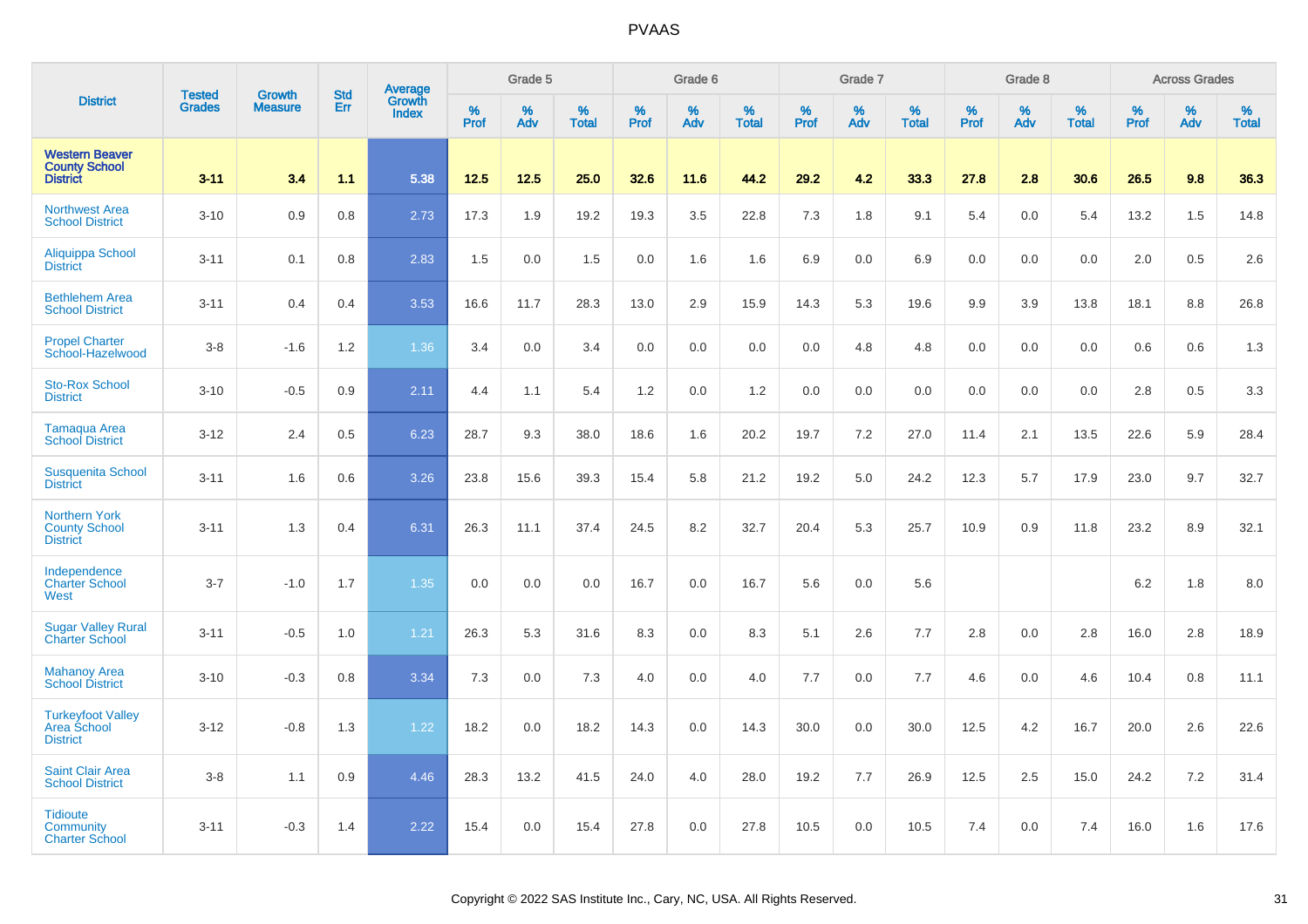|                                                                  |                         | <b>Growth</b>  | <b>Std</b> | Average                |                     | Grade 5  |                   |                     | Grade 6  |                      |                     | Grade 7     |                      |                     | Grade 8     |                   |                     | <b>Across Grades</b> |                   |
|------------------------------------------------------------------|-------------------------|----------------|------------|------------------------|---------------------|----------|-------------------|---------------------|----------|----------------------|---------------------|-------------|----------------------|---------------------|-------------|-------------------|---------------------|----------------------|-------------------|
| <b>District</b>                                                  | <b>Tested</b><br>Grades | <b>Measure</b> | Err        | Growth<br><b>Index</b> | $\%$<br><b>Prof</b> | %<br>Adv | %<br><b>Total</b> | $\%$<br><b>Prof</b> | %<br>Adv | $\%$<br><b>Total</b> | $\%$<br><b>Prof</b> | $\%$<br>Adv | $\%$<br><b>Total</b> | $\%$<br><b>Prof</b> | $\%$<br>Adv | %<br><b>Total</b> | $\%$<br><b>Prof</b> | %<br>Adv             | %<br><b>Total</b> |
| <b>Western Beaver</b><br><b>County School</b><br><b>District</b> | $3 - 11$                | 3.4            | 1.1        | 5.38                   | 12.5                | 12.5     | 25.0              | 32.6                | 11.6     | 44.2                 | 29.2                | 4.2         | 33.3                 | 27.8                | 2.8         | 30.6              | 26.5                | 9.8                  | 36.3              |
| <b>Curwensville Area</b><br><b>School District</b>               | $3 - 11$                | 1.8            | 0.8        | 4.90                   | 43.9                | 17.1     | 61.0              | 21.4                | 7.1      | 28.6                 | 27.1                | 4.3         | 31.4                 | 21.7                | 2.9         | 24.6              | 32.0                | 11.2                 | 43.3              |
| <b>Deer Lakes School</b><br><b>District</b>                      | $3 - 11$                | 1.8            | 0.6        | 7.57                   | 21.1                | 6.5      | 27.6              | 24.4                | 10.6     | 35.0                 | 25.4                | 19.2        | 44.6                 | 24.5                | 3.9         | 28.4              | 26.2                | 10.7                 | 36.9              |
| <b>Mohawk Area</b><br><b>School District</b>                     | $3 - 11$                | 1.9            | 0.6        | 3.98                   | 26.2                | 4.8      | 31.1              | 19.2                | 13.8     | 33.0                 | 27.4                | 11.8        | 39.2                 | 22.8                | 8.7         | 31.5              | 27.0                | 10.4                 | 37.4              |
| <b>East Penn School</b><br><b>District</b>                       | $3 - 11$                | 0.8            | 0.3        | 4.48                   | 32.6                | 12.6     | 45.2              | 20.7                | 7.8      | 28.4                 | 23.5                | 11.3        | 34.8                 | 17.8                | 8.6         | 26.5              | 26.4                | 13.0                 | 39.4              |
| <b>Wellsboro Area</b><br><b>School District</b>                  | $3 - 11$                | 3.0            | 0.6        | 6.61                   | 30.4                | 7.0      | 37.4              | 16.2                | 5.0      | 21.2                 | 20.5                | 13.7        | 34.2                 | 24.5                | 13.3        | 37.8              | 24.3                | 8.8                  | 33.1              |
| <b>California Area</b><br><b>School District</b>                 | $3 - 10$                | $-1.0$         | 0.8        | 3.04                   | 27.3                | 5.4      | 32.7              | 13.8                | 0.0      | 13.8                 | 24.6                | 1.8         | 26.3                 | 20.4                | 5.6         | 25.9              | 22.4                | 4.3                  | 26.6              |
| <b>West Branch Area</b><br><b>School District</b>                | $3 - 11$                | 0.5            | 0.8        | 1.82                   | 16.1                | 3.2      | 19.4              | 7.8                 | 4.7      | 12.5                 | 19.7                | 14.5        | 34.2                 | 18.8                | 6.2         | 25.0              | 18.7                | 7.8                  | 26.5              |
| <b>Union City Area</b><br><b>School District</b>                 | $3-12$                  | 0.2            | 0.7        | 1.91                   | 18.8                | 8.7      | 27.5              | 19.4                | 11.3     | 30.6                 | 23.4                | 3.9         | 27.3                 | 10.1                | 5.6         | 15.7              | 21.6                | 9.8                  | 31.4              |
| <b>West Oak Lane</b><br><b>Charter School</b>                    | $3 - 8$                 | 0.7            | 0.7        | 1.55                   | 2.6                 | 1.3      | 3.8               | 6.1                 | 0.0      | 6.1                  | 6.9                 | 1.4         | 8.3                  | 0.0                 | 1.9         | 1.9               | 6.1                 | 0.7                  | 6.8               |
| <b>Littlestown Area</b><br><b>School District</b>                | $3 - 11$                | 1.5            | 0.6        | 5.61                   | 18.6                | 2.6      | 21.2              | 16.3                | 1.6      | 17.9                 | 14.0                | 4.7         | 18.7                 | 21.0                | 4.0         | 25.0              | 23.5                | 4.6                  | 28.1              |
| <b>Corry Area School</b><br><b>District</b>                      | $3 - 11$                | $-1.0$         | 0.5        | 0.08                   | 25.4                | 7.9      | 33.3              | 25.2                | 3.6      | 28.8                 | 17.4                | 5.1         | 22.5                 | 15.8                | 1.4         | 17.1              | 23.2                | 7.5                  | 30.7              |
| <b>Northeast Bradford</b><br><b>School District</b>              | $3 - 10$                | 1.9            | 0.9        | 4.85                   | 40.0                | 12.5     | 52.5              | 34.8                | 2.2      | 37.0                 | 24.0                | 2.0         | 26.0                 | 13.8                | 5.2         | 19.0              | 29.7                | 6.0                  | 35.7              |
| <b>Carlisle Area</b><br><b>School District</b>                   | $3 - 11$                | 0.5            | 0.4        | 3.54                   | 22.0                | 8.3      | 30.3              | 20.5                | 3.3      | 23.8                 | 18.9                | 7.6         | 26.5                 | 11.6                | 5.6         | 17.1              | 21.3                | 7.2                  | 28.5              |
| <b>Greenville Area</b><br><b>School District</b>                 | $3 - 11$                | 0.3            | 0.7        | 2.17                   | 34.4                | 4.4      | 38.9              | 19.2                | 5.1      | 24.4                 | 16.7                | 5.9         | 22.6                 | 10.0                | 2.5         | 12.5              | 23.6                | 5.4                  | 29.1              |
| <b>Cranberry Area</b><br><b>School District</b>                  | $3 - 12$                | 0.9            | 0.7        | 2.03                   | 27.3                | 10.4     | 37.7              | 26.0                | 2.1      | 28.1                 | 14.7                | 3.2         | 17.9                 | 18.7                | 2.7         | 21.3              | 22.6                | 3.9                  | 26.5              |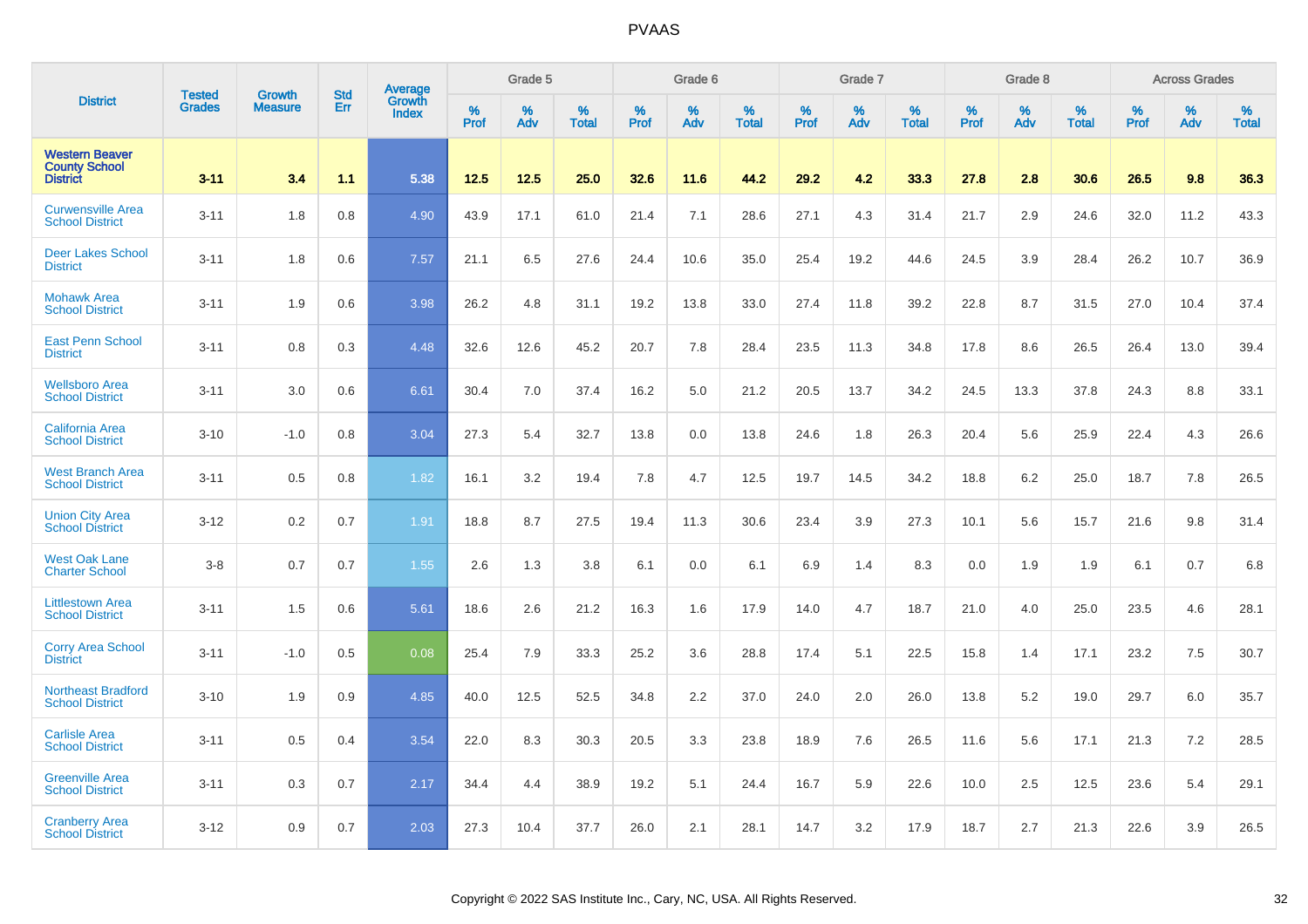|                                                                           |                                |                                 | <b>Std</b> | Average                       |           | Grade 5  |                   |           | Grade 6  |                   |           | Grade 7  |                   |           | Grade 8  |                   |           | <b>Across Grades</b> |                   |
|---------------------------------------------------------------------------|--------------------------------|---------------------------------|------------|-------------------------------|-----------|----------|-------------------|-----------|----------|-------------------|-----------|----------|-------------------|-----------|----------|-------------------|-----------|----------------------|-------------------|
| <b>District</b>                                                           | <b>Tested</b><br><b>Grades</b> | <b>Growth</b><br><b>Measure</b> | <b>Err</b> | <b>Growth</b><br><b>Index</b> | %<br>Prof | %<br>Adv | %<br><b>Total</b> | %<br>Prof | %<br>Adv | %<br><b>Total</b> | %<br>Prof | %<br>Adv | %<br><b>Total</b> | %<br>Prof | %<br>Adv | %<br><b>Total</b> | %<br>Prof | %<br>Adv             | %<br><b>Total</b> |
| <b>Western Beaver</b><br><b>County School</b><br><b>District</b>          | $3 - 11$                       | 3.4                             | 1.1        | 5.38                          | 12.5      | 12.5     | 25.0              | 32.6      | 11.6     | 44.2              | 29.2      | 4.2      | 33.3              | 27.8      | 2.8      | 30.6              | 26.5      | 9.8                  | 36.3              |
| <b>Avon Grove</b><br><b>Charter School</b>                                | $3 - 11$                       | 1.8                             | 0.6        | 4.32                          | 22.1      | 6.6      | 28.7              | 29.9      | 11.7     | 41.6              | 27.2      | 9.8      | 37.0              | 13.9      | 2.0      | 15.8              | 24.3      | 10.2                 | 34.6              |
| <b>Penns Valley Area</b><br><b>School District</b>                        | $3 - 12$                       | 5.2                             | 0.6        | 10.29                         | 43.9      | 18.4     | 62.2              | 38.8      | 17.5     | 56.3              | 25.7      | 9.5      | 35.2              | 16.0      | 9.4      | 25.5              | 32.5      | 14.3                 | 46.8              |
| <b>Mifflinburg Area</b><br><b>School District</b>                         | $3 - 11$                       | 2.1                             | 0.6        | 5.49                          | 32.0      | 12.0     | 44.0              | 29.7      | 4.5      | 34.2              | 17.4      | 8.3      | 25.6              | 25.2      | 7.8      | 33.0              | 29.9      | 8.8                  | 38.6              |
| <b>Avella Area School</b><br><b>District</b>                              | $3 - 12$                       | 1.2                             | 1.0        | 2.47                          | 17.1      | 2.4      | 19.5              | 36.4      | 6.1      | 42.4              | 17.1      | 2.9      | 20.0              | 21.4      | 10.7     | 32.1              | 22.4      | 9.4                  | 31.8              |
| <b>Jersey Shore Area</b><br><b>School District</b>                        | $3 - 11$                       | 1.3                             | 0.5        | 4.52                          | 24.0      | 10.8     | 34.7              | 32.5      | 7.1      | 39.7              | 22.6      | 6.9      | 29.6              | 18.1      | 1.6      | 19.8              | 27.4      | 10.1                 | 37.6              |
| <b>Chester-Upland</b><br><b>School District</b>                           | $3 - 11$                       | 0.1                             | 0.7        | 2.70                          | 3.7       | 0.0      | 3.7               | 2.6       | 1.3      | 3.9               | 0.0       | 0.0      | 0.0               | 0.0       | 0.0      | 0.0               | 3.1       | 0.4                  | 3.4               |
| <b>Western Beaver</b><br><b>County School</b><br><b>District</b>          | 3.11                           | 3.4                             | $1.1$      | 5.38                          | 12.5      | $12.5$   | 25.0              | 32.6      | 11.6     | 44.2              | 29.2      | 4.2      | 33.3              | 27.8      | 2.8      | 30.6              | 26.5      | 9.8                  | 36.3              |
| <b>Mastery Charter</b><br>School-Cleveland<br>Elementary                  | $3 - 8$                        | $-1.3$                          | 1.2        | 0.25                          | 3.8       | 7.7      | 11.5              | 5.9       | 0.0      | 5.9               | 3.6       | 0.0      | 3.6               | 3.8       | 3.8      | 7.7               | 2.4       | 1.8                  | 4.3               |
| <b>Erie Rise</b><br>Leadership<br><b>Academy Charter</b><br><b>School</b> | $3-8$                          | $-0.6$                          | 1.1        | 2.06                          | 6.9       | 0.0      | 6.9               | 0.0       | 0.0      | 0.0               | 0.0       | 0.0      | 0.0               | 0.0       | 0.0      | 0.0               | 1.6       | 1.0                  | 2.6               |
| <b>KIPP Philadelphia</b><br><b>Charter School</b>                         | $3 - 8$                        | 0.0                             | 0.9        | 3.74                          | 2.0       | 0.0      | 2.0               | 0.0       | 0.0      | 0.0               | 2.6       | 0.0      | 2.6               | 6.8       | 0.0      | 6.8               | 3.6       | 0.0                  | 3.6               |
| <b>Fox Chapel Area</b><br><b>School District</b>                          | $3 - 11$                       | 1.4                             | 0.4        | 5.89                          | 35.9      | 45.1     | 81.0              | 31.9      | 28.4     | 60.2              | 32.7      | 30.2     | 62.9              | 28.3      | 27.6     | 55.8              | 30.3      | 40.6                 | 70.9              |
| <b>Palmerton Area</b><br><b>School District</b>                           | $3 - 11$                       | 3.0                             | 0.6        | 9.28                          | 27.7      | 15.7     | 43.4              | 30.6      | 9.3      | 39.8              | 20.8      | 6.2      | 26.9              | 17.9      | 4.7      | 22.6              | 24.8      | 8.0                  | 32.8              |
| Eugenio Maria De<br><b>Hostos Charter</b><br><b>School</b>                | $3 - 8$                        | $-1.0$                          | 1.4        | 0.68                          | 13.0      | 0.0      | 13.0              | 5.6       | 5.6      | 11.1              | 4.4       | 8.7      | 13.0              | 28.6      | 7.1      | 35.7              | 9.3       | 3.4                  | 12.7              |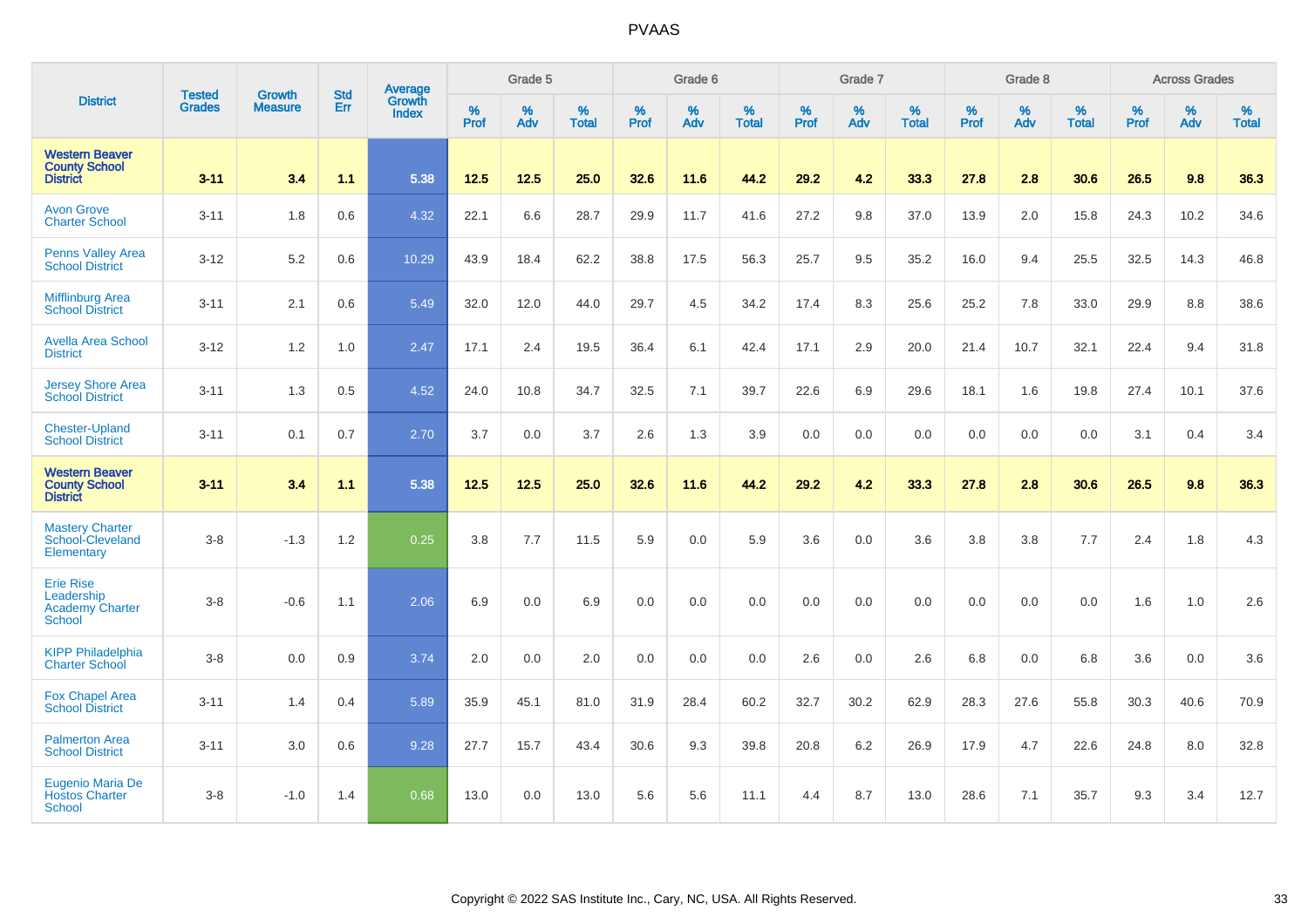|                                                                  |                                |                                 | <b>Std</b> | Average                |              | Grade 5  |                   |           | Grade 6  |                   |           | Grade 7  |                   |           | Grade 8  |                   |           | <b>Across Grades</b> |                   |
|------------------------------------------------------------------|--------------------------------|---------------------------------|------------|------------------------|--------------|----------|-------------------|-----------|----------|-------------------|-----------|----------|-------------------|-----------|----------|-------------------|-----------|----------------------|-------------------|
| <b>District</b>                                                  | <b>Tested</b><br><b>Grades</b> | <b>Growth</b><br><b>Measure</b> | Err        | Growth<br><b>Index</b> | $\%$<br>Prof | %<br>Adv | %<br><b>Total</b> | %<br>Prof | %<br>Adv | %<br><b>Total</b> | %<br>Prof | %<br>Adv | %<br><b>Total</b> | %<br>Prof | %<br>Adv | %<br><b>Total</b> | %<br>Prof | %<br>Adv             | %<br><b>Total</b> |
| <b>Western Beaver</b><br><b>County School</b><br><b>District</b> | $3 - 11$                       | 3.4                             | 1.1        | 5.38                   | 12.5         | $12.5$   | 25.0              | 32.6      | 11.6     | 44.2              | 29.2      | 4.2      | 33.3              | 27.8      | 2.8      | 30.6              | 26.5      | 9.8                  | 36.3              |
| <b>Mastery Charter</b><br>School - Gratz<br>Campus               | $7 - 10$                       | 1.0                             | 1.4        | 3.30                   |              |          |                   |           |          |                   | 6.2       | 0.0      | 6.2               | 2.4       | 0.0      | 2.4               | 4.1       | 0.0                  | 4.1               |
| <b>Frederick Douglass</b><br><b>Mastery Charter</b><br>School    | $3-8$                          | $-1.0$                          | 1.2        | 2.52                   | 4.8          | 0.0      | 4.8               | 0.0       | 0.0      | 0.0               | 0.0       | 0.0      | 0.0               | 3.4       | 3.4      | 6.9               | 1.5       | 0.8                  | 2.3               |
| <b>Wilmington Area</b><br><b>School District</b>                 | $3 - 11$                       | $-0.8$                          | 0.8        | 1.83                   | 36.8         | 10.5     | 47.4              | 12.7      | 1.6      | 14.3              | 29.4      | 3.9      | 33.3              | 13.6      | 3.4      | 17.0              | 26.8      | 7.9                  | 34.7              |
| <b>Mastery Charter</b><br>School-Mann<br>Campus                  | $3-6$                          | 1.8                             | 1.6        | 4.14                   | 4.0          | 4.0      | 8.0               | 5.4       | 2.7      | 8.1               |           |          |                   |           |          |                   | 2.2       | 1.4                  | 3.6               |
| <b>Allegheny Valley</b><br><b>School District</b>                | $3 - 11$                       | $-1.2$                          | 0.8        | 1.14                   | 26.3         | 12.3     | 38.6              | 11.1      | 5.6      | 16.7              | 16.2      | 7.4      | 23.5              | 13.1      | 8.2      | 21.3              | 18.0      | 6.9                  | 24.9              |
| <b>Exeter Township</b><br><b>School District</b>                 | $3 - 11$                       | 2.9                             | 0.4        | 7.68                   | 28.6         | 10.1     | 38.7              | 26.9      | 9.0      | 35.9              | 23.5      | 6.7      | 30.2              | 19.9      | 8.5      | 28.4              | 25.7      | 9.5                  | 35.3              |
| <b>Lincoln Charter</b><br><b>School</b>                          | $3-5$                          | $-2.5$                          | 1.4        | $-1.78$                | 1.3          | 1.3      | 2.6               |           |          |                   |           |          |                   |           |          |                   | 3.6       | 0.8                  | 4.4               |
| <b>KIPP West</b><br>Philadelphia<br><b>Charter School</b>        | $3-8$                          | $-2.0$                          | 1.2        | 0.29                   | 3.2          | 0.0      | 3.2               | 0.0       | 0.0      | 0.0               | 0.0       | 0.0      | 0.0               | 0.0       | 0.0      | 0.0               | 2.6       | 0.0                  | 2.6               |
| <b>Galeton Area</b><br><b>School District</b>                    | $3 - 11$                       | 2.7                             | 1.3        | 4.78                   | 29.2         | 20.8     | 50.0              | 23.8      | 4.8      | 28.6              | 16.0      | 0.0      | 16.0              | 0.0       | 0.0      | 0.0               | 19.4      | 7.0                  | 26.4              |
| <b>Muncy School</b><br><b>District</b>                           | $3 - 11$                       | 2.4                             | 0.7        | 5.81                   | 36.7         | 8.3      | 45.0              | 32.5      | 14.3     | 46.8              | 29.0      | 15.9     | 44.9              | 23.3      | 6.7      | 30.0              | 31.5      | 13.1                 | 44.6              |
| <b>Northwestern</b><br><b>Lehigh School</b><br><b>District</b>   | $3 - 11$                       | 0.6                             | 0.5        | 3.03                   | 26.0         | 11.0     | 37.0              | 28.7      | 9.3      | 38.0              | 25.2      | 8.4      | 33.6              | 20.4      | 15.9     | 36.3              | 26.4      | 10.7                 | 37.2              |
| <b>Twin Valley School</b><br><b>District</b>                     | $3 - 12$                       | 1.9                             | 0.4        | 5.97                   | 37.8         | 14.0     | 51.9              | 28.6      | 8.2      | 36.9              | 29.5      | 15.0     | 44.5              | 24.9      | 11.2     | 36.1              | 32.2      | 17.8                 | 50.0              |
| <b>Bermudian Springs</b><br><b>School District</b>               | $3 - 11$                       | 0.4                             | 0.6        | 2.79                   | 22.1         | 12.4     | 34.5              | 17.5      | 3.9      | 21.4              | 20.5      | 5.1      | 25.6              | 11.1      | 4.3      | 15.4              | 19.0      | 9.1                  | 28.1              |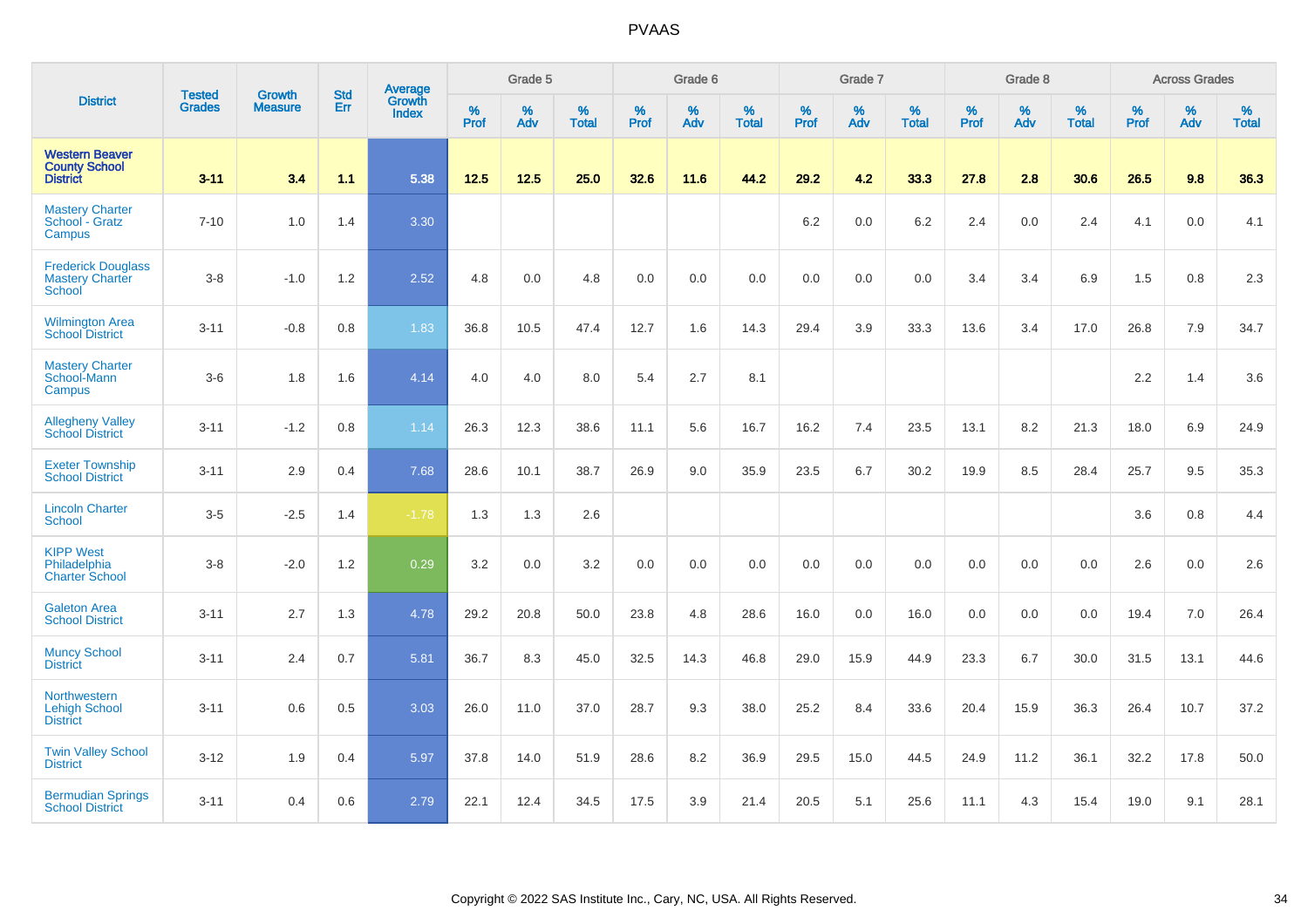|                                                                     |                         |                                 |                   | Average                |              | Grade 5  |                      |              | Grade 6  |                   |              | Grade 7  |                   |              | Grade 8     |                      |              | <b>Across Grades</b> |                   |
|---------------------------------------------------------------------|-------------------------|---------------------------------|-------------------|------------------------|--------------|----------|----------------------|--------------|----------|-------------------|--------------|----------|-------------------|--------------|-------------|----------------------|--------------|----------------------|-------------------|
| <b>District</b>                                                     | <b>Tested</b><br>Grades | <b>Growth</b><br><b>Measure</b> | <b>Std</b><br>Err | Growth<br><b>Index</b> | $\%$<br>Prof | %<br>Adv | $\%$<br><b>Total</b> | $\%$<br>Prof | %<br>Adv | %<br><b>Total</b> | $\%$<br>Prof | %<br>Adv | %<br><b>Total</b> | $\%$<br>Prof | $\%$<br>Adv | $\%$<br><b>Total</b> | $\%$<br>Prof | %<br>Adv             | %<br><b>Total</b> |
| <b>Western Beaver</b><br><b>County School</b><br><b>District</b>    | $3 - 11$                | 3.4                             | 1.1               | 5.38                   | $12.5$       | 12.5     | 25.0                 | 32.6         | 11.6     | 44.2              | 29.2         | 4.2      | 33.3              | 27.8         | 2.8         | 30.6                 | 26.5         | 9.8                  | 36.3              |
| <b>Boys Latin Of</b><br>Philadelphia<br><b>Charter School</b>       | $6 - 12$                | 0.1                             | 0.8               | 2.29                   |              |          |                      | 0.0          | 0.0      | 0.0               | 3.3          | 0.0      | 3.3               | 1.0          | 0.0         | 1.0                  | 1.5          | 0.0                  | 1.5               |
| <b>Halifax Area</b><br><b>School District</b>                       | $3 - 11$                | 0.1                             | 0.7               | 3.46                   | 26.8         | 14.1     | 40.8                 | 18.5         | 3.7      | 22.2              | 9.1          | 3.9      | 13.0              | 5.3          | 1.3         | 6.6                  | 17.3         | 7.4                  | 24.8              |
| <b>Brownsville Area</b><br><b>School District</b>                   | $3 - 12$                | $-0.6$                          | 0.7               | 1.53                   | 17.3         | 4.0      | 21.3                 | 7.2          | 1.2      | 8.4               | 6.4          | 1.3      | 7.7               | 4.2          | 1.4         | 5.6                  | 10.2         | 1.5                  | 11.7              |
| <b>Milton Area School</b><br><b>District</b>                        | $3 - 11$                | 0.2                             | 0.5               | 2.24                   | 24.4         | 11.8     | 36.1                 | 17.3         | 3.2      | 20.5              | 20.2         | 7.5      | 27.6              | 19.8         | 12.7        | 32.5                 | 22.0         | 8.8                  | 30.9              |
| <b>Juniata County</b><br><b>School District</b>                     | $3 - 12$                | $-0.1$                          | 0.5               | 1.50                   | 19.4         | 5.3      | 24.7                 | 11.1         | 3.7      | 14.8              | 13.1         | 2.2      | 15.3              | 11.9         | 1.8         | 13.7                 | 16.9         | 4.3                  | 21.2              |
| <b>Global Leadership</b><br><b>Academy Charter</b><br>School        | $3-8$                   | $-3.1$                          | 1.9               | $-0.47$                | 0.0          | 0.0      | 0.0                  |              |          |                   | 0.0          | 0.0      | 0.0               | 9.1          | 0.0         | 9.1                  | 2.5          | 0.0                  | 2.5               |
| <b>Southern Tioga</b><br><b>School District</b>                     | $3 - 11$                | 0.3                             | 0.6               | 3.78                   | 23.7         | 1.0      | 24.7                 | 17.9         | 1.9      | 19.8              | 8.0          | 2.2      | 10.2              | 10.8         | 2.5         | 13.3                 | 18.0         | 4.1                  | 22.1              |
| <b>Eastern Lancaster</b><br><b>County School</b><br><b>District</b> | $3 - 12$                | 1.1                             | 0.4               | 4.40                   | 23.8         | 8.3      | 32.0                 | 14.7         | 3.1      | 17.8              | 15.7         | 3.6      | 19.3              | 16.7         | 5.9         | 22.6                 | 21.1         | 6.7                  | 27.8              |
| Pennsylvania<br>Virtual Charter<br><b>School</b>                    | $3 - 11$                | 3.5                             | 0.6               | 6.19                   | 20.8         | 3.8      | 24.5                 | 17.6         | 3.3      | 20.9              | 10.1         | 6.1      | 16.2              | 14.8         | 5.7         | 20.4                 | 18.4         | 5.2                  | 23.5              |
| Loyalsock<br><b>Township School</b><br><b>District</b>              | $3 - 12$                | 3.7                             | 0.6               | 7.24                   | 33.0         | 18.3     | 51.3                 | 32.6         | 10.2     | 42.9              | 23.4         | 9.4      | 32.8              | 27.0         | 9.0         | 36.0                 | 31.1         | 13.2                 | 44.4              |
| <b>Northern Cambria</b><br><b>School District</b>                   | $3 - 11$                | $-0.4$                          | 0.8               | 3.23                   | 16.4         | 3.6      | 20.0                 | 3.8          | 0.0      | 3.8               | 19.6         | 1.8      | 21.4              | 18.2         | 1.5         | 19.7                 | 17.9         | 3.6                  | 21.4              |
| <b>Benton Area</b><br><b>School District</b>                        | $3 - 10$                | $-0.9$                          | 0.9               | 0.54                   | 24.6         | 11.5     | 36.1                 | 17.4         | 4.4      | 21.7              | 13.6         | 3.4      | 17.0              | 10.3         | 2.6         | 12.8                 | 21.6         | 7.1                  | 28.7              |
| <b>Riverside Beaver</b><br><b>County School</b><br><b>District</b>  | $3 - 11$                | 1.0                             | 0.6               | 4.05                   | 21.9         | 12.5     | 34.4                 | 23.8         | 4.0      | 27.7              | 22.8         | 10.1     | 32.9              | 25.5         | 3.2         | 28.7                 | 28.3         | 10.4                 | 38.7              |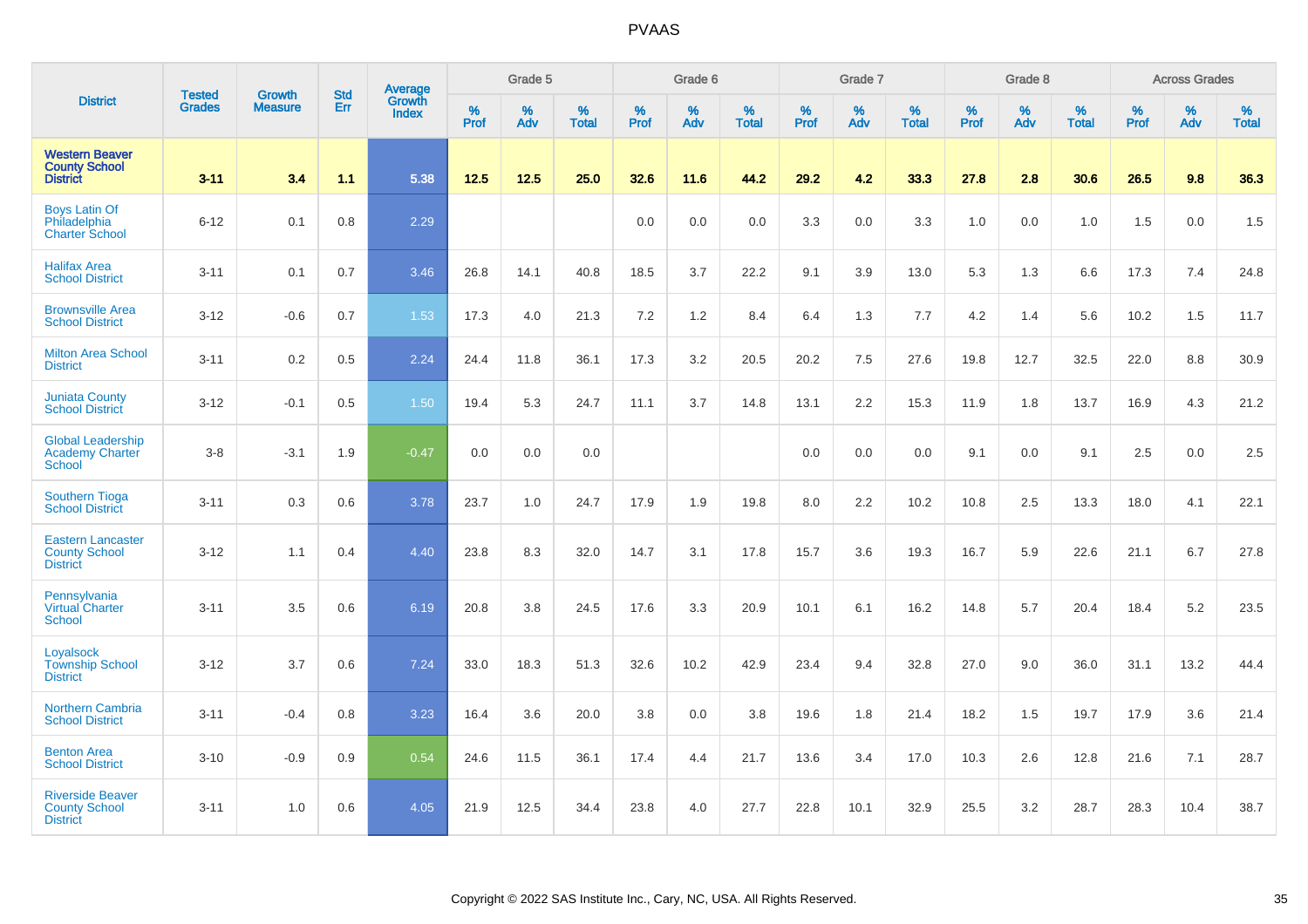|                                                                     |                                |                                 | <b>Std</b> | Average                |              | Grade 5  |                   |           | Grade 6  |                   |           | Grade 7  |                   |           | Grade 8  |                   |           | <b>Across Grades</b> |                   |
|---------------------------------------------------------------------|--------------------------------|---------------------------------|------------|------------------------|--------------|----------|-------------------|-----------|----------|-------------------|-----------|----------|-------------------|-----------|----------|-------------------|-----------|----------------------|-------------------|
| <b>District</b>                                                     | <b>Tested</b><br><b>Grades</b> | <b>Growth</b><br><b>Measure</b> | Err        | Growth<br><b>Index</b> | $\%$<br>Prof | %<br>Adv | %<br><b>Total</b> | %<br>Prof | %<br>Adv | %<br><b>Total</b> | %<br>Prof | %<br>Adv | %<br><b>Total</b> | %<br>Prof | %<br>Adv | %<br><b>Total</b> | %<br>Prof | %<br>Adv             | %<br><b>Total</b> |
| <b>Western Beaver</b><br><b>County School</b><br><b>District</b>    | $3 - 11$                       | 3.4                             | 1.1        | 5.38                   | $12.5$       | 12.5     | 25.0              | 32.6      | 11.6     | 44.2              | 29.2      | 4.2      | 33.3              | 27.8      | 2.8      | 30.6              | 26.5      | 9.8                  | 36.3              |
| Claysburg-Kimmel<br><b>School District</b>                          | $3 - 11$                       | 3.0                             | 0.8        | 3.68                   | 29.7         | 6.2      | 35.9              | 30.0      | 2.0      | 32.0              | 21.8      | 1.8      | 23.6              | 10.5      | 1.8      | 12.3              | 24.4      | 5.7                  | 30.1              |
| <b>Union School</b><br><b>District</b>                              | $3 - 12$                       | 3.8                             | 1.0        | 7.42                   | 18.2         | 0.0      | 18.2              | 22.0      | 14.6     | 36.6              | 10.5      | 0.0      | 10.5              | 18.2      | 11.4     | 29.6              | 18.6      | 7.7                  | 26.3              |
| Keystone<br><b>Education Center</b><br><b>Charter School</b>        | $3 - 12$                       | $-4.8$                          | 3.2        | $-1.50$                |              |          |                   |           |          |                   |           |          |                   | 0.0       | 0.0      | 0.0               | 0.0       | 0.0                  | 0.0               |
| <b>Line Mountain</b><br><b>School District</b>                      | $3 - 11$                       | $-0.5$                          | 0.7        | 0.25                   | 19.7         | 12.1     | 31.8              | 15.3      | 2.8      | 18.1              | 13.3      | 6.1      | 19.4              | 9.9       | 2.8      | 12.7              | 17.8      | 7.7                  | 25.5              |
| <b>Quaker Valley</b><br><b>School District</b>                      | $3 - 11$                       | 0.6                             | 0.5        | 4.37                   | 36.4         | 23.6     | 60.0              | 32.5      | 20.8     | 53.3              | 36.4      | 11.2     | 47.6              | 26.5      | 7.6      | 34.1              | 34.0      | 24.3                 | 58.3              |
| <b>William Penn</b><br><b>School District</b>                       | $3 - 12$                       | 1.5                             | 0.5        | 5.98                   | 7.8          | 1.9      | 9.7               | 2.2       | 0.0      | 2.2               | 3.0       | 0.6      | 3.6               | 5.6       | 1.2      | 6.9               | 6.3       | 1.6                  | 7.9               |
| <b>Monessen City</b><br><b>School District</b>                      | $3 - 10$                       | $-1.5$                          | 1.1        | $-0.31$                | 5.3          | 0.0      | 5.3               | 2.6       | 0.0      | 2.6               | 0.0       | 0.0      | 0.0               | 0.0       | 0.0      | 0.0               | 3.9       | 0.6                  | 4.4               |
| <b>South Butler</b><br><b>County School</b><br><b>District</b>      | $3 - 10$                       | 0.6                             | 0.5        | 3.34                   | 35.1         | 12.8     | 48.0              | 22.9      | 5.0      | 27.9              | 21.2      | 11.4     | 32.6              | 13.3      | 1.6      | 14.8              | 27.0      | 11.2                 | 38.3              |
| <b>Hempfield Area</b><br><b>School District</b>                     | $3 - 12$                       | 2.3                             | 0.3        | 7.58                   | 34.6         | 13.8     | 48.4              | 24.6      | 14.9     | 39.6              | 30.2      | 13.5     | 43.7              | 26.8      | 10.7     | 37.5              | 30.5      | 16.4                 | 46.9              |
| <b>Tunkhannock Area</b><br><b>School District</b>                   | $3 - 11$                       | 1.2                             | 0.5        | 3.18                   | 19.8         | 8.8      | 28.7              | 22.7      | $2.3\,$  | 25.0              | 12.6      | 5.5      | 18.1              | 14.7      | 1.4      | 16.1              | 18.1      | 5.2                  | 23.3              |
| <b>Forest Area School</b><br><b>District</b>                        | $3 - 11$                       | $-0.4$                          | 1.2        | 1.03                   | 43.5         | 4.4      | 47.8              | 19.0      | 0.0      | 19.0              | 13.8      | 0.0      | 13.8              | 3.1       | 0.0      | 3.1               | 23.4      | 5.5                  | 29.0              |
| <b>Franklin Regional</b><br><b>School District</b>                  | $3 - 11$                       | 0.3                             | 0.4        | 1.98                   | 39.6         | 22.0     | 61.7              | 33.2      | 19.3     | 52.5              | 27.9      | 18.3     | 46.2              | 25.8      | 8.1      | 33.9              | 31.7      | 25.0                 | 56.7              |
| Wilkinsburg<br><b>Borough School</b><br><b>District</b>             | $3-6$                          | 3.5                             | 1.4        | 5.04                   | 22.5         | 0.0      | 22.5              | 0.0       | 2.4      | 2.4               |           |          |                   |           |          |                   | 12.1      | 2.0                  | 14.1              |
| <b>Allegheny-Clarion</b><br><b>Valley School</b><br><b>District</b> | $3 - 10$                       | 0.1                             | 0.9        | 2.43                   | 19.5         | 7.3      | 26.8              | 14.6      | 1.8      | 16.4              | 4.8       | 0.0      | 4.8               | 8.6       | 0.0      | 8.6               | 14.2      | 8.1                  | 22.3              |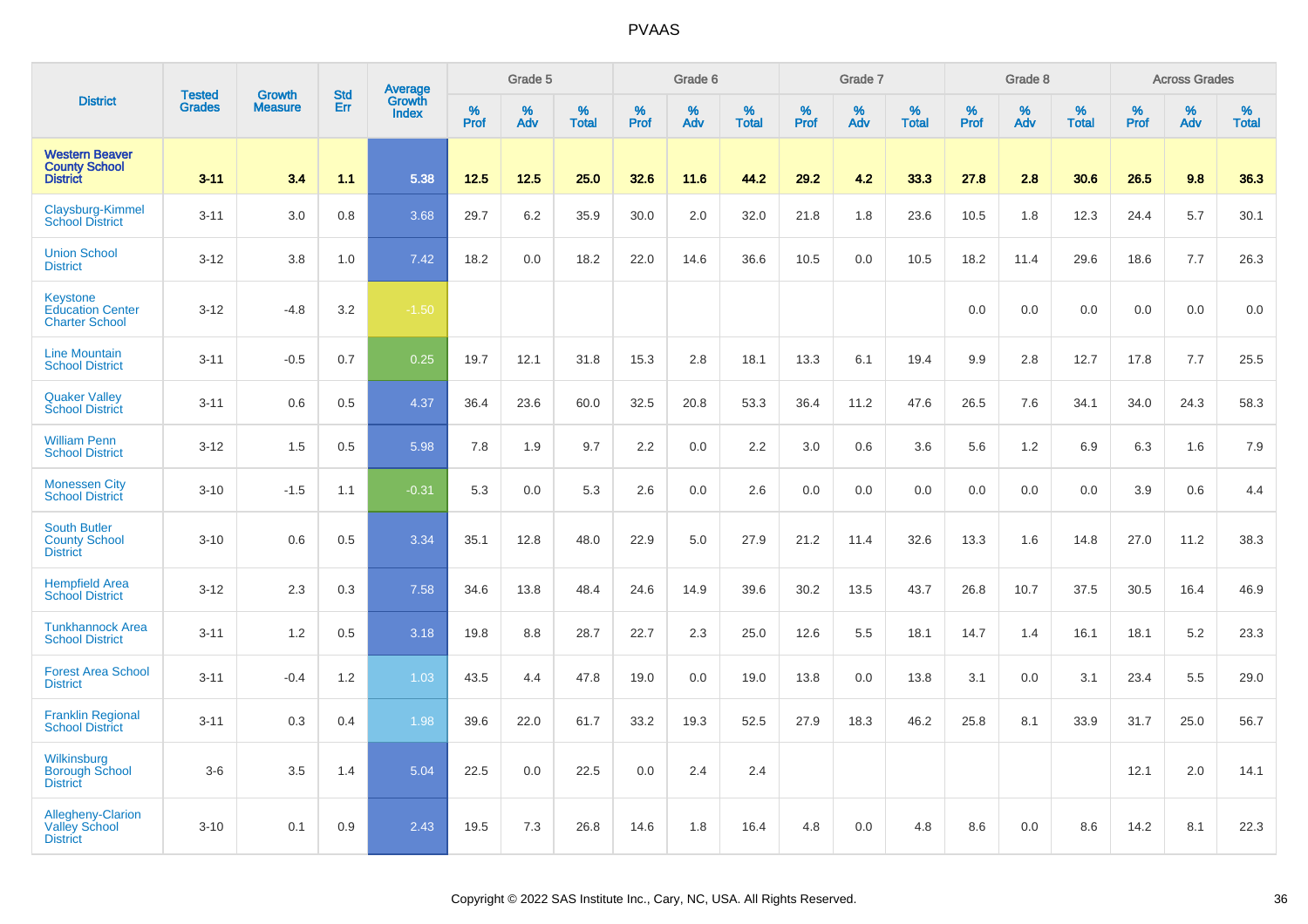|                                                                  |                                |                                 | <b>Std</b> | Average                       |              | Grade 5  |                   |           | Grade 6  |                   |           | Grade 7  |                   |           | Grade 8  |                   |           | <b>Across Grades</b> |                   |
|------------------------------------------------------------------|--------------------------------|---------------------------------|------------|-------------------------------|--------------|----------|-------------------|-----------|----------|-------------------|-----------|----------|-------------------|-----------|----------|-------------------|-----------|----------------------|-------------------|
| <b>District</b>                                                  | <b>Tested</b><br><b>Grades</b> | <b>Growth</b><br><b>Measure</b> | Err        | <b>Growth</b><br><b>Index</b> | $\%$<br>Prof | %<br>Adv | %<br><b>Total</b> | %<br>Prof | %<br>Adv | %<br><b>Total</b> | %<br>Prof | %<br>Adv | %<br><b>Total</b> | %<br>Prof | %<br>Adv | %<br><b>Total</b> | %<br>Prof | %<br>Adv             | %<br><b>Total</b> |
| <b>Western Beaver</b><br><b>County School</b><br><b>District</b> | $3 - 11$                       | 3.4                             | 1.1        | 5.38                          | $12.5$       | 12.5     | 25.0              | 32.6      | 11.6     | 44.2              | 29.2      | 4.2      | 33.3              | 27.8      | 2.8      | 30.6              | 26.5      | 9.8                  | 36.3              |
| <b>Brookville Area</b><br><b>School District</b>                 | $3 - 11$                       | 4.3                             | 0.6        | 11.53                         | 16.8         | 13.9     | 30.7              | 28.1      | 16.8     | 44.9              | 13.8      | 2.4      | 16.3              | 19.4      | 9.3      | 28.7              | 21.6      | 9.4                  | 31.0              |
| Southwest<br>Leadership<br><b>Academy Charter</b><br>School      | $3 - 8$                        | 0.7                             | 1.0        | 2.49                          | 2.2          | 0.0      | 2.2               | 2.9       | 0.0      | 2.9               | 5.1       | 0.0      | 5.1               | 0.0       | 0.0      | 0.0               | 5.7       | 1.5                  | 7.2               |
| <b>Oswayo Valley</b><br><b>School District</b>                   | $3 - 12$                       | 0.2                             | 1.1        | 2.50                          | 27.6         | 20.7     | 48.3              | 25.9      | 7.4      | 33.3              | 25.9      | 11.1     | 37.0              | 25.8      | 16.1     | 41.9              | 30.6      | 20.6                 | 51.2              |
| <b>South Eastern</b><br><b>School District</b>                   | $3 - 11$                       | 1.8                             | 0.5        | 5.70                          | 21.6         | 15.9     | 37.5              | 25.4      | 14.4     | 39.9              | 20.8      | 3.9      | 24.7              | 20.4      | 5.2      | 25.6              | 26.2      | 11.6                 | 37.7              |
| <b>Union Area School</b><br><b>District</b>                      | $3 - 11$                       | $-0.6$                          | 0.9        | 1.34                          | 40.0         | 12.5     | 52.5              | 32.8      | 5.2      | 37.9              | 26.3      | 3.5      | 29.8              | 17.8      | 0.0      | 17.8              | 30.2      | 7.4                  | 37.6              |
| Williamsburg<br><b>Community School</b><br><b>District</b>       | $3 - 11$                       | 4.8                             | 1.0        | 6.37                          | 25.0         | 12.5     | 37.5              | 34.3      | 8.6      | 42.9              | 26.2      | 4.8      | 31.0              | 40.6      | 0.0      | 40.6              | 28.1      | 8.4                  | 36.4              |
| <b>Slippery Rock Area</b><br><b>School District</b>              | $3 - 11$                       | 1.4                             | 0.5        | 3.52                          | 37.0         | 20.5     | 57.5              | 28.6      | 26.3     | 54.9              | 26.4      | 13.2     | 39.7              | 26.2      | 10.3     | 36.5              | 32.4      | 20.5                 | 53.0              |
| <b>Jeannette City</b><br><b>School District</b>                  | $3 - 11$                       | 3.0                             | 0.8        | 3.70                          | 12.5         | 0.0      | 12.5              | 22.6      | 1.9      | 24.5              | 12.9      | 4.8      | 17.7              | 15.4      | 3.8      | 19.2              | 16.1      | 3.6                  | 19.7              |
| <b>Urban Pathways 6-</b><br>12 Charter School                    | $6 - 11$                       | $-1.8$                          | 1.6        | 0.00                          |              |          |                   | 0.0       | 0.0      | 0.0               | 0.0       | 0.0      | 0.0               | 0.0       | 0.0      | 0.0               | 0.0       | 0.0                  | 0.0               |
| <b>Mastery Charter</b><br>School - Thomas<br>Campus              | $3 - 10$                       | 1.5                             | 0.9        | 4.14                          | 10.8         | 0.0      | 10.8              | 7.1       | 2.4      | 9.5               | 7.0       | 0.0      | 7.0               | 2.2       | 0.0      | 2.2               | 8.6       | 0.8                  | 9.4               |
| <b>Iroquois School</b><br><b>District</b>                        | $3 - 11$                       | 2.5                             | 0.7        | 5.99                          | 36.7         | 10.1     | 46.8              | 20.7      | 17.1     | 37.8              | 11.5      | 9.4      | 20.8              | 21.0      | 6.0      | 27.0              | 23.5      | 11.1                 | 34.6              |
| <b>Red Lion Area</b><br><b>School District</b>                   | $3 - 11$                       | 1.0                             | 0.4        | 5.19                          | 24.8         | 8.9      | 33.7              | 20.6      | 5.3      | 25.9              | 16.7      | 9.1      | 25.8              | 14.5      | 6.6      | 21.0              | 23.3      | 8.6                  | 31.9              |
| Achievement<br><b>House Charter</b><br>School                    | $7 - 11$                       | $-0.3$                          | 1.5        | 0.79                          |              |          |                   |           |          |                   | 20.0      | 0.0      | 20.0              | 7.1       | 2.4      | 9.5               | 11.9      | 1.5                  | 13.4              |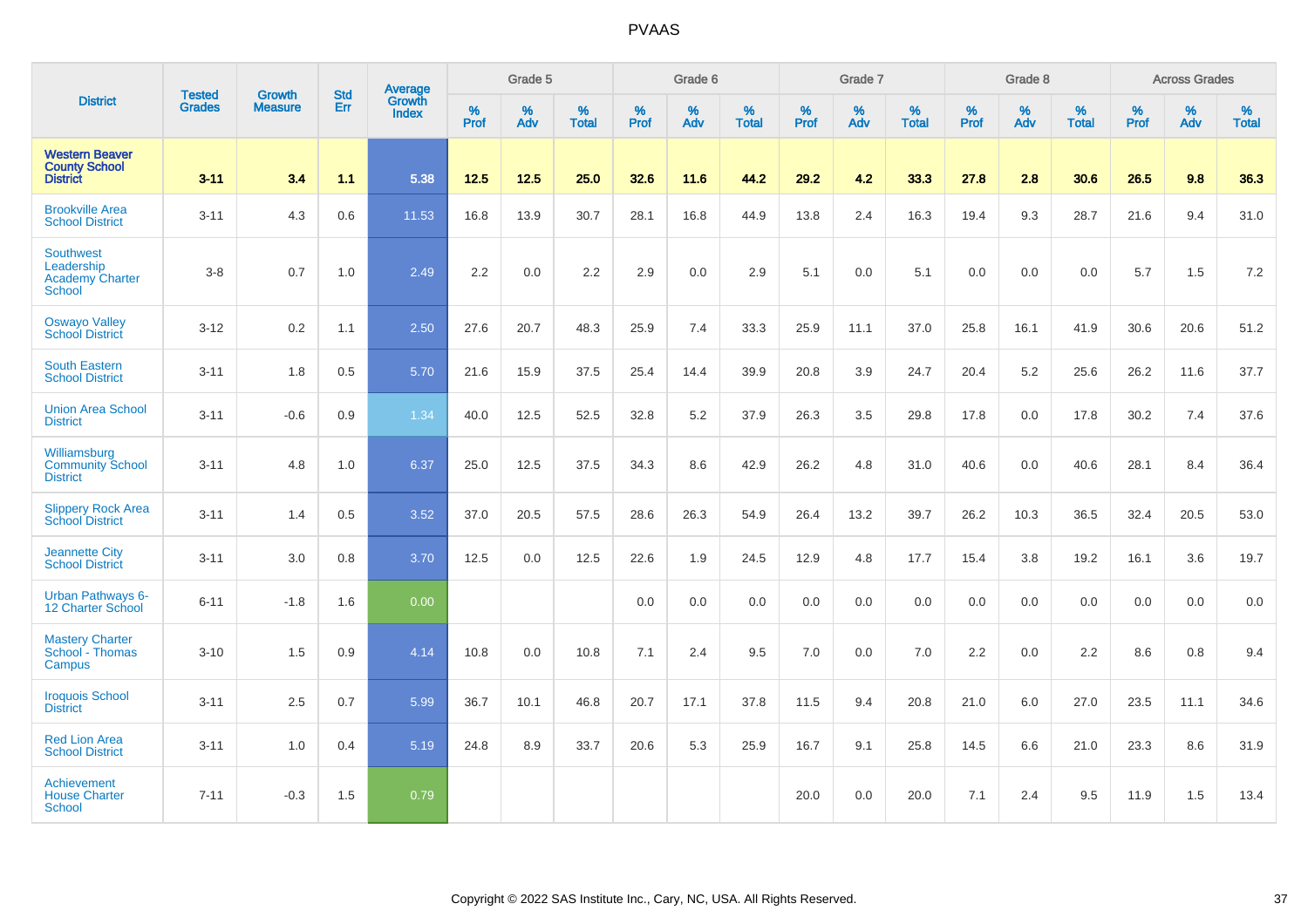|                                                                  |                         | <b>Growth</b>  | <b>Std</b> | Average                |                     | Grade 5  |                      |              | Grade 6  |                      |                     | Grade 7     |                      |                     | Grade 8     |                      |              | <b>Across Grades</b> |                   |
|------------------------------------------------------------------|-------------------------|----------------|------------|------------------------|---------------------|----------|----------------------|--------------|----------|----------------------|---------------------|-------------|----------------------|---------------------|-------------|----------------------|--------------|----------------------|-------------------|
| <b>District</b>                                                  | <b>Tested</b><br>Grades | <b>Measure</b> | Err        | Growth<br><b>Index</b> | $\%$<br><b>Prof</b> | %<br>Adv | $\%$<br><b>Total</b> | $\%$<br>Prof | %<br>Adv | $\%$<br><b>Total</b> | $\%$<br><b>Prof</b> | $\%$<br>Adv | $\%$<br><b>Total</b> | $\%$<br><b>Prof</b> | $\%$<br>Adv | $\%$<br><b>Total</b> | $\%$<br>Prof | %<br>Adv             | %<br><b>Total</b> |
| <b>Western Beaver</b><br><b>County School</b><br><b>District</b> | $3 - 11$                | 3.4            | 1.1        | 5.38                   | 12.5                | 12.5     | 25.0                 | 32.6         | 11.6     | 44.2                 | 29.2                | 4.2         | 33.3                 | 27.8                | 2.8         | 30.6                 | 26.5         | 9.8                  | 36.3              |
| <b>Solanco School</b><br><b>District</b>                         | $3 - 11$                | 0.3            | 0.4        | 2.53                   | 21.5                | 5.0      | 26.5                 | 12.6         | 5.6      | 18.1                 | 17.0                | 7.4         | 24.4                 | 11.9                | 2.9         | 14.8                 | 20.0         | 7.2                  | 27.1              |
| Annville-Cleona<br><b>School District</b>                        | $3 - 12$                | 0.4            | 0.6        | 3.81                   | 33.8                | 12.5     | 46.2                 | 16.7         | 2.1      | 18.8                 | 29.1                | 11.8        | 40.9                 | 27.8                | 9.3         | 37.0                 | 27.5         | 9.4                  | 36.9              |
| Steelton-Highspire<br><b>School District</b>                     | $3 - 11$                | 2.5            | 0.7        | 4.46                   | 2.9                 | 0.0      | 2.9                  | 0.0          | 0.0      | 0.0                  | 0.0                 | 0.0         | 0.0                  | 0.0                 | 0.0         | 0.0                  | 0.8          | 0.4                  | 1.3               |
| <b>Dallastown Area</b><br><b>School District</b>                 | $3 - 11$                | 0.6            | 0.3        | 3.62                   | 25.8                | 13.0     | 38.8                 | 31.1         | 11.5     | 42.6                 | 23.7                | 7.8         | 31.6                 | 19.0                | 9.4         | 28.4                 | 27.7         | 14.8                 | 42.4              |
| <b>Newport School</b><br><b>District</b>                         | $3 - 12$                | 2.2            | 0.8        | 4.70                   | 22.2                | 11.1     | 33.3                 | 25.0         | 6.9      | 31.9                 | 15.9                | 0.0         | 15.9                 | 27.4                | 4.8         | 32.3                 | 24.8         | 6.9                  | 31.7              |
| <b>Juniata Valley</b><br><b>School District</b>                  | $3 - 11$                | 2.4            | 0.9        | 4.64                   | 23.3                | 4.6      | 27.9                 | 5.4          | 3.6      | 8.9                  | 21.0                | 5.3         | 26.3                 | 12.5                | 2.1         | 14.6                 | 18.7         | 5.0                  | 23.8              |
| <b>East Lycoming</b><br><b>School District</b>                   | $3 - 11$                | 2.6            | 0.6        | 7.47                   | 36.1                | 23.5     | 59.7                 | 26.2         | 26.2     | 52.3                 | 26.4                | 20.7        | 47.1                 | 27.9                | 14.8        | 42.6                 | 31.5         | 19.5                 | 51.0              |
| <b>Penn Manor</b><br><b>School District</b>                      | $3 - 11$                | 3.2            | 0.3        | 9.54                   | 33.8                | 14.9     | 48.6                 | 28.7         | 15.2     | 43.9                 | 25.5                | 13.2        | 38.7                 | 30.2                | 11.0        | 41.2                 | 31.4         | 16.9                 | 48.2              |
| <b>Baden Academy</b><br><b>Charter School</b>                    | $3-6$                   | 0.1            | 1.1        | 1.04                   | 20.6                | 4.8      | 25.4                 | 22.4         | 8.6      | 31.0                 |                     |             |                      |                     |             |                      | 20.8         | 6.4                  | 27.2              |
| <b>Millcreek Township</b><br><b>School District</b>              | $3 - 11$                | 1.1            | 0.3        | 8.82                   | 26.5                | 20.8     | 47.3                 | 23.1         | 9.4      | 32.4                 | 22.1                | 14.3        | 36.4                 | 21.6                | 13.0        | 34.7                 | 25.4         | 15.9                 | 41.3              |
| <b>Jamestown Area</b><br><b>School District</b>                  | $3 - 11$                | 0.7            | 1.2        | 2.23                   | 18.4                | 10.5     | 29.0                 | 16.7         | 0.0      | 16.7                 | 24.1                | 3.4         | 27.6                 | 19.0                | 0.0         | 19.0                 | 18.3         | 6.1                  | 24.4              |
| <b>Eastern York</b><br><b>School District</b>                    | $3 - 11$                | $-0.5$         | 0.5        | $-0.16$                | 29.5                | 11.0     | 40.5                 | 23.5         | 6.0      | 29.5                 | 23.2                | 14.1        | 37.3                 | 17.3                | 9.7         | 27.0                 | 24.8         | 10.7                 | 35.4              |
| <b>Upper Adams</b><br><b>School District</b>                     | $3 - 11$                | 1.7            | 0.6        | 5.68                   | 30.0                | 9.2      | 39.2                 | 18.0         | 7.7      | 25.6                 | 18.1                | 1.9         | 20.0                 | 11.4                | 3.8         | 15.3                 | 22.6         | 6.3                  | 28.9              |
| <b>Discovery Charter</b><br><b>School</b>                        | $3-8$                   | 2.6            | 0.9        | 2.98                   | 8.5                 | 2.1      | 10.6                 | 0.0          | 0.0      | 0.0                  | 6.6                 | 1.6         | 8.2                  | 5.4                 | 0.0         | 5.4                  | 5.2          | 1.1                  | 6.2               |
| <b>Bloomsburg Area</b><br><b>School District</b>                 | $3 - 10$                | 1.2            | 0.6        | 3.43                   | 25.0                | 13.0     | 38.0                 | 16.7         | 3.3      | 20.0                 | 14.7                | 3.9         | 18.6                 | 16.8                | 9.9         | 26.7                 | 21.5         | 8.7                  | 30.2              |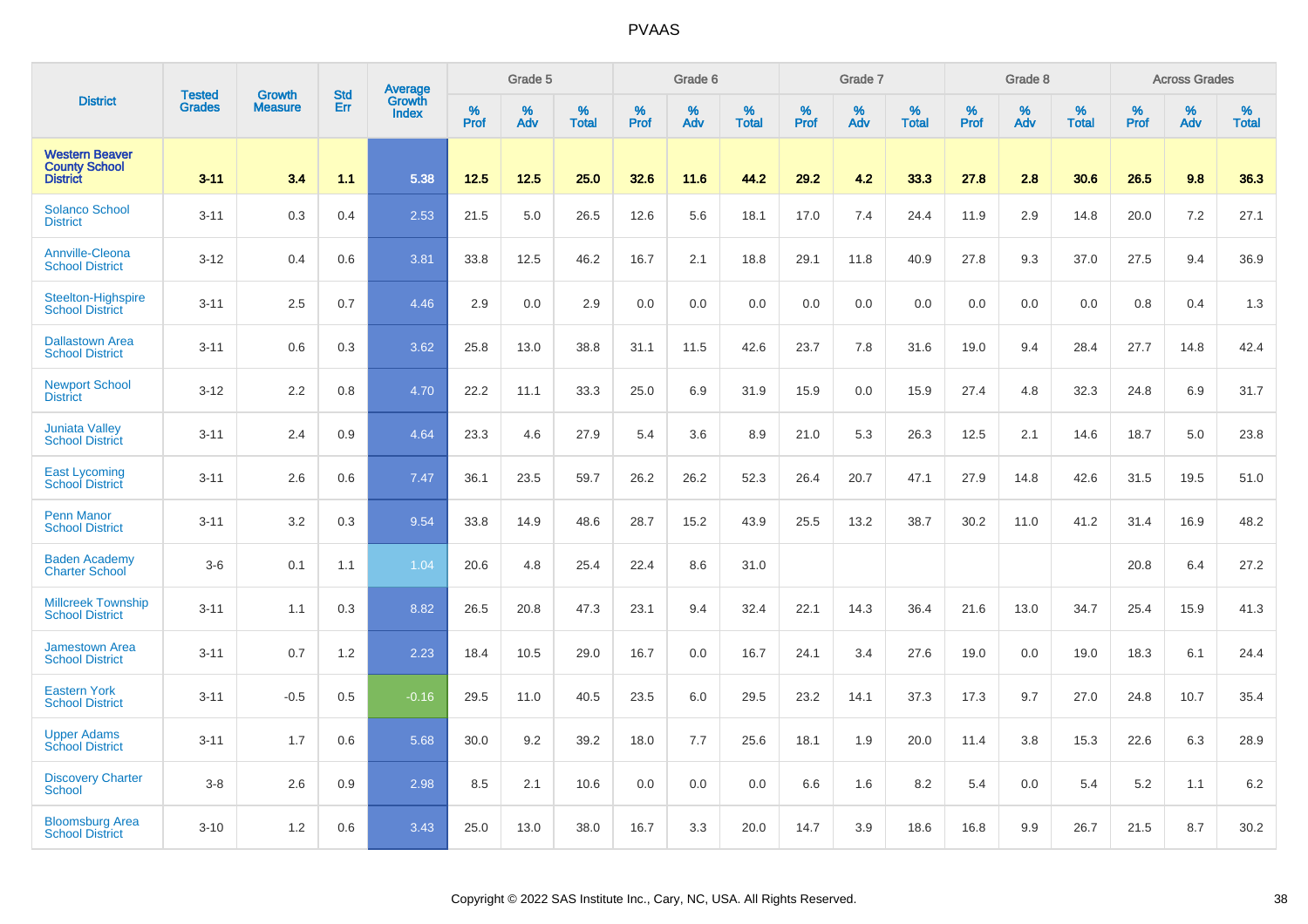|                                                                   | <b>Tested</b> | <b>Growth</b>  | <b>Std</b> | <b>Average</b><br>Growth |                     | Grade 5  |                   |           | Grade 6  |                   |           | Grade 7  |                   |                  | Grade 8  |                   |           | <b>Across Grades</b> |                   |
|-------------------------------------------------------------------|---------------|----------------|------------|--------------------------|---------------------|----------|-------------------|-----------|----------|-------------------|-----------|----------|-------------------|------------------|----------|-------------------|-----------|----------------------|-------------------|
| <b>District</b>                                                   | <b>Grades</b> | <b>Measure</b> | Err        | <b>Index</b>             | $\%$<br><b>Prof</b> | %<br>Adv | %<br><b>Total</b> | %<br>Prof | %<br>Adv | %<br><b>Total</b> | %<br>Prof | %<br>Adv | %<br><b>Total</b> | %<br><b>Prof</b> | %<br>Adv | %<br><b>Total</b> | %<br>Prof | %<br>Adv             | %<br><b>Total</b> |
| <b>Western Beaver</b><br><b>County School</b><br><b>District</b>  | $3 - 11$      | 3.4            | 1.1        | 5.38                     | 12.5                | 12.5     | 25.0              | 32.6      | 11.6     | 44.2              | 29.2      | 4.2      | 33.3              | 27.8             | 2.8      | 30.6              | 26.5      | 9.8                  | 36.3              |
| <b>Westmont Hilltop</b><br><b>School District</b>                 | $3 - 11$      | 2.7            | 0.6        | 6.24                     | 28.0                | 11.0     | 39.0              | 18.4      | 8.2      | 26.5              | 22.2      | 6.2      | 28.4              | 26.1             | 8.7      | 34.8              | 24.1      | 11.7                 | 35.7              |
| <b>Montrose Area</b><br><b>School District</b>                    | $3 - 10$      | 1.4            | 0.7        | 4.16                     | 19.4                | 19.4     | 38.8              | 27.2      | 4.4      | 31.5              | 25.0      | 4.4      | 29.4              | 14.5             | 2.4      | 16.9              | 24.4      | 7.4                  | 31.8              |
| <b>Universal</b><br><b>Creighton Charter</b><br>School            | $3-8$         | 1.1            | 0.7        | 2.15                     | 11.9                | 1.2      | 13.1              | 3.5       | 1.2      | 4.7               | 7.7       | 6.2      | 13.8              | 4.7              | 4.7      | 9.4               | 8.6       | 4.4                  | 13.1              |
| <b>Southern Columbia</b><br><b>Area School</b><br><b>District</b> | $3 - 11$      | 1.8            | 0.7        | 7.30                     | 34.7                | 9.7      | 44.4              | 18.8      | 5.2      | 24.0              | 29.0      | 14.0     | 43.0              | 15.4             | 2.2      | 17.6              | 28.0      | 10.6                 | 38.6              |
| <b>Shade-Central City</b><br><b>School District</b>               | $3 - 11$      | 1.4            | 1.4        | 2.94                     | 18.8                | 0.0      | 18.8              | 26.9      | 0.0      | 26.9              | 20.0      | 10.0     | 30.0              | 34.8             | 0.0      | 34.8              | 29.0      | 3.0                  | 32.1              |
| <b>Derry Township</b><br><b>School District</b>                   | $3 - 10$      | 4.3            | 1.3        | 7.27                     | 39.1                | 28.5     | 67.6              | 51.5      | 21.2     | 72.7              | 30.8      | 34.6     | 65.4              | 14.3             | 71.4     | 85.7              | 37.5      | 30.3                 | 67.8              |
| <b>Berlin</b><br><b>Brothersvalley</b><br><b>School District</b>  | $3 - 11$      | 2.2            | 0.8        | 3.87                     | 34.0                | 15.1     | 49.1              | 21.2      | 3.0      | 24.2              | 30.8      | 3.8      | 34.6              | 18.8             | 8.3      | 27.1              | 25.8      | 10.8                 | 36.6              |
| <b>Chestnut Ridge</b><br><b>School District</b>                   | $3 - 12$      | 4.2            | 0.6        | 7.56                     | 30.4                | 6.5      | 37.0              | 22.2      | 3.7      | 25.9              | 36.8      | 4.2      | 41.0              | 18.4             | 10.2     | 28.6              | 26.7      | 9.7                  | 36.4              |
| Springfield<br><b>Township School</b><br><b>District</b>          | $3 - 11$      | 1.7            | 0.5        | 5.78                     | 31.3                | 12.3     | 43.6              | 26.9      | 11.1     | 38.0              | 28.4      | 21.9     | 50.3              | 31.7             | 17.2     | 49.0              | 33.1      | 15.4                 | 48.5              |
| <b>Esperanza Cyber</b><br><b>Charter School</b>                   | $3 - 11$      | 0.4            | 1.3        | 1.00                     | 0.0                 | 0.0      | 0.0               | 0.0       | 0.0      | 0.0               | 2.6       | 0.0      | 2.6               | 0.0              | 0.0      | 0.0               | 1.6       | 0.0                  | 1.6               |
| <b>Northern Tioga</b><br><b>School District</b>                   | $3 - 12$      | 3.4            | 0.5        | 10.12                    | 22.7                | 5.2      | 27.9              | 32.2      | 4.2      | 36.4              | 16.8      | 2.6      | 19.4              | 23.8             | 6.2      | 30.0              | 25.9      | 7.0                  | 32.8              |
| Lackawanna Trail<br><b>School District</b>                        | $3 - 10$      | 1.4            | 0.7        | 3.97                     | 21.8                | 9.1      | 30.9              | 34.3      | 10.4     | 44.8              | 12.7      | 11.3     | 23.9              | 11.8             | 6.6      | 18.4              | 24.2      | 11.5                 | 35.8              |
| <b>Pequea Valley</b><br><b>School District</b>                    | $3 - 11$      | 2.4            | 0.6        | 6.27                     | 15.6                | 6.4      | 22.0              | 14.0      | 2.2      | 16.1              | 11.7      | 2.3      | 14.1              | 13.1             | 2.0      | 15.2              | 16.9      | 3.8                  | 20.7              |
| <b>Centennial School</b><br><b>District</b>                       | $3 - 10$      | 1.6            | 0.3        | 5.91                     | 23.7                | 5.4      | 29.1              | 18.3      | 3.0      | 21.3              | 22.2      | 5.1      | 27.4              | 13.0             | 8.2      | 21.2              | 21.7      | 6.7                  | 28.4              |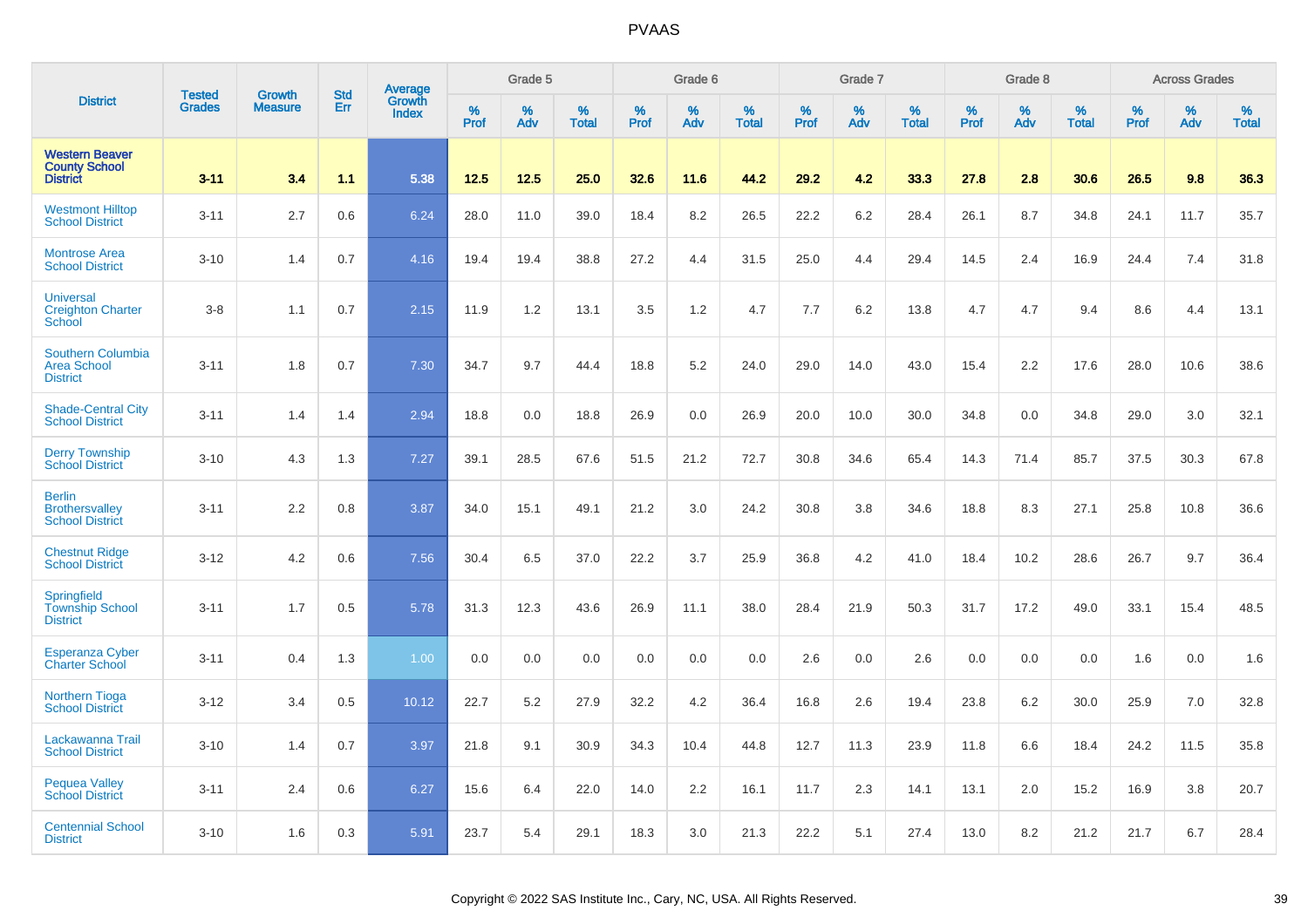|                                                                                | <b>Tested</b> | <b>Growth</b>  | <b>Std</b> | Average                |              | Grade 5  |                   |           | Grade 6  |                   |           | Grade 7  |                   |           | Grade 8  |                   |           | <b>Across Grades</b> |                   |
|--------------------------------------------------------------------------------|---------------|----------------|------------|------------------------|--------------|----------|-------------------|-----------|----------|-------------------|-----------|----------|-------------------|-----------|----------|-------------------|-----------|----------------------|-------------------|
| <b>District</b>                                                                | <b>Grades</b> | <b>Measure</b> | Err        | Growth<br><b>Index</b> | $\%$<br>Prof | %<br>Adv | %<br><b>Total</b> | %<br>Prof | %<br>Adv | %<br><b>Total</b> | %<br>Prof | %<br>Adv | %<br><b>Total</b> | %<br>Prof | %<br>Adv | %<br><b>Total</b> | %<br>Prof | %<br>Adv             | %<br><b>Total</b> |
| <b>Western Beaver</b><br><b>County School</b><br><b>District</b>               | $3 - 11$      | 3.4            | 1.1        | 5.38                   | 12.5         | 12.5     | 25.0              | 32.6      | 11.6     | 44.2              | 29.2      | 4.2      | 33.3              | 27.8      | 2.8      | 30.6              | 26.5      | 9.8                  | 36.3              |
| <b>Kennett</b><br>Consolidated<br><b>School District</b>                       | $3 - 11$      | 1.3            | 0.4        | 6.12                   | 29.8         | 15.1     | 44.9              | 20.2      | 8.3      | 28.5              | 20.2      | 11.6     | 31.7              | 10.9      | 6.9      | 17.8              | 22.4      | 12.3                 | 34.7              |
| <b>Crawford Central</b><br><b>School District</b>                              | $3 - 11$      | 1.9            | 0.4        | 4.77                   | 24.2         | 7.9      | 32.1              | 15.7      | 3.8      | 19.6              | 16.7      | 3.7      | 20.4              | 9.0       | 2.6      | 11.6              | 18.4      | 5.5                  | 23.8              |
| <b>Memphis Street</b><br><b>Academy Charter</b><br>School @ JP<br><b>Jones</b> | $5 - 8$       | 0.7            | 0.7        | 1.39                   | 0.0          | 3.2      | 3.2               | 0.0       | 0.0      | 0.0               | 0.0       | 0.0      | 0.0               | 0.0       | 0.0      | 0.0               | 0.0       | 0.6                  | 0.6               |
| <b>Universal Vare</b><br><b>Charter School</b>                                 | $6 - 8$       | 1.8            | 1.3        | 3.30                   |              |          |                   | 0.0       | 6.2      | 6.2               | 3.6       | 0.0      | 3.6               | 6.4       | 0.0      | 6.4               | 4.7       | 0.9                  | 5.7               |
| <b>Radnor Township</b><br><b>School District</b>                               | $3 - 12$      | 4.4            | 0.4        | 11.22                  | 34.0         | 41.4     | 75.4              | 41.7      | 25.4     | 67.1              | 34.3      | 31.8     | 66.2              | 35.0      | 21.5     | 56.5              | 36.8      | 31.8                 | 68.6              |
| Catasauqua Area<br><b>School District</b>                                      | $3 - 12$      | 1.1            | 0.6        | 2.87                   | 12.0         | 5.4      | 17.4              | 22.7      | 4.0      | 26.7              | 9.8       | 4.9      | 14.7              | 8.9       | 3.3      | 12.2              | 15.4      | 4.4                  | 19.8              |
| Pennsylvania<br><b>Cyber Charter</b><br>School                                 | $3 - 11$      | 1.9            | 0.5        | 4.83                   | 14.1         | 4.9      | 19.0              | 10.8      | 3.4      | 14.2              | 11.7      | 3.5      | 15.2              | 6.5       | 1.6      | 8.1               | 12.6      | 4.4                  | 17.1              |
| <b>Northern Potter</b><br><b>School District</b>                               | $3 - 12$      | 2.0            | 1.1        | 2.34                   | 26.7         | 3.3      | 30.0              | 9.3       | 2.3      | 11.6              | 29.0      | 12.9     | 41.9              | 11.1      | 0.0      | 11.1              | 18.7      | 7.4                  | 26.1              |
| <b>Greenwood School</b><br><b>District</b>                                     | $3 - 11$      | 3.3            | 0.8        | 4.78                   | 30.3         | 13.6     | 43.9              | 32.1      | 7.6      | 39.6              | 9.1       | 1.8      | 10.9              | 25.9      | 14.8     | 40.7              | 28.8      | 15.4                 | 44.2              |
| <b>Mastery Charter</b><br>School - Smedley<br>Campus                           | $3-6$         | $-0.6$         | 1.2        | $-0.35$                | 1.9          | 0.0      | 1.9               | 3.5       | 0.0      | 3.5               |           |          |                   |           |          |                   | 3.5       | 0.0                  | 3.5               |
| <b>Millville Area</b><br><b>School District</b>                                | $3 - 12$      | 3.8            | 0.9        | 5.21                   | 34.0         | 0.0      | 34.0              | 18.9      | 1.9      | 20.8              | 15.9      | 9.1      | 25.0              | 18.4      | 2.6      | 21.0              | 24.6      | 4.7                  | 29.3              |
| <b>Fell Charter School</b>                                                     | $3 - 8$       | 1.1            | 2.2        | 1.36                   | 25.0         | 0.0      | 25.0              | 6.7       | 0.0      | 6.7               |           |          |                   |           |          |                   | 17.1      | 4.0                  | 21.0              |
| <b>Midland Borough</b><br><b>School District</b>                               | $3-8$         | 2.3            | 1.3        | 2.65                   | 10.3         | 6.9      | 17.2              | 13.6      | 0.0      | 13.6              | 14.3      | 0.0      | 14.3              | 9.5       | 4.8      | 14.3              | 15.7      | 2.9                  | 18.6              |
| <b>York City School</b><br><b>District</b>                                     | $3 - 12$      | 1.6            | 0.3        | 5.64                   | 2.5          | 1.0      | 3.5               | 2.0       | 0.2      | 2.2               | 2.6       | 0.5      | 3.1               | 1.4       | 0.2      | 1.6               | 2.8       | 0.6                  | 3.4               |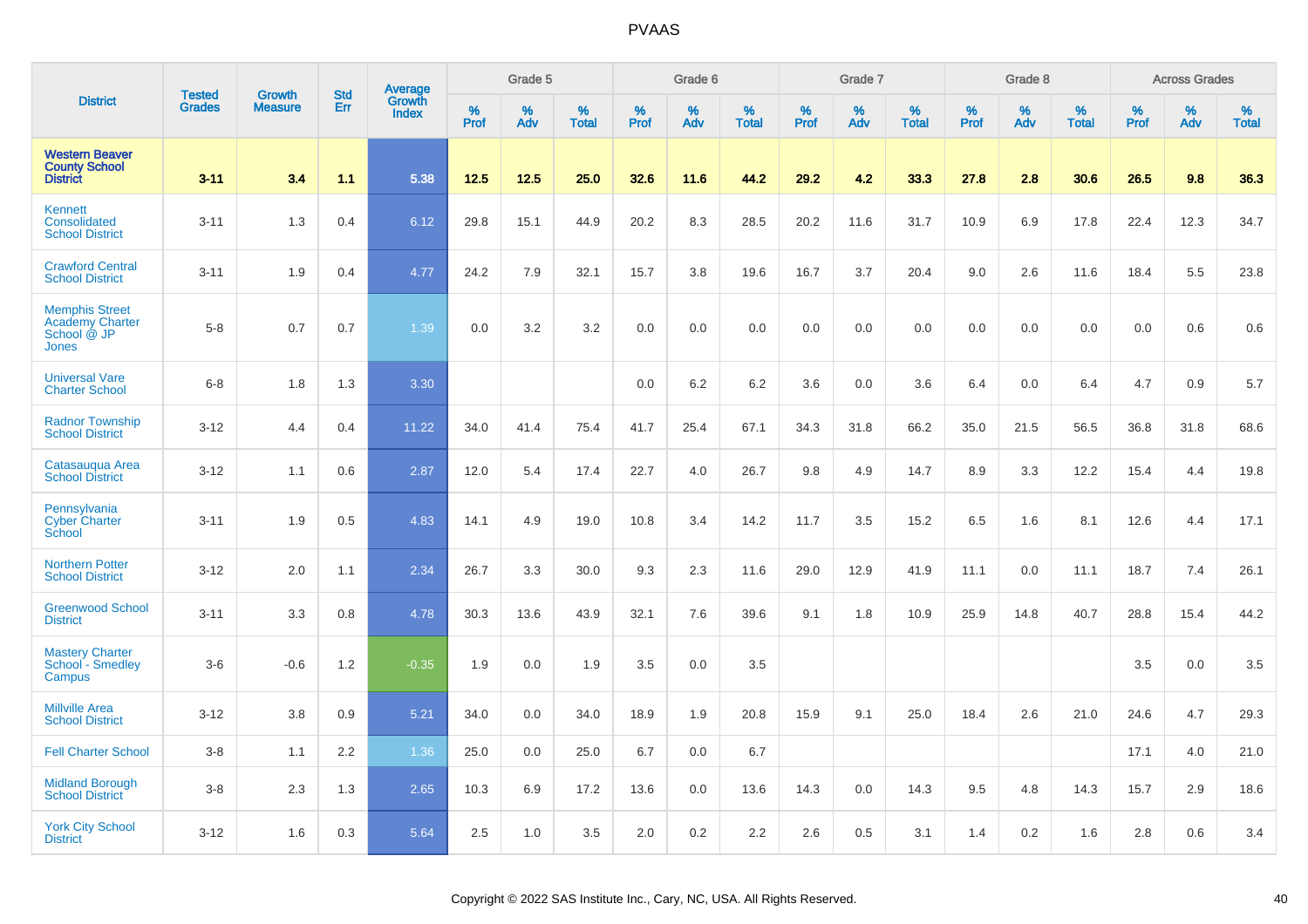|                                                                        |                                |                                 | <b>Std</b> | Average                |                     | Grade 5  |                      |                     | Grade 6  |                   |                     | Grade 7  |                   |                     | Grade 8     |                   |                     | <b>Across Grades</b> |                   |
|------------------------------------------------------------------------|--------------------------------|---------------------------------|------------|------------------------|---------------------|----------|----------------------|---------------------|----------|-------------------|---------------------|----------|-------------------|---------------------|-------------|-------------------|---------------------|----------------------|-------------------|
| <b>District</b>                                                        | <b>Tested</b><br><b>Grades</b> | <b>Growth</b><br><b>Measure</b> | Err        | Growth<br><b>Index</b> | $\%$<br><b>Prof</b> | %<br>Adv | $\%$<br><b>Total</b> | $\%$<br><b>Prof</b> | %<br>Adv | %<br><b>Total</b> | $\%$<br><b>Prof</b> | %<br>Adv | %<br><b>Total</b> | $\%$<br><b>Prof</b> | $\%$<br>Adv | %<br><b>Total</b> | $\%$<br><b>Prof</b> | %<br>Adv             | %<br><b>Total</b> |
| <b>Western Beaver</b><br><b>County School</b><br><b>District</b>       | $3 - 11$                       | 3.4                             | 1.1        | 5.38                   | $12.5$              | 12.5     | 25.0                 | 32.6                | 11.6     | 44.2              | 29.2                | 4.2      | 33.3              | 27.8                | 2.8         | 30.6              | 26.5                | 9.8                  | 36.3              |
| <b>Coudersport Area</b><br><b>School District</b>                      | $3 - 11$                       | 1.4                             | 0.9        | 1.96                   | 35.7                | 3.6      | 39.3                 | 16.7                | 4.8      | 21.4              | 18.9                | 5.7      | 24.5              | 15.1                | 3.8         | 18.9              | 22.0                | 5.7                  | 27.7              |
| <b>Duquesne City</b><br><b>School District</b>                         | $3-8$                          | 1.2                             | 1.3        | 1.95                   | 6.0                 | 2.0      | 8.0                  | 5.6                 | 0.0      | 5.6               |                     |          |                   |                     |             |                   | 3.4                 | 1.7                  | $5.0\,$           |
| Hatboro-Horsham<br><b>School District</b>                              | $3 - 11$                       | 0.6                             | 0.4        | 1.72                   | 26.2                | 8.5      | 34.7                 | 30.0                | 11.1     | 41.1              | 20.8                | 5.2      | 26.0              | 19.7                | 5.7         | 25.4              | 25.9                | 8.7                  | 34.6              |
| Keystone<br><b>Academy Charter</b><br><b>School</b>                    | $3-8$                          | 0.8                             | 0.8        | 2.54                   | 12.3                | 5.3      | 17.5                 | 9.7                 | 4.8      | 14.5              | 12.3                | 1.8      | 14.0              | 6.8                 | 1.7         | 8.5               | 12.4                | 2.8                  | 15.1              |
| Northeastern York<br><b>School District</b>                            | $3 - 11$                       | 1.4                             | 0.4        | 3.99                   | 32.1                | 13.8     | 46.0                 | 21.2                | 8.1      | 29.3              | 21.9                | 6.0      | 27.9              | 29.2                | 15.0        | 44.1              | 27.8                | 13.2                 | 41.0              |
| <b>West Perry School</b><br><b>District</b>                            | $3 - 11$                       | 2.7                             | 0.5        | 6.23                   | 22.5                | 15.9     | 38.4                 | 20.9                | 5.7      | 26.6              | 14.0                | 6.7      | 20.7              | 15.2                | 8.5         | 23.6              | 21.6                | 10.7                 | 32.3              |
| <b>Punxsutawney</b><br>Area School<br><b>District</b>                  | $3 - 11$                       | 4.6                             | 0.6        | 8.24                   | 37.0                | 6.5      | 43.5                 | 36.3                | 10.6     | 46.9              | 22.4                | 4.8      | 27.2              | 20.5                | 7.1         | 27.6              | 27.8                | 11.1                 | 38.8              |
| <b>General Mclane</b><br><b>School District</b>                        | $3 - 11$                       | 3.9                             | 0.5        | 7.89                   | 36.9                | 15.4     | 52.4                 | 27.3                | 12.4     | 39.8              | 25.8                | 23.1     | 49.0              | 26.9                | 7.7         | 34.6              | 30.2                | 16.6                 | 46.8              |
| Widener<br>Partnership<br><b>Charter School</b>                        | $3 - 7$                        | 2.8                             | 1.0        | 2.67                   | 0.0                 | 0.0      | 0.0                  | 2.5                 | 0.0      | 2.5               | 0.0                 | 2.3      | 2.3               |                     |             |                   | 1.4                 | 0.5                  | 1.9               |
| <b>Keystone Central</b><br><b>School District</b>                      | $3 - 11$                       | 1.5                             | 0.4        | 3.98                   | 18.6                | 8.5      | 27.1                 | 20.9                | 8.6      | 29.5              | 10.9                | 3.3      | 14.1              | 10.5                | 2.2         | 12.6              | 19.2                | 8.0                  | 27.2              |
| Pen Argyl Area<br><b>School District</b>                               | $3 - 12$                       | 0.7                             | 0.6        | 1.46                   | 27.3                | 12.5     | 39.8                 | 26.8                | 0.0      | 26.8              | 17.1                | 5.4      | 22.5              | 14.8                | 5.9         | 20.8              | 23.5                | 8.4                  | 32.0              |
| <b>Young Scholars Of</b><br><b>Central PA Charter</b><br><b>School</b> | $3-8$                          | 1.7                             | 1.2        | 2.40                   | 31.8                | 9.1      | 40.9                 | 8.0                 | 4.0      | 12.0              | 28.6                | 14.3     | 42.9              | 0.0                 | 0.0         | 0.0               | 21.7                | 11.1                 | 32.8              |
| <b>Oley Valley School</b><br><b>District</b>                           | $3 - 11$                       | 0.7                             | 0.6        | 2.38                   | 19.8                | 5.0      | 24.8                 | 30.8                | 11.2     | 42.1              | 19.0                | 7.8      | 26.7              | 12.8                | 2.3         | 15.1              | 25.2                | 6.6                  | 31.8              |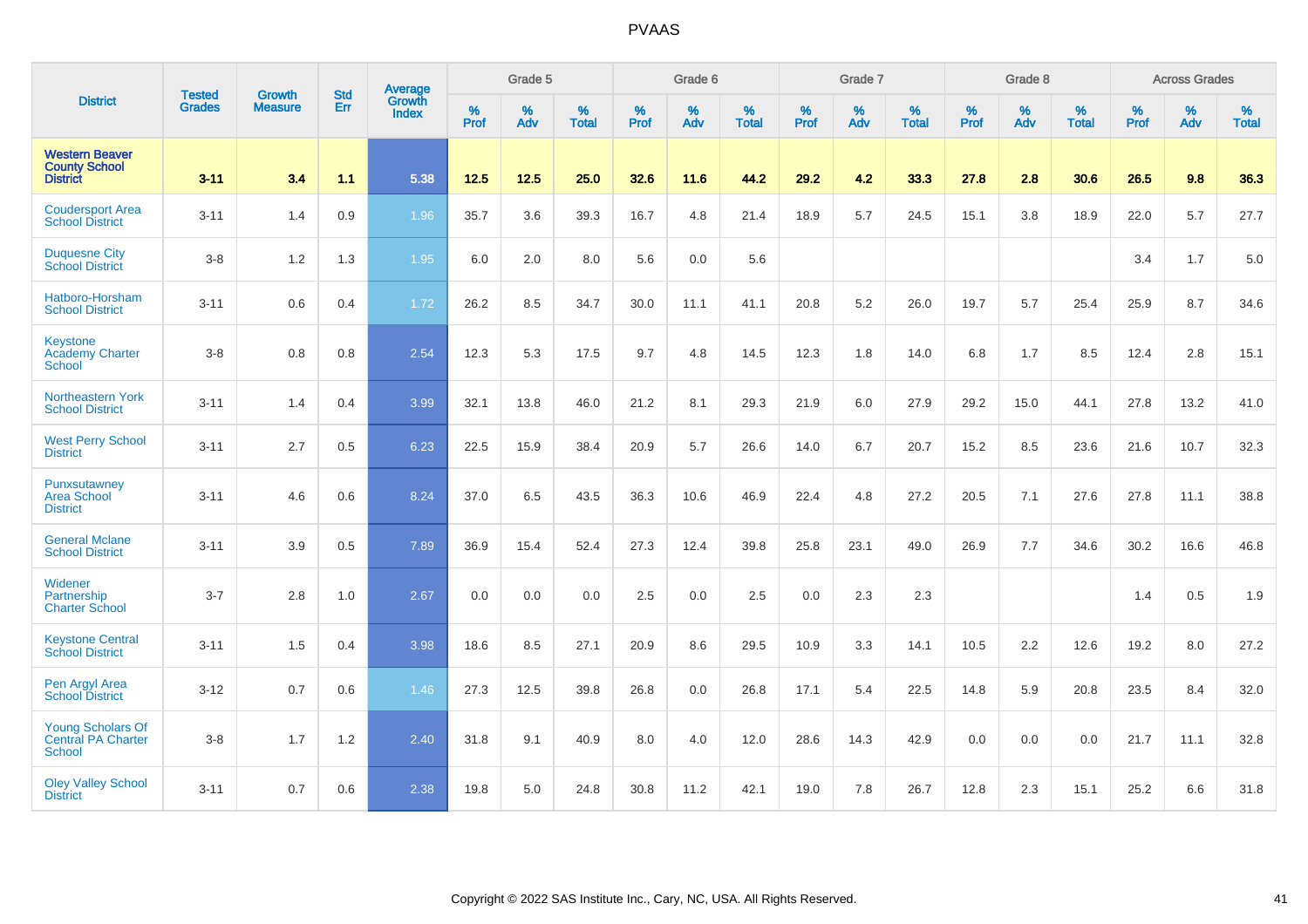|                                                                                          | <b>Tested</b> | <b>Growth</b>  | <b>Std</b> | Average         |              | Grade 5  |                   |           | Grade 6  |                   |           | Grade 7  |                   |           | Grade 8  |                   |           | <b>Across Grades</b> |                   |
|------------------------------------------------------------------------------------------|---------------|----------------|------------|-----------------|--------------|----------|-------------------|-----------|----------|-------------------|-----------|----------|-------------------|-----------|----------|-------------------|-----------|----------------------|-------------------|
| <b>District</b>                                                                          | <b>Grades</b> | <b>Measure</b> | Err        | Growth<br>Index | $\%$<br>Prof | %<br>Adv | %<br><b>Total</b> | %<br>Prof | %<br>Adv | %<br><b>Total</b> | %<br>Prof | %<br>Adv | %<br><b>Total</b> | %<br>Prof | %<br>Adv | %<br><b>Total</b> | %<br>Prof | %<br>Adv             | %<br><b>Total</b> |
| <b>Western Beaver</b><br><b>County School</b><br><b>District</b>                         | $3 - 11$      | 3.4            | 1.1        | 5.38            | $12.5$       | $12.5$   | 25.0              | 32.6      | 11.6     | 44.2              | 29.2      | 4.2      | 33.3              | 27.8      | 2.8      | 30.6              | 26.5      | 9.8                  | 36.3              |
| <b>Mastery Charter</b><br>School-Francis D.<br><b>Pastorius</b><br>Elementary            | $3-8$         | 0.3            | 1.3        | 0.60            | 3.8          | 0.0      | 3.8               | 3.7       | 0.0      | 3.7               | 0.0       | 0.0      | 0.0               | 0.0       | 0.0      | 0.0               | 3.1       | 0.0                  | 3.1               |
| <b>Mount Union Area</b><br><b>School District</b>                                        | $3 - 10$      | 3.0            | 0.7        | 5.20            | 11.7         | 4.3      | 16.0              | 12.4      | 0.0      | 12.4              | 13.4      | 2.4      | 15.8              | 0.0       | 1.2      | 1.2               | 12.2      | 3.3                  | 15.5              |
| <b>Robert Benjamin</b><br><b>Wiley Community</b><br><b>Charter School</b>                | $3 - 8$       | 2.8            | 0.8        | 3.93            | 7.0          | 2.3      | 9.3               | 0.0       | 0.0      | 0.0               | 7.3       | 0.0      | 7.3               | 4.4       | 0.0      | 4.4               | 5.7       | 1.7                  | 7.4               |
| <b>Center For Student</b><br><b>Learning Charter</b><br>School At<br>Pennsbury           | $6 - 12$      | $-0.6$         | 3.1        | $-0.20$         |              |          |                   |           |          |                   |           |          |                   | 0.0       | 0.0      | 0.0               | 3.4       | 0.0                  | 3.4               |
| <b>North East School</b><br><b>District</b>                                              | $3 - 11$      | 1.4            | 0.5        | 2.92            | 33.3         | 9.4      | 42.7              | 23.1      | 9.7      | 32.8              | 26.4      | 9.3      | 35.7              | 31.4      | 13.1     | 44.5              | 29.8      | 12.1                 | 41.8              |
| <b>Global Leadership</b><br><b>Academy Charter</b><br><b>School Southwest</b><br>at Huey | $3 - 8$       | 1.0            | 1.7        | 1.39            | 0.0          | 0.0      | 0.0               | 0.0       | 0.0      | 0.0               |           |          |                   | 0.0       | 0.0      | 0.0               | 0.0       | 0.0                  | 0.0               |
| <b>Hope For</b><br><b>Hyndman Charter</b><br>School                                      | $3 - 11$      | 4.1            | 1.8        | 3.10            |              |          |                   | 6.2       | 0.0      | $6.2\,$           | 8.3       | 8.3      | 16.7              | 0.0       | 0.0      | 0.0               | 9.9       | $1.2$                | 11.1              |
| <b>Moshannon Valley</b><br><b>School District</b>                                        | $3 - 10$      | 2.3            | 0.8        | 2.85            | 19.6         | 13.0     | 32.6              | 14.8      | 18.5     | 33.3              | 21.0      | 4.8      | 25.8              | 16.9      | 6.2      | 23.1              | 19.9      | 8.5                  | 28.4              |
| Lake-Lehman<br><b>School District</b>                                                    | $3 - 11$      | 2.9            | 0.6        | 5.69            | 30.6         | 9.9      | 40.5              | 21.0      | 6.7      | 27.6              | 23.7      | 6.1      | 29.8              | 14.2      | 4.4      | 18.6              | 26.3      | 6.7                  | 33.1              |
| <b>Bellefonte Area</b><br><b>School District</b>                                         | $3 - 11$      | 3.1            | 0.5        | 7.49            | 32.7         | 22.0     | 54.8              | 31.6      | 7.3      | 39.0              | 23.4      | 5.5      | 29.0              | 14.8      | 9.9      | 24.8              | 28.6      | 15.7                 | 44.3              |
| <b>Premier Arts And</b><br><b>Science Charter</b><br><b>School</b>                       | $3-5$         | $-0.1$         | 2.0        | $-0.05$         | 0.0          | 0.0      | 0.0               |           |          |                   |           |          |                   |           |          |                   | 3.8       | $1.0$                | 4.8               |
| <b>Kane Area School</b><br><b>District</b>                                               | $3 - 10$      | 3.7            | 0.7        | 6.38            | 21.1         | 19.7     | 40.8              | 14.1      | 3.1      | 17.2              | 29.8      | 17.9     | 47.8              | 6.1       | 1.2      | 7.3               | 21.5      | 9.0                  | 30.4              |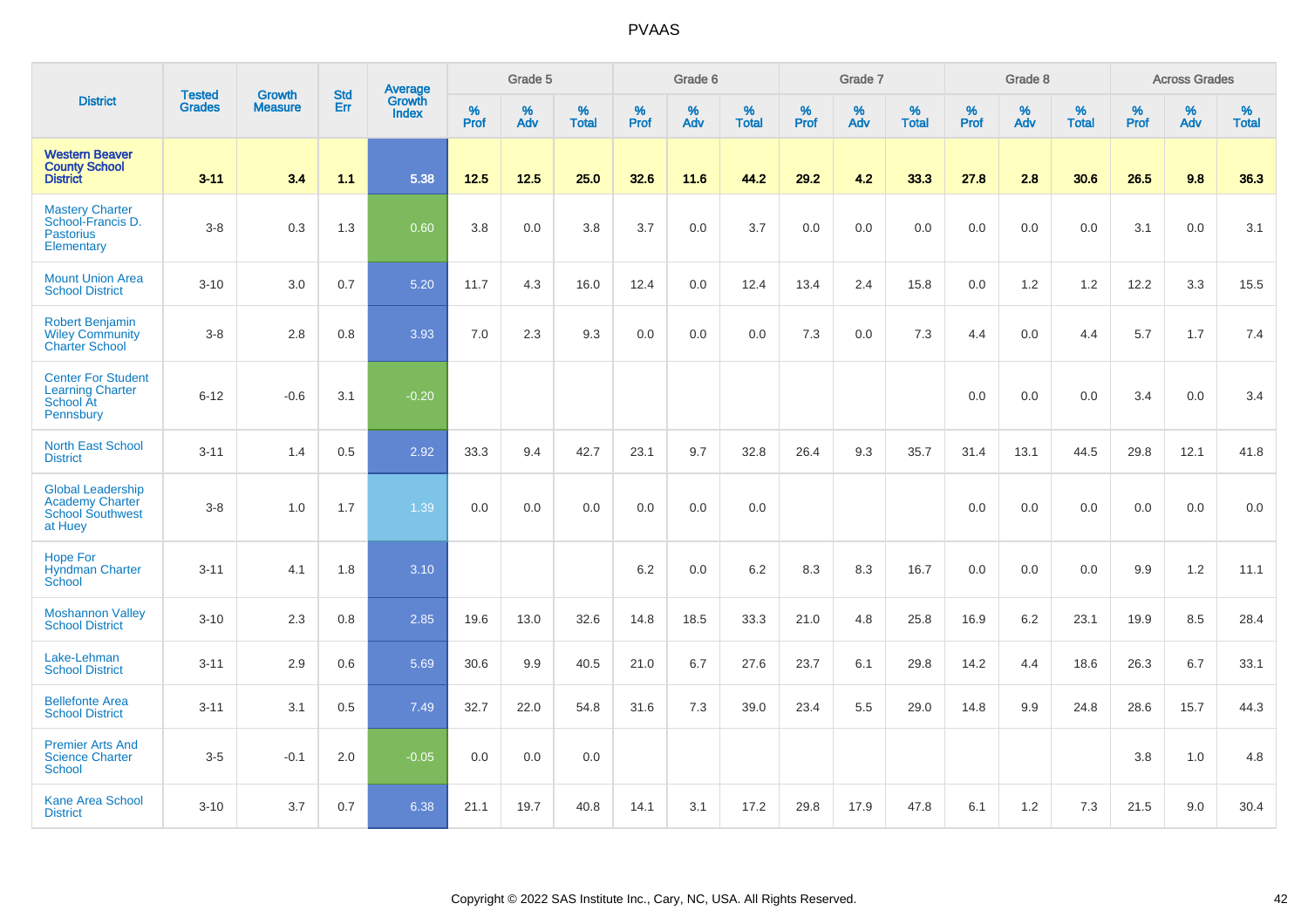|                                                                  |                                |                                 | <b>Std</b> | Average                |           | Grade 5  |                   |           | Grade 6  |                   |           | Grade 7  |                   |              | Grade 8  |                   |                  | <b>Across Grades</b> |                   |
|------------------------------------------------------------------|--------------------------------|---------------------------------|------------|------------------------|-----------|----------|-------------------|-----------|----------|-------------------|-----------|----------|-------------------|--------------|----------|-------------------|------------------|----------------------|-------------------|
| <b>District</b>                                                  | <b>Tested</b><br><b>Grades</b> | <b>Growth</b><br><b>Measure</b> | Err        | Growth<br><b>Index</b> | %<br>Prof | %<br>Adv | %<br><b>Total</b> | %<br>Prof | %<br>Adv | %<br><b>Total</b> | %<br>Prof | %<br>Adv | %<br><b>Total</b> | $\%$<br>Prof | %<br>Adv | %<br><b>Total</b> | %<br><b>Prof</b> | %<br>Adv             | %<br><b>Total</b> |
| <b>Western Beaver</b><br><b>County School</b><br><b>District</b> | $3 - 11$                       | 3.4                             | 1.1        | 5.38                   | 12.5      | 12.5     | 25.0              | 32.6      | 11.6     | 44.2              | 29.2      | 4.2      | 33.3              | 27.8         | 2.8      | 30.6              | 26.5             | 9.8                  | 36.3              |
| <b>South Park School</b><br><b>District</b>                      | $3 - 11$                       | 3.3                             | 0.6        | 5.37                   | 33.3      | 11.9     | 45.2              | 27.8      | 11.3     | 39.2              | 21.8      | 16.8     | 38.7              | 24.0         | 8.6      | 32.7              | 28.8             | 10.4                 | 39.2              |
| <b>Mastery Charter</b><br>School -<br>Shoemaker<br>Campus        | $7 - 10$                       | 1.9                             | 1.6        | 1.76                   |           |          |                   |           |          |                   | 9.4       | 0.0      | 9.4               | 4.2          | 0.0      | 4.2               | 7.1              | 0.0                  | 7.1               |
| <b>Aspira Bilingual</b><br><b>Cyber Charter</b><br>School        | $3 - 11$                       | 4.2                             | 1.5        | 3.82                   |           |          |                   | 0.0       | 0.0      | 0.0               | 0.0       | 0.0      | 0.0               | 0.0          | 0.0      | 0.0               | 1.6              | 0.0                  | 1.6               |
| <b>Bear Creek</b><br>Community<br><b>Charter School</b>          | $3 - 8$                        | 4.4                             | 0.8        | 5.57                   | 30.8      | 9.6      | 40.4              | 19.6      | 13.7     | 33.3              | 23.1      | 5.8      | 28.8              | 18.4         | 0.0      | 18.4              | 27.2             | 7.9                  | 35.1              |
| <b>Souderton Charter</b><br><b>School</b><br>Collaborative       | $3 - 8$                        | 4.0                             | 1.3        | 4.28                   | 51.8      | 22.2     | 74.1              | 44.0      | 24.0     | 68.0              | 28.6      | 38.1     | 66.7              | 41.2         | 11.8     | 52.9              | 40.1             | 26.8                 | 66.9              |
| <b>Central Cambria</b><br><b>School District</b>                 | $3 - 11$                       | 2.5                             | 0.6        | 4.43                   | 32.5      | 14.5     | 47.0              | 19.5      | 8.0      | 27.4              | 20.2      | 8.8      | 29.0              | 16.5         | 10.2     | 26.8              | 23.8             | 11.4                 | 35.1              |
| <b>Farrell Area School</b><br><b>District</b>                    | $3 - 11$                       | 5.3                             | 1.0        | 7.64                   | 15.6      | 0.0      | 15.6              | 17.1      | 0.0      | 17.1              | 2.3       | 0.0      | 2.3               | 5.1          | 0.0      | 5.1               | 12.3             | 1.5                  | 13.8              |
| <b>Infinity Charter</b><br>School                                | $3 - 8$                        | 5.9                             | 1.2        | 4.84                   | 40.9      | 31.8     | 72.7              | 46.2      | 11.5     | 57.7              | 41.7      | 45.8     | 87.5              | 38.1         | 19.0     | 57.1              | 38.7             | 29.6                 | 68.3              |
| <b>Penncrest School</b><br><b>District</b>                       | $3 - 11$                       | 1.8                             | 0.4        | 4.21                   | 19.7      | $6.2\,$  | 25.8              | 21.6      | 1.8      | 23.4              | 17.5      | 5.0      | 22.5              | 17.1         | 3.5      | 20.6              | 22.0             | 5.3                  | 27.3              |
| <b>Lehigh Valley Dual</b><br>Language Charter<br>School          | $3 - 8$                        | 3.1                             | 2.3        | 1.36                   | 0.0       | 0.0      | 0.0               | 7.7       | 0.0      | 7.7               |           |          |                   |              |          |                   | 4.2              | 0.0                  | 4.2               |
| <b>Avonworth School</b><br><b>District</b>                       | $3 - 10$                       | 2.8                             | 0.5        | 5.25                   | 33.8      | 25.5     | 59.3              | 37.7      | 12.3     | 50.0              | 31.5      | 13.8     | 45.4              | 35.8         | 14.2     | 50.0              | 35.2             | 20.0                 | 55.2              |
| <b>Bald Eagle Area</b><br><b>School District</b>                 | $3 - 11$                       | 2.6                             | 0.6        | 4.48                   | 35.2      | 14.8     | 50.0              | 25.7      | 8.9      | 34.6              | 17.0      | 6.8      | 23.7              | 15.0         | 10.6     | 25.7              | 25.1             | 13.7                 | 38.8              |
| <b>Young Scholars</b><br><b>Charter School</b>                   | $6 - 8$                        | 2.6                             | 0.8        | 3.60                   |           |          |                   | 1.8       | 0.0      | 1.8               | 4.6       | 0.0      | 4.6               | 0.0          | 0.0      | 0.0               | 2.0              | 0.0                  | 2.0               |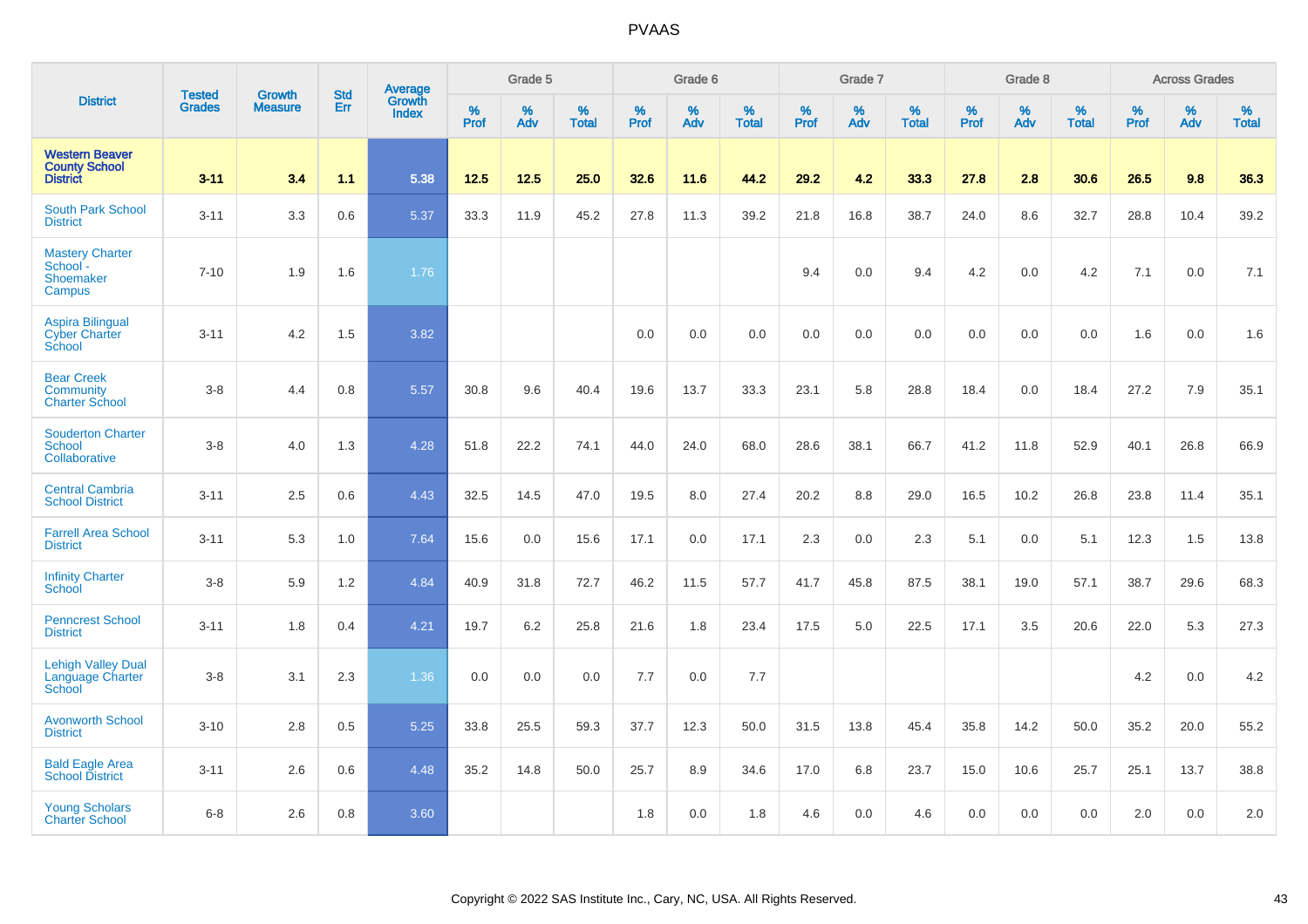|                                                                  |                                |                                 | <b>Std</b> |                                          |                  | Grade 5  |                   |           | Grade 6  |                   |           | Grade 7  |                   |                  | Grade 8  |                   |                  | <b>Across Grades</b> |                   |
|------------------------------------------------------------------|--------------------------------|---------------------------------|------------|------------------------------------------|------------------|----------|-------------------|-----------|----------|-------------------|-----------|----------|-------------------|------------------|----------|-------------------|------------------|----------------------|-------------------|
| <b>District</b>                                                  | <b>Tested</b><br><b>Grades</b> | <b>Growth</b><br><b>Measure</b> | Err        | <b>Average</b><br>Growth<br><b>Index</b> | %<br><b>Prof</b> | %<br>Adv | %<br><b>Total</b> | %<br>Prof | %<br>Adv | %<br><b>Total</b> | %<br>Prof | %<br>Adv | %<br><b>Total</b> | %<br><b>Prof</b> | %<br>Adv | %<br><b>Total</b> | %<br><b>Prof</b> | %<br>Adv             | %<br><b>Total</b> |
| <b>Western Beaver</b><br><b>County School</b><br><b>District</b> | $3 - 11$                       | 3.4                             | 1.1        | 5.38                                     | 12.5             | 12.5     | 25.0              | 32.6      | 11.6     | 44.2              | 29.2      | 4.2      | 33.3              | 27.8             | 2.8      | 30.6              | 26.5             | 9.8                  | 36.3              |
| <b>Riverside School</b><br><b>District</b>                       | $3 - 11$                       | 4.3                             | 0.6        | 7.08                                     | 18.6             | 7.8      | 26.5              | 13.1      | 7.1      | 20.2              | 16.5      | 13.6     | 30.1              | 16.4             | 4.6      | 20.9              | 19.2             | 7.7                  | 27.0              |
| <b>Wayne Highlands</b><br><b>School District</b>                 | $3 - 11$                       | 2.2                             | 0.5        | 4.54                                     | 36.4             | 14.3     | 50.7              | 31.5      | 11.4     | 43.0              | 25.6      | 14.3     | 39.9              | 27.6             | 4.9      | 32.5              | 29.9             | 16.0                 | 46.0              |
| <b>North Clarion</b><br><b>County School</b><br><b>District</b>  | $3 - 12$                       | 5.1                             | 0.9        | 5.51                                     | 34.1             | 6.8      | 40.9              | 31.7      | 12.2     | 43.9              | 21.4      | 7.1      | 28.6              | 15.9             | 11.4     | 27.3              | 26.5             | 10.6                 | 37.1              |
| <b>Bradford Area</b><br><b>School District</b>                   | $3 - 12$                       | 4.4                             | 0.5        | 9.21                                     | 33.5             | 10.2     | 43.7              | 23.4      | 8.8      | 32.2              | 18.9      | 13.9     | 32.8              | 27.8             | 7.6      | 35.4              | 26.9             | 11.3                 | 38.3              |
| <b>New Day Charter</b><br><b>School</b>                          | $7 - 11$                       | 2.2                             | 3.1        | 0.71                                     |                  |          |                   |           |          |                   |           |          |                   | 0.0              | 0.0      | 0.0               | 0.0              | 0.0                  | 0.0               |
| <b>Port Allegany</b><br><b>School District</b>                   | $3 - 11$                       | 1.7                             | 0.7        | 2.30                                     | 20.0             | 5.7      | 25.7              | 7.4       | 1.5      | 8.8               | 17.4      | 2.9      | 20.3              | 13.1             | 9.8      | 23.0              | 16.8             | 5.7                  | 22.5              |
| <b>Athens Area</b><br><b>School District</b>                     | $3 - 11$                       | 3.8                             | 0.5        | 7.01                                     | 31.2             | 6.2      | 37.5              | 28.2      | 5.9      | 34.1              | 22.2      | 5.2      | 27.4              | 19.3             | 10.7     | 30.0              | 26.5             | 8.2                  | 34.6              |
| <b>Provident Charter</b><br><b>School</b>                        | $3-8$                          | 3.6                             | 1.0        | 3.98                                     | 4.4              | 2.2      | 6.5               | 10.5      | 0.0      | 10.5              | 9.1       | 0.0      | 9.1               | 0.0              | 3.3      | 3.3               | 9.2              | 2.5                  | 11.7              |
| <b>Mastery Charter</b><br>School - Clymer<br>Elementary          | $3-6$                          | 1.9                             | 1.5        | 1.23                                     | 0.0              | 0.0      | 0.0               | 3.8       | 0.0      | 3.8               |           |          |                   |                  |          |                   | 2.6              | 0.8                  | 3.4               |
| <b>Wattsburg Area</b><br><b>School District</b>                  | $3 - 11$                       | 4.1                             | 0.6        | 6.55                                     | 25.0             | 18.2     | 43.2              | 27.2      | 17.4     | 44.6              | 19.6      | 7.6      | 27.2              | 31.7             | 12.9     | 44.6              | 26.7             | 12.5                 | 39.2              |
| <b>Arts Academy</b><br>Elementary<br><b>Charter School</b>       | $3-5$                          | 1.7                             | 1.9        | 0.91                                     | 5.3              | 0.0      | 5.3               |           |          |                   |           |          |                   |                  |          |                   | 5.1              | 0.0                  | 5.1               |
| <b>South Western</b><br><b>School District</b>                   | $3 - 12$                       | 2.8                             | 0.4        | 7.84                                     | 23.7             | 5.4      | 29.2              | 15.7      | 11.7     | 27.4              | 17.8      | 6.0      | 23.8              | 19.1             | 10.1     | 29.2              | 21.6             | 8.9                  | 30.4              |
| <b>Donegal School</b><br><b>District</b>                         | $3 - 12$                       | 3.0                             | 0.5        | 6.51                                     | 18.1             | 9.9      | 28.0              | 22.5      | 3.2      | 25.7              | 12.4      | 14.8     | 27.2              | 16.6             | 9.5      | 26.0              | 19.7             | 10.6                 | 30.3              |
| New Hope-<br><b>Solebury School</b><br><b>District</b>           | $3 - 11$                       | 4.2                             | 0.6        | 6.75                                     | 40.4             | 25.5     | 66.0              | 41.2      | 11.8     | 52.9              | 25.5      | 17.0     | 42.6              | 37.6             | 19.3     | 56.9              | 36.8             | 21.0                 | 57.8              |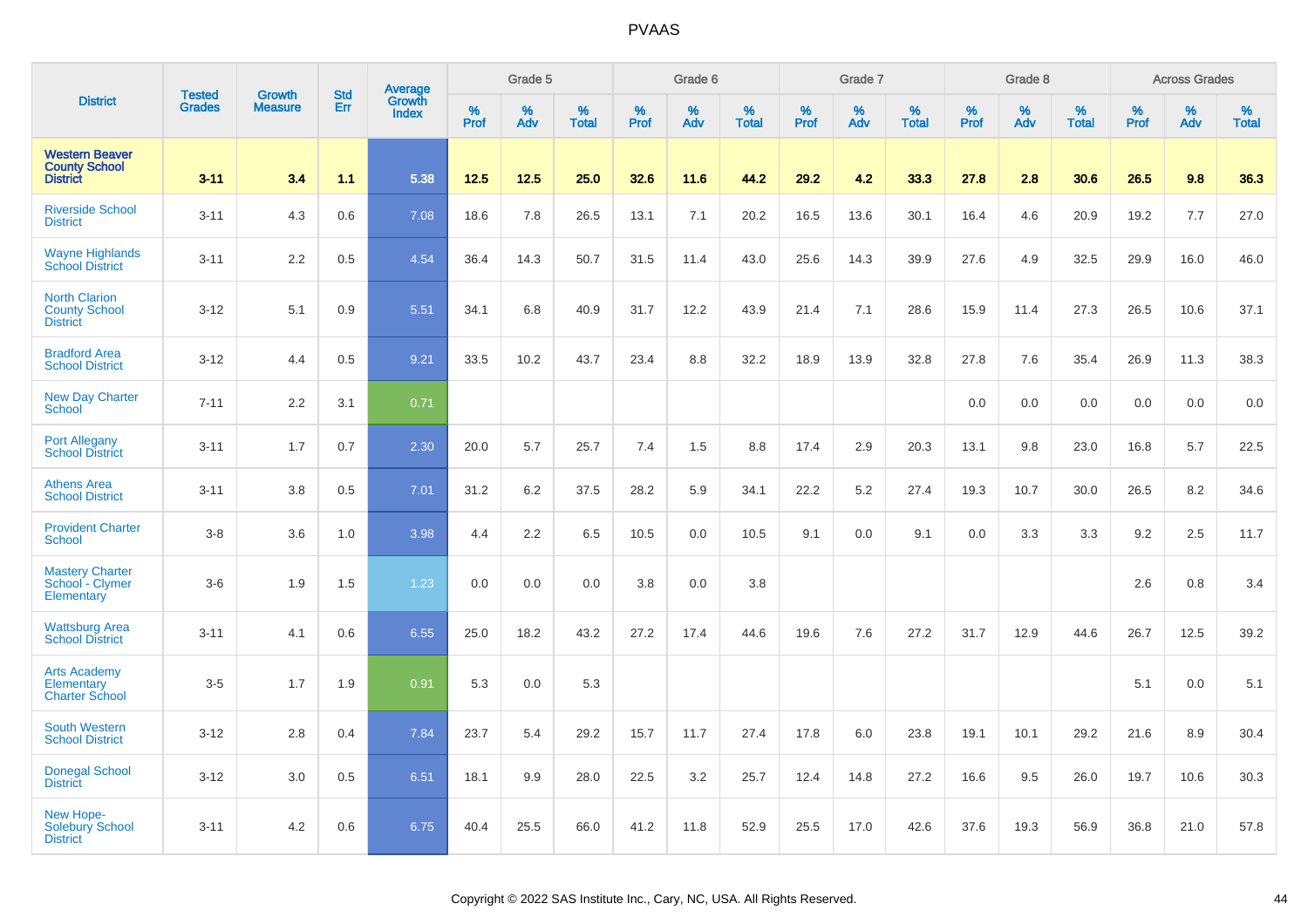|                                                                  | <b>Tested</b> | <b>Growth</b>  | <b>Std</b> | Average                |                     | Grade 5  |                   |           | Grade 6  |                   |           | Grade 7  |                   |           | Grade 8  |                   |                  | <b>Across Grades</b> |                   |
|------------------------------------------------------------------|---------------|----------------|------------|------------------------|---------------------|----------|-------------------|-----------|----------|-------------------|-----------|----------|-------------------|-----------|----------|-------------------|------------------|----------------------|-------------------|
| <b>District</b>                                                  | <b>Grades</b> | <b>Measure</b> | Err        | Growth<br><b>Index</b> | $\%$<br><b>Prof</b> | %<br>Adv | %<br><b>Total</b> | %<br>Prof | %<br>Adv | %<br><b>Total</b> | %<br>Prof | %<br>Adv | %<br><b>Total</b> | %<br>Prof | %<br>Adv | %<br><b>Total</b> | %<br><b>Prof</b> | %<br>Adv             | %<br><b>Total</b> |
| <b>Western Beaver</b><br><b>County School</b><br><b>District</b> | $3 - 11$      | 3.4            | 1.1        | 5.38                   | 12.5                | $12.5$   | 25.0              | 32.6      | 11.6     | 44.2              | 29.2      | 4.2      | 33.3              | 27.8      | 2.8      | 30.6              | 26.5             | 9.8                  | 36.3              |
| <b>West York Area</b><br><b>School District</b>                  | $3 - 12$      | 2.3            | 0.4        | 5.18                   | 19.9                | 5.6      | 25.5              | 14.8      | 4.8      | 19.6              | 15.0      | 5.8      | 20.9              | 16.3      | 4.2      | 20.5              | 19.8             | 5.9                  | 25.6              |
| <b>Mountain View</b><br><b>School District</b>                   | $3 - 11$      | 5.6            | 0.8        | 7.04                   | 28.3                | 1.7      | 30.0              | 16.3      | 2.0      | 18.4              | 25.9      | 7.4      | 33.3              | 27.1      | 8.5      | 35.6              | 21.4             | 4.2                  | 25.6              |
| <b>Centre Learning</b><br>Community<br><b>Charter School</b>     | $5 - 8$       | 4.9            | 2.0        | 2.45                   |                     |          |                   |           |          |                   | 25.0      | 12.5     | 37.5              | 0.0       | 17.6     | 17.6              | 24.1             | 18.5                 | 42.6              |
| <b>Bedford Area</b><br><b>School District</b>                    | $3 - 11$      | 3.8            | 0.6        | 7.33                   | 34.4                | 4.2      | 38.7              | 32.2      | 7.8      | 40.0              | 25.4      | 8.8      | 34.2              | 24.2      | 7.8      | 32.0              | 31.3             | 10.5                 | 41.7              |
| <b>Seven Generations</b><br><b>Charter School</b>                | $3-5$         | 2.5            | 2.0        | 1.26                   | 24.3                | 5.4      | 29.7              |           |          |                   |           |          |                   |           |          |                   | 25.6             | 5.6                  | 31.2              |
| <b>Richland School</b><br><b>District</b>                        | $3 - 11$      | 3.8            | 0.6        | 6.45                   | 40.8                | 21.4     | 62.1              | 40.4      | 10.6     | 51.1              | 39.8      | 10.9     | 50.8              | 25.5      | 13.2     | 38.7              | 36.6             | 16.5                 | 53.1              |
| Tredyffrin-<br><b>Easttown School</b><br><b>District</b>         | $3 - 10$      | 1.9            | 0.4        | 4.37                   | 36.2                | 36.2     | 72.4              | 36.8      | 28.2     | 65.0              | 32.6      | 33.0     | 65.7              | 26.4      | 40.3     | 66.7              | 33.6             | 38.6                 | 72.2              |
| <b>Karns City Area</b><br><b>School District</b>                 | $3 - 11$      | 3.6            | 0.6        | 5.98                   | 23.6                | 9.0      | 32.6              | 29.6      | 1.1      | 30.7              | 22.4      | 3.4      | 25.9              | 16.8      | 3.7      | 20.6              | 24.0             | 3.2                  | 27.2              |
| Shanksville-<br><b>Stonycreek School</b><br><b>District</b>      | $3 - 10$      | 6.4            | 1.4        | 4.61                   | 28.6                | 0.0      | 28.6              | 25.0      | 4.2      | 29.2              | 20.0      | 5.0      | 25.0              | 22.2      | 0.0      | 22.2              | 26.3             | 1.7                  | 28.0              |
| <b>Mastery Charter</b><br>School John Wister<br>Elementary       | $3-5$         | 3.9            | 2.6        | 1.52                   | 5.0                 | 0.0      | 5.0               |           |          |                   |           |          |                   |           |          |                   | 2.9              | 0.0                  | 2.9               |
| <b>Universal Bluford</b><br><b>Charter School</b>                | $3-6$         | 4.8            | 1.4        | 4.14                   | 4.4                 | 0.0      | 4.4               | 2.7       | 0.0      | 2.7               |           |          |                   |           |          |                   | 4.3              | 0.0                  | 4.3               |
| <b>Dubois Area</b><br><b>School District</b>                     | $3 - 11$      | 2.1            | 0.4        | 5.38                   | 22.4                | 11.0     | 33.3              | 21.6      | 8.3      | 29.9              | 18.7      | 5.9      | 24.5              | 14.1      | 5.2      | 19.4              | 22.6             | 11.7                 | 34.2              |
| Gettysburg<br><b>Montessori Charter</b><br><b>School</b>         | $3-6$         | 5.4            | 1.9        | 2.75                   | 19.0                | 19.0     | 38.1              | 11.1      | 0.0      | 11.1              |           |          |                   |           |          |                   | 19.2             | 9.6                  | 28.7              |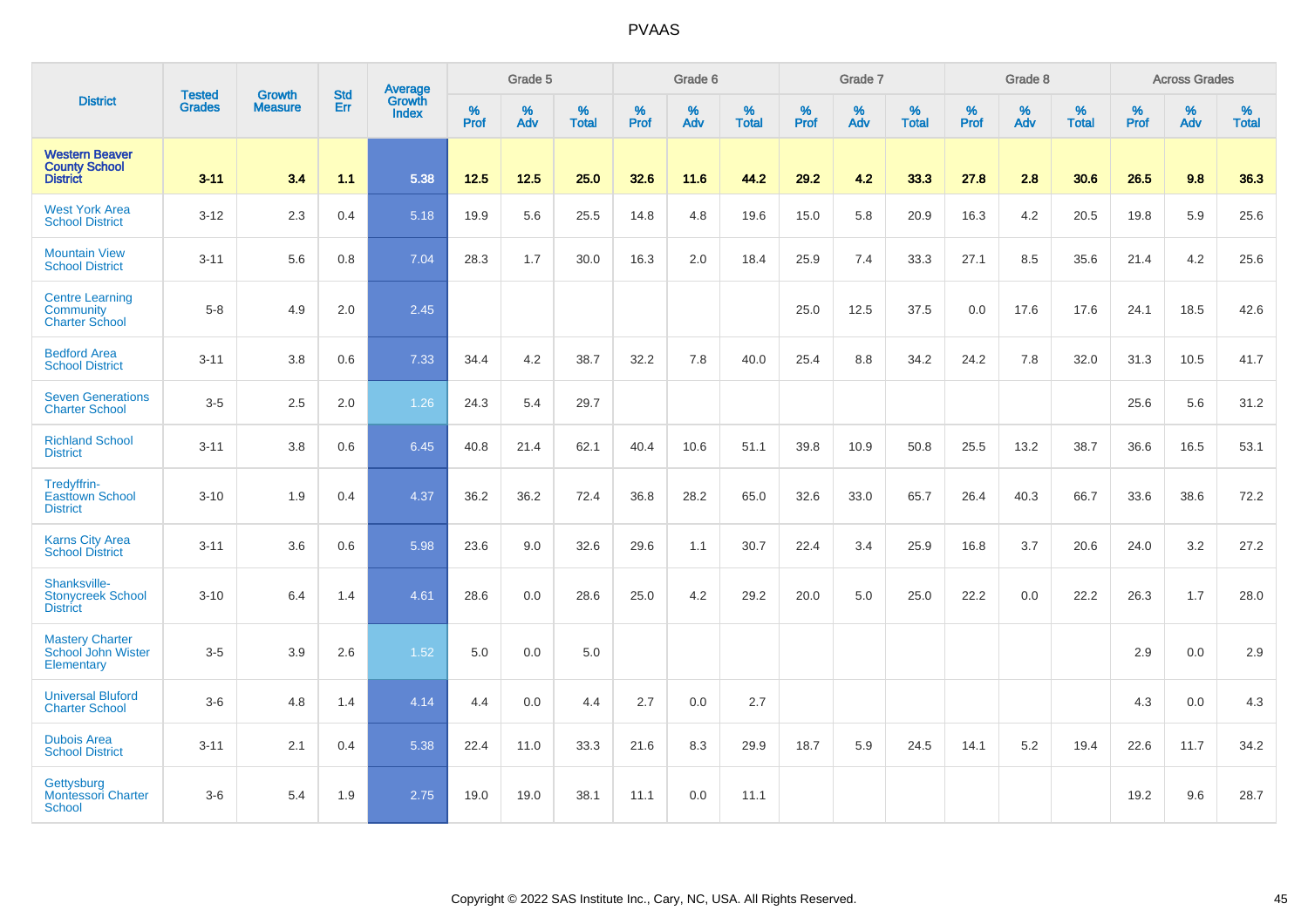|                                                                      | <b>Tested</b> | <b>Growth</b>  | <b>Std</b> | Average                |              | Grade 5  |                   |           | Grade 6  |                   |           | Grade 7  |                   |           | Grade 8  |                   |           | <b>Across Grades</b> |                   |
|----------------------------------------------------------------------|---------------|----------------|------------|------------------------|--------------|----------|-------------------|-----------|----------|-------------------|-----------|----------|-------------------|-----------|----------|-------------------|-----------|----------------------|-------------------|
| <b>District</b>                                                      | <b>Grades</b> | <b>Measure</b> | Err        | <b>Growth</b><br>Index | $\%$<br>Prof | %<br>Adv | %<br><b>Total</b> | %<br>Prof | %<br>Adv | %<br><b>Total</b> | %<br>Prof | %<br>Adv | %<br><b>Total</b> | %<br>Prof | %<br>Adv | %<br><b>Total</b> | %<br>Prof | %<br>Adv             | %<br><b>Total</b> |
| <b>Western Beaver</b><br><b>County School</b><br><b>District</b>     | $3 - 11$      | 3.4            | 1.1        | 5.38                   | 12.5         | 12.5     | 25.0              | 32.6      | 11.6     | 44.2              | 29.2      | 4.2      | 33.3              | 27.8      | 2.8      | 30.6              | 26.5      | 9.8                  | 36.3              |
| <b>Warren County</b><br><b>School District</b>                       | $3 - 11$      | 2.7            | 0.4        | 7.14                   | 21.0         | 7.4      | 28.4              | 15.7      | 3.7      | 19.3              | 12.0      | 0.7      | 12.6              | 13.8      | 2.9      | 16.7              | 17.7      | 4.3                  | 22.0              |
| <b>Conneaut School</b><br><b>District</b>                            | $3 - 12$      | 3.7            | 0.5        | 6.95                   | 21.8         | 7.5      | 29.3              | 23.8      | 9.8      | 33.6              | 19.4      | 6.7      | 26.1              | 17.9      | 3.4      | 21.4              | 24.4      | 10.4                 | 34.8              |
| <b>Montour School</b><br><b>District</b>                             | $3 - 11$      | 5.0            | 0.4        | 11.10                  | 31.8         | 25.1     | 57.0              | 30.6      | 24.5     | 55.1              | 26.3      | 30.1     | 56.5              | 26.6      | 30.6     | 57.3              | 31.2      | 26.8                 | 58.1              |
| <b>Hempfield School</b><br><b>District</b>                           | $3 - 11$      | 3.5            | 0.3        | 11.50                  | 32.6         | 14.9     | 47.5              | 27.8      | 18.0     | 45.8              | 22.6      | 18.5     | 41.1              | 24.4      | 18.7     | 43.1              | 27.9      | 18.3                 | 46.2              |
| <b>Smethport Area</b><br><b>School District</b>                      | $3 - 12$      | 7.1            | 0.8        | 8.76                   | 29.2         | 8.3      | 37.5              | 24.6      | 8.8      | 33.3              | 16.9      | 6.2      | 23.1              | 22.6      | 4.8      | 27.4              | 22.1      | 9.4                  | 31.5              |
| <b>Midd-West School</b><br><b>District</b>                           | $3 - 11$      | 4.5            | 0.6        | 8.11                   | 29.8         | 11.2     | 41.0              | 35.1      | 9.9      | 45.0              | 18.2      | 14.1     | 32.3              | 21.6      | 8.0      | 29.6              | 27.0      | 9.8                  | 36.8              |
| <b>Austin Area School</b><br><b>District</b>                         | $3 - 11$      | 10.1           | 1.6        | 6.38                   | 23.1         | 15.4     | 38.5              | 30.8      | 7.7      | 38.5              | 40.0      | 0.0      | 40.0              | 31.2      | 0.0      | 31.2              | 26.0      | 6.8                  | 32.9              |
| <b>Easton Arts</b><br>Academy<br>Elementary<br><b>Charter School</b> | $3-5$         | 4.8            | 2.4        | 1.94                   | 4.2          | 16.7     | 20.8              |           |          |                   |           |          |                   |           |          |                   | 12.6      | 3.9                  | 16.5              |
| <b>Huntingdon Area</b><br><b>School District</b>                     | $3 - 11$      | 9.5            | 0.5        | 17.36                  | 23.7         | 13.2     | 36.8              | 17.8      | 10.2     | 28.0              | 18.0      | 4.3      | 22.3              | 13.6      | 4.8      | 18.4              | 19.7      | 9.1                  | 28.8              |
| <b>Shikellamy School</b><br><b>District</b>                          | $3 - 10$      | 2.8            | 0.4        | 6.42                   | 24.3         | 11.4     | 35.7              | 18.3      | 8.4      | 26.7              | 18.0      | 7.7      | 25.8              | 11.5      | 7.8      | 19.3              | 21.2      | 9.8                  | 31.0              |
| <b>Lehighton Area</b><br><b>School District</b>                      | $3 - 11$      | 3.8            | 0.5        | 7.54                   | 23.0         | 5.9      | 29.0              | 26.0      | 4.1      | 30.1              | 12.0      | 5.7      | 17.7              | 14.7      | 1.8      | 16.6              | 23.4      | 5.4                  | 28.8              |
| <b>Central Columbia</b><br><b>School District</b>                    | $3 - 12$      | 3.8            | 0.5        | 7.42                   | 30.5         | 25.2     | 55.6              | 28.2      | 25.2     | 53.3              | 32.6      | 14.9     | 47.5              | 30.6      | 20.1     | 50.7              | 32.6      | 22.1                 | 54.7              |
| <b>Warwick School</b><br><b>District</b>                             | $3 - 11$      | 4.0            | 0.4        | 10.87                  | 35.6         | 9.6      | 45.2              | 30.7      | 6.4      | 37.0              | 22.5      | 7.2      | 29.7              | 13.2      | 3.6      | 16.8              | 25.6      | 9.8                  | 35.4              |
| <b>Upper Saint Clair</b><br><b>School District</b>                   | $3 - 11$      | 3.0            | 0.4        | 7.98                   | 36.3         | 35.5     | 71.8              | 40.8      | 27.3     | 68.1              | 33.3      | 35.5     | 68.8              | 31.1      | 30.4     | 61.5              | 36.7      | 35.6                 | 72.3              |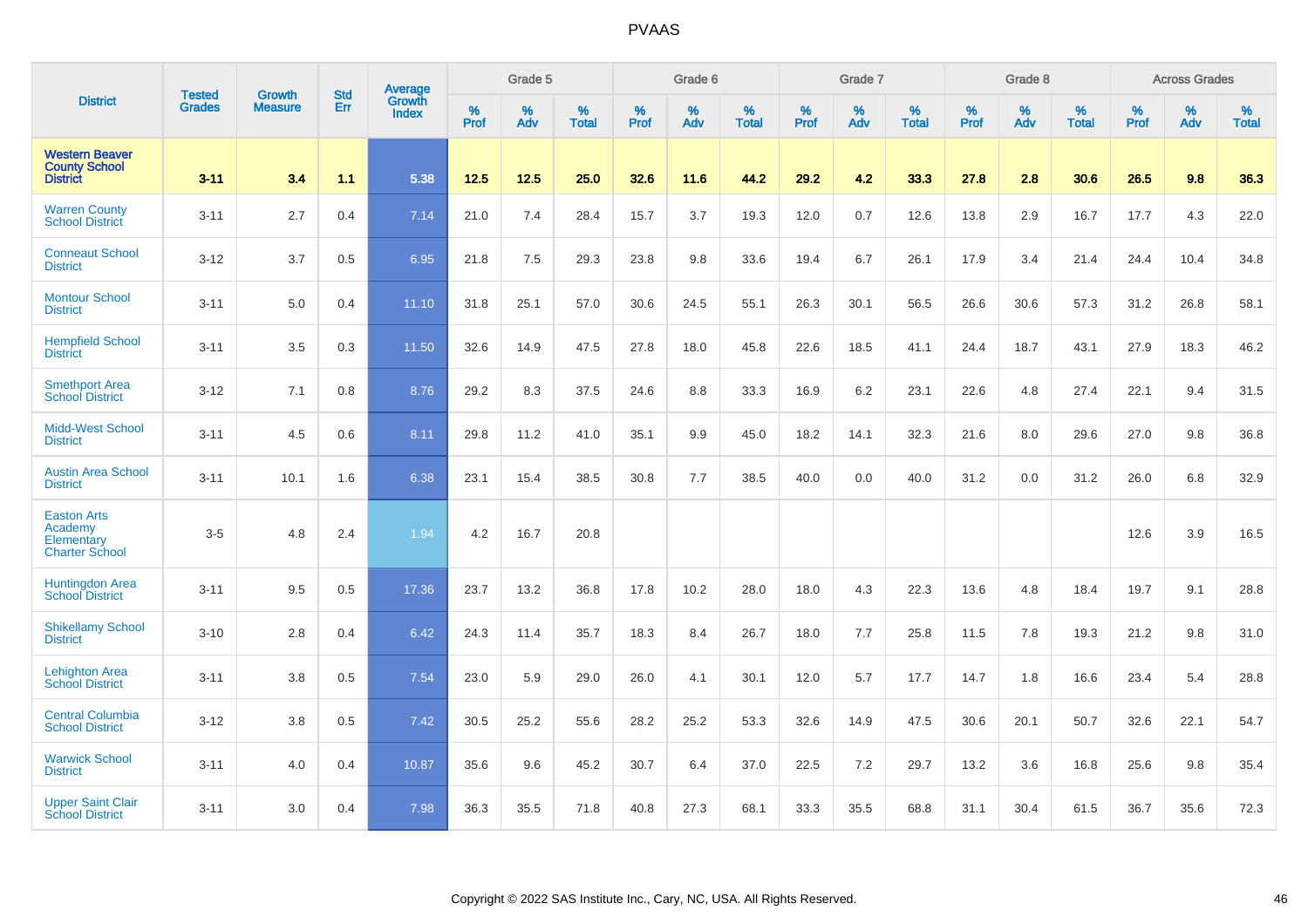|                                                                                | <b>Tested</b> | <b>Growth</b>  | <b>Std</b> | Average                |                     | Grade 5  |                   |              | Grade 6  |                   |              | Grade 7  |                   |              | Grade 8  |                   |                  | <b>Across Grades</b> |                   |
|--------------------------------------------------------------------------------|---------------|----------------|------------|------------------------|---------------------|----------|-------------------|--------------|----------|-------------------|--------------|----------|-------------------|--------------|----------|-------------------|------------------|----------------------|-------------------|
| <b>District</b>                                                                | <b>Grades</b> | <b>Measure</b> | Err        | Growth<br><b>Index</b> | $\%$<br><b>Prof</b> | %<br>Adv | %<br><b>Total</b> | $\%$<br>Prof | %<br>Adv | %<br><b>Total</b> | $\%$<br>Prof | %<br>Adv | %<br><b>Total</b> | $\%$<br>Prof | %<br>Adv | %<br><b>Total</b> | %<br><b>Prof</b> | %<br>Adv             | %<br><b>Total</b> |
| <b>Western Beaver</b><br><b>County School</b><br><b>District</b>               | $3 - 11$      | 3.4            | 1.1        | 5.38                   | 12.5                | 12.5     | 25.0              | 32.6         | 11.6     | 44.2              | 29.2         | 4.2      | 33.3              | 27.8         | 2.8      | 30.6              | 26.5             | 9.8                  | 36.3              |
| <b>Bangor Area</b><br><b>School District</b>                                   | $3 - 12$      | 4.2            | 0.5        | 8.44                   | 20.3                | 24.8     | 45.1              | 26.7         | 14.0     | 40.7              | 20.4         | 13.6     | 34.0              | 23.2         | 6.0      | 29.1              | 27.2             | 17.9                 | 45.2              |
| <b>West Philadelphia</b><br>Achievement<br>Charter<br><b>Elementary School</b> | $3-5$         | 4.2            | 1.6        | 2.63                   | 6.7                 | 0.0      | 6.7               |              |          |                   |              |          |                   |              |          |                   | 2.8              | 0.5                  | 3.2               |
| Esperanza<br><b>Academy Charter</b><br><b>School</b>                           | $4 - 11$      | 2.8            | 0.5        | 5.89                   |                     |          |                   | 1.5          | 0.0      | 1.5               | 4.2          | 0.0      | 4.2               | 0.5          | 0.0      | 0.5               | 1.8              | 0.0                  | 1.8               |
| <b>Chester</b><br>Community<br><b>Charter School</b>                           | $3-8$         | 3.5            | 0.6        | 6.06                   | 0.7                 | 0.7      | 1.5               | 3.6          | 0.0      | 3.6               | $3.2\,$      | 1.1      | 4.3               | 2.6          | 0.0      | 2.6               | 2.1              | 0.4                  | 2.5               |
| <b>Blacklick Valley</b><br><b>School District</b>                              | $3 - 11$      | 8.2            | 1.0        | 8.15                   | 24.1                | 6.9      | 31.0              | 34.2         | 10.5     | 44.7              | 16.7         | 0.0      | 16.7              | 14.3         | 4.8      | 19.0              | 22.6             | 9.5                  | 32.1              |
| <b>Saucon Valley</b><br><b>School District</b>                                 | $3 - 11$      | 6.7            | 0.5        | 12.55                  | 32.0                | 25.4     | 57.4              | 33.6         | 11.0     | 44.5              | 31.1         | 12.1     | 43.2              | 32.8         | 16.0     | 48.8              | 31.2             | 18.8                 | 50.0              |
| <b>Universal Daroff</b><br><b>Charter School</b>                               | $3-8$         | 6.1            | 0.8        | 7.55                   | 1.6                 | 1.6      | 3.2               | 0.0          | 0.0      | 0.0               | 2.2          | 0.0      | 2.2               | 3.6          | 0.0      | 3.6               | 2.2              | 0.3                  | 2.5               |
| <b>Bucks County</b><br><b>Montessori Charter</b><br>School                     | $3-6$         | 9.5            | 1.8        | 5.15                   | 16.1                | 25.8     | 41.9              | 42.9         | 28.6     | 71.4              |              |          |                   |              |          |                   | 33.0             | 29.8                 | 62.8              |
| <b>Otto-Eldred School</b><br><b>District</b>                                   | $3 - 11$      | 7.8            | 0.9        | 8.33                   | 23.8                | 28.6     | 52.4              | 45.0         | 12.5     | 57.5              | 20.0         | 15.6     | 35.6              | 25.0         | $6.2\,$  | 31.2              | 28.3             | 13.9                 | 42.2              |
| <b>Vida Charter</b><br><b>School</b>                                           | $3-6$         | 10.1           | 1.8        | 5.60                   | 23.1                | 19.2     | 42.3              | 16.7         | 11.1     | 27.8              |              |          |                   |              |          |                   | 20.4             | 7.8                  | 28.2              |
| <b>Lewisburg Area</b><br><b>School District</b>                                | $3 - 11$      | 6.7            | 0.6        | 12.13                  | 33.6                | 28.3     | 62.0              | 40.0         | 24.2     | 64.2              | 33.1         | 29.4     | 62.5              | 17.9         | 31.3     | 49.2              | 31.0             | 30.1                 | 61.1              |
| <b>Conestoga Valley</b><br><b>School District</b>                              | $3 - 11$      | 4.8            | 0.4        | 12.76                  | 21.3                | 12.6     | 33.8              | 24.9         | 7.7      | 32.7              | 20.4         | 14.0     | 34.4              | 23.0         | 13.5     | 36.5              | 24.2             | 13.5                 | 37.8              |
| <b>Homer-Center</b><br><b>School District</b>                                  | $3 - 11$      | 10.3           | 0.8        | 13.11                  | 31.8                | 17.5     | 49.2              | 36.4         | 4.6      | 40.9              | 20.3         | 0.0      | 20.3              | 26.9         | 13.4     | 40.3              | 27.6             | 7.4                  | 35.0              |